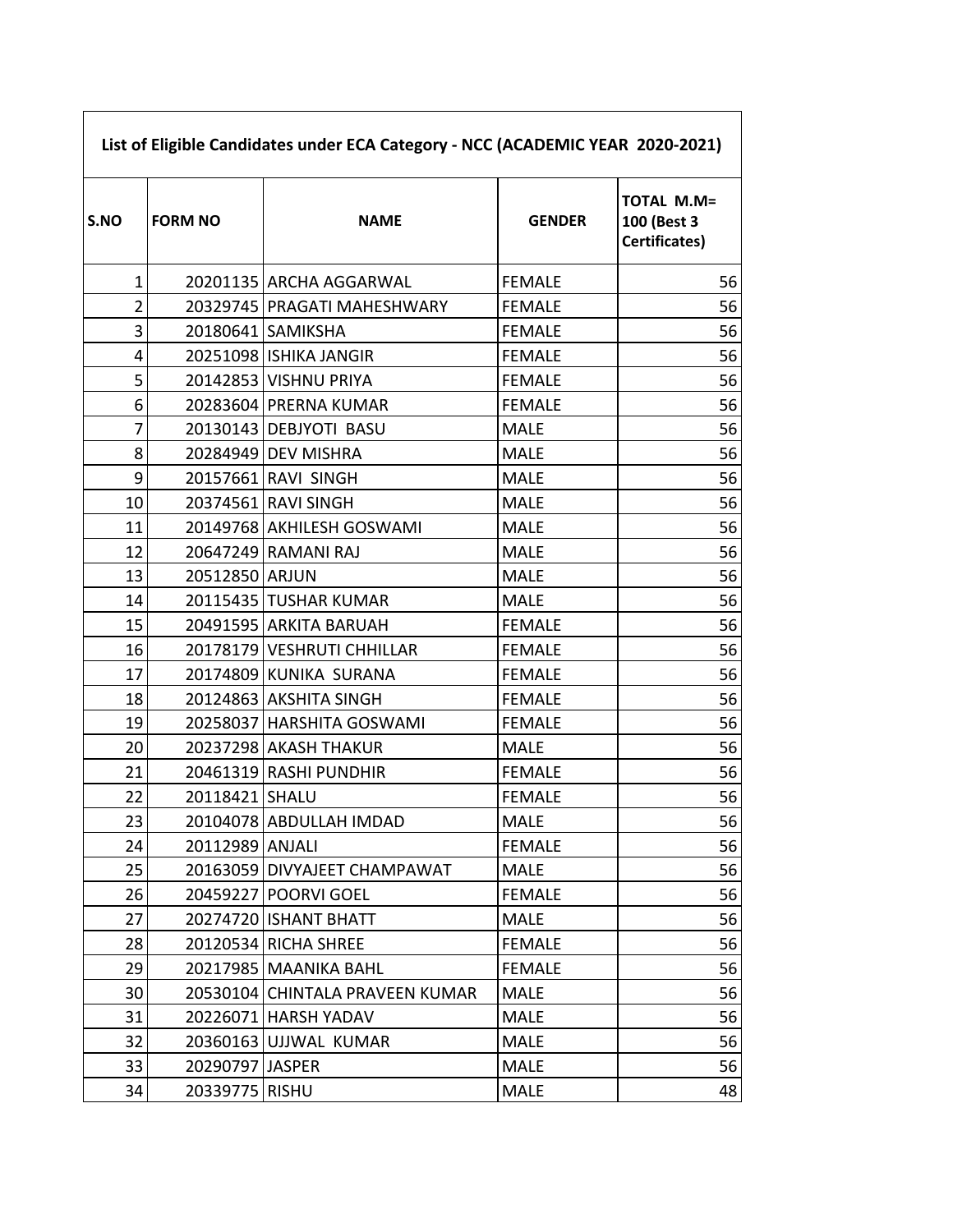| 35 |                   | 20263893 VISHAL SHARMA     | <b>MALE</b>   | 48 |
|----|-------------------|----------------------------|---------------|----|
| 36 |                   | 20119188 ANURAG JHA        | <b>MALE</b>   | 48 |
| 37 | 20204107 VIDHI    |                            | <b>FEMALE</b> | 48 |
| 38 |                   | 20585868 ARYAN SHARMA      | <b>MALE</b>   | 48 |
| 39 |                   | 20448684 ADITYA KUSHWAHA   | MALE          | 48 |
| 40 | 20365094 GUDIYA   |                            | <b>FEMALE</b> | 48 |
| 41 |                   | 20604087 MEHAK MAHAJAN     | <b>FEMALE</b> | 48 |
| 42 |                   | 20164262 RAAVEE VATS       | <b>FEMALE</b> | 48 |
| 43 |                   | 20188323 SANJANA KUMARI    | <b>FEMALE</b> | 48 |
| 44 |                   | 20509099 VISHAL SHARMA     | <b>MALE</b>   | 48 |
| 45 |                   | 20655482 TANISHQA SHUKLA   | <b>FEMALE</b> | 44 |
| 46 |                   | 20206760 PRIYA MITTAL      | <b>FEMALE</b> | 44 |
| 47 |                   | 20105534 AKANKSHA MALIK    | <b>FEMALE</b> | 44 |
| 48 |                   | 20428756 JAGRITI MEHROTRA  | <b>FEMALE</b> | 44 |
| 49 |                   | 20227765 DEEPSHIKHA PHOGAT | <b>FEMALE</b> | 44 |
| 50 |                   | 20147758 HRITRISHNA DAS    | <b>FEMALE</b> | 44 |
| 51 |                   | 20258322 GAURAV KUMAR      | <b>MALE</b>   | 44 |
| 52 |                   | 20202743 DILIP MEHRA       | <b>MALE</b>   | 44 |
| 53 | 20441617 RADHIKA  |                            | <b>FEMALE</b> | 44 |
| 54 |                   | 20171660 PRIYANSHI         | <b>FEMALE</b> | 44 |
| 55 |                   | 20152527 PARINISHTA GUPTA  | <b>FEMALE</b> | 44 |
| 56 | 20360827 MOPURI   |                            | <b>FEMALE</b> | 44 |
| 57 |                   | 20369662 ADARSH SAINI      | MALE          | 44 |
| 58 |                   | 20116939 LAKAVATHU         | <b>MALE</b>   | 44 |
| 59 |                   | 20305785 SHARI HUSAIN      | <b>MALE</b>   | 44 |
| 60 | 20234595 ANJALY S |                            | <b>FEMALE</b> | 44 |
| 61 |                   | 20435461 RITAMBHARA        | <b>FEMALE</b> | 44 |
| 62 |                   | 20100205 ANKUSH YADAV      | <b>MALE</b>   | 44 |
| 63 |                   | 20263610 JAYATI BHATIA     | <b>FEMALE</b> | 44 |
| 64 |                   | 20373430 DEEPAK KUMAR      | <b>MALE</b>   | 44 |
| 65 |                   | 20106584 AKSHUN VERMA      | <b>MALE</b>   | 44 |
| 66 |                   | 20381742 ANUPAMA SAINI     | <b>FEMALE</b> | 44 |
| 67 |                   | 20207062 ABHISEKH PANDEY   | <b>MALE</b>   | 44 |
| 68 |                   | 20339065 KAMLESH GUPTA     | <b>MALE</b>   | 44 |
| 69 |                   | 20100974 ANSHITA THAKUR    | <b>FEMALE</b> | 44 |
| 70 |                   | 20290480 SIMARDEEP KAUR    | <b>FEMALE</b> | 44 |
| 71 |                   | 20245907 SAGAR KUMAR       | <b>MALE</b>   | 44 |
| 72 |                   | 20660529 SURAJ KUMAR       | <b>MALE</b>   | 44 |
| 73 |                   | 20132948 GAURAV SINGH      | <b>MALE</b>   | 44 |
| 74 |                   | 20343213 KRITIKA GILL      | <b>FEMALE</b> | 44 |
| 75 |                   | 20368103 DEEPAK TIWARI     | <b>MALE</b>   | 44 |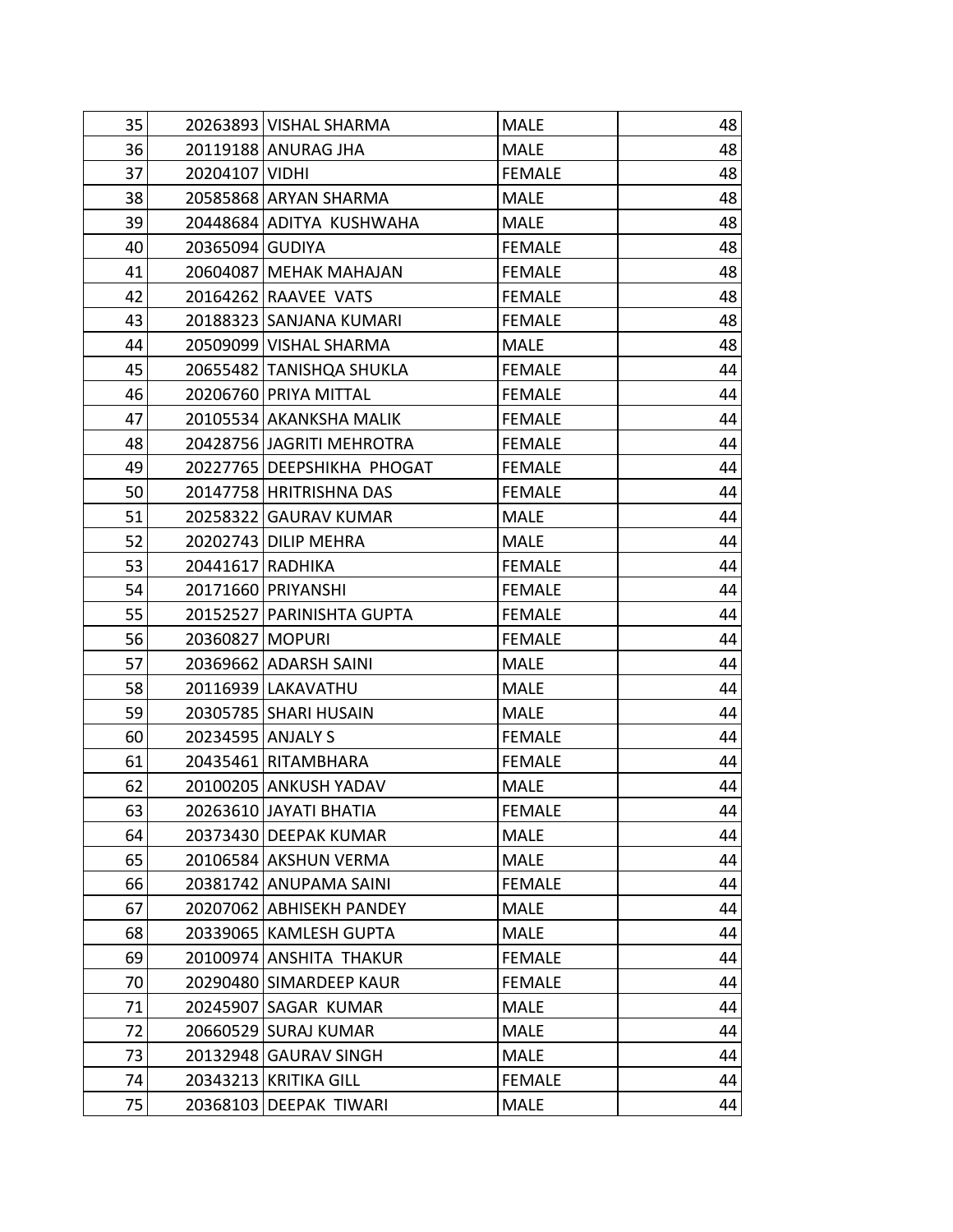| 76  |                    | 20203027 AADESH SINGH      | <b>MALE</b>   | 44 |
|-----|--------------------|----------------------------|---------------|----|
| 77  |                    | 20127636 SHIKHA GUPTA      | <b>FEMALE</b> | 44 |
| 78  |                    | 20202385 SURAJ KUMAR       | <b>MALE</b>   | 44 |
| 79  |                    | 20172699 AASHISH KUMAR     | <b>MALE</b>   | 44 |
| 80  |                    | 20115937 AASHUTOSH DAYAL   | <b>MALE</b>   | 44 |
| 81  |                    | 20317725 AASHUTOSH DAYAL   | <b>MALE</b>   | 44 |
| 82  |                    | 20416381 NIMISH ADHIKARI   | <b>MALE</b>   | 44 |
| 83  | 20244070 ANAND     |                            | <b>MALE</b>   | 44 |
| 84  |                    | 20480224 SHAFAQUE JABEEN   | <b>FEMALE</b> | 44 |
| 85  |                    | 20127715 KALPESH YADAV     | <b>MALE</b>   | 44 |
| 86  | 20234527 LAKSHAY   |                            | <b>MALE</b>   | 44 |
| 87  |                    | 20224931 PRINCE YADAV      | <b>MALE</b>   | 44 |
| 88  | 20115402 JAI ATTRI |                            | <b>MALE</b>   | 44 |
| 89  | 20392755 NAVEET    |                            | <b>MALE</b>   | 44 |
| 90  |                    | 20328001 PRIYANJALI SINGH  | <b>FEMALE</b> | 44 |
| 91  |                    | 20232136 ATIB AHMAD        | <b>MALE</b>   | 44 |
| 92  |                    | 20142205 SUNIL KUMAR       | MALE          | 44 |
| 93  |                    | 20176160 ANKUSH KUMAR      | <b>MALE</b>   | 44 |
| 94  |                    | 20604457 YAMAN MARJUK      | <b>MALE</b>   | 44 |
| 95  |                    | 20203907   HARSH KUMAR     | <b>MALE</b>   | 44 |
| 96  | 20107126   SAHIL   |                            | <b>MALE</b>   | 44 |
| 97  |                    | 20183248 SORABH KUMAR      | <b>MALE</b>   | 44 |
| 98  |                    | 20265750 SAHIL YADAV       | <b>MALE</b>   | 44 |
| 99  |                    | 20294381 SHANTANU TIWARI   | <b>MALE</b>   | 44 |
| 100 |                    | 20360716 PRINCE KUMAR      | MALE          | 44 |
| 101 |                    | 20170450 ABHISHEK BISHT    | <b>MALE</b>   | 44 |
| 102 |                    | 20162487 PRASHANT TRIPATHI | <b>MALE</b>   | 44 |
| 103 |                    | 20438430 RAHUL KUMAR       | <b>MALE</b>   | 44 |
| 104 |                    | 20124774 SUMAN KUMAR       | <b>MALE</b>   | 44 |
| 105 |                    | 20487381 DHEERAJ YADAV     | <b>MALE</b>   | 44 |
| 106 |                    | 20326492 MAYANK GAUTAM     | <b>MALE</b>   | 44 |
| 107 | 20339521 SONU      |                            | <b>MALE</b>   | 44 |
| 108 |                    | 20345820 LOVISHKA SINGH    | <b>FEMALE</b> | 44 |
| 109 |                    | 20162291 NEHA YADAV        | <b>FEMALE</b> | 44 |
| 110 |                    | 20212089 ABHINAV GOYAL     | <b>MALE</b>   | 44 |
| 111 |                    | 20622620 RACHAKONDA SRIJA  | <b>FEMALE</b> | 44 |
| 112 |                    | 20344454 ANANYA JAIN       | <b>FEMALE</b> | 44 |
| 113 |                    | 20403138 SHRUTI SINGHAL    | <b>FEMALE</b> | 44 |
| 114 |                    | 20174236 RADHA RANI        | <b>FEMALE</b> | 44 |
| 115 |                    | 20194237 REKHA MEENA       | <b>FEMALE</b> | 44 |
| 116 | 20134586 KHUSHI    |                            | <b>FEMALE</b> | 44 |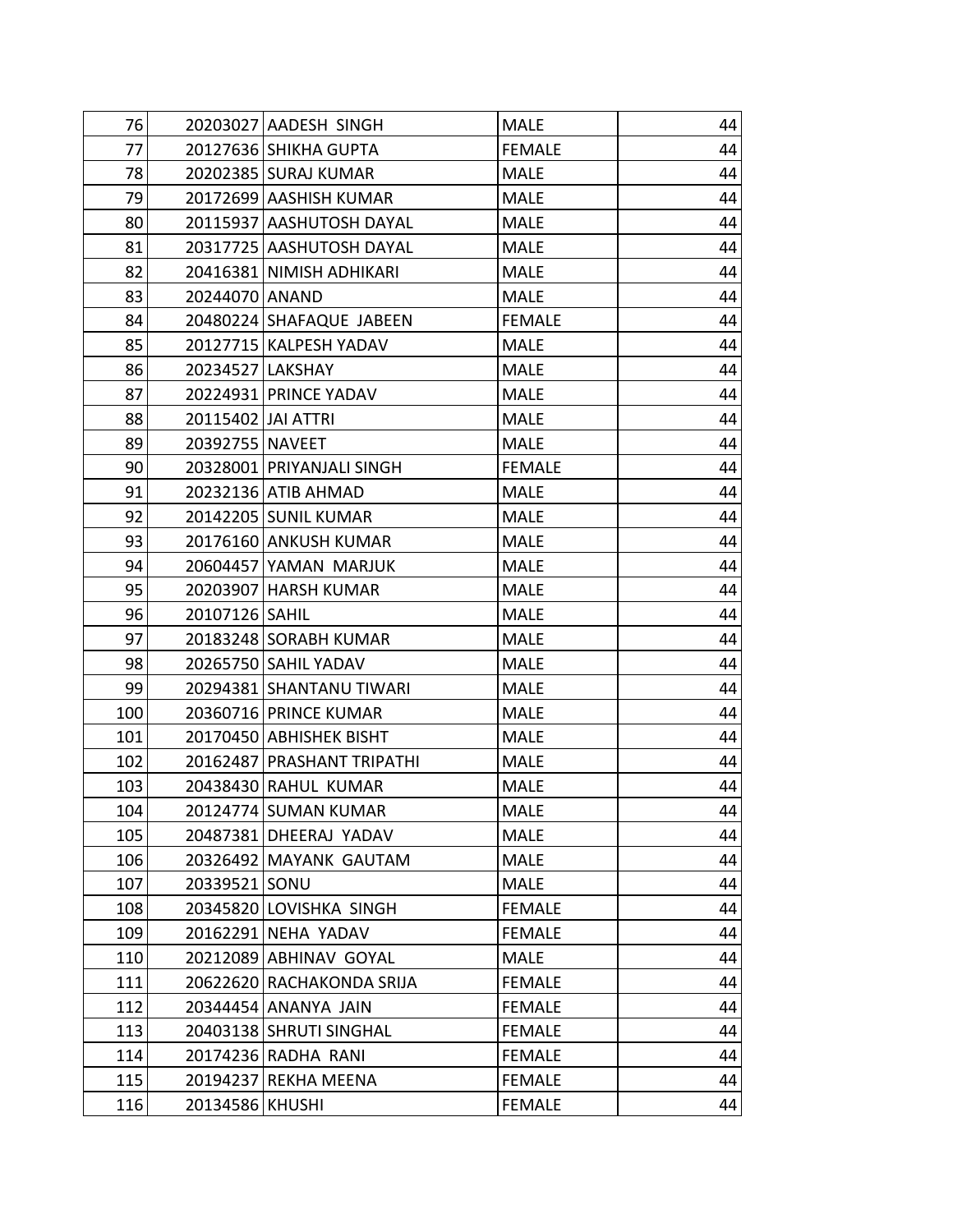| 117 | 20553886 DIPANKAR MANDAL    | <b>MALE</b>   | 44 |
|-----|-----------------------------|---------------|----|
| 118 | 20307005 RUPAL MALIK        | <b>FEMALE</b> | 44 |
| 119 | 20607378 BHANU SINHA        | <b>MALE</b>   | 44 |
| 120 | 20202288 VIJAY KUMAR        | <b>MALE</b>   | 44 |
| 121 | 20360492 BYREDDY REDDY      | <b>MALE</b>   | 44 |
| 122 | 20290231 NITANSH MAKOL      | <b>MALE</b>   | 44 |
| 123 | 20385526 AMIT KUMAR         | <b>MALE</b>   | 44 |
| 124 | 20190669 NIDHI SIMALTI      | <b>FEMALE</b> | 44 |
| 125 | 20247845 RAJANIKANT KUMAR   | <b>MALE</b>   | 44 |
| 126 | 20397535 RAJANIKANT KUMAR   | <b>MALE</b>   | 44 |
| 127 | 20199514 ANKIT YADAV        | <b>MALE</b>   | 44 |
| 128 | 20381559 SUBASH KUMAR       | <b>MALE</b>   | 44 |
| 129 | 20243507 AMITA GUPTA        | <b>FEMALE</b> | 44 |
| 130 | 20641616 AMITA GUPTA        | <b>FEMALE</b> | 44 |
| 131 | 20237945 RAVI EKKA          | <b>MALE</b>   | 44 |
| 132 | 20432775   SOURAV           | <b>MALE</b>   | 44 |
| 133 | 20344191 SANSKRITII BHARATI | <b>FEMALE</b> | 44 |
| 134 | 20146216 GUNJAN BANSAL      | <b>FEMALE</b> | 44 |
| 135 | 20128228 ADARSH KUMAR       | <b>MALE</b>   | 44 |
| 136 | 20439022 ADARSH KUMAR       | <b>MALE</b>   | 44 |
| 137 | 20253938 VISHAL KUMAR       | <b>MALE</b>   | 44 |
| 138 | 20622960 KULDEEP KUMAR      | <b>MALE</b>   | 44 |
| 139 | 20231539 ARSHE ALAM         | <b>MALE</b>   | 44 |
| 140 | 20256660 PRINCE             | <b>MALE</b>   | 44 |
| 141 | 20446328 DINESH KUMAR       | <b>MALE</b>   | 44 |
| 142 | 20287943 MEENU              | <b>FEMALE</b> | 44 |
| 143 | 20628345 ANAMIKA            | <b>FEMALE</b> | 44 |
| 144 | 20190237 ANAMIKA            | <b>FEMALE</b> | 44 |
| 145 | 20303440 ANSHUL SACHDEVA    | <b>MALE</b>   | 44 |
| 146 | 20288347 ANJALI SHARMA      | <b>FEMALE</b> | 44 |
| 147 | 20192334 VIKASH SHARMA      | <b>MALE</b>   | 44 |
| 148 | 20594748 CHIRAG KUMAR       | <b>MALE</b>   | 44 |
| 149 | 20521335 DHEERAJ JHA        | <b>MALE</b>   | 44 |
| 150 | 20520477 DEEPAK PRAJAPATI   | <b>MALE</b>   | 44 |
| 151 | 20218173 ARUN SINGH         | <b>MALE</b>   | 44 |
| 152 | 20288869 TINCE PHILIP       | <b>MALE</b>   | 44 |
| 153 | 20252280 BALADITHYA S       | <b>MALE</b>   | 44 |
| 154 | 20570853 ATHUL ROY          | <b>MALE</b>   | 44 |
| 155 | 20585721<br>MUHAMMED K G    | <b>MALE</b>   | 44 |
| 156 | 20468800 MANSI RANAWAT      | <b>FEMALE</b> | 44 |
| 157 | 20459483 NAMITHA KRISHNAN   | <b>FEMALE</b> | 44 |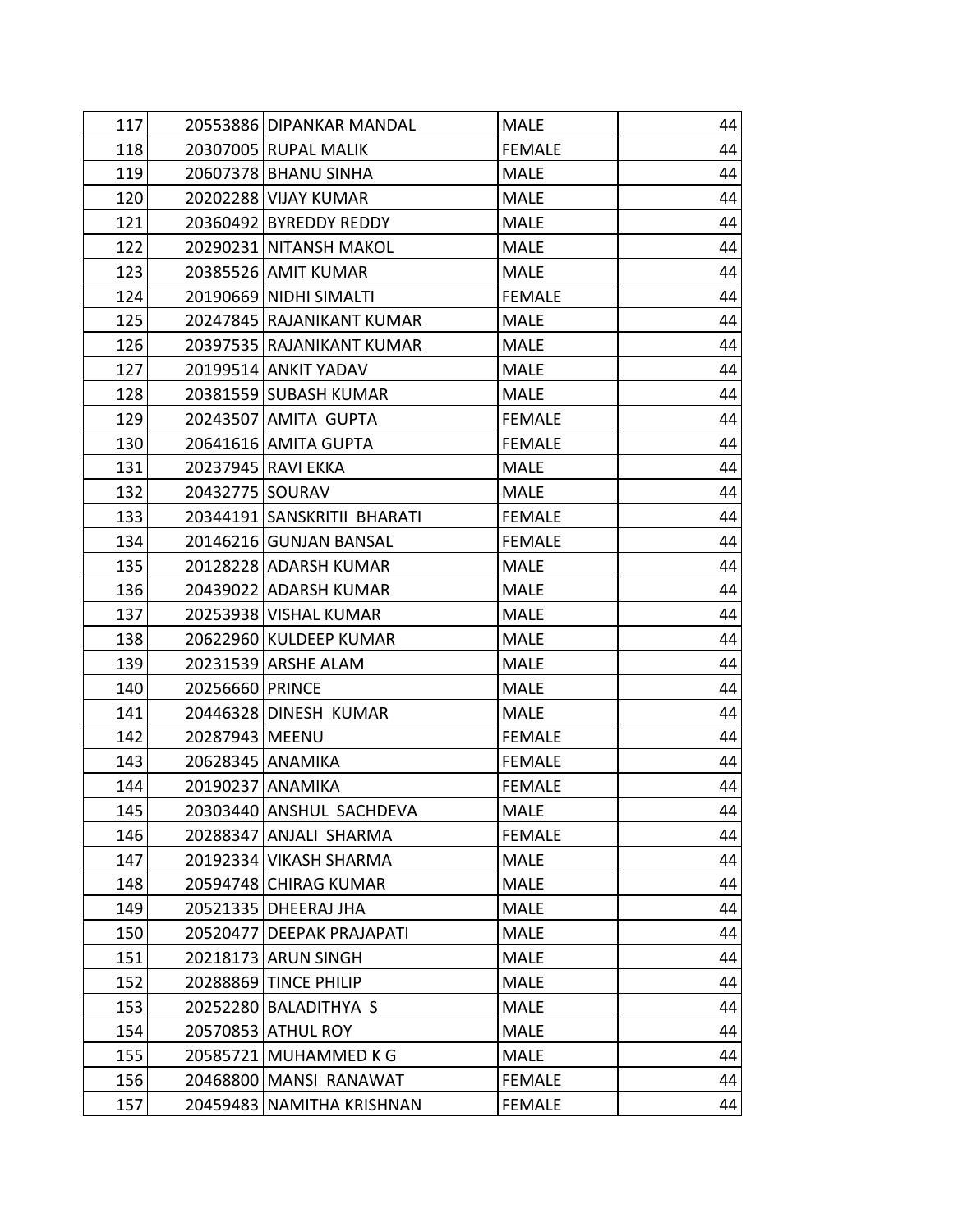| 158 |                  | 20534872 MEENAKSHI KRISHNA | <b>FEMALE</b> | 44 |
|-----|------------------|----------------------------|---------------|----|
| 159 |                  | 20652460 ANANYA E          | <b>FEMALE</b> | 44 |
| 160 |                  | 20149045 PRATITI DAS       | <b>FEMALE</b> | 44 |
| 161 |                  | 20242428 VARSHA RANI       | <b>FEMALE</b> | 44 |
| 162 |                  | 20307429 TANISHKA TOMAR    | <b>FEMALE</b> | 44 |
| 163 |                  | 20258231 MANISHA           | <b>FEMALE</b> | 44 |
| 164 |                  | 20630630 KASHYAP NANGI     | MALE          | 44 |
| 165 |                  | 20483753 MADHAV SHARMA     | <b>MALE</b>   | 44 |
| 166 |                  | 20136873 RUBAIYAT TAKHAR   | <b>FEMALE</b> | 44 |
| 167 |                  | 20417010 RASHMI SHARMA     | <b>FEMALE</b> | 44 |
| 168 |                  | 20264686 VAISHNAVI ANAND   | <b>FEMALE</b> | 44 |
| 169 |                  | 20501460 KAJAL RAWAT       | <b>FEMALE</b> | 44 |
| 170 |                  | 20163298 VANSHIKA SACHDEVA | <b>FEMALE</b> | 44 |
| 171 |                  | 20255953 MANISH KUMAR      | <b>MALE</b>   | 44 |
| 172 |                  | 20200564   OAS MADAN       | <b>FEMALE</b> | 44 |
| 173 |                  | 20117818 RIDDHI ALMADI     | <b>FEMALE</b> | 44 |
| 174 |                  | 20212114 ARUNIMA PANDEY    | <b>FEMALE</b> | 44 |
| 175 |                  | 20206094 NIKHIL KHAJURIA   | <b>MALE</b>   | 44 |
| 176 |                  | 20196711 YUDHVIR ABHIMANYU | <b>MALE</b>   | 44 |
| 177 |                  | 20349790 PRIYA SHARMA      | <b>FEMALE</b> | 44 |
| 178 |                  | 20279251 SURAJ KANNOUJIYA  | <b>MALE</b>   | 44 |
| 179 |                  | 20557802 KIRTI MEENA       | <b>FEMALE</b> | 44 |
| 180 |                  | 20263906 RAJA KUMAR        | MALE          | 44 |
| 181 |                  | 20159262 KIRTI TYAGI       | <b>FEMALE</b> | 44 |
| 182 |                  | 20345408 YASHU CHOUDHARY   | <b>MALE</b>   | 44 |
| 183 |                  | 20164467 MURLIDHAR YADAV   | <b>MALE</b>   | 44 |
| 184 | 20272557 PAVITAR |                            | <b>MALE</b>   | 44 |
| 185 |                  | 20298442 RANJNA DEVI       | <b>FEMALE</b> | 44 |
| 186 |                  | 20494691 SUNDRAM           | MALE          | 44 |
| 187 |                  | 20660546 AVULA NAMRATHA    | <b>FEMALE</b> | 44 |
| 188 |                  | 20157879 AKANKSHA          | <b>FEMALE</b> | 44 |
| 189 |                  | 20555029 SUYASH SINGH      | <b>MALE</b>   | 44 |
| 190 |                  | 20480414 MUSKAN AGARWAL    | <b>FEMALE</b> | 44 |
| 191 |                  | 20231799 KHUSHIVEER        | <b>FEMALE</b> | 44 |
| 192 |                  | 20108404 ROHIT KUMAR       | <b>MALE</b>   | 44 |
| 193 | 20200051 SIMRAN  |                            | <b>FEMALE</b> | 44 |
| 194 |                  | 20460586 SHIVANSHU YADAV   | <b>MALE</b>   | 44 |
| 195 |                  | 20470976 TAMNNA KUMARI     | <b>FEMALE</b> | 44 |
| 196 |                  | 20557237 BASIM K K         | <b>MALE</b>   | 44 |
| 197 |                  | 20517097 ANANYA E          | <b>FEMALE</b> | 44 |
| 198 |                  | 20392435 ADITYA CHAUHAN    | <b>MALE</b>   | 44 |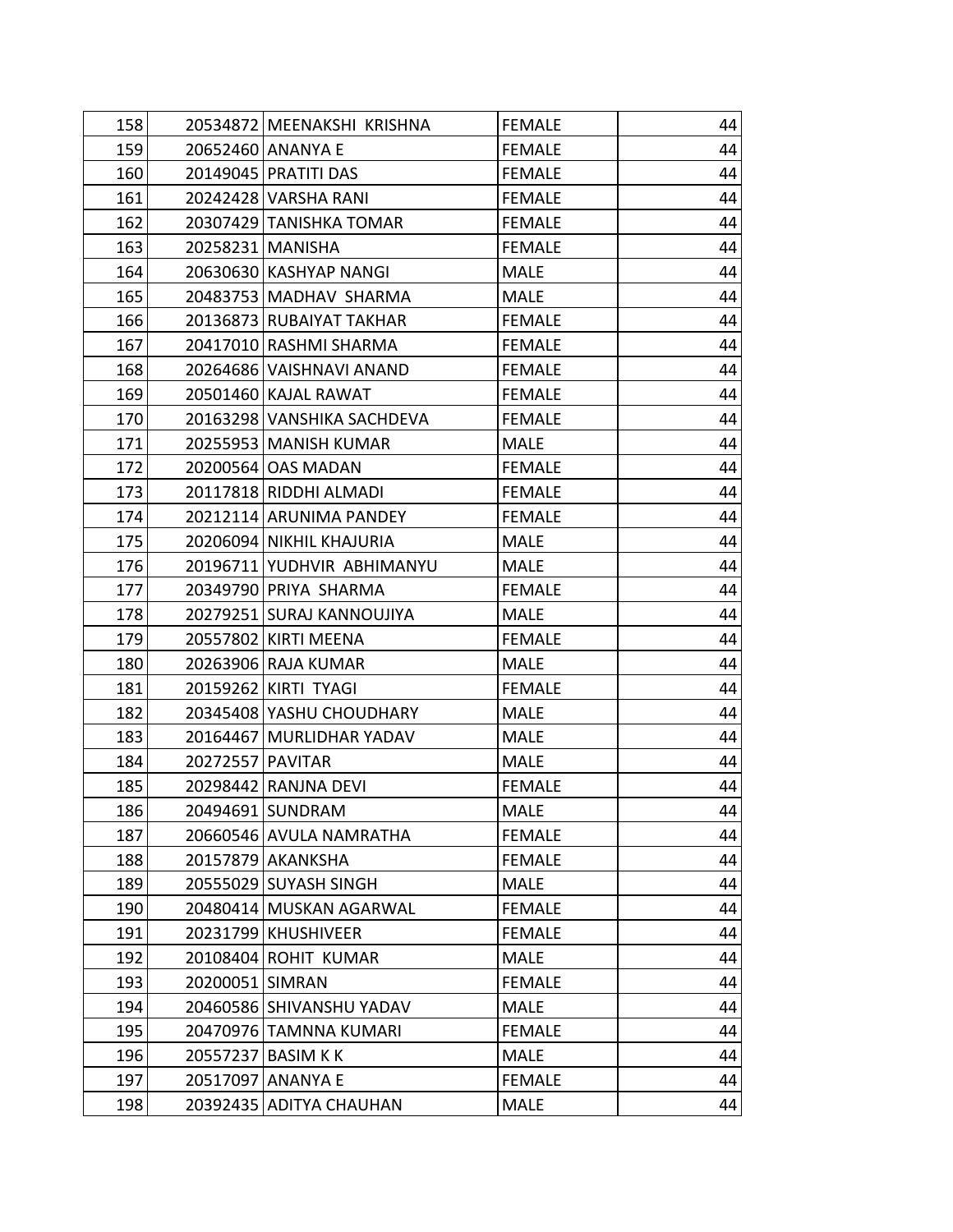| 199 |                 | 20586159 ADITYA CHAUHAN     | <b>MALE</b>   | 44 |
|-----|-----------------|-----------------------------|---------------|----|
| 200 |                 | 20178435 ASHISH SINGH       | <b>MALE</b>   | 44 |
| 201 |                 | 20131534 TANYA SHARMA       | <b>FEMALE</b> | 44 |
| 202 |                 | 20270725 PALAK MALVIYA      | <b>FEMALE</b> | 44 |
| 203 |                 | 20368821 ADITYA PANDEY      | <b>MALE</b>   | 44 |
| 204 |                 | 20125380 TIYA GUPTA         | <b>FEMALE</b> | 44 |
| 205 |                 | 20501109 NIKITA KUMARI      | <b>FEMALE</b> | 44 |
| 206 |                 | 20431137 ANUSHKA SETHI      | <b>FEMALE</b> | 44 |
| 207 |                 | 20102889 SOMYA SHARMA       | <b>FEMALE</b> | 44 |
| 208 |                 | 20379918 ALLU HARANADH      | MALE          | 44 |
| 209 |                 | 20138177 TANU SHARMA        | <b>FEMALE</b> | 44 |
| 210 |                 | 20137552 ANJALI NAGAR       | <b>FEMALE</b> | 44 |
| 211 |                 | 20148311 SAGAR SINSINWAR    | <b>MALE</b>   | 44 |
| 212 |                 | 20312745 VICKY JHA          | <b>MALE</b>   | 44 |
| 213 |                 | 20244072 MOHIT SHEKHAWAT    | <b>MALE</b>   | 44 |
| 214 |                 | 20288493 AMOGH KHANDELWAL   | <b>MALE</b>   | 44 |
| 215 |                 | 20643224 NIKITA GARG        | <b>FEMALE</b> | 44 |
| 216 |                 | 20297697 DIKSHA KHOSLA      | <b>FEMALE</b> | 44 |
| 217 |                 | 20501983 KHUSHI KACHHAWA    | <b>FEMALE</b> | 44 |
| 218 |                 | 20242777 AYUSH SINGH        | <b>MALE</b>   | 44 |
| 219 |                 | 20126617 AMAN PATEL         | <b>MALE</b>   | 44 |
| 220 |                 | 20515592 NIRBHAY ANAND      | <b>MALE</b>   | 44 |
| 221 |                 | 20318422 PRATIMA CHAUHAN    | <b>FEMALE</b> | 44 |
| 222 |                 | 20277437 ROHIT KUMAR        | <b>MALE</b>   | 44 |
| 223 |                 | 20149413 ASHUTOSH YADAV     | <b>MALE</b>   | 44 |
| 224 |                 | 20537673 VAIBHAV SRIVASTAVA | <b>MALE</b>   | 44 |
| 225 |                 | 20309544 KANAK SHARMA       | <b>FEMALE</b> | 44 |
| 226 |                 | 20114733 CHANDREYO KUNDU    | <b>MALE</b>   | 44 |
| 227 |                 | 20110804 ALISHA QEYAM       | <b>FEMALE</b> | 44 |
| 228 | 20163961 SNEH   |                             | <b>FEMALE</b> | 44 |
| 229 |                 | 20155677 OINDRILA SAHA      | <b>FEMALE</b> | 44 |
| 230 |                 | 20459539 SANSKRITY DEORI    | <b>FEMALE</b> | 44 |
| 231 |                 | 20552731 ARUN SHARMA        | <b>MALE</b>   | 44 |
| 232 | 20455901 GARIMA |                             | <b>FEMALE</b> | 44 |
| 233 | 20230555 DEEPAK |                             | <b>MALE</b>   | 44 |
| 234 |                 | 20403568 NEHA KANWAR        | <b>FEMALE</b> | 44 |
| 235 |                 | 20177008 TAWHEED WANI       | <b>MALE</b>   | 44 |
| 236 | 20648442 DOLLY  |                             | <b>FEMALE</b> | 44 |
| 237 |                 | 20578759 RITESH YADAV       | <b>MALE</b>   | 44 |
| 238 |                 | 20203446 VICKY KUMAR        | <b>MALE</b>   | 44 |
| 239 |                 | 20373942 ABHAY SINGH        | <b>MALE</b>   | 44 |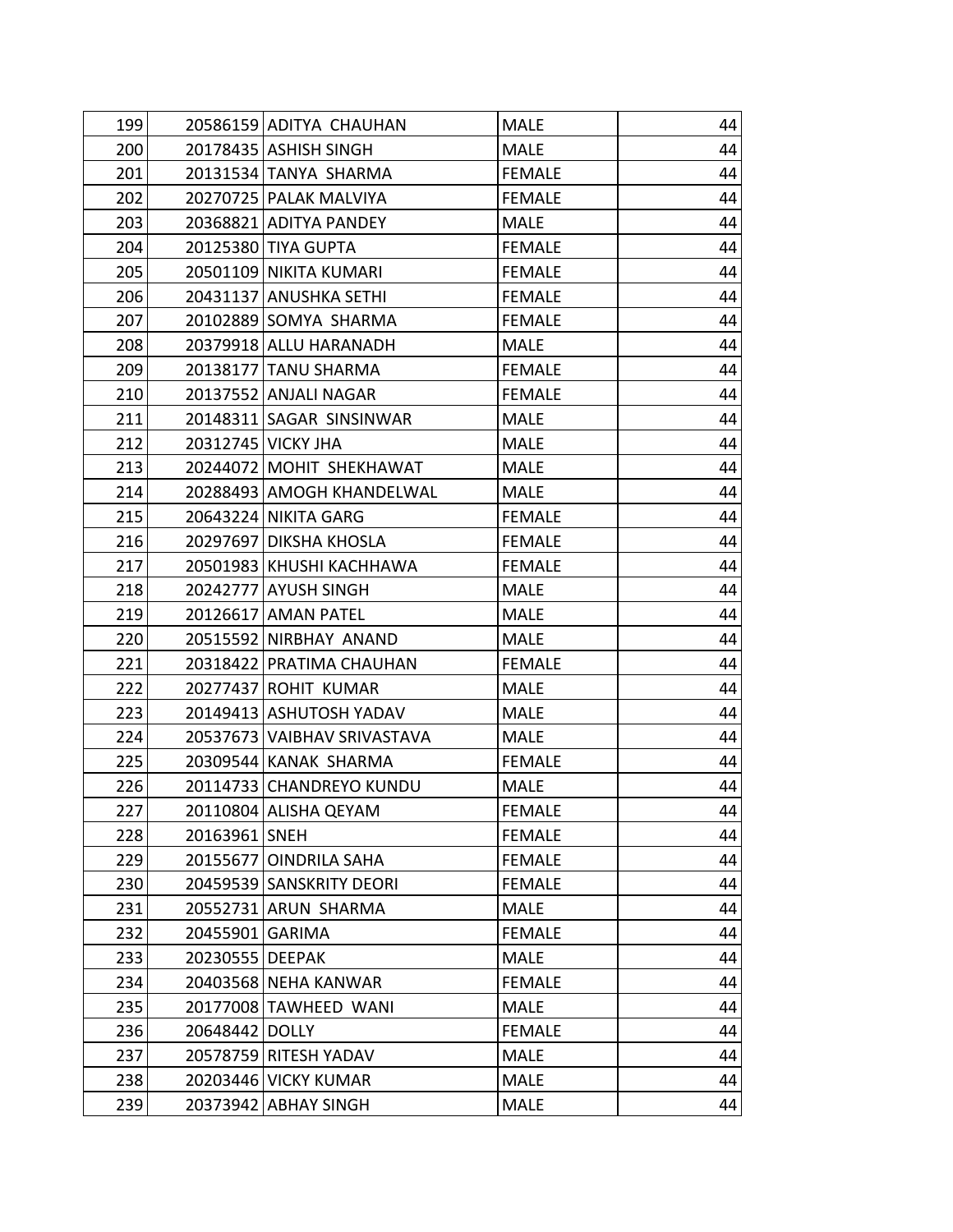| 240 |                  | 20377547 KARTIK PRADHAN    | MALE          | 44 |
|-----|------------------|----------------------------|---------------|----|
| 241 |                  | 20208654 VAISHNAVI SHARMA  | <b>FEMALE</b> | 44 |
| 242 |                  | 20379901 VISMAY RAJ        | <b>MALE</b>   | 44 |
| 243 |                  | 20105467 AYUSHI ANAND      | <b>FEMALE</b> | 44 |
| 244 | 20493542 HARSHIT |                            | <b>MALE</b>   | 44 |
| 245 |                  | 20153550 ROSHAN YADAV      | <b>MALE</b>   | 44 |
| 246 |                  | 20483128 BABITA RIKHARI    | <b>FEMALE</b> | 44 |
| 247 |                  | 20408831 KARTIK PATEL      | <b>MALE</b>   | 44 |
| 248 |                  | 20165902 VANSHIKA BHARTI   | <b>FEMALE</b> | 44 |
| 249 |                  | 20117462 JASLEEN GAWRI     | <b>FEMALE</b> | 44 |
| 250 |                  | 20351508 SOBIN DHANJAL     | <b>MALE</b>   | 44 |
| 251 |                  | 20475103 SOBIN DHANJAL     | <b>MALE</b>   | 44 |
| 252 | 20238524 MONIKA  |                            | <b>FEMALE</b> | 44 |
| 253 |                  | 20102701 PRIYA CHAUHAN     | <b>FEMALE</b> | 44 |
| 254 |                  | 20301038 VIKASH MAHALA     | <b>MALE</b>   | 44 |
| 255 |                  | 20278951 VISHAL PRAJAPATI  | <b>MALE</b>   | 44 |
| 256 |                  | 20654110 VISHAL PRAJAPATI  | <b>MALE</b>   | 44 |
| 257 | 20327673 JATIN   |                            | <b>MALE</b>   | 44 |
| 258 | 20116834 VINEET  |                            | <b>MALE</b>   | 44 |
| 259 |                  | 20386726 PRAKASH GURJAR    | <b>MALE</b>   | 44 |
| 260 |                  | 20179979 RAMANDEEP SINGH   | <b>MALE</b>   | 44 |
| 261 |                  | 20103850 KOMAL GADESHIYA   | <b>FEMALE</b> | 44 |
| 262 | 20101824 MUKUL   |                            | <b>MALE</b>   | 44 |
| 263 |                  | 20439854 PORUS BACHHAL     | <b>MALE</b>   | 44 |
| 264 |                  | 20469443 SHRISHTI BAHUGUNA | <b>FEMALE</b> | 44 |
| 265 |                  | 20163975 BHARAT GUPTA      | <b>MALE</b>   | 44 |
| 266 | 20126676 VANGURI |                            | <b>MALE</b>   | 44 |
| 267 |                  | 20177863 KANHAIYA KUMAR    | <b>MALE</b>   | 44 |
| 268 |                  | 20247692 DEEPALI SINGH     | <b>FEMALE</b> | 44 |
| 269 |                  | 20132000 KHUSHI SHARMA     | <b>FEMALE</b> | 44 |
| 270 |                  | 20151405 YASHU SEHRAWAT    | <b>FEMALE</b> | 44 |
| 271 |                  | 20626252 BISWAJEET PANDEY  | <b>MALE</b>   | 44 |
| 272 |                  | 20598401 ATUL CHICHAM      | <b>MALE</b>   | 44 |
| 273 |                  | 20124031 AYUSH DWIVEDI     | <b>MALE</b>   | 44 |
| 274 | 20143869 ARMAN   |                            | <b>MALE</b>   | 44 |
| 275 |                  | 20367635 SIDDHI SINGH      | <b>FEMALE</b> | 44 |
| 276 |                  | 20118782 VIJAY PATEL       | <b>MALE</b>   | 44 |
| 277 |                  | 20429296 UDDESHYA GUPTA    | <b>MALE</b>   | 44 |
| 278 |                  | 20111184 GAURAV DAHIYA     | <b>MALE</b>   | 44 |
| 279 |                  | 20134879 SHRUTI GOYAL      | <b>FEMALE</b> | 44 |
| 280 | 20217392         | <b>GOVIND KHOSLA</b>       | <b>MALE</b>   | 44 |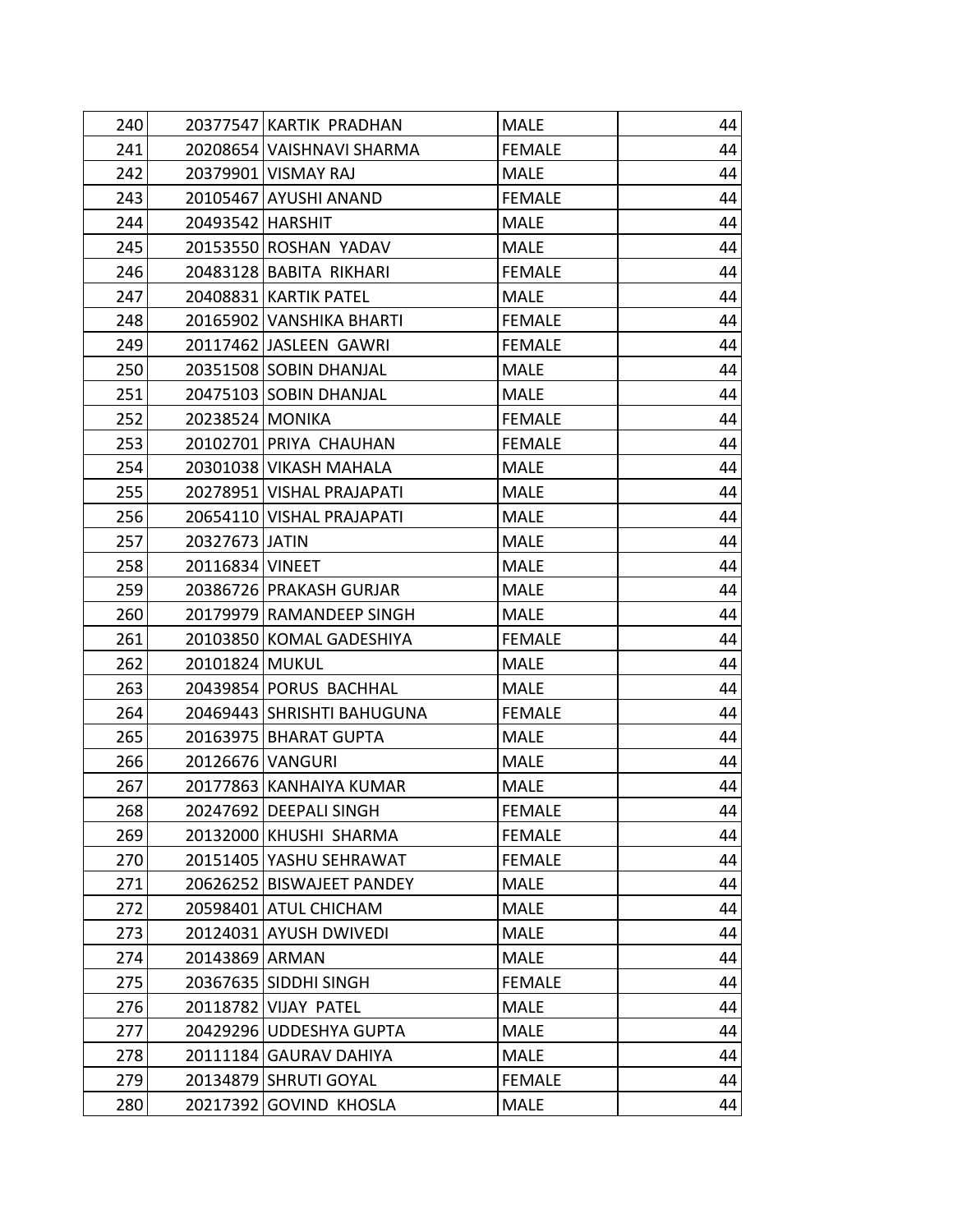| 281 | 20357399 RAHUL  |                           | MALE          | 44 |
|-----|-----------------|---------------------------|---------------|----|
| 282 |                 | 20626856 VAISHNAVI TIRKAM | <b>FEMALE</b> | 44 |
| 283 |                 | 20139587 NIRBHA JALLAN    | <b>FEMALE</b> | 44 |
| 284 |                 | 20398028 KRITI SINGH      | <b>FEMALE</b> | 44 |
| 285 | 20100881 AYUSH  |                           | <b>MALE</b>   | 44 |
| 286 |                 | 20181474 ANUSHKA CHHETRI  | <b>FEMALE</b> | 44 |
| 287 |                 | 20358416 ANUSHKA CHHETRI  | <b>FEMALE</b> | 44 |
| 288 | 20428270 ANJALI |                           | <b>FEMALE</b> | 44 |
| 289 |                 | 20347511 RIDDHIMA SINGH   | <b>FEMALE</b> | 44 |
| 290 |                 | 20510899 RIDDHIMA SINGH   | <b>FEMALE</b> | 44 |
| 291 |                 | 20320054 ARSHI IRFAN      | <b>FEMALE</b> | 44 |
| 292 |                 | 20323209 YASH SHARMA      | <b>MALE</b>   | 44 |
| 293 |                 | 20166062 NEHA KHANDELWAL  | <b>FEMALE</b> | 44 |
| 294 |                 | 20316435 AKANKSHA DIXIT   | <b>FEMALE</b> | 44 |
| 295 | 20162188 YUGJIT |                           | <b>MALE</b>   | 44 |
| 296 |                 | 20223418 SABAH KHAN       | <b>FEMALE</b> | 44 |
| 297 |                 | 20653644 ANURAG AGARWAL   | <b>MALE</b>   | 44 |
| 298 |                 | 20162271 ANSHIKA BHATI    | <b>FEMALE</b> | 44 |
| 299 |                 | 20151395 ANSHUL YADAV     | <b>MALE</b>   | 44 |
| 300 |                 | 20258073 RAJ TANWAR       | <b>MALE</b>   | 44 |
| 301 |                 | 20281730 DEEPAK YADAV     | <b>MALE</b>   | 44 |
| 302 |                 | 20158882 AMAN MISHRA      | <b>MALE</b>   | 44 |
| 303 |                 | 20428754 NEHA YADAV       | <b>FEMALE</b> | 44 |
| 304 |                 | 20415030 RITI DOWERAH     | <b>FEMALE</b> | 44 |
| 305 |                 | 20589782 RITI DOWERAH     | <b>FEMALE</b> | 44 |
| 306 |                 | 20375259 AJAY SAH         | <b>MALE</b>   | 44 |
| 307 |                 | 20638187 PRASHANT KUMAR   | <b>MALE</b>   | 44 |
| 308 |                 | 20323700 BIPIN BHATT      | <b>MALE</b>   | 44 |
| 309 |                 | 20379124 YASH KATOCH      | <b>MALE</b>   | 44 |
| 310 |                 | 20318315 ARYAN PURI       | <b>MALE</b>   | 44 |
| 311 |                 | 20126530 SHREYA SINGH     | <b>FEMALE</b> | 44 |
| 312 | 20188655 SUJEET |                           | <b>MALE</b>   | 44 |
| 313 |                 | 20389302 ADITYA KUMAR     | <b>MALE</b>   | 44 |
| 314 | 20497283 AKSHAT |                           | <b>MALE</b>   | 44 |
| 315 |                 | 20467319 SHREYA SINGH     | <b>FEMALE</b> | 44 |
| 316 |                 | 20553323 SHREYA SINGH     | <b>FEMALE</b> | 44 |
| 317 |                 | 20353028 ASTHA CHAUHAN    | <b>FEMALE</b> | 44 |
| 318 |                 | 20428615 ASTHA CHAUHAN    | <b>FEMALE</b> | 44 |
| 319 |                 | 20524616 AKASHAT JAIN     | <b>MALE</b>   | 44 |
| 320 |                 | 20248178 ANIRUDH SHARMA   | <b>MALE</b>   | 44 |
| 321 |                 | 20122806 ROHIT YADAV      | <b>MALE</b>   | 44 |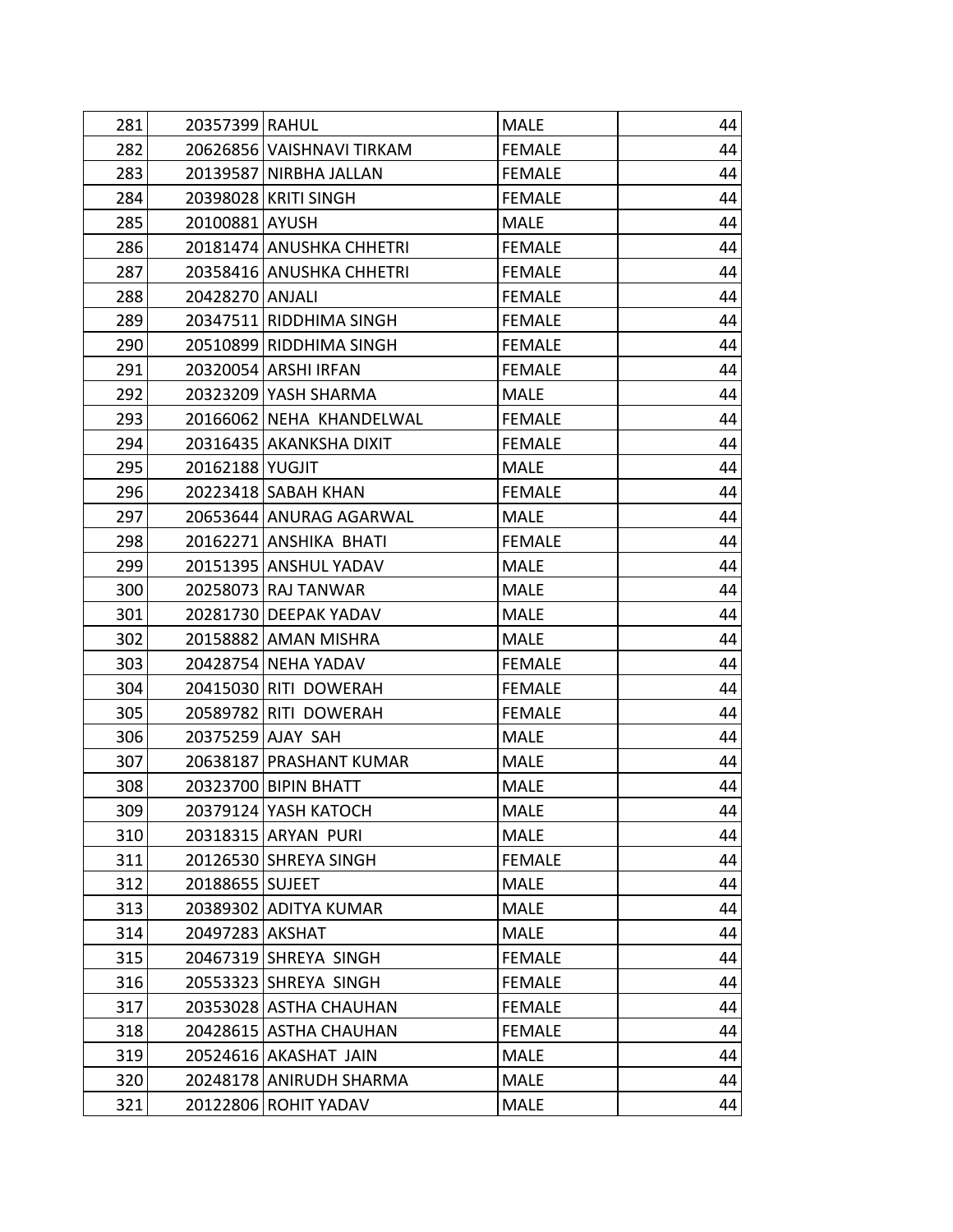| 322 |                   | 20249227 ABHISHEK          | <b>MALE</b>   | 44 |
|-----|-------------------|----------------------------|---------------|----|
| 323 |                   | 20550214 AKASH RANJAN      | <b>MALE</b>   | 44 |
| 324 | 20335049 PRAKRITI |                            | <b>FEMALE</b> | 44 |
| 325 |                   | 20111790 SAKSHAM SINGH     | <b>MALE</b>   | 44 |
| 326 |                   | 20204373 AKASH SOLANKI     | <b>MALE</b>   | 44 |
| 327 |                   | 20510060 UDAY PAL          | <b>MALE</b>   | 44 |
| 328 |                   | 20226268 SOURABH MISHRA    | <b>MALE</b>   | 44 |
| 329 |                   | 20343609 PURSHOTTAM GIRI   | <b>MALE</b>   | 44 |
| 330 |                   | 20112942 TARUN VAID        | <b>MALE</b>   | 44 |
| 331 |                   | 20299758 APOORVA SIROHI    | <b>FEMALE</b> | 44 |
| 332 |                   | 20247533 MOHD UZAIB        | <b>MALE</b>   | 44 |
| 333 |                   | 20278602 CHANDAN KUMAR     | <b>MALE</b>   | 44 |
| 334 |                   | 20151035 AJIT PRIYE        | <b>MALE</b>   | 44 |
| 335 |                   | 20123191 SUMIT GUPTA       | <b>MALE</b>   | 44 |
| 336 |                   | 20198096 ROSHNI YADAV      | <b>FEMALE</b> | 44 |
| 337 |                   | 20251334 MUSKAN SAGAR      | <b>FEMALE</b> | 44 |
| 338 |                   | 20593013 SUKANYA KALITA    | <b>FEMALE</b> | 44 |
| 339 |                   | 20167664 SHOURYA SINGH     | <b>MALE</b>   | 44 |
| 340 |                   | 20610422 SHAIK SUHANA      | <b>FEMALE</b> | 44 |
| 341 |                   | 20514794 MEDISETTY         | <b>FEMALE</b> | 44 |
| 342 |                   | 20387703 SHUDHANSHU BHATI  | <b>MALE</b>   | 44 |
| 343 |                   | 20463671 SHUDHANSHU BHATI  | <b>MALE</b>   | 44 |
| 344 |                   | 20525145 ARPIT AANJANA     | <b>MALE</b>   | 44 |
| 345 |                   | 20532299 YOGESH KUMAR      | <b>MALE</b>   | 44 |
| 346 |                   | 20402913 SURAJ SINGH       | <b>MALE</b>   | 44 |
| 347 |                   | 20173395 UTTKARSH BHAGOTRA | <b>MALE</b>   | 44 |
| 348 |                   | 20276759 CHETNA SAHOO      | <b>FEMALE</b> | 44 |
| 349 | 20153942 SHRAYA   |                            | <b>FEMALE</b> | 44 |
| 350 | 20418847 BIKASH   |                            | <b>MALE</b>   | 44 |
| 351 | 20248880          | <b>SACHIN USAVRA</b>       | <b>MALE</b>   | 44 |
| 352 |                   | 20241391 SHUBHAM KUMAR     | <b>MALE</b>   | 44 |
| 353 |                   | 20349429 DEEPALI MAURYA    | <b>FEMALE</b> | 44 |
| 354 |                   | 20345056 SHRUTI SHANDILYA  | <b>FEMALE</b> | 44 |
| 355 |                   | 20180120 SHIVAM KUMAR      | <b>MALE</b>   | 44 |
| 356 |                   | 20353832 ROHIT KUMAR       | <b>MALE</b>   | 44 |
| 357 |                   | 20420589 GURSIMAR SINGH    | <b>MALE</b>   | 44 |
| 358 |                   | 20353509 DEEPAK KUMAR      | <b>MALE</b>   | 44 |
| 359 |                   | 20126486 SHUBHAM PRAJAPATI | <b>MALE</b>   | 44 |
| 360 |                   | 20363117 ASMIT KUMAR       | <b>MALE</b>   | 44 |
| 361 |                   | 20287742 ADITYA CHAUDHARY  | <b>MALE</b>   | 44 |
| 362 |                   | 20299308 AJAY PIPPAL       | <b>MALE</b>   | 44 |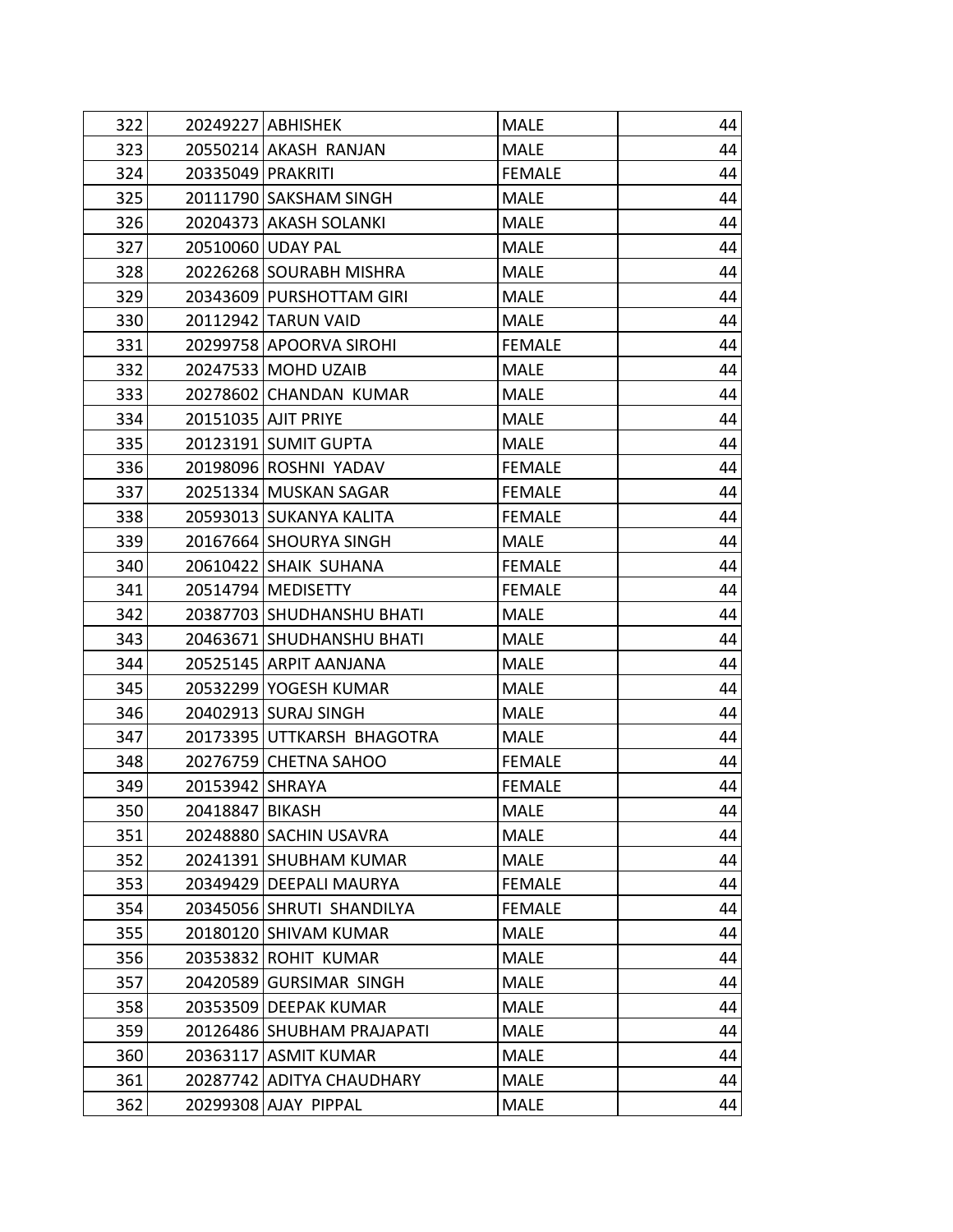| 363 |                | 20233379 AHONGSHANGBAM SINGH    | <b>MALE</b>   | 44 |
|-----|----------------|---------------------------------|---------------|----|
| 364 |                | 20424023 SAPNA MAGAR            | <b>FEMALE</b> | 44 |
| 365 |                | 20556579 SHIVA GUPTA            | <b>MALE</b>   | 44 |
| 366 |                | 20461969 JITENDRA MEENA         | <b>MALE</b>   | 44 |
| 367 |                | 20343689 UDIT NARAYAN           | <b>MALE</b>   | 44 |
| 368 |                | 20359930 CHANDRA PRAKASH PANDEY | <b>MALE</b>   | 44 |
| 369 | 20149113 TINU  |                                 | <b>FEMALE</b> | 44 |
| 370 |                | 20240433 PANKAJ KUMAR           | <b>MALE</b>   | 44 |
| 371 |                | 20148888 SAJEMOOL               | <b>MALE</b>   | 44 |
| 372 |                | 20386319 KSHITIJ SAMIR          | <b>MALE</b>   | 44 |
| 373 |                | 20299271 ANUJ CHAUHAN           | <b>MALE</b>   | 44 |
| 374 |                | 20185440 OMKAR VERMA            | <b>MALE</b>   | 44 |
| 375 |                | 20338736 UPENDER                | <b>MALE</b>   | 44 |
| 376 |                | 20121796 SADHANA                | <b>FEMALE</b> | 44 |
| 377 |                | 20186671 NISHANT SINGH          | <b>MALE</b>   | 44 |
| 378 |                | 20553216 NISHANT SINGH          | <b>MALE</b>   | 44 |
| 379 |                | 20195875 PRATIMA RAJPUT         | <b>FEMALE</b> | 44 |
| 380 |                | 20147831 ANSHU BAJPAYE          | <b>MALE</b>   | 44 |
| 381 | 20176472 UMA   |                                 | <b>FEMALE</b> | 44 |
| 382 |                | 20228056 AMAN KUMAR             | <b>MALE</b>   | 44 |
| 383 |                | 20248574 MOHD SAHIL             | <b>MALE</b>   | 44 |
| 384 |                | 20374254 DHANANJAY              | <b>MALE</b>   | 44 |
| 385 |                | 20313479   MANEESH TIWARI       | <b>MALE</b>   | 44 |
| 386 |                | 20228703 PAWAN SHARMA           | <b>MALE</b>   | 44 |
| 387 |                | 20490790 AMIT SINGH             | <b>MALE</b>   | 44 |
| 388 |                | 20611850 RASHMI BHANDARI        | <b>FEMALE</b> | 44 |
| 389 |                | 20400053 TRISHLA KUNTAL         | <b>FEMALE</b> | 44 |
| 390 |                | 20216164 NIKITA SHARMA          | <b>FEMALE</b> | 44 |
| 391 |                | 20152031 ASHI CHOUKSEY          | <b>FEMALE</b> | 44 |
| 392 | 20467581 AAMIR |                                 | <b>MALE</b>   | 44 |
| 393 |                | 20642902 LALIT KUMAR            | <b>MALE</b>   | 44 |
| 394 |                | 20274988 MD MUJAHID             | <b>MALE</b>   | 44 |
| 395 |                | 20244260 RAMANAND KUMAR         | <b>MALE</b>   | 44 |
| 396 |                | 20399719 RAGHUVEER YADAV        | <b>MALE</b>   | 44 |
| 397 | 20256412 AMAN  |                                 | <b>MALE</b>   | 44 |
| 398 |                | 20137925 GUNEET KAINTH          | <b>MALE</b>   | 44 |
| 399 |                | 20167769 MAYANK BHARDWAJ        | <b>MALE</b>   | 44 |
| 400 | 20354800 RITIK |                                 | <b>MALE</b>   | 44 |
| 401 |                | 20232106 UJJWAL CHAUDHARY       | <b>MALE</b>   | 44 |
| 402 |                | 20117305 ABHISHEK KUMAR         | <b>MALE</b>   | 44 |
| 403 |                | 20655112 SUMAN CHOUDHARY        | <b>FEMALE</b> | 44 |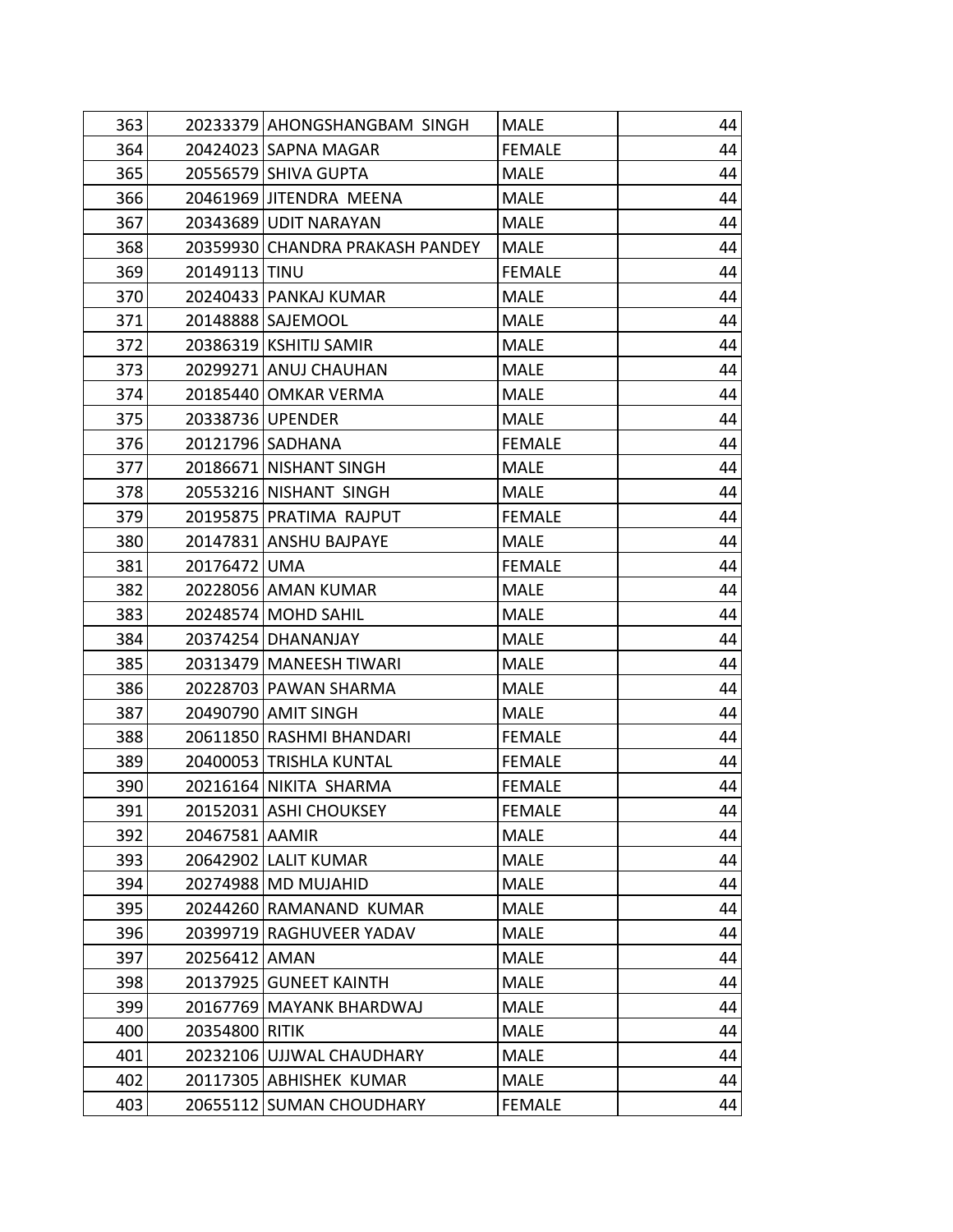| 404 |                    | 20200812 SANJEEV BHARTI   | <b>MALE</b>   | 44 |
|-----|--------------------|---------------------------|---------------|----|
| 405 |                    | 20257574 BHARGABI GOSWAMI | <b>FEMALE</b> | 44 |
| 406 |                    | 20131747 KANISHQ KAUSHAL  | <b>MALE</b>   | 44 |
| 407 |                    | 20611305 ANUBHAV CHAUHAN  | <b>MALE</b>   | 44 |
| 408 |                    | 20175244 RHYTHM BHAGAT    | <b>FEMALE</b> | 44 |
| 409 |                    | 20542499 RHYTHM BHAGAT    | <b>FEMALE</b> | 44 |
| 410 |                    | 20440666 AKASH SINGH      | <b>MALE</b>   | 44 |
| 411 |                    | 20315147 AAKASH GUPTA     | <b>MALE</b>   | 44 |
| 412 |                    | 20286508 SHRI SINGH       | <b>MALE</b>   | 44 |
| 413 | 20340862 ZIAUL     |                           | <b>MALE</b>   | 44 |
| 414 |                    | 20630741 SHIVAM KUMAR     | <b>MALE</b>   | 44 |
| 415 |                    | 20131660 GAURAV UPADHYAY  | <b>MALE</b>   | 44 |
| 416 | 20210872 KSHITIZ   |                           | <b>MALE</b>   | 44 |
| 417 |                    | 20401116   ISHANI MISHRA  | <b>FEMALE</b> | 44 |
| 418 |                    | 20385986 SHUBAJIT NATH    | <b>MALE</b>   | 44 |
| 419 | 20266062 ASHU      |                           | <b>MALE</b>   | 44 |
| 420 | 20305465 DEV       |                           | <b>MALE</b>   | 44 |
| 421 |                    | 20464474 RISHI RAJ        | <b>MALE</b>   | 44 |
| 422 |                    | 20519391 SANJAY KUMAR     | <b>MALE</b>   | 44 |
| 423 |                    | 20398041 DINESH YADAV     | <b>MALE</b>   | 44 |
| 424 |                    | 20254213 RESHAM SINGH     | <b>MALE</b>   | 44 |
| 425 | 20395112 NANDNI    |                           | <b>FEMALE</b> | 44 |
| 426 |                    | 20146833 MR CHAUDHARY     | <b>MALE</b>   | 44 |
| 427 | 20489275   SANDEEP |                           | <b>MALE</b>   | 44 |
| 428 |                    | 20425878 VIKRAM SINGH     | <b>MALE</b>   | 44 |
| 429 |                    | 20313075 SHRI KRISHNA     | <b>MALE</b>   | 44 |
| 430 |                    | 20282741 DEEPAK KUMAR     | <b>MALE</b>   | 44 |
| 431 |                    | 20226536 ABHISHEK SINGH   | <b>MALE</b>   | 44 |
| 432 |                    | 20360888 TEMELU PARMESH   | <b>MALE</b>   | 44 |
| 433 | 20142968 KHUSHI    |                           | <b>FEMALE</b> | 44 |
| 434 | 20361613 JAY JANI  |                           | <b>MALE</b>   | 44 |
| 435 |                    | 20117146 ANVITA PATTANAIK | <b>FEMALE</b> | 40 |
| 436 |                    | 20526023 CHANCHAL VISHNOI | <b>FEMALE</b> | 40 |
| 437 |                    | 20113535 SHRUTI BOTHRA    | <b>FEMALE</b> | 40 |
| 438 |                    | 20152721 SUSHMA BHARTI    | <b>FEMALE</b> | 40 |
| 439 | 20209068 VINIT RAJ |                           | <b>MALE</b>   | 40 |
| 440 |                    | 20483018 SUBHAJIT PAL     | <b>MALE</b>   | 40 |
| 441 |                    | 20416074 GAUTAM MISHRA    | <b>MALE</b>   | 40 |
| 442 |                    | 20109578 DILNOOR GHAI     | <b>FEMALE</b> | 40 |
| 443 |                    | 20218399 ANUSHRIA PANDEY  | <b>FEMALE</b> | 40 |
| 444 | 20480804           | <b>CHINMAY</b>            | <b>MALE</b>   | 40 |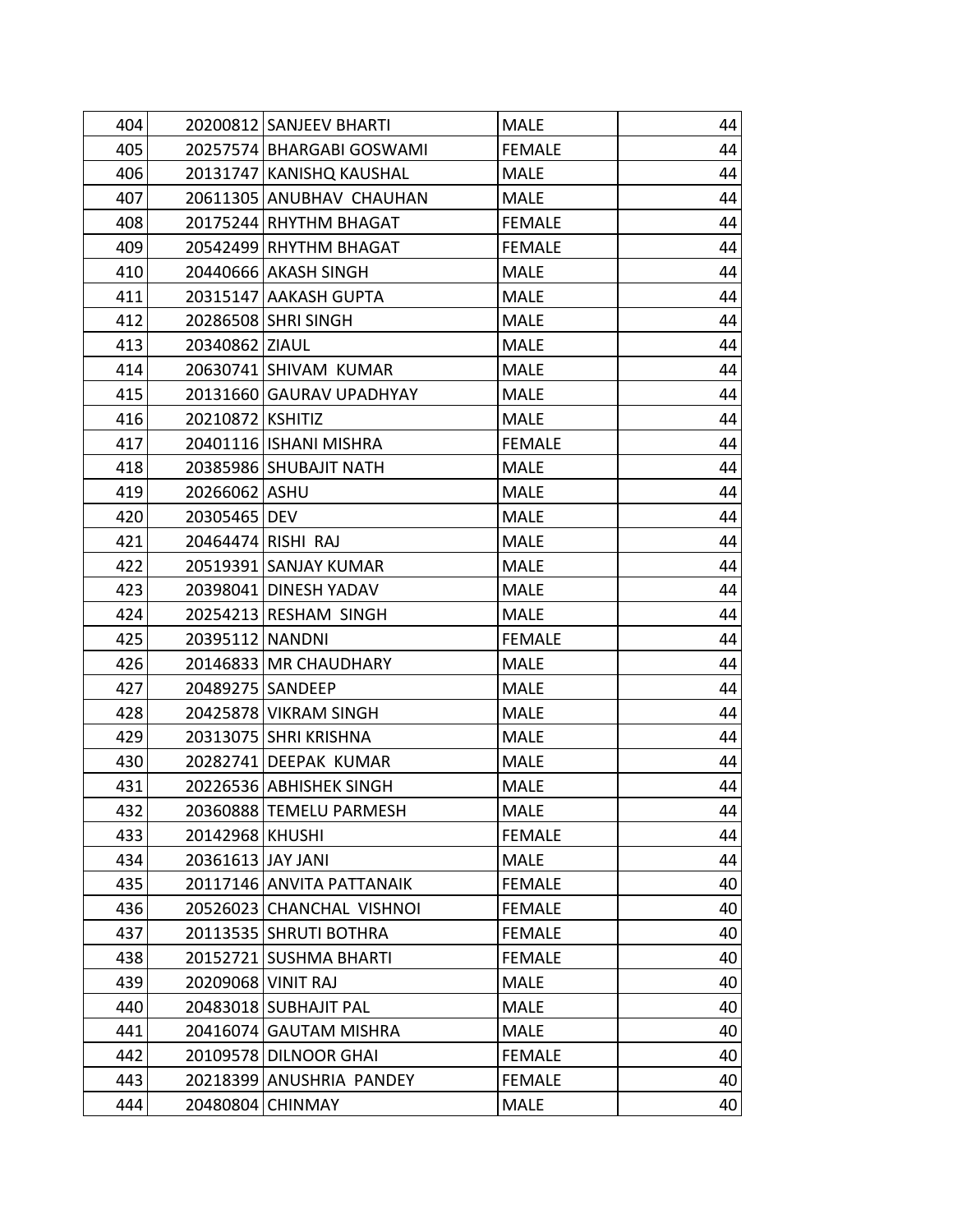| 445 |                  | 20102648 SAHIL VERMA         | <b>MALE</b>   | 40 |
|-----|------------------|------------------------------|---------------|----|
| 446 |                  | 20350094 SAHIL VERMA         | <b>MALE</b>   | 40 |
| 447 |                  | 20146874 SAHIL KUMAR         | <b>MALE</b>   | 40 |
| 448 |                  | 20118205 TAMANNA PATRO       | <b>FEMALE</b> | 40 |
| 449 |                  | 20322227 RONENDRO ANGOM      | <b>MALE</b>   | 40 |
| 450 | 20331886 HEMRAJ  |                              | <b>MALE</b>   | 40 |
| 451 |                  | 20260539 ARYAPUTRA DAS       | <b>MALE</b>   | 40 |
| 452 |                  | 20335708 ANAL YAGYASANI      | <b>MALE</b>   | 40 |
| 453 |                  | 20187093 RAJYAVARDHAN SINGH  | <b>MALE</b>   | 40 |
| 454 |                  | 20458709 ABHINAV RANA        | <b>MALE</b>   | 40 |
| 455 | 20195477 MICHAEL |                              | <b>MALE</b>   | 40 |
| 456 |                  | 20155247 ATUL KUMAR          | <b>MALE</b>   | 40 |
| 457 |                  | 20441469 BHAVANA JOSHI       | <b>FEMALE</b> | 40 |
| 458 |                  | 20190917 VISHNU A            | <b>MALE</b>   | 40 |
| 459 |                  | 20249095 ADARI DINESH        | <b>MALE</b>   | 40 |
| 460 | 20343402 VINITA  |                              | <b>FEMALE</b> | 40 |
| 461 | 20121618 VINAY   |                              | <b>MALE</b>   | 40 |
| 462 | 20298881 AMAN    |                              | <b>MALE</b>   | 40 |
| 463 | 20361510 HITESH  |                              | <b>MALE</b>   | 40 |
| 464 | 20317973 SUMIT   |                              | <b>MALE</b>   | 40 |
| 465 |                  | 20369485   BHARAT KHUTELA    | <b>MALE</b>   | 40 |
| 466 |                  | 20254084 MOHD ANAS           | <b>MALE</b>   | 40 |
| 467 | 20323830 LAKSHAY |                              | <b>MALE</b>   | 40 |
| 468 |                  | 20417121 SAGAR MALIK         | <b>MALE</b>   | 40 |
| 469 |                  | 20526595 RAHUL SHARMA        | <b>MALE</b>   | 40 |
| 470 |                  | 20505220 SAURAV KC           | <b>MALE</b>   | 40 |
| 471 |                  | 20379150 PRATAP VIRENDRA     | <b>MALE</b>   | 40 |
| 472 |                  | 20202553 DIKSHA OJHA         | <b>FEMALE</b> | 36 |
| 473 |                  | 20645065 NARENDRA PATEL      | <b>MALE</b>   | 36 |
| 474 |                  | 20177554 POOJA SANGWAN       | <b>FEMALE</b> | 36 |
| 475 |                  | 20131785 KUMUD SHARMA        | <b>FEMALE</b> | 36 |
| 476 |                  | 20158776 GAURI GOEL          | <b>FEMALE</b> | 36 |
| 477 |                  | 20540255 SIMRAN PRADHAN      | <b>FEMALE</b> | 36 |
| 478 |                  | 20541958 MANIDEEPA CHOUDHURY | <b>FEMALE</b> | 36 |
| 479 |                  | 20300794 RAUNAK KUMAR        | <b>MALE</b>   | 36 |
| 480 |                  | 20153940 AYESHA AHMED        | <b>FEMALE</b> | 36 |
| 481 |                  | 20205270 MEHER CHAUHAN       | <b>FEMALE</b> | 36 |
| 482 |                  | 20162577 CHAITALI SHARMA     | <b>FEMALE</b> | 36 |
| 483 |                  | 20150104 NITYA ANEJA         | <b>FEMALE</b> | 36 |
| 484 |                  | 20310958 KANISHKA JAIN       | <b>FEMALE</b> | 36 |
| 485 |                  | 20131537 SUMAIYAH AHSAN      | <b>FEMALE</b> | 36 |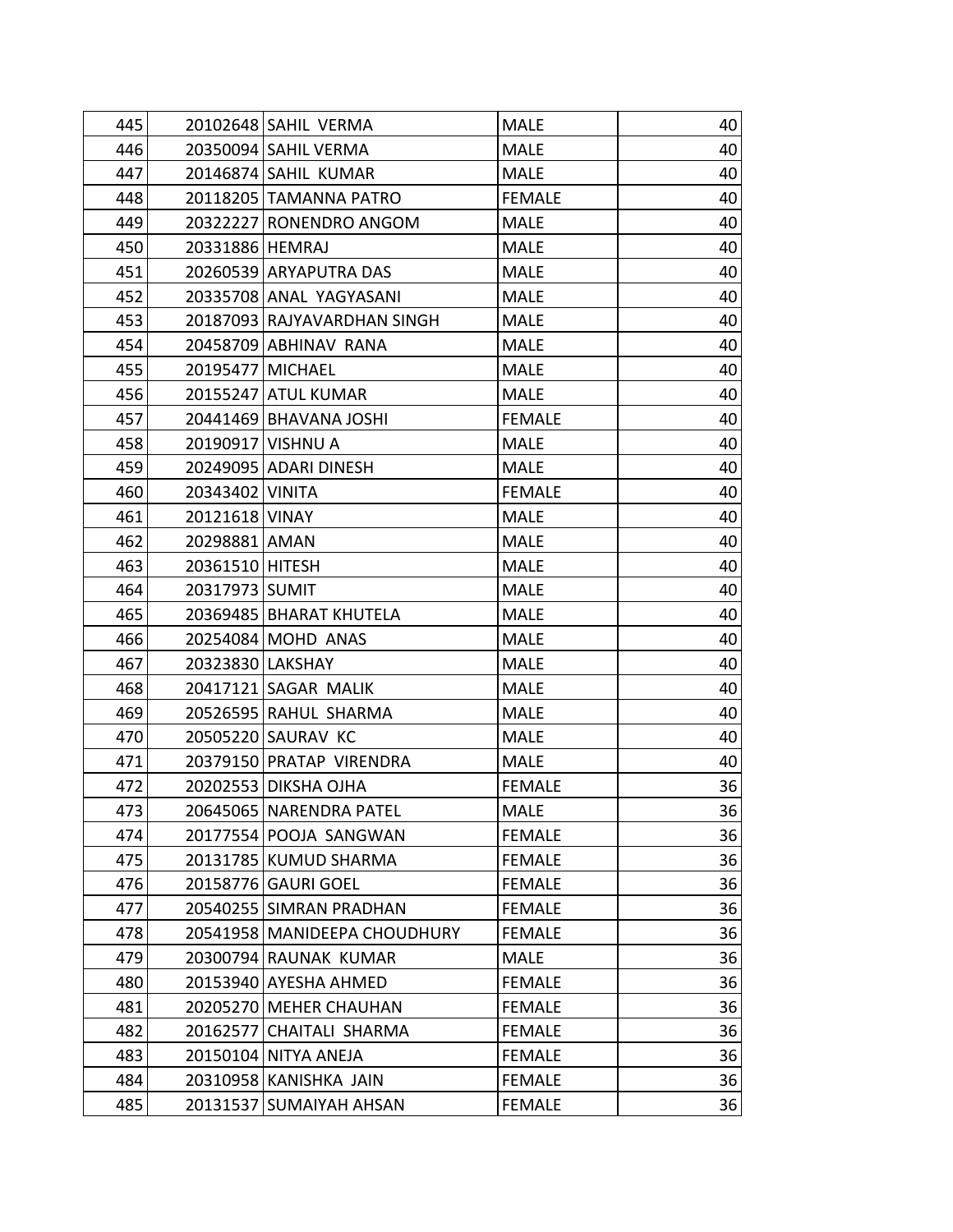| 486 |                  | 20360121 ACHYUT PANDEY         | MALE          | 36 |
|-----|------------------|--------------------------------|---------------|----|
| 487 | 20538697 CHANDA  |                                | <b>FEMALE</b> | 36 |
| 488 |                  | 20255981 DEEKSHA PANDEY        | <b>FEMALE</b> | 36 |
| 489 |                  | 20168807 RADHIKA NARULA        | <b>FEMALE</b> | 36 |
| 490 | 20255360 JAPNEET |                                | <b>MALE</b>   | 36 |
| 491 |                  | 20172301 AYUSHI GOYAL          | <b>FEMALE</b> | 36 |
| 492 |                  | 20196325 SHILPA GUPTA          | <b>FEMALE</b> | 36 |
| 493 |                  | 20459224 LASYA KONALA          | <b>FEMALE</b> | 36 |
| 494 |                  | 20253682 TANYA WADHWANI        | <b>FEMALE</b> | 36 |
| 495 |                  | 20103158 HIMADRI LEKHOK        | <b>FEMALE</b> | 36 |
| 496 |                  | 20157681 DISHAA ARORA          | <b>FEMALE</b> | 36 |
| 497 |                  | 20605465 CHAITALI SHARMA       | <b>FEMALE</b> | 36 |
| 498 |                  | 20146644 MUDIT KATARIA         | <b>MALE</b>   | 36 |
| 499 |                  | 20377607 MINAKSHI KASNIA       | <b>FEMALE</b> | 36 |
| 500 |                  | 20588725 ANKIT KUMAR           | <b>MALE</b>   | 36 |
| 501 | 20501640 JAI DUA |                                | <b>MALE</b>   | 36 |
| 502 |                  | 20422973 MUSKAN MITTAL         | <b>FEMALE</b> | 36 |
| 503 |                  | 20183012 SUMIT RATHEE          | <b>MALE</b>   | 36 |
| 504 | 20123225 JAI DUA |                                | <b>MALE</b>   | 36 |
| 505 |                  | 20261503 ADITYA BHARDWAJ       | <b>MALE</b>   | 36 |
| 506 |                  | 20271171 RAMA KUMARI           | <b>FEMALE</b> | 36 |
| 507 |                  | 20131913 MOHIT DIXIT           | <b>MALE</b>   | 36 |
| 508 | 20198349 BHAVNA  |                                | <b>FEMALE</b> | 36 |
| 509 |                  | 20272466 MUZAMIL MIR           | <b>MALE</b>   | 36 |
| 510 |                  | 20126619 SALMAN ABBAS          | <b>MALE</b>   | 36 |
| 511 |                  | 20242060 TEJAN BANSAL          | <b>MALE</b>   | 36 |
| 512 |                  | 20378870 KHUSHI GUPTA          | <b>FEMALE</b> | 36 |
| 513 |                  | 20244781 NIKHIL DAHIYA         | <b>MALE</b>   | 36 |
| 514 |                  | 20136871 ANGELA BAJAJ          | <b>FEMALE</b> | 36 |
| 515 |                  | 20194448 SURYANSHI FAUZDAR     | <b>FEMALE</b> | 36 |
| 516 |                  | 20414272 PALAK SETHI           | <b>FEMALE</b> | 36 |
| 517 |                  | 20228213 APSHESH SINGH         | <b>MALE</b>   | 36 |
| 518 |                  | 20520016 HIMANSHU VERMA        | <b>MALE</b>   | 36 |
| 519 |                  | 20128852 MUNNA VERMA           | <b>MALE</b>   | 36 |
| 520 |                  | 20113059 NITHYASHREE NARAYANAN | <b>FEMALE</b> | 36 |
| 521 |                  | 20128112 LAAVANYA RAY          | <b>FEMALE</b> | 36 |
| 522 | 20304447 ASHWIN  |                                | <b>FEMALE</b> | 36 |
| 523 |                  | 20236365 AKHILESH GURJAR       | <b>MALE</b>   | 36 |
| 524 | 20285927         | <b>VANDIT MISHRA</b>           | <b>MALE</b>   | 36 |
| 525 |                  | 20205141 MEENUGA RAJ           | <b>MALE</b>   | 36 |
| 526 | 20159667         | <b>AVNIKA SINGH</b>            | <b>FEMALE</b> | 36 |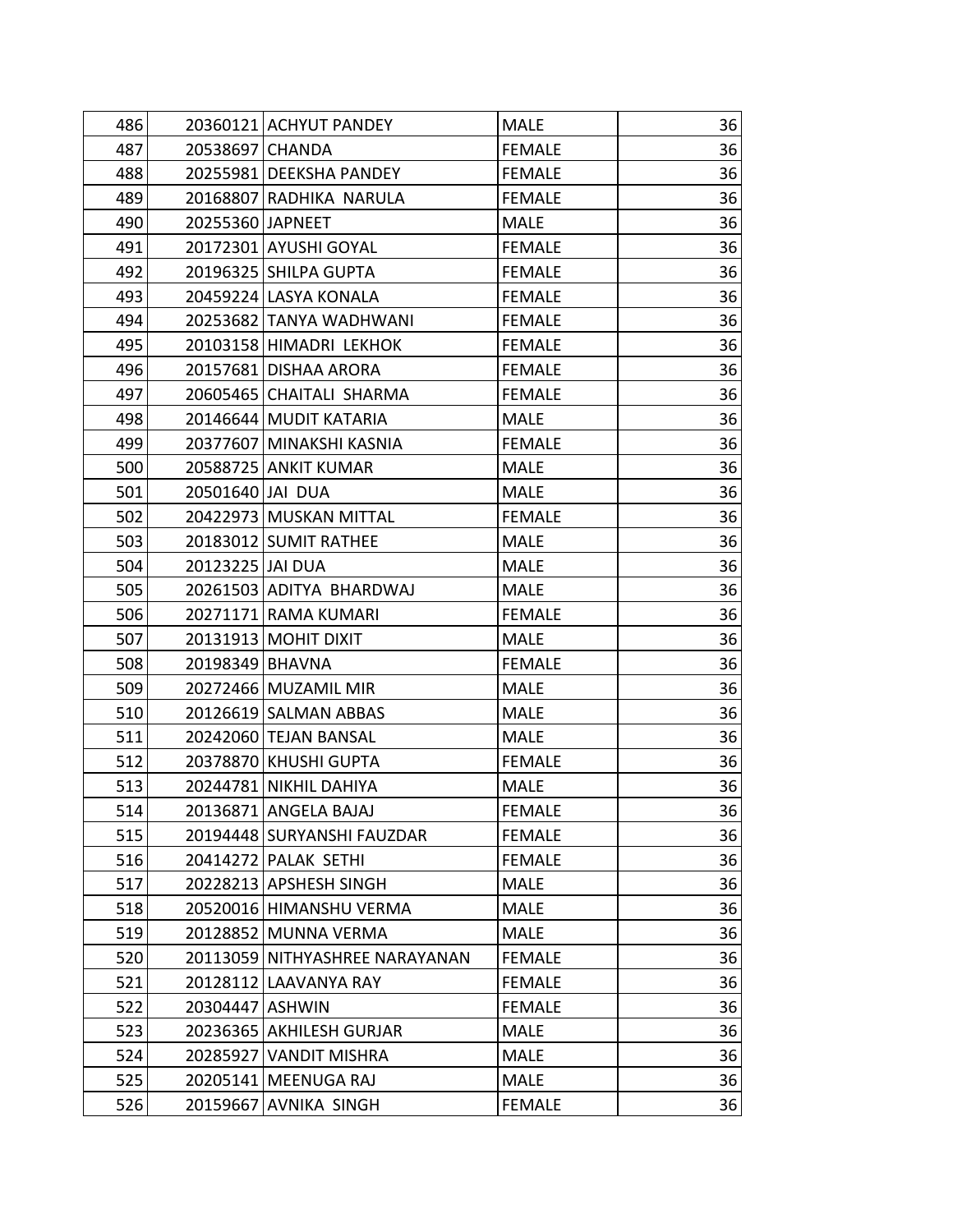| 527 |                  | 20268512 KHUSHI KUMARI           | <b>FEMALE</b> | 36 |
|-----|------------------|----------------------------------|---------------|----|
| 528 |                  | 20320781 PUCHAKAYALA SAI DHEERAJ | <b>MALE</b>   | 36 |
| 529 |                  | 20508218 HEMANG DWIVEDI          | MALE          | 36 |
| 530 |                  | 20285194 ANANYA BHATNAGAR        | <b>FEMALE</b> | 36 |
| 531 |                  | 20158042 SHRUTI RANA             | <b>FEMALE</b> | 36 |
| 532 | 20379136 SRISHTI |                                  | <b>FEMALE</b> | 36 |
| 533 | 20427880 JATIN   |                                  | <b>MALE</b>   | 36 |
| 534 |                  | 20323185 SIDDHARTH KUMAR         | <b>MALE</b>   | 36 |
| 535 |                  | 20381226 ROHIT KUMAR             | <b>MALE</b>   | 36 |
| 536 |                  | 20245369 MILLI SHARMA            | <b>FEMALE</b> | 36 |
| 537 |                  | 20654019 HARSHIT MENARIA         | <b>MALE</b>   | 36 |
| 538 |                  | 20121600 ANANYA GARG             | <b>FEMALE</b> | 36 |
| 539 | 20337143 SHIVANI |                                  | <b>FEMALE</b> | 36 |
| 540 |                  | 20273628 CHANDAN YADAV           | <b>MALE</b>   | 36 |
| 541 |                  | 20115191 SHEELA CHAUHAN          | <b>FEMALE</b> | 36 |
| 542 |                  | 20101496 SAMREEN AYOUB           | <b>FEMALE</b> | 36 |
| 543 |                  | 20219153 SAPNA KUMARI            | <b>FEMALE</b> | 36 |
| 544 |                  | 20245771 RISHABH YADAV           | <b>MALE</b>   | 36 |
| 545 |                  | 20183957 SHIVANI SINGH           | <b>FEMALE</b> | 36 |
| 546 |                  | 20583842 SOUABH PARIHAR          | <b>MALE</b>   | 36 |
| 547 |                  | 20118983 LAVISH KAPOOR           | <b>MALE</b>   | 36 |
| 548 |                  | 20358129 KUSHAGRA CHUGH          | <b>MALE</b>   | 36 |
| 549 | 20596537 URVASHI |                                  | <b>FEMALE</b> | 36 |
| 550 |                  | 20502966   MANVEER SINGH         | <b>MALE</b>   | 36 |
| 551 |                  | 20144165 SUGANDH JAIN            | <b>FEMALE</b> | 36 |
| 552 |                  | 20403459 AADITYA MARIA           | <b>MALE</b>   | 36 |
| 553 |                  | 20355265 KESHAV PANDEY           | MALE          | 36 |
| 554 |                  | 20182479 HARSHITA JOSHI          | <b>FEMALE</b> | 36 |
| 555 |                  | 20515780 SAKSHI SARASWAT         | <b>FEMALE</b> | 36 |
| 556 |                  | 20450669 ISHA KUMARI             | <b>FEMALE</b> | 36 |
| 557 |                  | 20114660 ANKIT VERMA             | <b>MALE</b>   | 36 |
| 558 |                  | 20296371 KHUSHI BENIWAL          | <b>FEMALE</b> | 36 |
| 559 |                  | 20519264 BHAVYA KUMARI           | <b>FEMALE</b> | 36 |
| 560 |                  | 20378726 VIRAJITA SHARMA         | <b>FEMALE</b> | 36 |
| 561 |                  | 20599823 VIRAJITA SHARMA         | <b>FEMALE</b> | 36 |
| 562 |                  | 20143765 ARCHIT DHAWAN           | <b>MALE</b>   | 36 |
| 563 |                  | 20283016 KHUSHIRAM MEENA         | <b>MALE</b>   | 36 |
| 564 |                  | 20178786 HARSH PORWAL            | <b>MALE</b>   | 36 |
| 565 |                  | 20289208 YASHIKA VASHISHT        | <b>FEMALE</b> | 36 |
| 566 |                  | 20352962 NIZAMUDDIN              | <b>MALE</b>   | 36 |
| 567 | 20419625         | <b>VIVEK</b>                     | <b>MALE</b>   | 36 |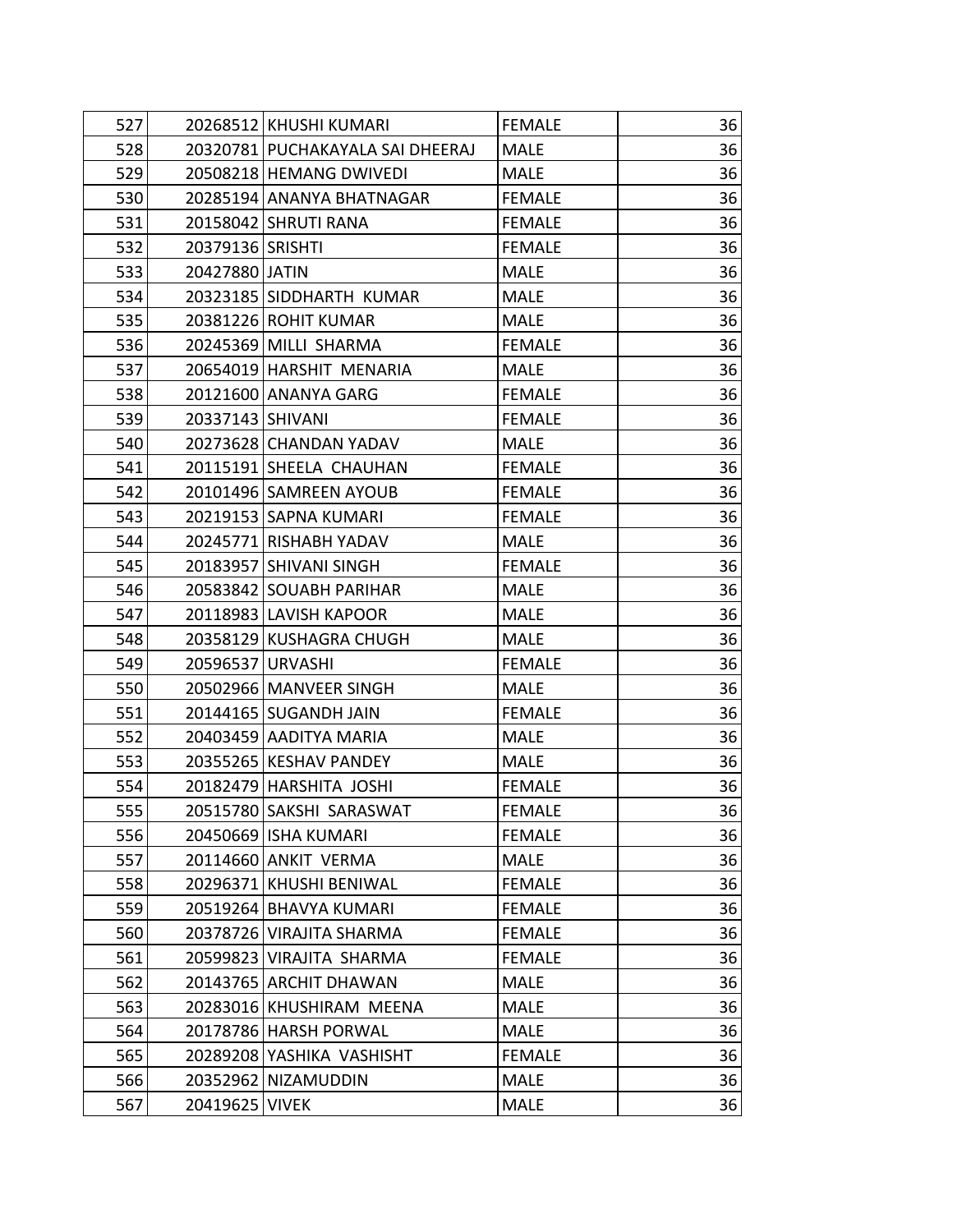| 568 |                 | 20279056 SHIVATHMIKA ANNAPAREDDY   FEMALE |               | 36 |
|-----|-----------------|-------------------------------------------|---------------|----|
| 569 |                 | 20286805 MOHIT YADAV                      | <b>MALE</b>   | 36 |
| 570 |                 | 20212010 SONALI KUMARI                    | <b>FEMALE</b> | 36 |
| 571 |                 | 20444983 ASHISH MITTAL                    | <b>MALE</b>   | 36 |
| 572 |                 | 20383823 DIVIT GARG                       | <b>MALE</b>   | 36 |
| 573 |                 | 20542553 AAKASH BHADANA                   | <b>MALE</b>   | 36 |
| 574 |                 | 20280208 AAKASH BHADANA                   | <b>MALE</b>   | 36 |
| 575 |                 | 20169213 MD RAZZA                         | <b>MALE</b>   | 36 |
| 576 |                 | 20413004 HEMANT KUMAR                     | <b>MALE</b>   | 36 |
| 577 |                 | 20150552 KANISHKA SURI                    | <b>FEMALE</b> | 36 |
| 578 | 20218940 MONIKA |                                           | <b>FEMALE</b> | 36 |
| 579 |                 | 20503818 SUMIT KUMAR                      | <b>MALE</b>   | 36 |
| 580 |                 | 20212466 SOURAV CHOUDHARY                 | <b>MALE</b>   | 36 |
| 581 |                 | 20269670 DAKSH MATHUR                     | <b>MALE</b>   | 36 |
| 582 |                 | 20278245 VIKASH SHARMA                    | <b>MALE</b>   | 36 |
| 583 |                 | 20138138 ASHA RANI                        | <b>FEMALE</b> | 36 |
| 584 |                 | 20250216 HARSHA SHARMA                    | <b>FEMALE</b> | 36 |
| 585 |                 | 20378025 AMIKSHA GARG                     | <b>FEMALE</b> | 36 |
| 586 | 20153644 RIYA   |                                           | <b>FEMALE</b> | 36 |
| 587 |                 | 20642476 RIYA REHAL                       | <b>FEMALE</b> | 36 |
| 588 |                 | 20307084 ANJALI SINGH                     | <b>FEMALE</b> | 36 |
| 589 |                 | 20343495 HARSH GULIA                      | <b>MALE</b>   | 36 |
| 590 | 20165729 ANIKET |                                           | <b>MALE</b>   | 36 |
| 591 |                 | 20220704 ARSH KASHYAP                     | <b>MALE</b>   | 36 |
| 592 |                 | 20223634 ARSH KASHYAP                     | <b>MALE</b>   | 36 |
| 593 |                 | 20538969 ARSH KASHYAP                     | <b>MALE</b>   | 36 |
| 594 |                 | 20184127 GUNJAN BISOI                     | <b>FEMALE</b> | 36 |
| 595 |                 | 20174096 HEENA NAGAR                      | <b>FEMALE</b> | 36 |
| 596 |                 | 20207466 ISHA GAUR                        | <b>FEMALE</b> | 36 |
| 597 |                 | 20178002 PUVVALA NANDINI                  | <b>FEMALE</b> | 36 |
| 598 | 20409960 NEERAJ |                                           | <b>MALE</b>   | 36 |
| 599 |                 | 20156599 PALLAVI GUPTA                    | <b>FEMALE</b> | 36 |
| 600 |                 | 20518961 AADHEESH SOOD                    | <b>MALE</b>   | 36 |
| 601 |                 | 20410804 MANYA YADAV                      | <b>FEMALE</b> | 36 |
| 602 |                 | 20429454 PARIDHI SHARMA                   | <b>FEMALE</b> | 36 |
| 603 |                 | 20246393 DRISHTI KUMARI                   | <b>FEMALE</b> | 36 |
| 604 |                 | 20380351 RAVI SONKAR                      | <b>MALE</b>   | 36 |
| 605 |                 | 20369212 AJAY KUMAR                       | <b>MALE</b>   | 36 |
| 606 |                 | 20196140 KUNAL VERMA                      | <b>MALE</b>   | 36 |
| 607 |                 | 20117251 MD TAUSIF ANSARI                 | <b>MALE</b>   | 36 |
| 608 |                 | 20207154 KHUSHI SHARMA                    | <b>FEMALE</b> | 32 |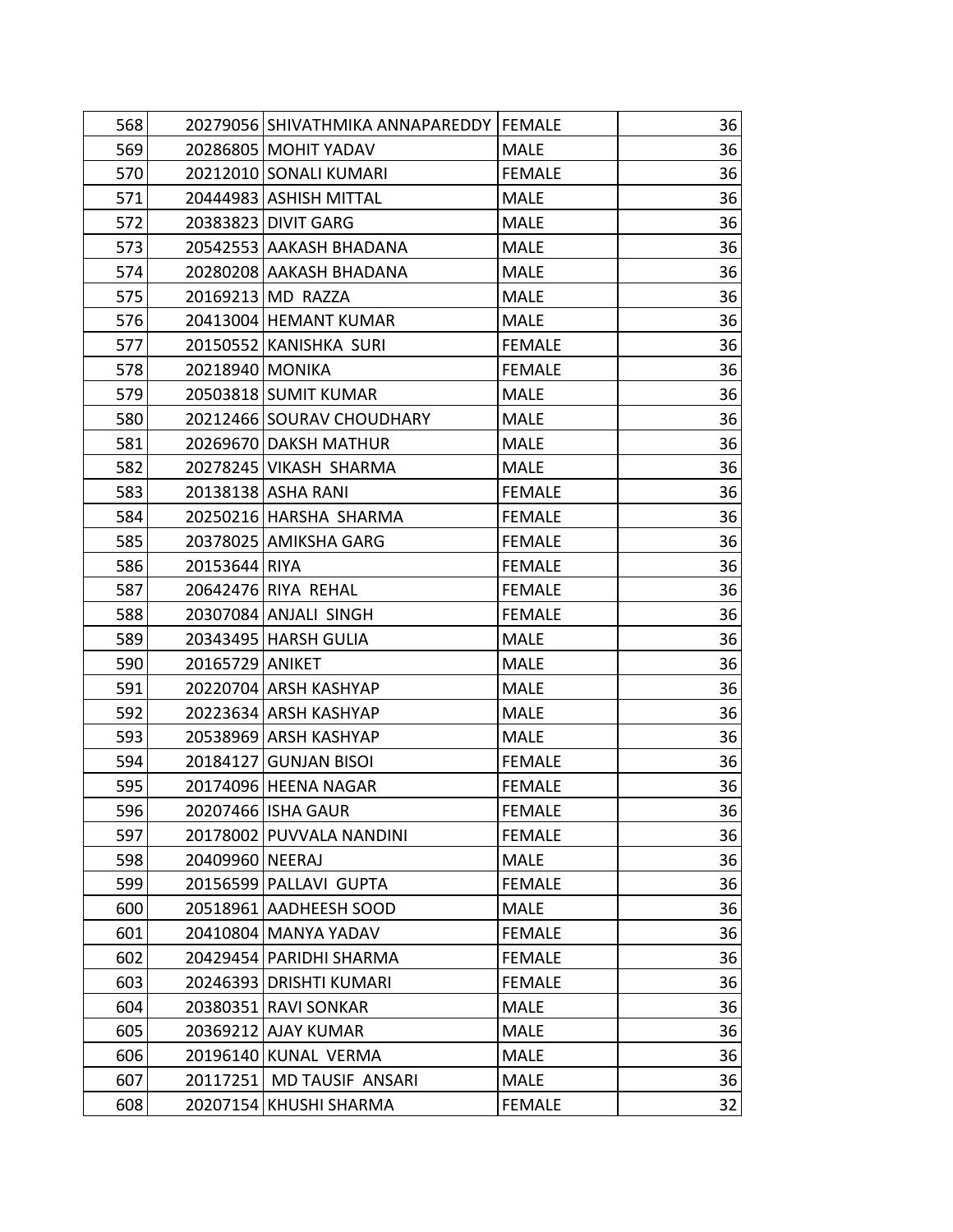| 609 | 20643330 ROHIT   |                             | <b>MALE</b>   | 32 |
|-----|------------------|-----------------------------|---------------|----|
| 610 |                  | 20350491 KISHAN KUMAR       | <b>MALE</b>   | 32 |
| 611 |                  | 20109839 JACOB MANAPPALLIL  | <b>MALE</b>   | 32 |
| 612 |                  | 20218311 ANUPAM             | <b>MALE</b>   | 32 |
| 613 |                  | 20231361 SOURAV KUMAR       | <b>MALE</b>   | 32 |
| 614 |                  | 20236193 RANJEET KUMAR      | <b>MALE</b>   | 32 |
| 615 |                  | 20350761 GOPI NATH          | <b>MALE</b>   | 32 |
| 616 |                  | 20487458 ABSHISHEK GUPTA    | <b>MALE</b>   | 32 |
| 617 |                  | 20307581 ROHIT YADAV        | <b>MALE</b>   | 32 |
| 618 |                  | 20384483   SATHIAJITH       | <b>MALE</b>   | 32 |
| 619 |                  | 20161438 SNEHA DEVRANI      | <b>FEMALE</b> | 32 |
| 620 |                  | 20577126 SUMIT KUMAR        | <b>MALE</b>   | 32 |
| 621 |                  | 20136609 MURALIKA M         | <b>FEMALE</b> | 32 |
| 622 | 20445667 GOURI J |                             | <b>FEMALE</b> | 32 |
| 623 |                  | 20526556 ANKIT RAJ          | <b>MALE</b>   | 32 |
| 624 |                  | 20348260 RAVI SUHAG         | <b>MALE</b>   | 32 |
| 625 |                  | 20625886 KARAN NEGI         | <b>MALE</b>   | 32 |
| 626 |                  | 20149762 ARCHANA S          | <b>FEMALE</b> | 32 |
| 627 | 20116056 NALLA   |                             | <b>FEMALE</b> | 32 |
| 628 |                  | 20636166 FATHIMA NOURIN MA  | <b>FEMALE</b> | 32 |
| 629 |                  | 20114044 DRISHTI KAPOOR     | <b>FEMALE</b> | 32 |
| 630 |                  | 20103679 AGRITA ARORA       | <b>FEMALE</b> | 32 |
| 631 |                  | 20108448 HIMANSHI PATNI     | <b>FEMALE</b> | 32 |
| 632 |                  | 20467783 ANANYA DULTA       | <b>FEMALE</b> | 32 |
| 633 |                  | 20621069 TANYA RAWAT        | <b>FEMALE</b> | 32 |
| 634 |                  | 20263005   DEVANSHI         | <b>FEMALE</b> | 32 |
| 635 |                  | 20100292 MANYA ARORA        | <b>FEMALE</b> | 32 |
| 636 |                  | 20568561 TANISH PATIDAR     | <b>MALE</b>   | 32 |
| 637 |                  | 20259784 YAGYANSHI UPADHYAY | <b>FEMALE</b> | 32 |
| 638 |                  | 20380208 SAKSHI SINHA       | <b>FEMALE</b> | 32 |
| 639 |                  | 20109489 SAANCHIT ARORA     | <b>MALE</b>   | 32 |
| 640 | 20285761 SHRUTI  |                             | <b>FEMALE</b> | 32 |
| 641 |                  | 20100212 GARIMA GARG        | <b>FEMALE</b> | 32 |
| 642 |                  | 20422574 ATHUL RAMESH       | MALE          | 32 |
| 643 |                  | 20199828 PRERONA GOGOI      | <b>FEMALE</b> | 32 |
| 644 |                  | 20107048 LAVANYA CHATURVEDI | <b>FEMALE</b> | 32 |
| 645 |                  | 20152481 VIVEK VATS         | <b>MALE</b>   | 32 |
| 646 |                  | 20108947 SHUBHAM RAJ        | <b>MALE</b>   | 32 |
| 647 |                  | 20137710 KHUSHI KATARIA     | <b>FEMALE</b> | 32 |
| 648 |                  | 20293201 SAKSHI MAHAWAR     | <b>FEMALE</b> | 32 |
| 649 |                  | 20176663 NANDINI SHANKHYAN  | <b>FEMALE</b> | 32 |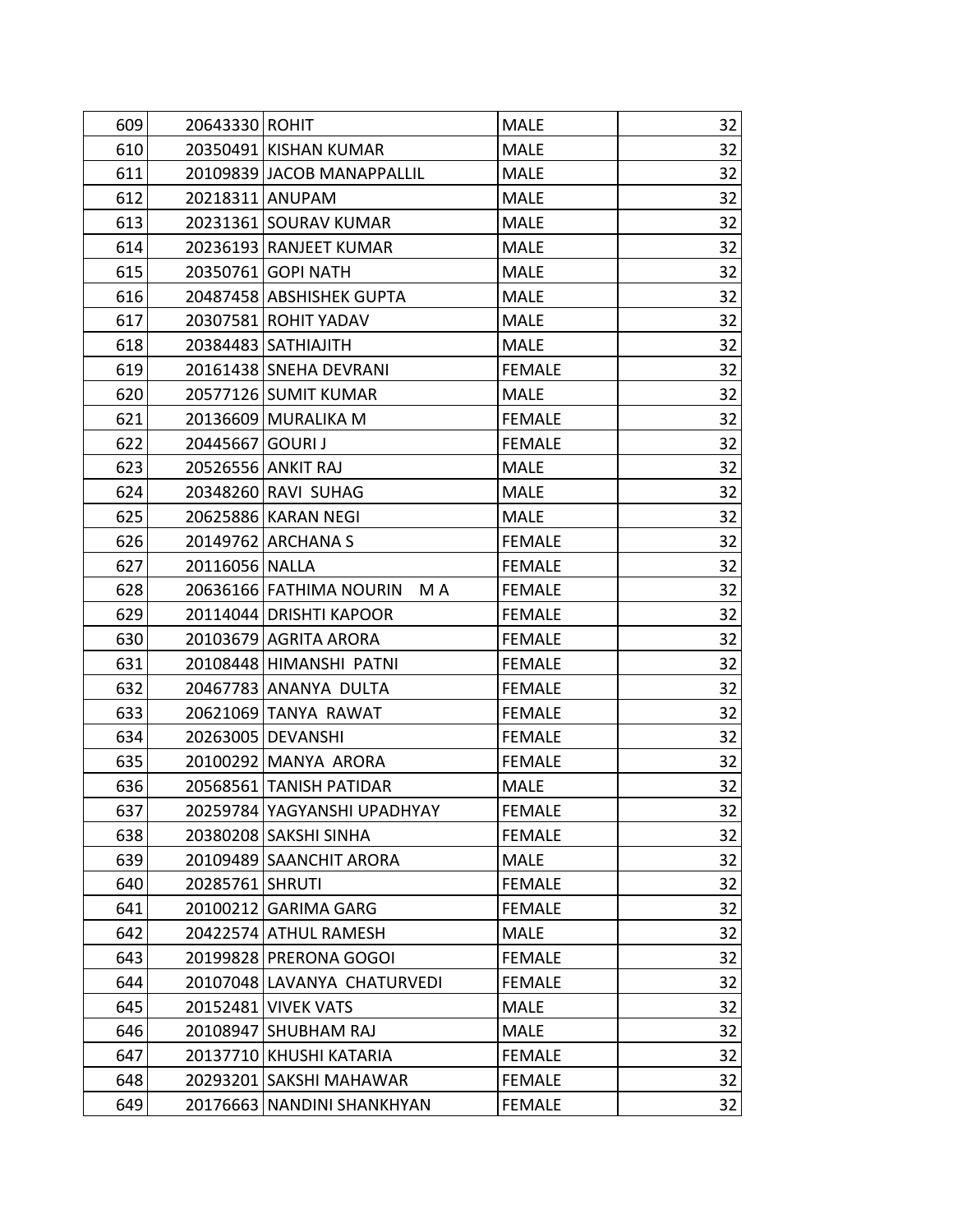| 650 |                  | 20105942 HIMANSHI BHARDWAJ               | <b>FEMALE</b> | 32 |
|-----|------------------|------------------------------------------|---------------|----|
| 651 |                  | 20403953 RAKSHA TANDON                   | <b>FEMALE</b> | 32 |
| 652 | 20212718 TANISHA |                                          | <b>FEMALE</b> | 32 |
| 653 | 20105196 CHESHTA |                                          | <b>FEMALE</b> | 32 |
| 654 | 20144860 SONAM   |                                          | <b>FEMALE</b> | 32 |
| 655 |                  | 20208887 PRIYANKA                        | <b>FEMALE</b> | 32 |
| 656 |                  | 20131693 KAVYA NIJHAWAN                  | <b>FEMALE</b> | 32 |
| 657 |                  | 20146941 SAGARIKA MAZUMDAR               | <b>FEMALE</b> | 32 |
| 658 |                  | 20219999 BHAVYA SHARMA                   | <b>FEMALE</b> | 32 |
| 659 |                  | 20198288 GAYATRI TYAGI                   | <b>FEMALE</b> | 32 |
| 660 |                  | 20132385 GARIMA ARORA                    | <b>FEMALE</b> | 32 |
| 661 |                  | 20174444 AKANKSHA NEGI                   | <b>FEMALE</b> | 32 |
| 662 |                  | 20314562 THIRUPATHI MITTAKADUPULA   MALE |               | 32 |
| 663 |                  | 20130505 ARUN KUMAR                      | <b>MALE</b>   | 32 |
| 664 | 20212266 VED     |                                          | <b>MALE</b>   | 32 |
| 665 |                  | 20347776 SEJAL JAIN                      | <b>FEMALE</b> | 32 |
| 666 |                  | 20111677 ANVI KULSHRESTHA                | <b>FEMALE</b> | 32 |
| 667 |                  | 20318049 SABARIK B                       | <b>FEMALE</b> | 32 |
| 668 |                  | 20498808 GARGI SHRIVASTAVA               | <b>FEMALE</b> | 32 |
| 669 |                  | 20136148 VISHAL MAURYA                   | <b>MALE</b>   | 32 |
| 670 |                  | 20643754 VISHAL MAURYA                   | <b>MALE</b>   | 32 |
| 671 |                  | 20262884 YASH VERMA                      | <b>MALE</b>   | 32 |
| 672 |                  | 20258898 SATYAM SHARMA                   | <b>MALE</b>   | 32 |
| 673 |                  | 20262895 MUKUL ANAND                     | <b>MALE</b>   | 32 |
| 674 |                  | 20393844 REETESH RAJPOOT                 | <b>FEMALE</b> | 32 |
| 675 |                  | 20300875 KARAMPAL GREWAL                 | <b>MALE</b>   | 32 |
| 676 |                  | 20102562 YASHASVI SHARMA                 | <b>FEMALE</b> | 32 |
| 677 | 20124852 BHAVYA  |                                          | <b>FEMALE</b> | 32 |
| 678 |                  | 20232721 SNIGDHA SHARMA                  | <b>FEMALE</b> | 32 |
| 679 | 20226068 ANSHIKA |                                          | <b>FEMALE</b> | 32 |
| 680 |                  | 20162684 JIGYASA SINGHAL                 | <b>FEMALE</b> | 32 |
| 681 |                  | 20167657 NEHA VERMA                      | <b>FEMALE</b> | 32 |
| 682 |                  | 20257740 MANAN WADHAWAN                  | <b>MALE</b>   | 32 |
| 683 |                  | 20214347 AYUSH SINGLA                    | <b>MALE</b>   | 32 |
| 684 |                  | 20513390 JYOTI CHOUDHARY                 | <b>FEMALE</b> | 32 |
| 685 | 20473526 DRISHTI |                                          | <b>FEMALE</b> | 32 |
| 686 |                  | 20607398 KRITIKA THAKUR                  | <b>FEMALE</b> | 32 |
| 687 |                  | 20119723 CHINMAYEE PANDA                 | <b>FEMALE</b> | 32 |
| 688 |                  | 20186101 HANSHIKA GUPTA                  | <b>FEMALE</b> | 32 |
| 689 |                  | 20656508 KARAN DATTANA                   | <b>MALE</b>   | 32 |
| 690 |                  | 20256028 DHRUV DHINGRA                   | <b>MALE</b>   | 32 |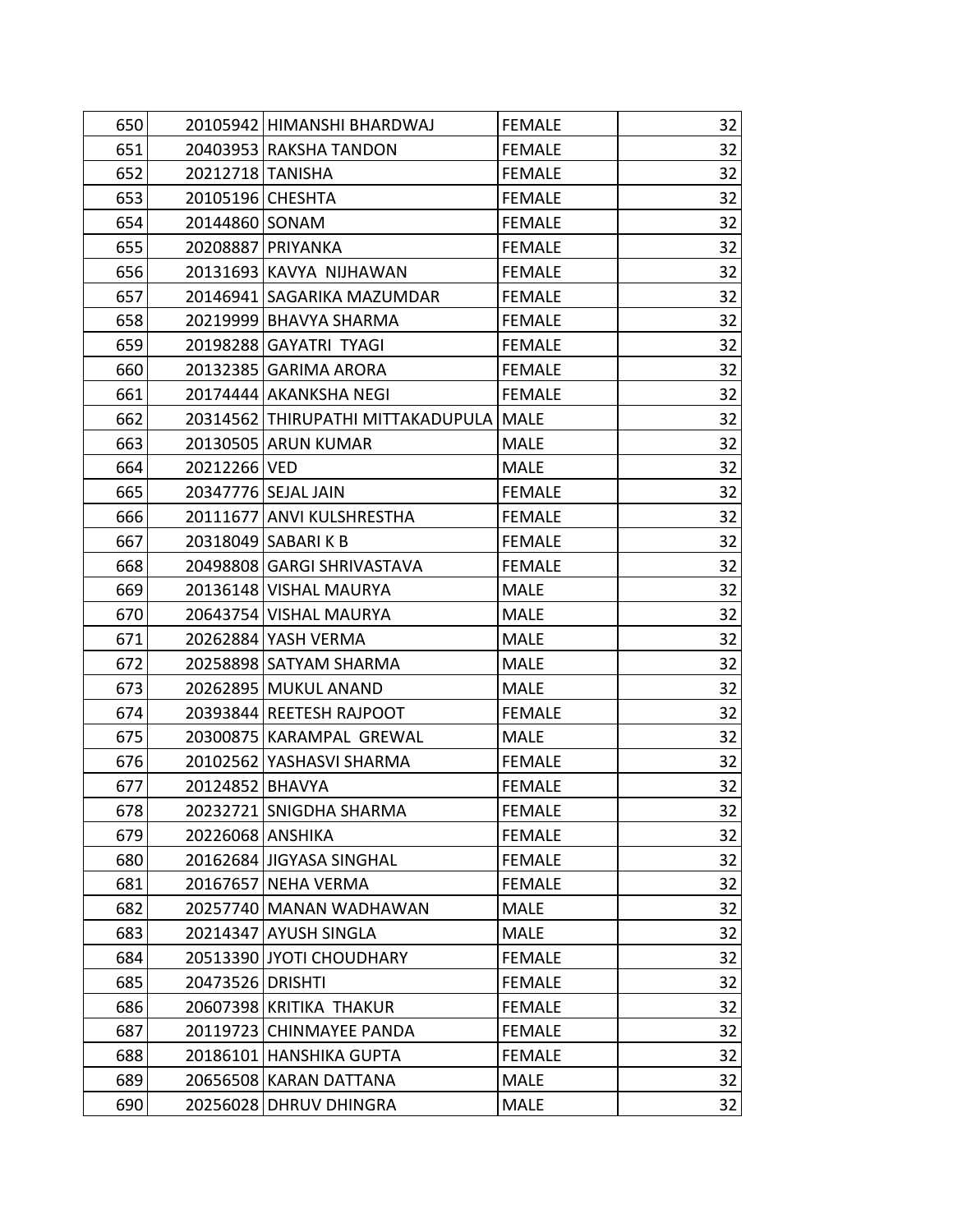| 691 |                 | 20108976 SHUBHAM KUMAR      | <b>MALE</b>   | 32 |
|-----|-----------------|-----------------------------|---------------|----|
| 692 |                 | 20200379 PRAKHAR G KUMAR    | <b>MALE</b>   | 32 |
| 693 |                 | 20355316 MANAN BAJAJ        | <b>MALE</b>   | 32 |
| 694 |                 | 20336314 ASHISH KAKKAR      | <b>MALE</b>   | 32 |
| 695 |                 | 20129437 DEV DUHOON         | <b>FEMALE</b> | 32 |
| 696 |                 | 20200503 KARTAVYA PANDIT    | <b>MALE</b>   | 32 |
| 697 |                 | 20135319 ANIKET KUMAR       | <b>MALE</b>   | 32 |
| 698 |                 | 20616177 SHEENAM            | <b>FEMALE</b> | 32 |
| 699 |                 | 20510358 HARSHIT KUMAR      | <b>MALE</b>   | 32 |
| 700 |                 | 20429374 AASTHA AASTHA      | <b>FEMALE</b> | 32 |
| 701 |                 | 20116167 SAKSHI SAHA        | <b>FEMALE</b> | 32 |
| 702 |                 | 20461999 HARISH KHOTH       | <b>MALE</b>   | 32 |
| 703 |                 | 20184288 NISHANT VARSHNEY   | <b>MALE</b>   | 32 |
| 704 |                 | 20294039 POORNIMA MANCHANDA | <b>FEMALE</b> | 32 |
| 705 |                 | 20249756 VANSHIKA           | <b>FEMALE</b> | 32 |
| 706 | 20410649 ANJALI |                             | <b>FEMALE</b> | 32 |
| 707 |                 | 20576404 SNEHA SINGH        | <b>FEMALE</b> | 32 |
| 708 |                 | 20154232 JIYA ADHIKARI      | <b>FEMALE</b> | 32 |
| 709 |                 | 20468550 MUSKAN SHEORAN     | <b>FEMALE</b> | 32 |
| 710 |                 | 20515851 RICHA GOYAL        | <b>FEMALE</b> | 32 |
| 711 |                 | 20186392 PRIYANKA DAS       | <b>FEMALE</b> | 32 |
| 712 | 20628584 BHAVUK |                             | <b>MALE</b>   | 32 |
| 713 |                 | 20643005 ADITI OLA          | <b>FEMALE</b> | 32 |
| 714 |                 | 20186288 NAMITA SHARMA      | <b>FEMALE</b> | 32 |
| 715 |                 | 20608923 ABHISHEK SINGH     | <b>MALE</b>   | 32 |
| 716 |                 | 20138556 ANKITA GOYAL       | <b>FEMALE</b> | 32 |
| 717 |                 | 20298203 DEEPAK KUMAR       | <b>MALE</b>   | 32 |
| 718 |                 | 20214733 NIDA PARWEZ        | <b>FEMALE</b> | 32 |
| 719 | 20508939 ANJALI |                             | <b>FEMALE</b> | 32 |
| 720 |                 | 20324605 CHITRA NATHAWAT    | <b>FEMALE</b> | 32 |
| 721 |                 | 20190492 GUNJIT KALRA       | <b>MALE</b>   | 32 |
| 722 | 20210783 AMAN   |                             | <b>FEMALE</b> | 32 |
| 723 |                 | 20532534 GAURAV KEJRIWAL    | <b>MALE</b>   | 32 |
| 724 |                 | 20118990 ZAINAB SAIFEE      | <b>FEMALE</b> | 32 |
| 725 |                 | 20296007 PARVATHI VIJAY     | <b>FEMALE</b> | 32 |
| 726 |                 | 20152754 R. DHANUSHYA       | <b>FEMALE</b> | 32 |
| 727 |                 | 20342171 NISHTHA CHAUDHARY  | <b>FEMALE</b> | 32 |
| 728 |                 | 20134937 ARJUN BAGHEL       | <b>MALE</b>   | 32 |
| 729 |                 | 20199787 NITYA CHERIAN      | <b>FEMALE</b> | 32 |
| 730 | 20488260 RABINA |                             | <b>FEMALE</b> | 32 |
| 731 |                 | 20148682 ASMI GAUBA         | <b>FEMALE</b> | 32 |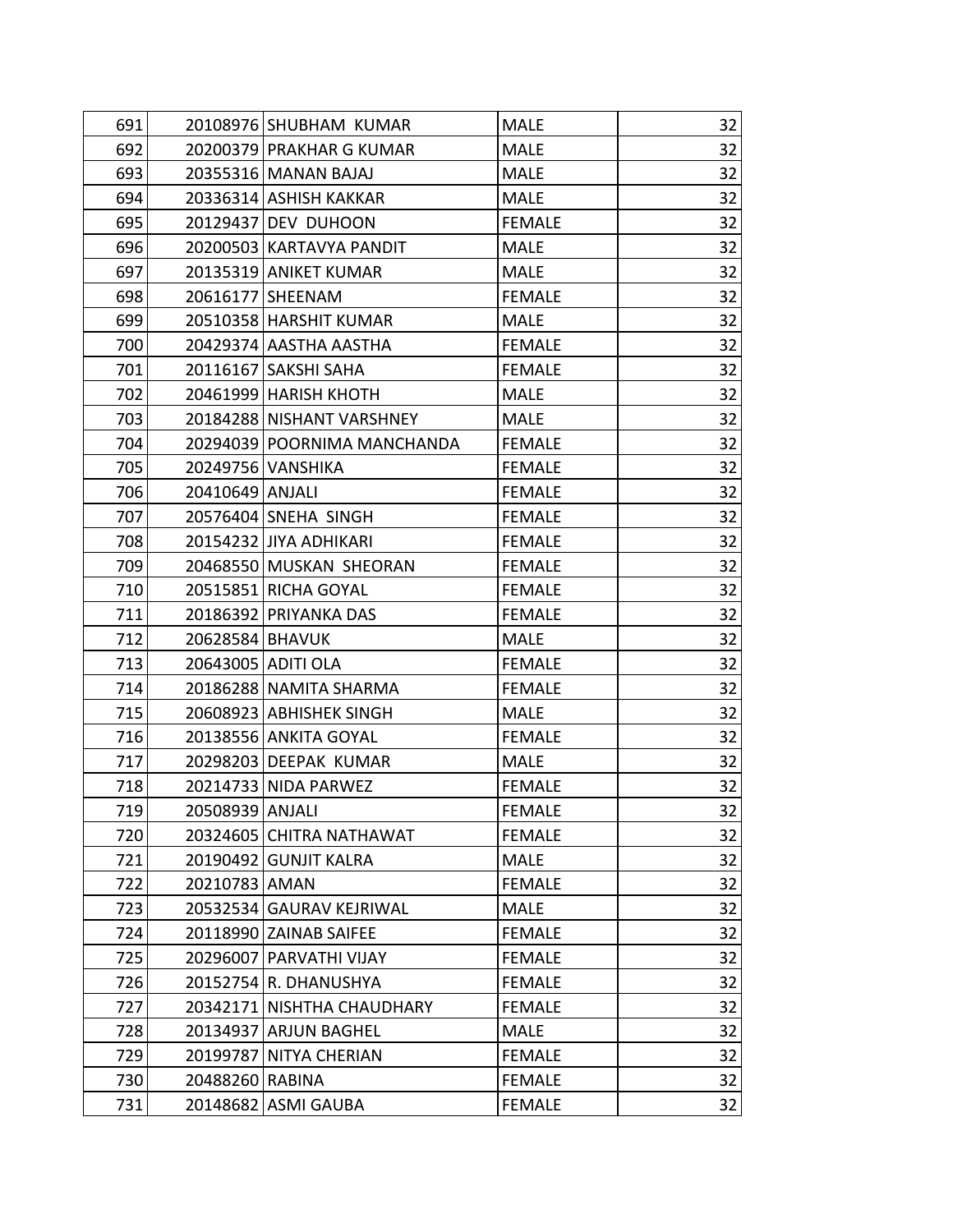| 732 | 20336965 VANDIT LODHA      | <b>MALE</b>   | 32 |
|-----|----------------------------|---------------|----|
| 733 | 20201849 NEERAJ            | <b>MALE</b>   | 32 |
| 734 | 20177846 ANMOL AGARWAL     | <b>MALE</b>   | 32 |
| 735 | 20571640 PRANAV S          | <b>MALE</b>   | 32 |
| 736 | 20134619 PRAMOD            | <b>MALE</b>   | 32 |
| 737 | 20201332 AYUSH CHANDERA    | <b>MALE</b>   | 32 |
| 738 | 20228901 PRASHANT GUPTA    | <b>MALE</b>   | 32 |
| 739 | 20509828 KAIF MIYAJI       | <b>MALE</b>   | 32 |
| 740 | 20116298 RAGHVENDRA SHARMA | <b>MALE</b>   | 32 |
| 741 | 20115966 RITIKA            | <b>FEMALE</b> | 32 |
| 742 | 20480281 RITIKA            | <b>FEMALE</b> | 32 |
| 743 | 20566915 RITIKA            | <b>FEMALE</b> | 32 |
| 744 | 20658025 GURJOT JASWAL     | <b>MALE</b>   | 32 |
| 745 | 20481185 NITIN BISHT       | <b>MALE</b>   | 32 |
| 746 | 20185986 GUNJAN YADAV      | <b>FEMALE</b> | 32 |
| 747 | 20314552 NEHA              | <b>FEMALE</b> | 32 |
| 748 | 20105137 MUMAL PANWAR      | <b>FEMALE</b> | 32 |
| 749 | 20524311 ALANKRTI AGGRWAL  | <b>FEMALE</b> | 32 |
| 750 | 20134536 KUMAR GAURAV      | <b>MALE</b>   | 32 |
| 751 | 20500130 PRAGYA CHABARWAL  | <b>FEMALE</b> | 32 |
| 752 | 20183103 SATYADARSH        | <b>MALE</b>   | 32 |
| 753 | 20612969 SHIRAJ KHAN       | <b>MALE</b>   | 32 |
| 754 | 20190860 AYUSH             | <b>MALE</b>   | 32 |
| 755 | 20279804 KANIKA CHAUDHARY  | <b>FEMALE</b> | 32 |
| 756 | 20465373 DHRUV CHOTIYA     | <b>MALE</b>   | 32 |
| 757 | 20222648 AKSHITA GOEL      | <b>FEMALE</b> | 32 |
| 758 | 20321809 TANYA             | <b>FEMALE</b> | 32 |
| 759 | 20141363 P REDDY           | <b>MALE</b>   | 32 |
| 760 | 20128465 SURAJ MAHAPATRA   | <b>MALE</b>   | 32 |
| 761 | 20117727 JAI CHAUHAN       | <b>MALE</b>   | 32 |
| 762 | 20245109 OMPRAKASH         | <b>MALE</b>   | 32 |
| 763 | 20402006 HAPPY             | <b>MALE</b>   | 32 |
| 764 | 20214572 MD                | <b>MALE</b>   | 32 |
| 765 | 20332749   POORTI JAIN     | <b>FEMALE</b> | 32 |
| 766 | 20150295 SATPAL ARYA       | <b>MALE</b>   | 32 |
| 767 | 20170560 TULIKA BADAL      | <b>FEMALE</b> | 32 |
| 768 | 20198566 AAKARSHAK MISHRA  | <b>MALE</b>   | 32 |
| 769 | 20405034 SHIVANI PANDEY    | <b>FEMALE</b> | 32 |
| 770 | 20368862 DHEERAJ           | <b>MALE</b>   | 32 |
| 771 | 20515629 HASRAT DHILLON    | <b>FEMALE</b> | 32 |
| 772 | 20349421 RAGHAV KHA        | <b>MALE</b>   | 32 |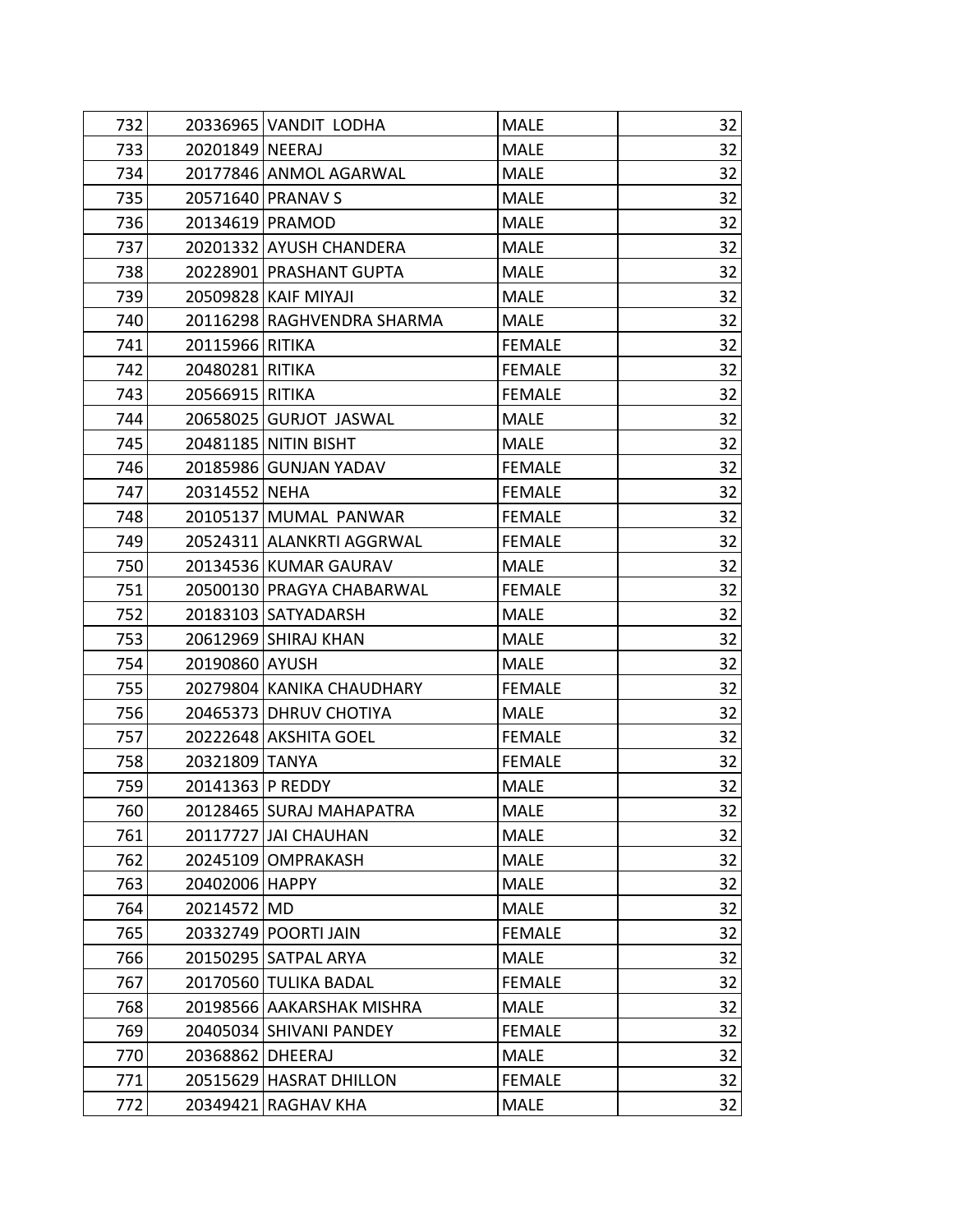| 773 | 20636799 KULDEEP  |                            | <b>MALE</b>   | 32 |
|-----|-------------------|----------------------------|---------------|----|
| 774 |                   | 20149306 VAIDEHI VATS      | <b>FEMALE</b> | 32 |
| 775 |                   | 20143918 APOORV SHARMA     | <b>MALE</b>   | 32 |
| 776 |                   | 20146603 SUNANDA           | <b>FEMALE</b> | 32 |
| 777 |                   | 20478209 SHIYA TRIPATHY    | <b>FEMALE</b> | 32 |
| 778 |                   | 20526077 SHIYA TRIPATHY    | <b>FEMALE</b> | 32 |
| 779 |                   | 20163211 HARDIK PATHAK     | <b>MALE</b>   | 32 |
| 780 |                   | 20143742 RISHITA GANDHI    | <b>FEMALE</b> | 32 |
| 781 |                   | 20282321 AYUSH PANDEY      | <b>MALE</b>   | 32 |
| 782 |                   | 20202327 OM TAPADIA        | <b>MALE</b>   | 32 |
| 783 |                   | 20116103 SOUMYA SHARMA     | <b>FEMALE</b> | 32 |
| 784 | 20214556 ASHIKA   |                            | <b>FEMALE</b> | 32 |
| 785 |                   | 20319818 SIDHARTH GILL     | <b>MALE</b>   | 32 |
| 786 |                   | 20526486 RITESH PANDEY     | <b>MALE</b>   | 32 |
| 787 |                   | 20491970 MANOJ AHIRWAR     | <b>MALE</b>   | 32 |
| 788 |                   | 20518587 MUSKAN PATEL      | <b>FEMALE</b> | 32 |
| 789 | 20171421 MOHIT    |                            | <b>MALE</b>   | 32 |
| 790 |                   | 20112601 LAKSHIT SHARMA    | <b>MALE</b>   | 32 |
| 791 |                   | 20339648 LAKSHIT SHARMA    | <b>MALE</b>   | 32 |
| 792 |                   | 20477556 HARSH BHADAURIA   | <b>MALE</b>   | 32 |
| 793 |                   | 20203012 GUNJAN KHANDELWAL | <b>FEMALE</b> | 32 |
| 794 |                   | 20573122 ADITYA SHARMA     | <b>MALE</b>   | 32 |
| 795 |                   | 20219400 ANAS MOHD         | <b>MALE</b>   | 32 |
| 796 |                   | 20376878 PRATHAM SAWANA    | <b>MALE</b>   | 32 |
| 797 |                   | 20465210 NANDINI BANSAL    | <b>FEMALE</b> | 32 |
| 798 | 20158458 ISHA     |                            | <b>FEMALE</b> | 32 |
| 799 | 20184464   ISHANA |                            | <b>FEMALE</b> | 32 |
| 800 |                   | 20286083 AMIT KUMAR        | <b>MALE</b>   | 32 |
| 801 | 20518643 POOJA    |                            | <b>FEMALE</b> | 32 |
| 802 |                   | 20470094 ABHISHEK KADIYALA | <b>MALE</b>   | 32 |
| 803 |                   | 20122100 ANUSHKA ANAND     | <b>FEMALE</b> | 32 |
| 804 |                   | 20308064 ANAND JOHNSON     | <b>MALE</b>   | 32 |
| 805 |                   | 20251698 BHARGAV BHARADWAJ | <b>MALE</b>   | 32 |
| 806 |                   | 20122877 YASHIKA RAWAT     | <b>FEMALE</b> | 32 |
| 807 |                   | 20159607 PRIYA KHULBEY     | <b>FEMALE</b> | 32 |
| 808 |                   | 20477954 SACHIN BAIRWA     | <b>MALE</b>   | 32 |
| 809 |                   | 20466023 FARZAAN ALI       | <b>MALE</b>   | 32 |
| 810 |                   | 20202592 SAURAV TIWARI     | <b>MALE</b>   | 32 |
| 811 |                   | 20311290 DEEPANSHI THAKUR  | <b>FEMALE</b> | 32 |
| 812 |                   | 20564272 KAISAR ALI        | <b>MALE</b>   | 32 |
| 813 | 20137159          | <b>MD</b>                  | <b>MALE</b>   | 32 |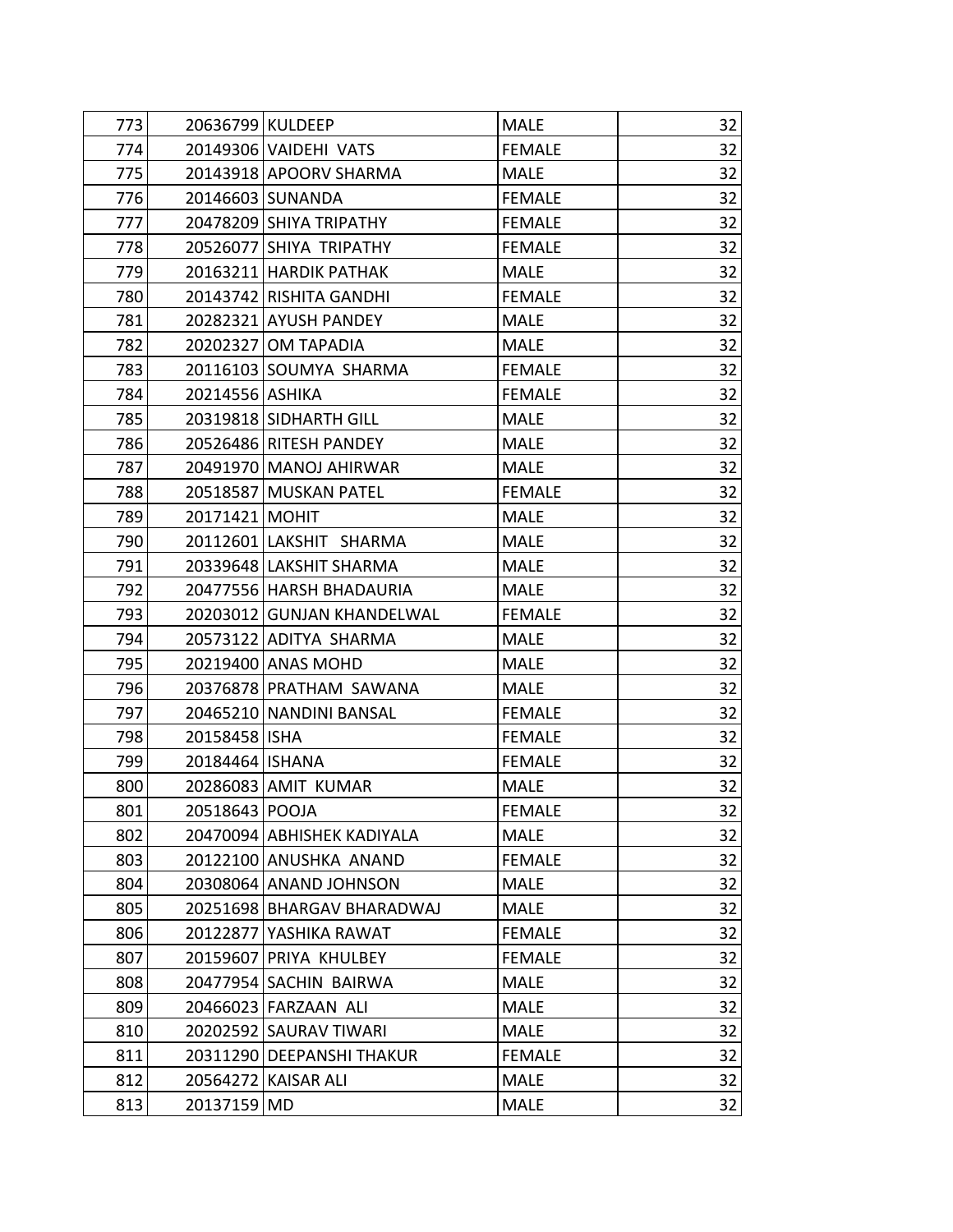| 814 |                  | 20118351 DIVESH SINGLA      | <b>MALE</b>   | 32 |
|-----|------------------|-----------------------------|---------------|----|
| 815 |                  | 20521385 DIVESH SINGLA      | <b>MALE</b>   | 32 |
| 816 |                  | 20249743 SHUBHAM YADAV      | <b>MALE</b>   | 32 |
| 817 |                  | 20270676 HIMANSH            | <b>MALE</b>   | 32 |
| 818 |                  | 20230753 VIPIN RAWAT        | <b>MALE</b>   | 32 |
| 819 |                  | 20447824 BHARAT KHANDAL     | <b>MALE</b>   | 32 |
| 820 |                  | 20146743 MILIND BHANDARI    | <b>MALE</b>   | 32 |
| 821 |                  | 20392753 DHANESH            | <b>MALE</b>   | 32 |
| 822 |                  | 20126525 KIRAN SHARMA       | <b>FEMALE</b> | 32 |
| 823 |                  | 20470374 ASHWIN KRISHNAN    | <b>MALE</b>   | 32 |
| 824 |                  | 20176173 MUSKAN BUDHIRAJA   | <b>FEMALE</b> | 32 |
| 825 |                  | 20101490 ADITYA MATHUR      | <b>MALE</b>   | 32 |
| 826 | 20299067 PRABINA |                             | <b>FEMALE</b> | 32 |
| 827 |                  | 20524108 SHAUVIK WALIA      | <b>MALE</b>   | 32 |
| 828 |                  | 20133957 SRIJAN CHATURVEDI  | <b>FEMALE</b> | 32 |
| 829 |                  | 20176941 SAPNA KARKI        | <b>FEMALE</b> | 32 |
| 830 |                  | 20297538 ARNAV KUMAR        | <b>MALE</b>   | 32 |
| 831 |                  | 20391933 NEHA YADAV         | <b>FEMALE</b> | 32 |
| 832 |                  | 20142211 SHRUTI DABAS       | <b>FEMALE</b> | 32 |
| 833 |                  | 20174225 VAIBHAV ATRAY      | <b>MALE</b>   | 32 |
| 834 |                  | 20495391 RAGHAV KOLI        | <b>MALE</b>   | 32 |
| 835 | 20245165 ESHA    |                             | <b>FEMALE</b> | 32 |
| 836 |                  | 20335470 MD SAHIL           | <b>MALE</b>   | 32 |
| 837 | 20122190 DEEPAK  |                             | <b>MALE</b>   | 32 |
| 838 |                  | 20102786 JEET JOSHI         | <b>MALE</b>   | 32 |
| 839 |                  | 20630937 AKSHIT THAKUR      | <b>MALE</b>   | 32 |
| 840 |                  | 20411362 RAHUL SHARMA       | <b>MALE</b>   | 32 |
| 841 | 20110152 JAHNAVI |                             | <b>FEMALE</b> | 32 |
| 842 |                  | 20541076 SAMARTH JAIN       | <b>MALE</b>   | 32 |
| 843 |                  | 20514921 MURTAZA HUSSAIN    | <b>MALE</b>   | 32 |
| 844 |                  | 20528136 CHETNA CHOUHDARY   | <b>FEMALE</b> | 32 |
| 845 |                  | 20238154 SANSKRITI JAIN     | <b>FEMALE</b> | 32 |
| 846 | 20204991 MANYA S |                             | <b>FEMALE</b> | 32 |
| 847 |                  | 20440379 DESH DEEPAK SUTHAR | <b>MALE</b>   | 32 |
| 848 |                  | 20145606 YOGITA BHARDWAJ    | <b>FEMALE</b> | 32 |
| 849 | 20281581 ROHIT   |                             | <b>MALE</b>   | 32 |
| 850 |                  | 20182565 AMAN BAJAJ         | <b>MALE</b>   | 32 |
| 851 |                  | 20531383 GAURAV PARMAR      | <b>MALE</b>   | 32 |
| 852 |                  | 20482596 NAVEEN MITTAL      | <b>MALE</b>   | 32 |
| 853 |                  | 20168196 SHREYA SINGH       | <b>FEMALE</b> | 32 |
| 854 |                  | 20363765 RAHUL KUMAR        | <b>MALE</b>   | 32 |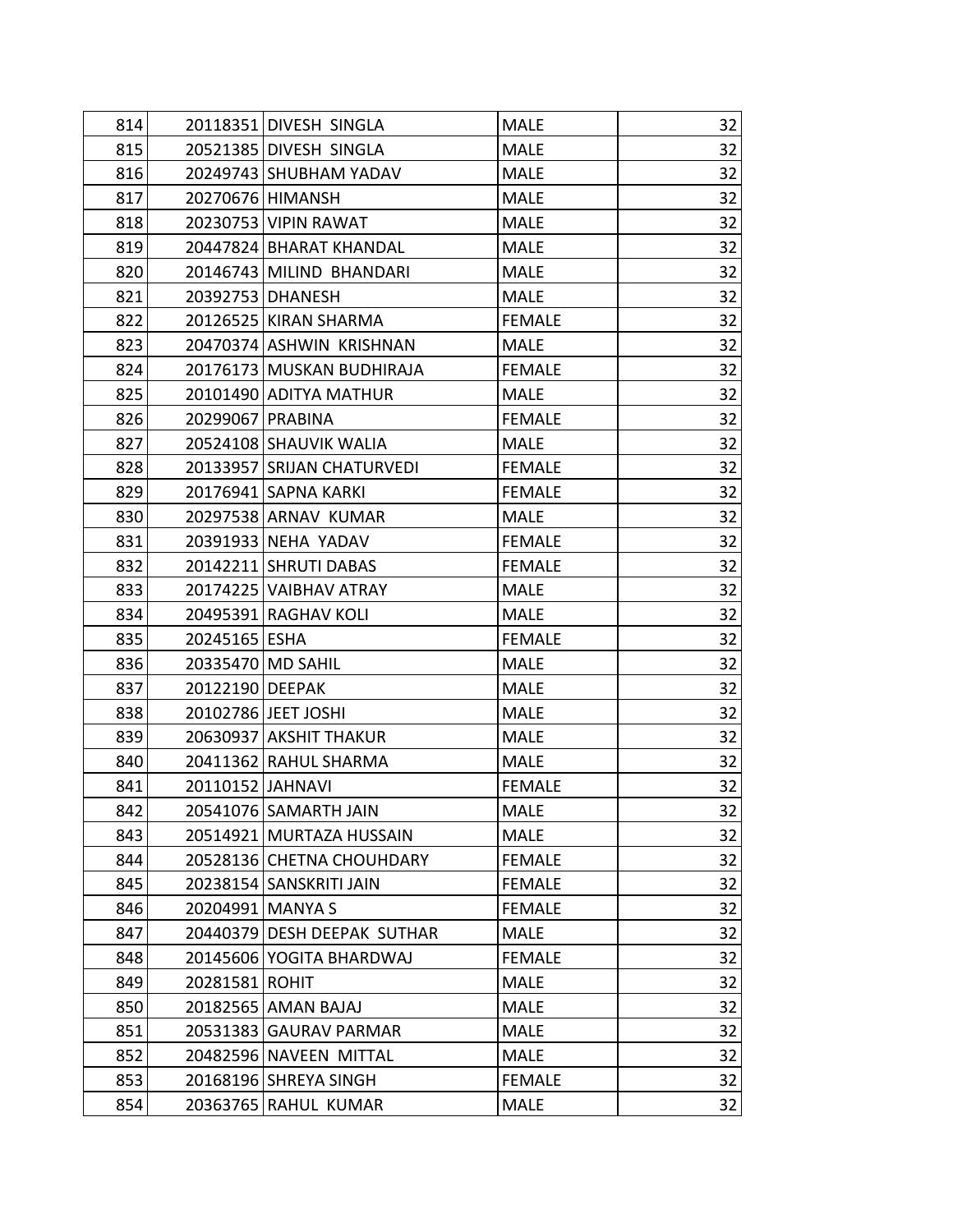| 855 | 20496550 SNEHA J |                             | <b>FEMALE</b> | 32 |
|-----|------------------|-----------------------------|---------------|----|
| 856 |                  | 20260956 KHUSHI SHARMA      | <b>FEMALE</b> | 32 |
| 857 |                  | 20257481 SOURABH            | <b>MALE</b>   | 32 |
| 858 |                  | 20552125 YASHASVEE DWIVEDI  | <b>FEMALE</b> | 32 |
| 859 |                  | 20132332 ABHISHEK BEHERA    | <b>MALE</b>   | 32 |
| 860 |                  | 20119145 UMANG RAJ          | <b>MALE</b>   | 32 |
| 861 |                  | 20655881 HARSHIT KUMAR      | <b>MALE</b>   | 32 |
| 862 |                  | 20113892 PRATHAM CHAURASIYA | <b>MALE</b>   | 32 |
| 863 |                  | 20380976 KARTIK CHAUDHARY   | <b>MALE</b>   | 32 |
| 864 | 20183255 MANYA   |                             | <b>FEMALE</b> | 32 |
| 865 |                  | 20569925 KAPIL DEV          | <b>MALE</b>   | 32 |
| 866 |                  | 20226546 HIRAL JAIN         | <b>FEMALE</b> | 32 |
| 867 |                  | 20150112 CHETANYA DUDI      | <b>FEMALE</b> | 32 |
| 868 |                  | 20438299 CHETANYA DUDI      | <b>FEMALE</b> | 32 |
| 869 |                  | 20225017 ANNANYA CHADDHA    | <b>FEMALE</b> | 32 |
| 870 |                  | 20653990 ANNANYA CHADDHA    | <b>FEMALE</b> | 32 |
| 871 |                  | 20398727 NEHA KUMARI        | <b>FEMALE</b> | 32 |
| 872 |                  | 20215459 MANSI MANDAL       | <b>FEMALE</b> | 32 |
| 873 |                  | 20207038 PRADUMN SHARMA     | <b>MALE</b>   | 32 |
| 874 |                  | 20367236 NIKHIL RAJ         | <b>MALE</b>   | 32 |
| 875 |                  | 20132995 PANKAJ BHARDWAJ    | <b>MALE</b>   | 32 |
| 876 |                  | 20128988 VAISHALI JAIN      | <b>FEMALE</b> | 32 |
| 877 |                  | 20465203 AMAN SHARMA        | <b>MALE</b>   | 32 |
| 878 |                  | 20209706 RISHABH GUPTA      | <b>MALE</b>   | 32 |
| 879 |                  | 20241969 AWADHESH KUMAR     | <b>MALE</b>   | 32 |
| 880 |                  | 20275133 SAKSHAM            | MALE          | 32 |
| 881 |                  | 20156702 ANANYA SAHU        | <b>FEMALE</b> | 32 |
| 882 |                  | 20539822 ZENNY ROSE         | <b>FEMALE</b> | 32 |
| 883 |                  | 20150889 MEHAK GUPTA        | <b>FEMALE</b> | 32 |
| 884 |                  | 20355131 ABHISHEK JHA       | <b>MALE</b>   | 32 |
| 885 |                  | 20176743 YASH BISLA         | <b>MALE</b>   | 32 |
| 886 |                  | 20101613 JAHNAVI SANGVIYA   | <b>FEMALE</b> | 32 |
| 887 |                  | 20627684 KHYATI GULATI      | <b>FEMALE</b> | 32 |
| 888 |                  | 20118187 PIYUSH KUNDRA      | <b>MALE</b>   | 32 |
| 889 |                  | 20139074 TANISHA PANWAR     | <b>FEMALE</b> | 32 |
| 890 |                  | 20338818 VAISHNAVI MISHRA   | <b>FEMALE</b> | 32 |
| 891 |                  | 20475669 LOKESH DESHWAL     | <b>MALE</b>   | 32 |
| 892 |                  | 20100645 ANSHU SHARMA       | <b>FEMALE</b> | 32 |
| 893 |                  | 20325164 GOURAV DAHIYA      | <b>MALE</b>   | 32 |
| 894 |                  | 20230438 DHRUVI SHARMA      | <b>FEMALE</b> | 32 |
| 895 | 20100322         | TEENA GARG                  | <b>FEMALE</b> | 32 |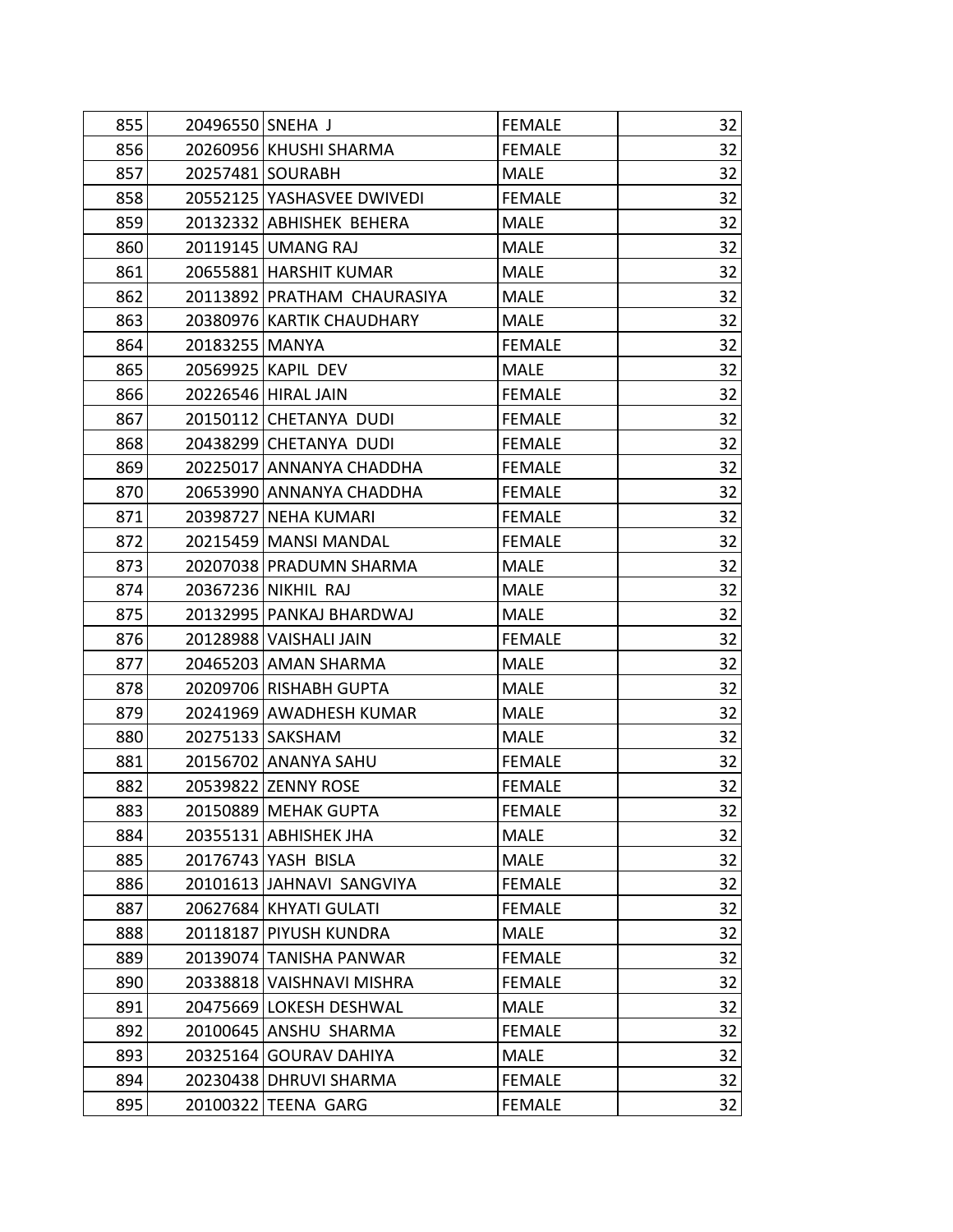| 896 |                 | 20147490 NEHA CHHIKARA        | <b>FEMALE</b> | 32 |
|-----|-----------------|-------------------------------|---------------|----|
| 897 |                 | 20417739 BHARA RAM            | <b>MALE</b>   | 32 |
| 898 |                 | 20481788 JUHI SINGH           | <b>FEMALE</b> | 32 |
| 899 |                 | 20504163 AKSHAT TINJANI       | <b>MALE</b>   | 32 |
| 900 |                 | 20492281 PUSHPENDER SINGH     | <b>MALE</b>   | 32 |
| 901 |                 | 20360766 RAJAT SINGH          | <b>MALE</b>   | 32 |
| 902 |                 | 20102575 KUNAL SHARMA         | <b>MALE</b>   | 32 |
| 903 |                 | 20213079 NIRBHAY BEDI         | <b>MALE</b>   | 32 |
| 904 |                 | 20430395 KRITI GOEL           | <b>FEMALE</b> | 32 |
| 905 |                 | 20212047 LALIT SHARMA         | <b>MALE</b>   | 32 |
| 906 |                 | 20478577 LUKSHMAN KHAPRE      | <b>MALE</b>   | 32 |
| 907 |                 | 20522715   BHAVYA VERMA       | <b>FEMALE</b> | 32 |
| 908 |                 | 20311838 RAVANIT KUMAR        | MALE          | 32 |
| 909 |                 | 20183766 GAURAV YADAV         | <b>MALE</b>   | 32 |
| 910 |                 | 20132815 KHUSHI SHARMA        | <b>FEMALE</b> | 32 |
| 911 |                 | 20445865 SHIVANGI SHARMA      | <b>FEMALE</b> | 32 |
| 912 |                 | 20120965 YASH BANSAL          | <b>MALE</b>   | 32 |
| 913 |                 | 20566741 PRACHI CHAUBEY       | <b>FEMALE</b> | 32 |
| 914 |                 | 20146842 ANU DUBEY            | <b>FEMALE</b> | 32 |
| 915 |                 | 20512711 ABHISHEK B           | <b>MALE</b>   | 32 |
| 916 |                 | 20264627 MUNAL KARKI          | <b>MALE</b>   | 32 |
| 917 |                 | 20302535 POULOMY MUKERJI      | <b>FEMALE</b> | 32 |
| 918 | 20208965 NEERAJ |                               | <b>MALE</b>   | 32 |
| 919 |                 | 20639323 SAMARTH TALATI       | <b>MALE</b>   | 32 |
| 920 |                 | 20125993 SWAYAM GIRI          | <b>MALE</b>   | 32 |
| 921 |                 | 20621013 ABHINAY SEN          | <b>MALE</b>   | 32 |
| 922 |                 | 20281552 JAYANT KUMAR         | <b>MALE</b>   | 32 |
| 923 |                 | 20250046 DEEPTI PANDEY        | <b>FEMALE</b> | 32 |
| 924 |                 | 20117639 MAYANK SHEKHAWAT     | MALE          | 32 |
| 925 |                 | 20102587 RISHIKA SINHA        | <b>FEMALE</b> | 32 |
| 926 |                 | 20348498 SHIKHA TANWAR        | <b>FEMALE</b> | 32 |
| 927 |                 | 20242154 RITIK KAUSHIK        | <b>MALE</b>   | 32 |
| 928 |                 | 20545603 AKSHATA PARASHAR     | <b>FEMALE</b> | 32 |
| 929 |                 | 20387002 TAMANNA MOHAPATRA    | <b>FEMALE</b> | 32 |
| 930 |                 | 20259439 PUDUCHERI SIDDHARDHA | <b>MALE</b>   | 32 |
| 931 |                 | 20536292 TEJASVI BHATNAGAR    | <b>FEMALE</b> | 32 |
| 932 |                 | 20208663 MAISRA KHAN          | <b>FEMALE</b> | 32 |
| 933 |                 | 20118472 KOMAL GOEL           | <b>FEMALE</b> | 32 |
| 934 |                 | 20184066 ABHIJEET SINGH       | <b>MALE</b>   | 32 |
| 935 | 20282126 KUNAL  |                               | <b>MALE</b>   | 32 |
| 936 | 20342301 DHRUV  |                               | <b>MALE</b>   | 32 |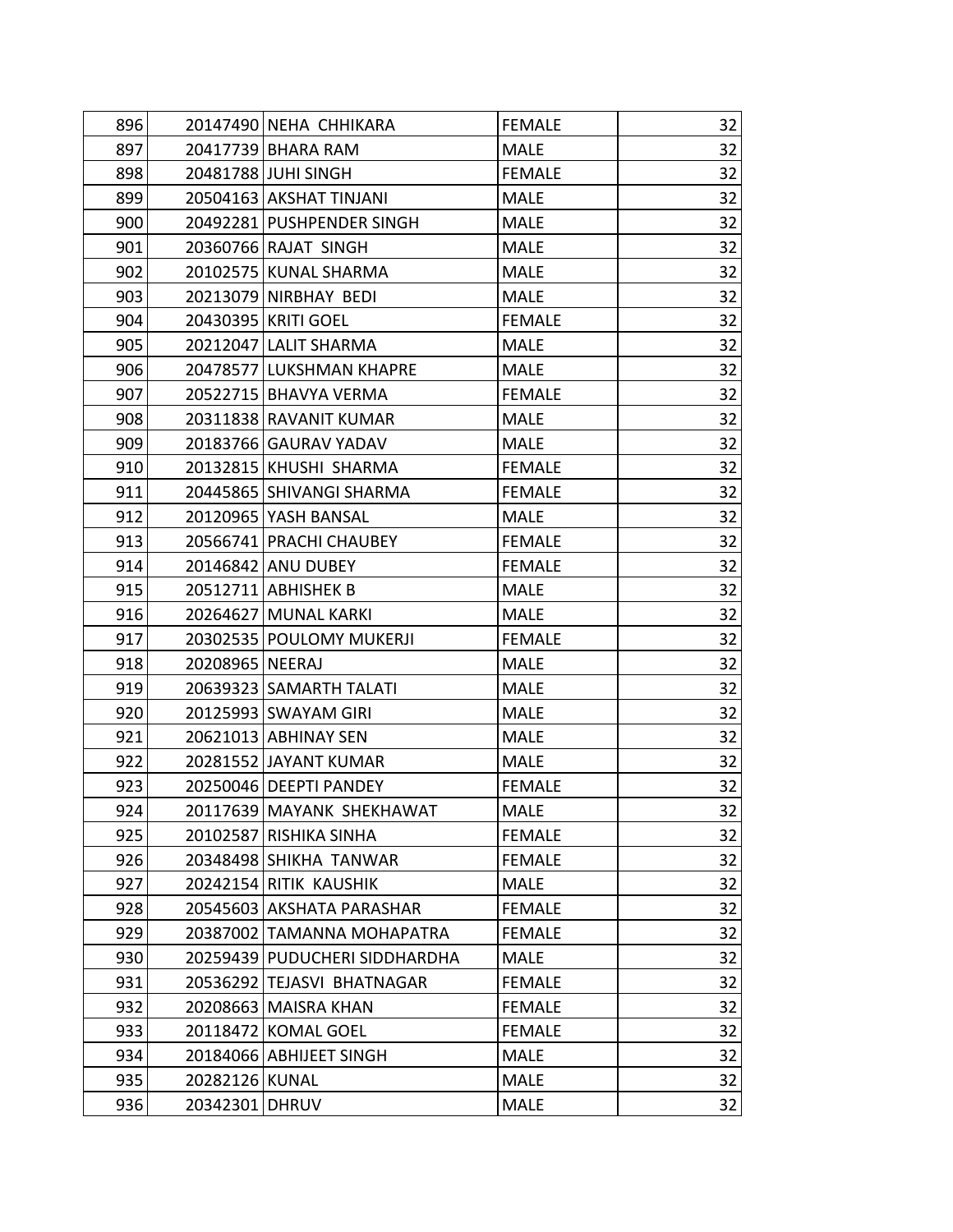| 937 |                   | 20585072 DEEPAK BAIRWA        | <b>MALE</b>   | 32 |
|-----|-------------------|-------------------------------|---------------|----|
| 938 | 20265686   SAKSHI |                               | <b>FEMALE</b> | 32 |
| 939 |                   | 20131035 ARYAN GOYAL          | <b>MALE</b>   | 32 |
| 940 |                   | 20158556 KARTHIK NATH         | <b>MALE</b>   | 32 |
| 941 |                   | 20192848 PARTH GUPTA          | <b>MALE</b>   | 32 |
| 942 |                   | 20326515 SAURABH              | <b>MALE</b>   | 32 |
| 943 |                   | 20127372 AKSHITA GROVER       | <b>FEMALE</b> | 32 |
| 944 |                   | 20179579 ARSHAD SAIFI         | <b>MALE</b>   | 32 |
| 945 |                   | 20111015 MANASVI CHAUDHARY    | <b>FEMALE</b> | 32 |
| 946 |                   | 20135525 SHRESTHA CHATTERJEE  | <b>FEMALE</b> | 32 |
| 947 |                   | 20303754 ABHISHEK PATWA       | <b>MALE</b>   | 32 |
| 948 |                   | 20623737 SURINDER             | <b>FEMALE</b> | 32 |
| 949 |                   | 20128808 MENAL JAIN           | <b>FEMALE</b> | 32 |
| 950 |                   | 20200958 MADHURI BHATTACHARYA | <b>FEMALE</b> | 32 |
| 951 |                   | 20179635 ANNIE YADAV          | <b>FEMALE</b> | 32 |
| 952 |                   | 20364516 ANNIE YADAV          | <b>FEMALE</b> | 32 |
| 953 |                   | 20464627 DIVYAANGNI CHABBA    | <b>FEMALE</b> | 32 |
| 954 |                   | 20625086 JASKEERAT            | <b>MALE</b>   | 32 |
| 955 |                   | 20328112 AVANISH KUMAR        | <b>MALE</b>   | 32 |
| 956 |                   | 20192435 ANUSHKA CHAUDHARY    | <b>FEMALE</b> | 32 |
| 957 |                   | 20123482 ANUJ PANDEY          | <b>MALE</b>   | 32 |
| 958 |                   | 20551388 AMAN SOHAIL          | <b>MALE</b>   | 32 |
| 959 |                   | 20240114 RADHESHYAM POONIA    | <b>MALE</b>   | 32 |
| 960 |                   | 20152359 ARJUN KASHYAP        | <b>MALE</b>   | 32 |
| 961 |                   | 20244985 KORA KRISHNA         | <b>MALE</b>   | 32 |
| 962 |                   | 20366746 SAHIL SHARMA         | <b>MALE</b>   | 32 |
| 963 |                   | 20352745 SATISH KUMAR         | <b>MALE</b>   | 32 |
| 964 |                   | 20158338 VIVEK SINGH          | <b>MALE</b>   | 32 |
| 965 |                   | 20493015 PRAGATI CHOUDHARY    | <b>FEMALE</b> | 32 |
| 966 |                   | 20114980 JOHNA PATHROSE       | <b>FEMALE</b> | 32 |
| 967 |                   | 20291649 MANSI AGRAWAL        | <b>FEMALE</b> | 32 |
| 968 | 20137697 PRACHI   |                               | <b>FEMALE</b> | 32 |
| 969 |                   | 20643378 SOURABH JANGHRE      | <b>MALE</b>   | 32 |
| 970 |                   | 20228493 VISHAL BAIRWA        | <b>MALE</b>   | 32 |
| 971 |                   | 20130925 SANGEETA BORUAH      | <b>FEMALE</b> | 32 |
| 972 |                   | 20250610 MITALI JOSHI         | <b>FEMALE</b> | 32 |
| 973 |                   | 20211879 PURVI TYAGI          | <b>FEMALE</b> | 32 |
| 974 |                   | 20157837 TANNU GUPTA          | <b>FEMALE</b> | 32 |
| 975 |                   | 20263148 KARANDEEP CHAWLA     | <b>MALE</b>   | 32 |
| 976 |                   | 20586826 RAHUL KUMAR          | <b>MALE</b>   | 32 |
| 977 | 20109589          | ANAUSHKA TANEJA               | <b>FEMALE</b> | 32 |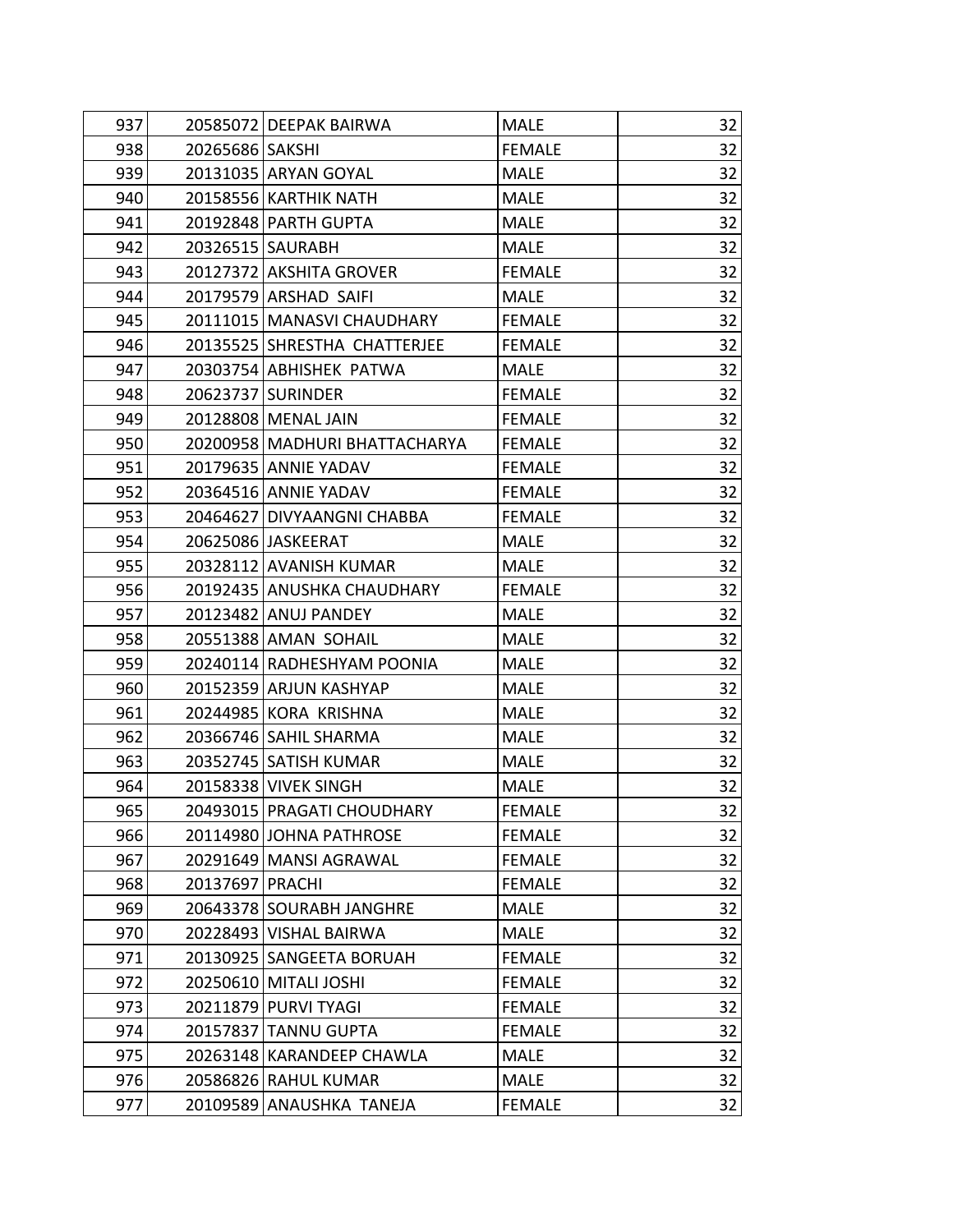| 978  |                   | 20465552 VISHWANATH JAMMALAMADA MALE |               | 32 |
|------|-------------------|--------------------------------------|---------------|----|
| 979  |                   | 20221722 AKSHANSH KAUSHIK            | <b>MALE</b>   | 32 |
| 980  |                   | 20126271 SOUMYATA KATIYAR            | <b>FEMALE</b> | 32 |
| 981  |                   | 20432157 SUMIT SINGH                 | <b>MALE</b>   | 32 |
| 982  |                   | 20278989 RITIKA VERMA                | <b>FEMALE</b> | 32 |
| 983  |                   | 20474623 PRATISHTHA SHARMA           | <b>FEMALE</b> | 32 |
| 984  |                   | 20163244 KASHISH ADHIKARI            | <b>FEMALE</b> | 32 |
| 985  |                   | 20175996 RAVI SINGH                  | <b>MALE</b>   | 32 |
| 986  |                   | 20208174 SANSKRUTI PHULE             | <b>FEMALE</b> | 32 |
| 987  |                   | 20393213 ABHISHEK KUMAR              | <b>MALE</b>   | 32 |
| 988  |                   | 20150788 ROHIT KUMAR                 | <b>MALE</b>   | 32 |
| 989  |                   | 20107325 ABHISHEK KUMAR              | <b>MALE</b>   | 32 |
| 990  |                   | 20465353 NITESH KUMAR                | <b>MALE</b>   | 32 |
| 991  |                   | 20187743 KISHAN TALAPA               | <b>MALE</b>   | 32 |
| 992  | 20304809 KRISHNA  |                                      | <b>MALE</b>   | 32 |
| 993  |                   | 20524687 VISHAL KUMAR                | <b>MALE</b>   | 32 |
| 994  |                   | 20371287 KAJAL JHA                   | <b>FEMALE</b> | 32 |
| 995  |                   | 20537350 YUVRAJ SHARMA               | <b>MALE</b>   | 32 |
| 996  | 20598774 HITAKSHI |                                      | <b>FEMALE</b> | 32 |
| 997  |                   | 20253048   MANGLESHWAR SINGH         | <b>MALE</b>   | 32 |
| 998  |                   | 20267321 AASTHA NISHAD               | <b>FEMALE</b> | 32 |
| 999  |                   | 20262538 ROHIT GAUTAM                | <b>MALE</b>   | 32 |
| 1000 |                   | 20401339 ARPITA DWIVEDI              | <b>FEMALE</b> | 32 |
| 1001 |                   | 20153752 ANKIT KUMAR                 | <b>MALE</b>   | 32 |
| 1002 |                   | 20118926 DIKSHA SINGLA               | <b>FEMALE</b> | 32 |
| 1003 |                   | 20204977 ANKIT SAINI                 | MALE          | 32 |
| 1004 |                   | 20191498 TAMANNA                     | <b>FEMALE</b> | 32 |
| 1005 |                   | 20102554 NIREEKSHAN GANDHAM          | <b>MALE</b>   | 32 |
| 1006 |                   | 20574109 GAURAV YADAV                | MALE          | 32 |
| 1007 | 20401654 HUNNY    |                                      | <b>MALE</b>   | 32 |
| 1008 | 20491460 SANSKAR  |                                      | <b>MALE</b>   | 32 |
| 1009 |                   | 20395129 PRASHANT KUMAR              | <b>MALE</b>   | 32 |
| 1010 |                   | 20125924 AKSHAT PALIWAL              | <b>MALE</b>   | 32 |
| 1011 |                   | 20108545 TWINKLE KARKI               | <b>FEMALE</b> | 32 |
| 1012 |                   | 20499438 ASHUTOSH SUMAN              | <b>MALE</b>   | 32 |
| 1013 |                   | 20100947 ARUSHI AGRAWAL              | <b>FEMALE</b> | 32 |
| 1014 |                   | 20174815 PRIYANSHU KHANSULI          | <b>MALE</b>   | 32 |
| 1015 | 20315524 HIMANI   |                                      | <b>FEMALE</b> | 32 |
| 1016 | 20585861 HIMANI   |                                      | <b>FEMALE</b> | 32 |
| 1017 | 20604930 HIMANI   |                                      | <b>FEMALE</b> | 32 |
| 1018 |                   | 20169866 VINAY KUMAR                 | <b>MALE</b>   | 32 |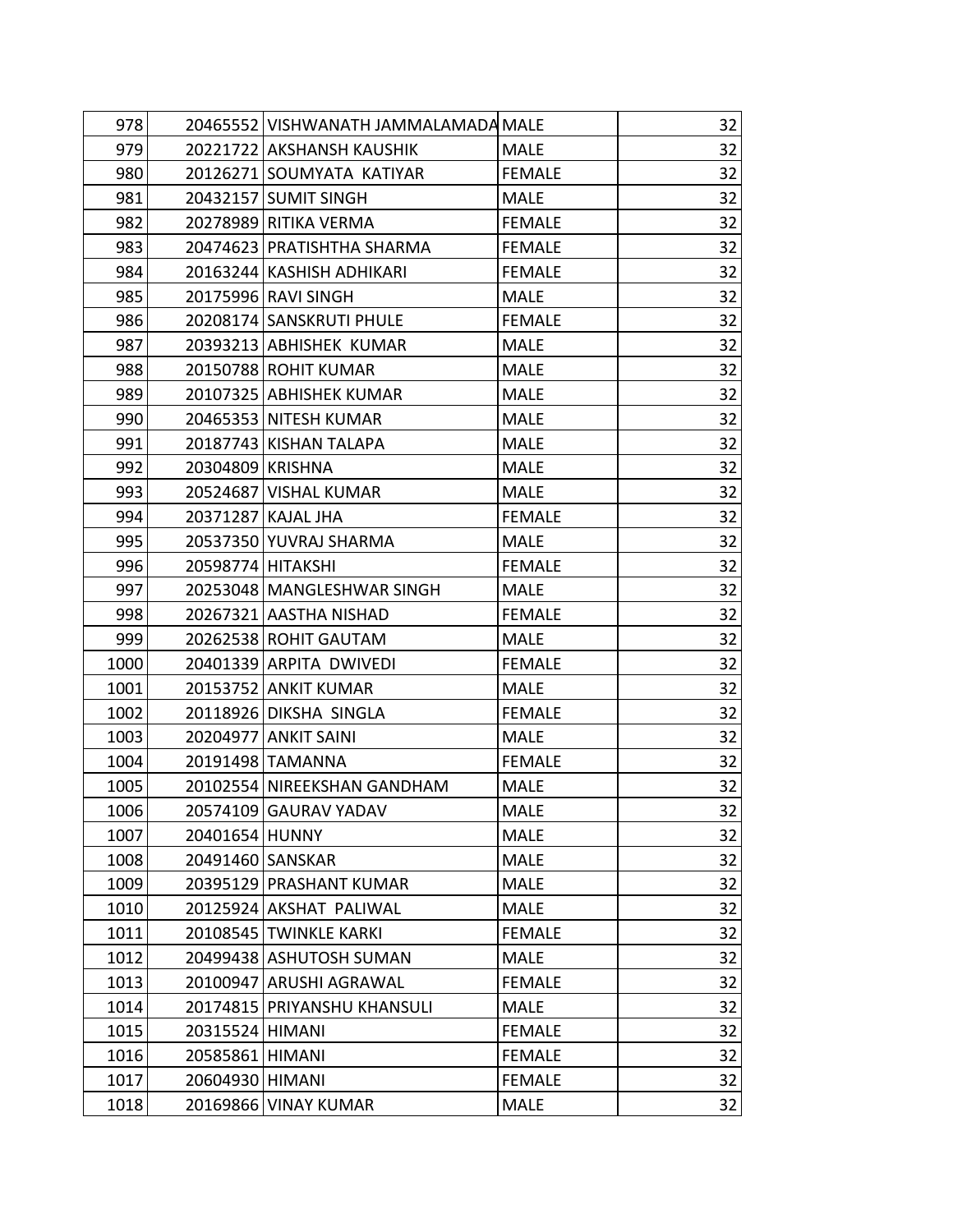| 1019 |                  | 20207526 SAMEER BHARDWAJ  | <b>MALE</b>   | 32 |
|------|------------------|---------------------------|---------------|----|
| 1020 |                  | 20331512 MANISH KUMAR     | <b>MALE</b>   | 32 |
| 1021 |                  | 20143759 DISHA MAHANTA    | <b>FEMALE</b> | 32 |
| 1022 |                  | 20288630 RAJARAM JENA     | <b>MALE</b>   | 32 |
| 1023 |                  | 20158994 AYUSHI JHA       | <b>FEMALE</b> | 32 |
| 1024 |                  | 20161648 PRIYANSHI SINGAL | <b>FEMALE</b> | 32 |
| 1025 |                  | 20115576 NITISH KUMAR     | <b>MALE</b>   | 32 |
| 1026 |                  | 20389812 YUVRAJ THAKUR    | <b>MALE</b>   | 32 |
| 1027 |                  | 20170954 SHIVAM SHUKLA    | <b>MALE</b>   | 32 |
| 1028 |                  | 20352171 ATUL KUMAR       | <b>MALE</b>   | 32 |
| 1029 |                  | 20496114 ATUL KUMAR       | <b>MALE</b>   | 32 |
| 1030 | 20131734 MONIKA  |                           | <b>FEMALE</b> | 32 |
| 1031 | 20493063 NISHA   |                           | <b>FEMALE</b> | 32 |
| 1032 |                  | 20213247 HIMANSHU         | <b>MALE</b>   | 32 |
| 1033 | 20103716 ANKIT   |                           | <b>MALE</b>   | 32 |
| 1034 |                  | 20654715 MOHD. PADYAR     | <b>MALE</b>   | 32 |
| 1035 |                  | 20318033 SUSHANT SHARMA   | <b>MALE</b>   | 32 |
| 1036 |                  | 20419639 MOHD BABAR       | <b>MALE</b>   | 32 |
| 1037 |                  | 20516963 ROHIT RANA       | <b>MALE</b>   | 32 |
| 1038 | 20339558 TANNU   |                           | <b>FEMALE</b> | 32 |
| 1039 |                  | 20482659 ROHIT RAY        | <b>MALE</b>   | 32 |
| 1040 |                  | 20264510 KOMAL GAUTAM     | <b>FEMALE</b> | 32 |
| 1041 | 20148870 VIPUL   |                           | <b>MALE</b>   | 32 |
| 1042 | 20221855 RITIK   |                           | <b>MALE</b>   | 32 |
| 1043 |                  | 20448144 DEVESH SONI      | <b>MALE</b>   | 32 |
| 1044 |                  | 20518893 DEVESH GARG      | <b>MALE</b>   | 32 |
| 1045 |                  | 20329696 VANDHANA KUMARI  | <b>FEMALE</b> | 32 |
| 1046 |                  | 20594939 MANAS PATIDAR    | <b>MALE</b>   | 32 |
| 1047 |                  | 20134856 HRIDAYA PAWA     | <b>FEMALE</b> | 32 |
| 1048 |                  | 20224903 ANIKET BISHT     | <b>MALE</b>   | 32 |
| 1049 | 20465610 MUSKAN  |                           | <b>FEMALE</b> | 32 |
| 1050 |                  | 20474673 KHUSHI NAYNA     | <b>FEMALE</b> | 32 |
| 1051 |                  | 20402675 SHIVAM JAIN      | <b>MALE</b>   | 32 |
| 1052 | 20133100 SHRISTI |                           | <b>FEMALE</b> | 32 |
| 1053 |                  | 20355592 JATIN SHARMA     | <b>MALE</b>   | 32 |
| 1054 |                  | 20332642 MOHIT CHAUDHARY  | <b>MALE</b>   | 32 |
| 1055 |                  | 20171928 PRAHLAD KUMAR    | <b>MALE</b>   | 32 |
| 1056 |                  | 20526792 NITIN SONI       | <b>MALE</b>   | 32 |
| 1057 |                  | 20563705 TANU SHARMA      | <b>FEMALE</b> | 32 |
| 1058 |                  | 20110833   MANVI VERMA    | <b>FEMALE</b> | 32 |
| 1059 | 20336784 RIYA    |                           | <b>FEMALE</b> | 32 |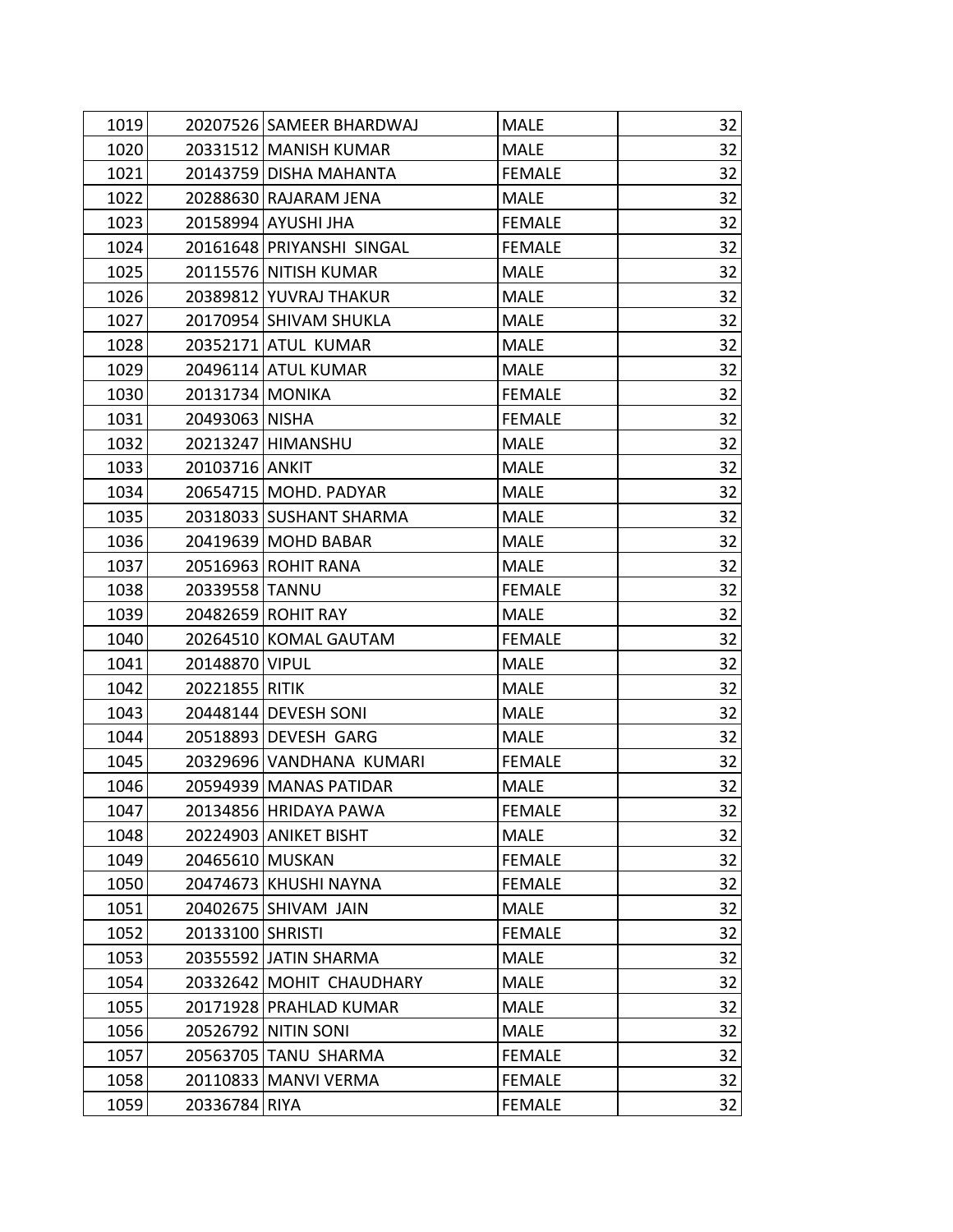| 1060 | 20264680 SUBHI PANDEY       | <b>FEMALE</b> | 32 |
|------|-----------------------------|---------------|----|
| 1061 | 20262180 PURNIMA GUPTA      | <b>FEMALE</b> | 32 |
| 1062 | 20280851 VAIDIK THAKRE      | <b>MALE</b>   | 32 |
| 1063 | 20387720 VIVEKANAND         | <b>MALE</b>   | 32 |
| 1064 | 20134284 VINIT VINAYAK      | <b>MALE</b>   | 32 |
| 1065 | 20157454 SURAJ KUMAR        | <b>MALE</b>   | 32 |
| 1066 | 20409292 SURAJ KUMAR        | <b>MALE</b>   | 32 |
| 1067 | 20124740 JAISHREE RANA      | <b>FEMALE</b> | 32 |
| 1068 | 20183204 JIYA               | <b>FEMALE</b> | 32 |
| 1069 | 20291822 PRATIKSHA GUPTA    | <b>FEMALE</b> | 32 |
| 1070 | 20289155 PRINCE KUMAR       | <b>MALE</b>   | 32 |
| 1071 | 20110157 ARJUN              | <b>MALE</b>   | 32 |
| 1072 | 20266792 SHYAM BATHAM       | <b>MALE</b>   | 32 |
| 1073 | 20186003 KOAML PAYAK        | <b>FEMALE</b> | 32 |
| 1074 | 20297441 JAGADEESH RAMUNI   | <b>MALE</b>   | 32 |
| 1075 | 20157527 STUTI SHARMA       | <b>FEMALE</b> | 32 |
| 1076 | 20168694 TEJAS              | <b>MALE</b>   | 32 |
| 1077 | 20406557 ABHISHEK RAJ       | <b>MALE</b>   | 32 |
| 1078 | 20454066 AMISHI MITTAL      | <b>FEMALE</b> | 32 |
| 1079 | 20203500 LAKSHAY            | <b>MALE</b>   | 32 |
| 1080 | 20249766 DEEPAK KUMAR       | <b>MALE</b>   | 32 |
| 1081 | 20299183 YASH               | <b>MALE</b>   | 32 |
| 1082 | 20329208 ANJU               | <b>FEMALE</b> | 32 |
| 1083 | 20143767 SARGUNDEEP SINGH   | <b>MALE</b>   | 32 |
| 1084 | 20174943 PRATISTHA TIWARI   | <b>FEMALE</b> | 32 |
| 1085 | 20399624 DEEPIKA DUBEY      | <b>FEMALE</b> | 32 |
| 1086 | 20230863 VANDANA VERMA      | <b>FEMALE</b> | 32 |
| 1087 | 20207591   HARSHITH CHOUHAN | <b>MALE</b>   | 32 |
| 1088 | 20495818 SACHIN MEENA       | MALE          | 32 |
| 1089 | 20206985 RAHUL              | <b>MALE</b>   | 32 |
| 1090 | 20159048 AJAY YADAV         | <b>MALE</b>   | 32 |
| 1091 | 20191983 HARSHIT SACHDEVA   | <b>MALE</b>   | 32 |
| 1092 | 20491161 HARSH TOMAR        | <b>MALE</b>   | 32 |
| 1093 | 20265552 ADARSH             | <b>MALE</b>   | 32 |
| 1094 | 20507689 LAIPHRAKPAM DEVI   | <b>FEMALE</b> | 32 |
| 1095 | 20124093 DEEPENDRA THAKUR   | <b>MALE</b>   | 32 |
| 1096 | 20478307 KHUSHI GUPTA       | <b>FEMALE</b> | 32 |
| 1097 | 20521276 KHUSHI GUPTA       | <b>FEMALE</b> | 32 |
| 1098 | 20212684 ABHISHEK MEHRA     | <b>MALE</b>   | 32 |
| 1099 | 20323161   ISHITA           | <b>FEMALE</b> | 32 |
| 1100 | 20201715 ROHIT SHARMA       | <b>MALE</b>   | 32 |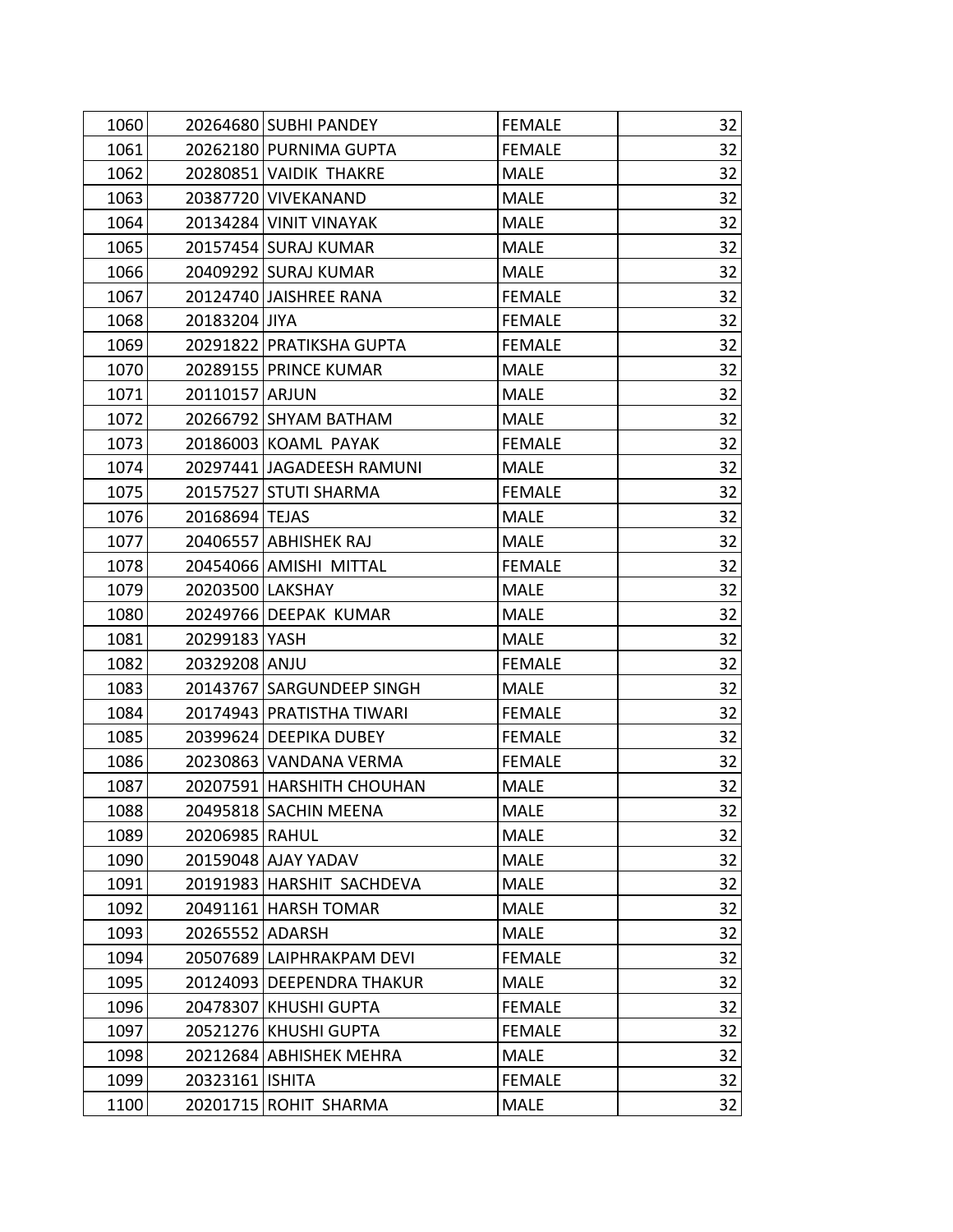| 1101 |                  | 20116305 TANUJA CHAUHAN     | <b>FEMALE</b> | 32 |
|------|------------------|-----------------------------|---------------|----|
| 1102 |                  | 20246345 PRABHLEEN KAUR     | <b>FEMALE</b> | 32 |
| 1103 |                  | 20657195 PAWAN VERMA        | <b>MALE</b>   | 32 |
| 1104 | 20492062 SNEHA   |                             | <b>FEMALE</b> | 32 |
| 1105 |                  | 20545757 SAMEER ANSARI      | <b>MALE</b>   | 32 |
| 1106 | 20486850 RASHI   |                             | <b>FEMALE</b> | 32 |
| 1107 |                  | 20283652 ADITYA RAJ         | <b>MALE</b>   | 32 |
| 1108 |                  | 20163721 SOM MADDESHIYA     | <b>MALE</b>   | 32 |
| 1109 |                  | 20130314 SONALI GOGOI       | <b>FEMALE</b> | 32 |
| 1110 |                  | 20371406 RAVISH KUMAR       | <b>MALE</b>   | 32 |
| 1111 |                  | 20441356 CHOUDHARY SINGH    | <b>MALE</b>   | 32 |
| 1112 |                  | 20141391 SNEHA SHARMA       | <b>FEMALE</b> | 32 |
| 1113 |                  | 20154078 NENCY TUSHIR       | <b>FEMALE</b> | 32 |
| 1114 |                  | 20181866 DEEPANSHU DHANKHAR | <b>MALE</b>   | 32 |
| 1115 |                  | 20419853 AJEET SINGH        | <b>MALE</b>   | 32 |
| 1116 | 20209256 PRANJUL |                             | <b>FEMALE</b> | 32 |
| 1117 |                  | 20256083 DUVENDRA YADAV     | <b>MALE</b>   | 32 |
| 1118 |                  | 20526758 SHAILESH CHAUDHARY | <b>MALE</b>   | 32 |
| 1119 |                  | 20410657 SHRADDHA VYAS      | <b>FEMALE</b> | 32 |
| 1120 |                  | 20431157 SHRADDHA VYAS      | <b>FEMALE</b> | 32 |
| 1121 |                  | 20372915   PALAK PAREEK     | <b>FEMALE</b> | 32 |
| 1122 | 20460088 JAYANT  |                             | <b>MALE</b>   | 32 |
| 1123 |                  | 20109774 MADHAV SINGH       | <b>MALE</b>   | 32 |
| 1124 |                  | 20513866 MADHAV SINGH       | <b>MALE</b>   | 32 |
| 1125 |                  | 20323110 HARSH JHA          | <b>MALE</b>   | 32 |
| 1126 |                  | 20334263 NIPUN CHOUDHARY    | <b>MALE</b>   | 32 |
| 1127 |                  | 20343525 UMANG KHATRI       | <b>MALE</b>   | 32 |
| 1128 | 20231138 TUSHAR  |                             | <b>MALE</b>   | 32 |
| 1129 |                  | 20412886 ABHISHEK           | MALE          | 32 |
| 1130 |                  | 20178252 NEHA SARASWAT      | <b>FEMALE</b> | 32 |
| 1131 |                  | 20115500 GARV PANDEY        | <b>MALE</b>   | 32 |
| 1132 |                  | 20495773 HARSH MEHTA        | <b>MALE</b>   | 32 |
| 1133 |                  | 20572247 MEGHA BAGHEL       | <b>FEMALE</b> | 32 |
| 1134 |                  | 20285934 NEHA BISHT         | <b>FEMALE</b> | 32 |
| 1135 |                  | 20129947 SANSKAR SINGH      | <b>MALE</b>   | 32 |
| 1136 |                  | 20450992 AJAY SIHAG         | <b>MALE</b>   | 32 |
| 1137 |                  | 20121281 SHIVANK RAI        | <b>MALE</b>   | 32 |
| 1138 |                  | 20191620 ADESH KUMAR        | <b>MALE</b>   | 32 |
| 1139 |                  | 20354826 VIJAY NARAYAN      | <b>MALE</b>   | 32 |
| 1140 |                  | 20333912 ARIBA SABIR        | <b>FEMALE</b> | 32 |
| 1141 |                  | 20570614 PAVAN UIKEY        | <b>MALE</b>   | 32 |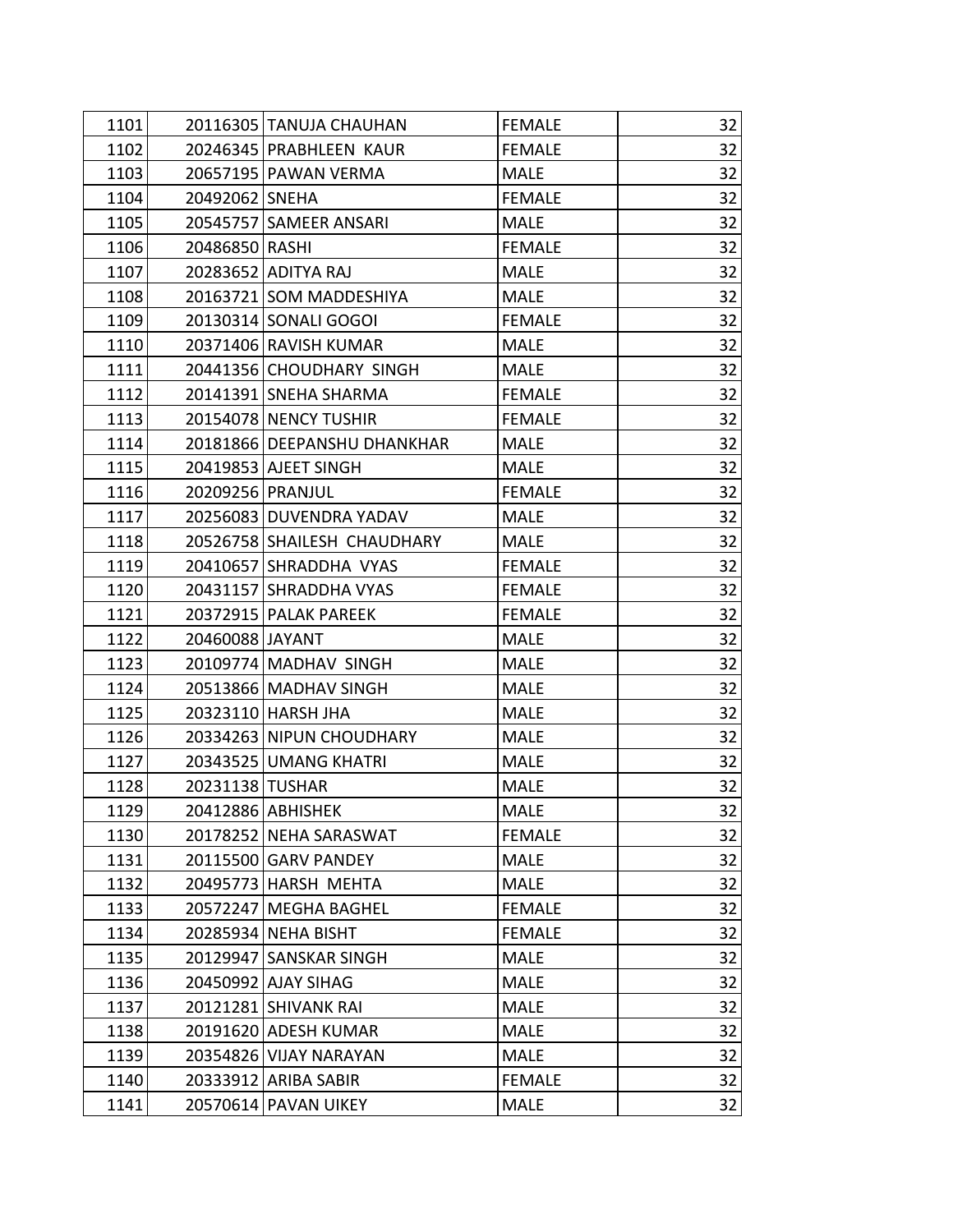| 1142 |                 | 20186620 KIRTI KUMARI           | <b>FEMALE</b> | 32 |
|------|-----------------|---------------------------------|---------------|----|
| 1143 |                 | 20151895 ABHISHEK NEGI          | <b>MALE</b>   | 32 |
| 1144 |                 | 20541367 GYAN PATRA             | <b>MALE</b>   | 32 |
| 1145 |                 | 20101316 MANSI RAJ              | <b>FEMALE</b> | 32 |
| 1146 |                 | 20152130 ANANYA ADARSH          | <b>FEMALE</b> | 32 |
| 1147 |                 | 20391803 KATAYANI SHARMA        | <b>FEMALE</b> | 32 |
| 1148 |                 | 20317569 SHIVAM YADAV           | <b>MALE</b>   | 32 |
| 1149 |                 | 20340645 SHUBHRANSHU CHATURVEDI | <b>MALE</b>   | 32 |
| 1150 |                 | 20122556 ANKIT YADAV            | <b>MALE</b>   | 32 |
| 1151 |                 | 20623347 MANISH KUMAR           | <b>MALE</b>   | 32 |
| 1152 |                 | 20145029 RAGINI RAUT            | <b>FEMALE</b> | 32 |
| 1153 |                 | 20341802 SRISHTI PRIYA          | <b>FEMALE</b> | 32 |
| 1154 |                 | 20360891 SHWETA YADAV           | <b>FEMALE</b> | 32 |
| 1155 |                 | 20305462 RANJEET DAS            | <b>MALE</b>   | 32 |
| 1156 |                 | 20344668 YUVRAJ RQJAWAT         | <b>MALE</b>   | 32 |
| 1157 |                 | 20254723 MAHAAN MISHRA          | <b>MALE</b>   | 32 |
| 1158 |                 | 20364172 SHIVANG MISHRA         | MALE          | 32 |
| 1159 |                 | 20145989 KAMAL KUMAR            | <b>MALE</b>   | 32 |
| 1160 |                 | 20388632 SAMIL MONGA            | <b>MALE</b>   | 32 |
| 1161 |                 | 20524176 SAMIL MONGA            | <b>MALE</b>   | 32 |
| 1162 |                 | 20176958 PEEYUSH VERMA          | <b>MALE</b>   | 32 |
| 1163 |                 | 20209303 PRIYANSHU              | <b>MALE</b>   | 32 |
| 1164 | 20196957 JATIN  |                                 | <b>MALE</b>   | 32 |
| 1165 |                 | 20120455 SREYA JOSEPH           | <b>FEMALE</b> | 32 |
| 1166 |                 | 20467631 TANYA YADAV            | <b>FEMALE</b> | 32 |
| 1167 |                 | 20174807 DEVANSH TIWARI         | <b>MALE</b>   | 32 |
| 1168 |                 | 20152591 PARAM SANGWAN          | <b>MALE</b>   | 32 |
| 1169 |                 | 20441194 SANDEEP SINGH          | <b>MALE</b>   | 32 |
| 1170 |                 | 20120841 ARYAMAN SINGH          | <b>MALE</b>   | 32 |
| 1171 |                 | 20483674 SHIVAM MISHRA          | <b>MALE</b>   | 32 |
| 1172 | 20258682 UMA    |                                 | <b>FEMALE</b> | 32 |
| 1173 | 20241979 PRERNA |                                 | <b>FEMALE</b> | 32 |
| 1174 |                 | 20635878 MANTHAN TARALE         | <b>MALE</b>   | 32 |
| 1175 |                 | 20207742 MANEESH KHARVAL        | <b>MALE</b>   | 32 |
| 1176 |                 | 20126027 AKHAND SHUKLA          | <b>MALE</b>   | 32 |
| 1177 |                 | 20235393 NIKITA BHARDWAJ        | <b>FEMALE</b> | 32 |
| 1178 |                 | 20410107 UJJWAL KUMAR           | <b>MALE</b>   | 32 |
| 1179 |                 | 20137638 SHUBHANGI KUMARI       | <b>FEMALE</b> | 32 |
| 1180 |                 | 20594815 SHUBHANGI KUMARI       | <b>FEMALE</b> | 32 |
| 1181 |                 | 20622301 SHUBHANGI KUMARI       | <b>FEMALE</b> | 32 |
| 1182 |                 | 20100071 NINGTHOUJAM SINGH      | <b>MALE</b>   | 32 |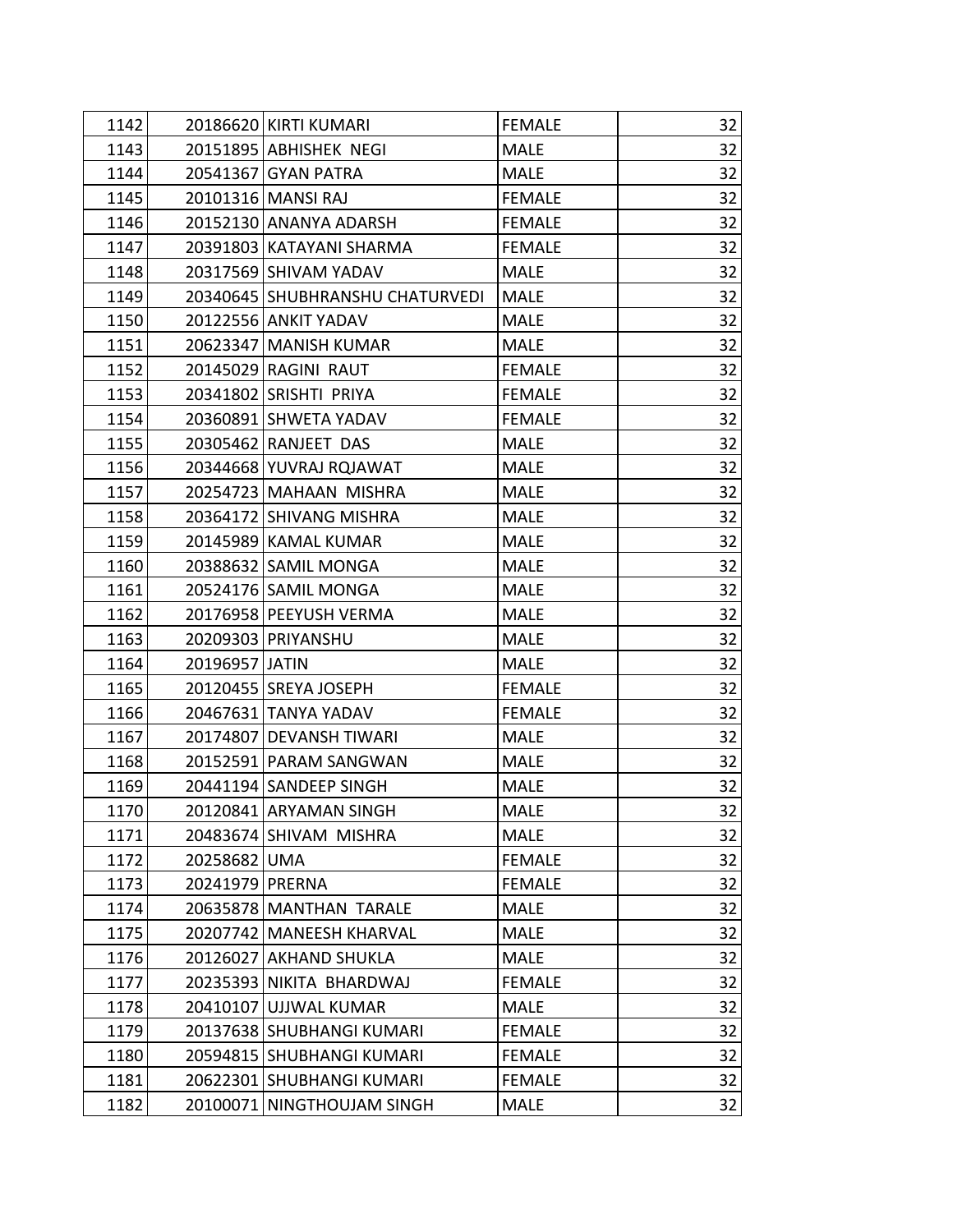| 1183 |                  | 20249410 ANIL BISHNOI         | <b>MALE</b>   | 32 |
|------|------------------|-------------------------------|---------------|----|
| 1184 |                  | 20275744 KHUSHDEEP KAUR       | <b>FEMALE</b> | 32 |
| 1185 |                  | 20150193 PRAKRITI GOGOI       | <b>FEMALE</b> | 32 |
| 1186 | 20433685 ANKIT   |                               | <b>MALE</b>   | 32 |
| 1187 |                  | 20127518 YUVRAJ SINGH         | <b>MALE</b>   | 32 |
| 1188 |                  | 20240902 ARUN KUMAR           | <b>MALE</b>   | 32 |
| 1189 |                  | 20485201 ARYAN SHARMA         | <b>MALE</b>   | 32 |
| 1190 |                  | 20532223 RAJNEESH SINGH       | <b>MALE</b>   | 32 |
| 1191 |                  | 20164879 AKSH RAZA            | <b>MALE</b>   | 32 |
| 1192 |                  | 20444371 SHUBDA MOOND         | <b>FEMALE</b> | 32 |
| 1193 |                  | 20374057 MOHD DILSHAD         | <b>MALE</b>   | 32 |
| 1194 | 20107060 SATYAM  |                               | <b>MALE</b>   | 32 |
| 1195 |                  | 20275240 ANKIT DRALL          | <b>MALE</b>   | 32 |
| 1196 | 20328881 APURVA  |                               | <b>FEMALE</b> | 32 |
| 1197 |                  | 20117647 ABHISHEK GUPTA       | <b>MALE</b>   | 32 |
| 1198 | 20302994 DRISHTI |                               | <b>FEMALE</b> | 32 |
| 1199 |                  | 20167486 AMAN KUMAR           | <b>MALE</b>   | 32 |
| 1200 |                  | 20139008 HIMANSHU PANDEY      | <b>MALE</b>   | 32 |
| 1201 |                  | 20284539 TANU YADAV           | <b>FEMALE</b> | 32 |
| 1202 | 20402167 BALVEER |                               | <b>MALE</b>   | 32 |
| 1203 |                  | 20383280 SHIVALI SHARMA       | <b>FEMALE</b> | 32 |
| 1204 |                  | 20289956 ANKUR SEHRAWAT       | <b>MALE</b>   | 32 |
| 1205 | 20176864 AAMIR   |                               | <b>MALE</b>   | 32 |
| 1206 |                  | 20125361 SHIVAM GUPTA         | <b>MALE</b>   | 32 |
| 1207 | 20402999 DILIP   |                               | <b>MALE</b>   | 32 |
| 1208 |                  | 20220563   MANASVI BHANDARI   | <b>FEMALE</b> | 32 |
| 1209 |                  | 20365504 LAITONJAM SINGH      | <b>MALE</b>   | 32 |
| 1210 | 20126612 KAJAL   |                               | <b>FEMALE</b> | 32 |
| 1211 | 20301202 KAJAL   |                               | <b>FEMALE</b> | 32 |
| 1212 |                  | 20153107 ARUN GUPTA           | <b>MALE</b>   | 32 |
| 1213 |                  | 20295270 ADVAIT DHARMADHIKARI | <b>MALE</b>   | 32 |
| 1214 | 20341451 KAJAL   |                               | <b>FEMALE</b> | 32 |
| 1215 |                  | 20266907 NITIK MAURYA         | <b>MALE</b>   | 32 |
| 1216 |                  | 20431098 SHIVAM GUPTA         | <b>MALE</b>   | 32 |
| 1217 |                  | 20563703 AANCHAL              | <b>FEMALE</b> | 32 |
| 1218 |                  | 20486615 RAHUL KUMAR          | <b>MALE</b>   | 32 |
| 1219 |                  | 20261795 RUBAL AGGARWAL       | <b>FEMALE</b> | 32 |
| 1220 |                  | 20392821 MRIDNALINI           | <b>FEMALE</b> | 32 |
| 1221 |                  | 20153660 VASU ARORA           | <b>MALE</b>   | 32 |
| 1222 |                  | 20230389 ANISH DEY            | <b>MALE</b>   | 32 |
| 1223 |                  | 20107584 PARTH YADAV          | <b>MALE</b>   | 32 |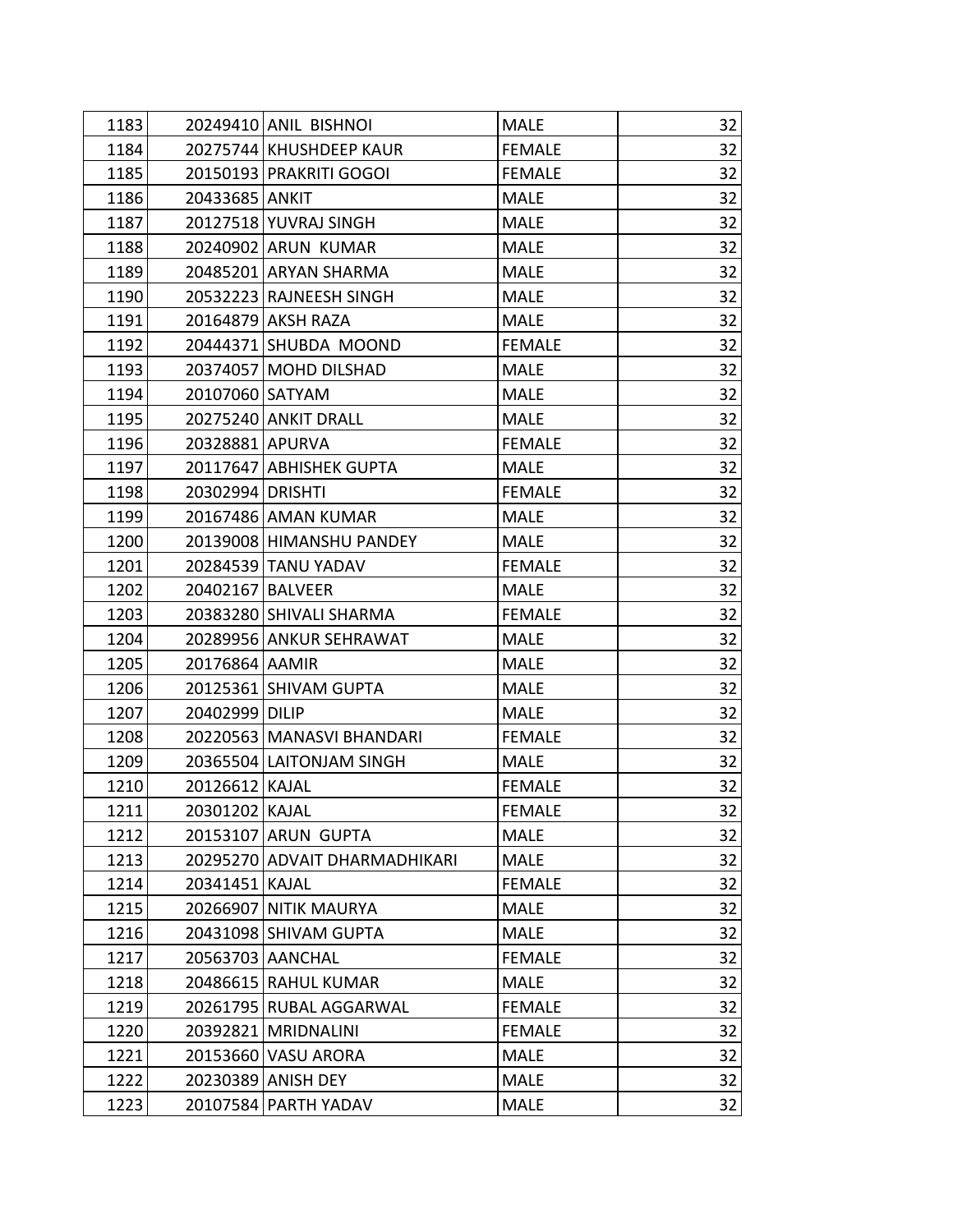| 1224 | 20406351 ABHISHEK YADAV      | <b>MALE</b>   | 32 |
|------|------------------------------|---------------|----|
| 1225 | 20494919 KUMAR NACHIKETA     | <b>MALE</b>   | 32 |
| 1226 | 20350330 ANIKET KUMAR        | <b>MALE</b>   | 32 |
| 1227 | 20654707 ANJALI TIWARI       | <b>FEMALE</b> | 32 |
| 1228 | 20268840 SACHIN KUMAR        | <b>MALE</b>   | 32 |
| 1229 | 20191242 SUMAN               | <b>FEMALE</b> | 32 |
| 1230 | 20334474 SAMYA DHINGRA       | <b>MALE</b>   | 32 |
| 1231 | 20532139 SAMYA DHINGRA       | <b>FEMALE</b> | 32 |
| 1232 | 20159822 FASI SHAAN          | <b>MALE</b>   | 32 |
| 1233 | 20243479 PARVATI S R         | <b>FEMALE</b> | 32 |
| 1234 | 20197633 GAURAV RAI          | <b>MALE</b>   | 32 |
| 1235 | 20387607 MOHIT YADAV         | <b>MALE</b>   | 32 |
| 1236 | 20238507 ANKESH SEMIL SEMIL  | <b>MALE</b>   | 32 |
| 1237 | 20182638 TANNU GARG          | <b>FEMALE</b> | 32 |
| 1238 | 20113006 MOHIT               | <b>MALE</b>   | 32 |
| 1239 | 20303226 VEDANSH SINGH       | MALE          | 32 |
| 1240 | 20366182 BUSHRA KHAN         | <b>FEMALE</b> | 32 |
| 1241 | 20551763 GAURAV SHUKLA       | <b>MALE</b>   | 32 |
| 1242 | 20254435 RAGHAV BATWARA      | <b>MALE</b>   | 32 |
| 1243 | 20398384 SAKSHAM SINGH       | <b>MALE</b>   | 32 |
| 1244 | 20189114 PRINCE SHARMA       | <b>MALE</b>   | 32 |
| 1245 | 20363820 RITIKA THAPLIYAL    | <b>FEMALE</b> | 32 |
| 1246 | 20295756 KHUSHI GARG         | <b>FEMALE</b> | 32 |
| 1247 | 20497812 MAYANK              | <b>MALE</b>   | 32 |
| 1248 | 20556679 ANANT KUMAR         | <b>MALE</b>   | 32 |
| 1249 | 20128976 AMOL GUPTA          | <b>MALE</b>   | 32 |
| 1250 | 20219417 RIYA                | <b>FEMALE</b> | 32 |
| 1251 | 20173374 FAREED KHAN         | <b>MALE</b>   | 32 |
| 1252 | 20128797 AKANKSHA CHAUHAN    | <b>FEMALE</b> | 32 |
| 1253 | 20146203 AKANKSHA CHAUHAN    | <b>FEMALE</b> | 32 |
| 1254 | 20241945 ADARSH              | <b>MALE</b>   | 32 |
| 1255 | 20183703 YASHASVI JANGID     | <b>FEMALE</b> | 32 |
| 1256 | 20458850 NITESH TOMAR        | <b>MALE</b>   | 32 |
| 1257 | 20170687 AKSHITA MISHRA      | <b>FEMALE</b> | 32 |
| 1258 | 20237190 POOJA SHARMA        | <b>FEMALE</b> | 32 |
| 1259 | 20175610 SATYAM KUMAR        | <b>MALE</b>   | 32 |
| 1260 | 20355270 MANJEET SINGH       | <b>MALE</b>   | 32 |
| 1261 | 20133232 HARENDER VASHISHTHA | <b>MALE</b>   | 32 |
| 1262 | 20321478 HARSH MISHRA        | <b>MALE</b>   | 32 |
| 1263 | 20113599 HEMANT MUNDHRA      | <b>MALE</b>   | 32 |
| 1264 | 20484788 JAI KHARB           | <b>MALE</b>   | 32 |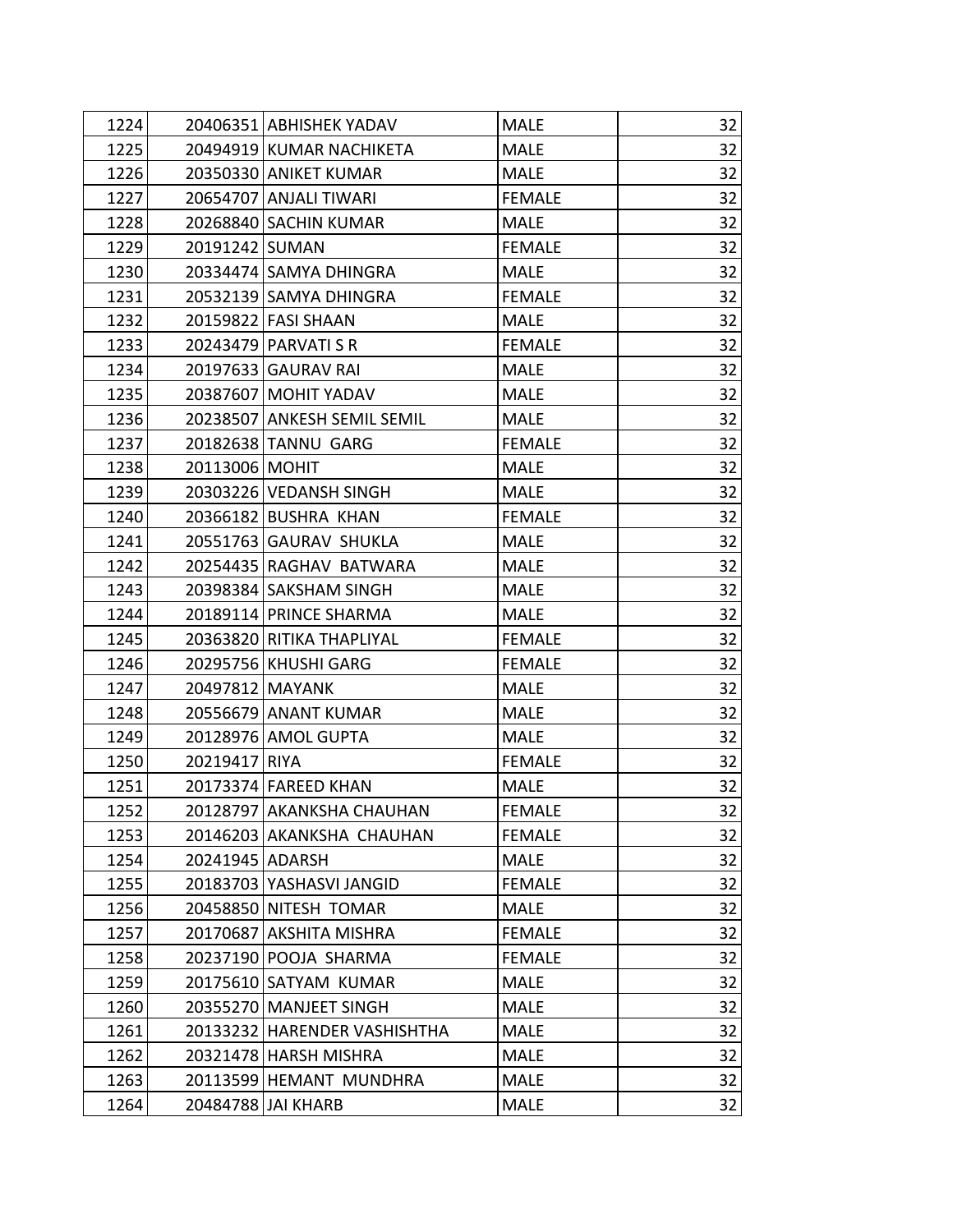| 1265 |                    | 20287359 SONU YADAV         | <b>MALE</b>   | 32 |
|------|--------------------|-----------------------------|---------------|----|
| 1266 |                    | 20151340 NAMAN DHAMIJA      | <b>MALE</b>   | 32 |
| 1267 |                    | 20281474 VISHAL RAWAT       | <b>MALE</b>   | 32 |
| 1268 | 20251190 PRATAP    |                             | <b>MALE</b>   | 32 |
| 1269 |                    | 20189976 PRIYANKA SINGH     | <b>FEMALE</b> | 32 |
| 1270 |                    | 20156363 DIVYA SAGAR        | <b>FEMALE</b> | 32 |
| 1271 |                    | 20120279 AMAN SAINI         | <b>MALE</b>   | 32 |
| 1272 | 20344503 MOHIT     |                             | <b>MALE</b>   | 32 |
| 1273 |                    | 20404278 PRIYASHA SHEKHAWAT | <b>FEMALE</b> | 32 |
| 1274 |                    | 20108559 HARISH KUMAR       | <b>MALE</b>   | 32 |
| 1275 | 20393669 KARINA    |                             | <b>FEMALE</b> | 32 |
| 1276 | 20316456 KAPIL     |                             | <b>MALE</b>   | 32 |
| 1277 |                    | 20348705 SHREYA CHANDEL     | <b>FEMALE</b> | 32 |
| 1278 |                    | 20157256 ANMOL SHARMA       | <b>MALE</b>   | 32 |
| 1279 |                    | 20573322 PRASHAST DIXIT     | <b>MALE</b>   | 32 |
| 1280 | 20187851 MANISHA   |                             | <b>FEMALE</b> | 32 |
| 1281 |                    | 20316126 JATIN KUMAR        | <b>MALE</b>   | 32 |
| 1282 |                    | 20494189 SAKSHI SINGH       | <b>FEMALE</b> | 32 |
| 1283 |                    | 20161879 VANDITA JOSHI      | <b>FEMALE</b> | 32 |
| 1284 |                    | 20129592 SAURABH KUMAR      | <b>MALE</b>   | 32 |
| 1285 | 20319345 PANKAJ    |                             | <b>MALE</b>   | 32 |
| 1286 |                    | 20363945 JAYANT KADYAN      | <b>MALE</b>   | 32 |
| 1287 |                    | 20656103 CHARANDEEP         | <b>MALE</b>   | 32 |
| 1288 |                    | 20549030 HARSHDEEP SINGH    | <b>MALE</b>   | 32 |
| 1289 |                    | 20490942 AGAM KRISHNA       | <b>MALE</b>   | 32 |
| 1290 | 20164923 USHA      |                             | <b>FEMALE</b> | 32 |
| 1291 |                    | 20282858 TANISHKA SHARMA    | <b>FEMALE</b> | 32 |
| 1292 |                    | 20165126 RAJ NAYAN          | <b>MALE</b>   | 32 |
| 1293 |                    | 20341824 AMAN JAISWAL       | <b>MALE</b>   | 32 |
| 1294 |                    | 20151275 ANUJ LAKHERA       | <b>MALE</b>   | 32 |
| 1295 |                    | 20487095   MAHEK SHARMA     | <b>FEMALE</b> | 32 |
| 1296 | 20344105 KARAN     |                             | <b>MALE</b>   | 32 |
| 1297 |                    | 20516032 RONIT CHANDEL      | <b>MALE</b>   | 32 |
| 1298 | 20277180 ALI ZAIDI |                             | <b>MALE</b>   | 32 |
| 1299 |                    | 20130623 PRIYANSHU VERMA    | <b>MALE</b>   | 32 |
| 1300 | 20570643 VIJAY     |                             | <b>MALE</b>   | 32 |
| 1301 |                    | 20304058 SHREYA CHANDRA     | <b>FEMALE</b> | 32 |
| 1302 |                    | 20638962 PURUSHOTTAM RAJ    | <b>MALE</b>   | 32 |
| 1303 |                    | 20574218 JAGRAJ SINGH       | <b>MALE</b>   | 32 |
| 1304 |                    | 20556460 RAHUL VINOD        | <b>MALE</b>   | 32 |
| 1305 |                    | 20206292 RISHABH SHARMA     | <b>MALE</b>   | 32 |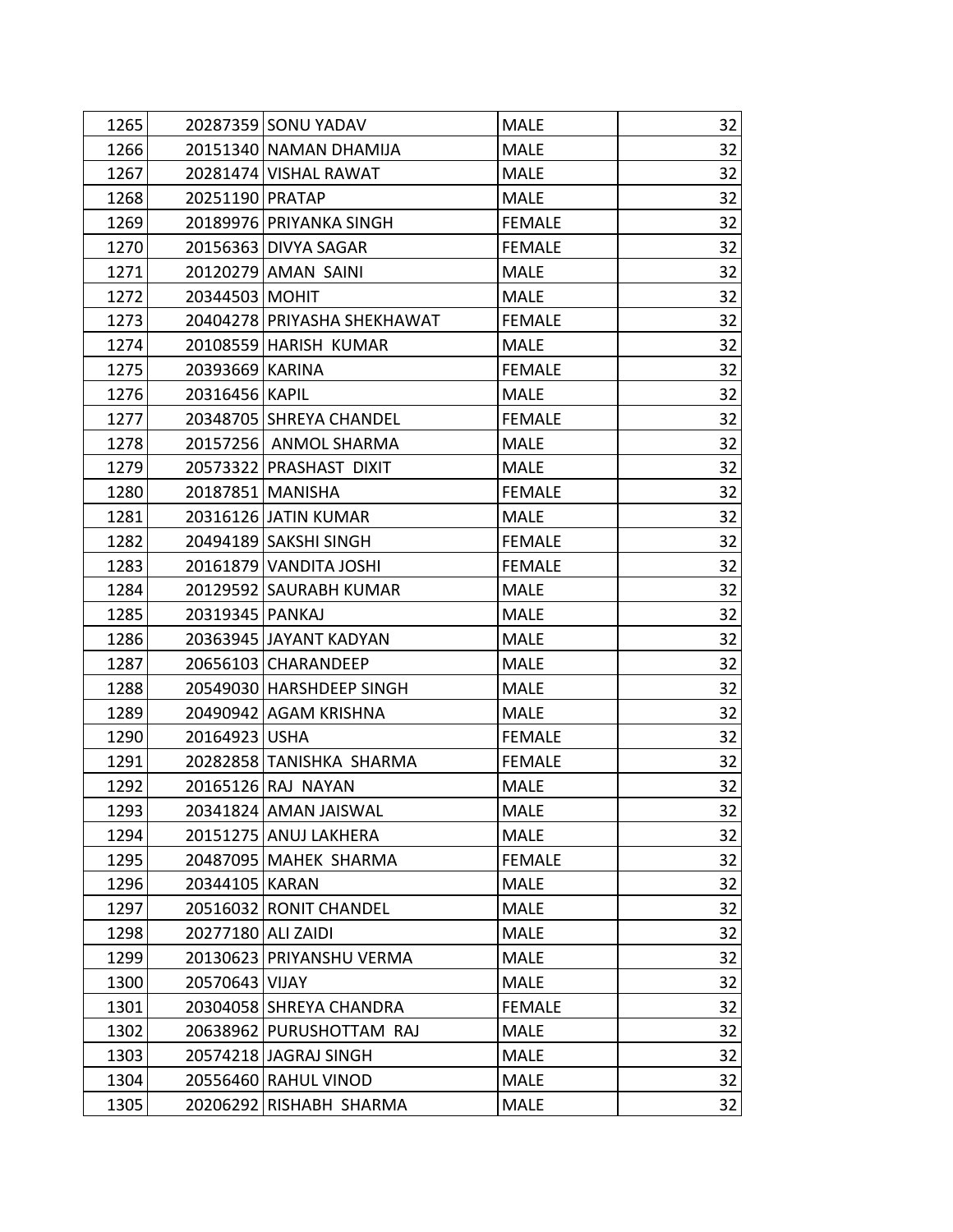| 1306 |                  | 20224590 AMIT KUMAR       | <b>MALE</b>   | 32 |
|------|------------------|---------------------------|---------------|----|
| 1307 |                  | 20625137 KIRTI YADAV      | <b>FEMALE</b> | 32 |
| 1308 |                  | 20613966 VINAYAK RAUTHAN  | <b>MALE</b>   | 32 |
| 1309 |                  | 20408398 HARSHIT SARASWAT | <b>MALE</b>   | 32 |
| 1310 |                  | 20414442 ROHIT RAJ        | <b>MALE</b>   | 32 |
| 1311 |                  | 20577990 AMAN KUMAR       | <b>MALE</b>   | 32 |
| 1312 |                  | 20660175 RITIKA MECH      | <b>FEMALE</b> | 32 |
| 1313 |                  | 20323151 RAJU YADAV       | <b>MALE</b>   | 32 |
| 1314 |                  | 20162153 SHREYA MISHRA    | <b>FEMALE</b> | 32 |
| 1315 |                  | 20124099 ANJU KASHYAP     | <b>FEMALE</b> | 32 |
| 1316 |                  | 20392262 ANKIT RAJ        | <b>MALE</b>   | 32 |
| 1317 |                  | 20206712 SHREYA JHA       | <b>FEMALE</b> | 32 |
| 1318 |                  | 20106674 HARPREET VIJ     | <b>MALE</b>   | 32 |
| 1319 | 20142916 INDRA   |                           | <b>FEMALE</b> | 32 |
| 1320 |                  | 20309727 GAUTAM KUMAR     | <b>MALE</b>   | 32 |
| 1321 |                  | 20413816 ASHISH KUMAR     | <b>MALE</b>   | 32 |
| 1322 |                  | 20239626 YOGEETA AGGARWAL | <b>FEMALE</b> | 32 |
| 1323 |                  | 20352546 SOAIB KHAN       | <b>MALE</b>   | 32 |
| 1324 |                  | 20534761 ANKIT RAY        | <b>MALE</b>   | 32 |
| 1325 |                  | 20469658 DEEPANSHI RAHAR  | <b>FEMALE</b> | 32 |
| 1326 | 20239388 PRACHI  |                           | <b>FEMALE</b> | 32 |
| 1327 |                  | 20126933 KHUSHBOO GANDHI  | <b>FEMALE</b> | 32 |
| 1328 | 20277130 MANAV   |                           | <b>MALE</b>   | 32 |
| 1329 |                  | 20233488 VINAY KUMAR      | <b>MALE</b>   | 32 |
| 1330 | 20385395 ABDUL   |                           | <b>MALE</b>   | 32 |
| 1331 | 20363519 DIKSHA  |                           | <b>FEMALE</b> | 32 |
| 1332 | 20272359 HARJYOT |                           | <b>FEMALE</b> | 32 |
| 1333 |                  | 20105765 AARUSHI CHAUHAN  | <b>FEMALE</b> | 32 |
| 1334 |                  | 20210548 RITIKA MAHAWER   | <b>FEMALE</b> | 32 |
| 1335 | 20345302 ANUJ    |                           | <b>MALE</b>   | 32 |
| 1336 |                  | 20138109 TANUPRIYA        | <b>FEMALE</b> | 32 |
| 1337 |                  | 20328084 TANNU YADAV      | <b>FEMALE</b> | 32 |
| 1338 |                  | 20365770 SIMRAN CHOUDHARY | <b>FEMALE</b> | 32 |
| 1339 |                  | 20160750 HARSHITA BHATIA  | <b>FEMALE</b> | 32 |
| 1340 | 20222884 CHARU   |                           | <b>FEMALE</b> | 32 |
| 1341 |                  | 20319609 ARYAMAAN MIRJE   | <b>MALE</b>   | 32 |
| 1342 |                  | 20179805 ADITI YADAV      | <b>FEMALE</b> | 32 |
| 1343 |                  | 20201814 SHRESTH SAINI    | <b>MALE</b>   | 32 |
| 1344 | 20141303 GOVIND  |                           | <b>MALE</b>   | 32 |
| 1345 |                  | 20500877 SUBODH SHANKAR   | <b>MALE</b>   | 32 |
| 1346 | 20593852         | <b>KESHAV GOYAL</b>       | <b>MALE</b>   | 32 |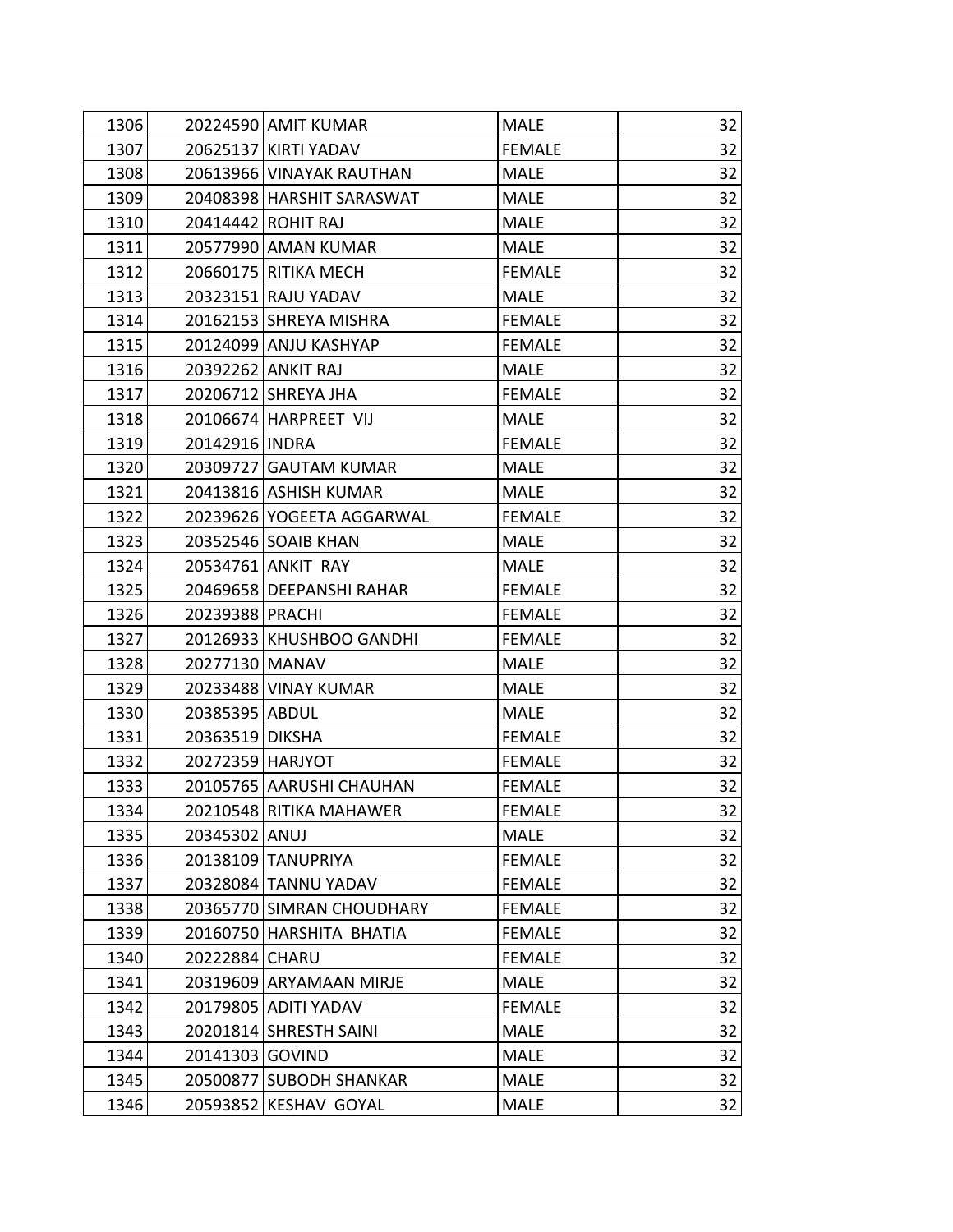| 1347 | 20258273 AMAN     |                          | <b>MALE</b>   | 32 |
|------|-------------------|--------------------------|---------------|----|
| 1348 |                   | 20319685 PRASHANT GOEL   | <b>MALE</b>   | 32 |
| 1349 |                   | 20123797 SAHIL SHARMA    | <b>MALE</b>   | 32 |
| 1350 |                   | 20154707 SHIV SAGAR      | <b>MALE</b>   | 32 |
| 1351 |                   | 20377583 KOMAL DUDI      | <b>FEMALE</b> | 32 |
| 1352 |                   | 20155642 VEDANSHI MEHRA  | <b>FEMALE</b> | 32 |
| 1353 |                   | 20258922 VISHESH PRASAD  | <b>MALE</b>   | 32 |
| 1354 |                   | 20127113   DEEPANSHU     | <b>MALE</b>   | 32 |
| 1355 |                   | 20164465 HEMANT GARG     | <b>MALE</b>   | 32 |
| 1356 | 20261077 MONIKA   |                          | <b>FEMALE</b> | 32 |
| 1357 |                   | 20501692 SIDDHARTH KUMAR | <b>MALE</b>   | 32 |
| 1358 |                   | 20201090 JASLEEN KAUR    | <b>FEMALE</b> | 32 |
| 1359 |                   | 20267869 ANU DESHANTRI   | <b>FEMALE</b> | 32 |
| 1360 |                   | 20463454 AKASH BAGHEL    | <b>MALE</b>   | 32 |
| 1361 |                   | 20151697 ROHIT KUMAR     | <b>MALE</b>   | 32 |
| 1362 |                   | 20392682 PRANJAL YADAV   | <b>MALE</b>   | 32 |
| 1363 | 20219871 ARSLAN   |                          | <b>MALE</b>   | 32 |
| 1364 |                   | 20116584 TANU TIWARI     | <b>FEMALE</b> | 32 |
| 1365 | 20321762 RAVI     |                          | <b>MALE</b>   | 32 |
| 1366 | 20303550 MD SAJID |                          | <b>MALE</b>   | 32 |
| 1367 |                   | 20448217 PRINCE SINGH    | <b>MALE</b>   | 32 |
| 1368 |                   | 20129807 DAKSHIKA SAINI  | <b>FEMALE</b> | 32 |
| 1369 |                   | 20595665 SANGRAM SINGH   | <b>MALE</b>   | 32 |
| 1370 |                   | 20149829 NAVED ALI       | <b>MALE</b>   | 32 |
| 1371 |                   | 20311974 ABHINAV ANAND   | <b>MALE</b>   | 32 |
| 1372 |                   | 20389759 ANUJA GOSWAMI   | <b>FEMALE</b> | 32 |
| 1373 |                   | 20365900 ALOK SINGH      | <b>MALE</b>   | 32 |
| 1374 |                   | 20149309 SHAKSHI SINGH   | <b>FEMALE</b> | 32 |
| 1375 |                   | 20268538 FALAK HASAN     | <b>FEMALE</b> | 32 |
| 1376 |                   | 20125674 AMRIT KUMAR     | <b>MALE</b>   | 32 |
| 1377 |                   | 20156377 BHAWANI VERMA   | <b>MALE</b>   | 32 |
| 1378 |                   | 20390850 CHANDAVATH RAO  | <b>MALE</b>   | 32 |
| 1379 |                   | 20232091 ALVIYA THOMAS   | <b>FEMALE</b> | 32 |
| 1380 |                   | 20250051 ADITI CHAUDHARY | <b>FEMALE</b> | 32 |
| 1381 |                   | 20246551 ANSHU KANWAR    | <b>FEMALE</b> | 32 |
| 1382 | 20638577 VARSHA   |                          | <b>FEMALE</b> | 32 |
| 1383 |                   | 20148738 ANURADHA        | <b>FEMALE</b> | 32 |
| 1384 |                   | 20361078 CHANDER YADAV   | <b>MALE</b>   | 32 |
| 1385 |                   | 20426983 PANKAJ CHAUHAN  | <b>FEMALE</b> | 32 |
| 1386 | 20153320 HETU     |                          | <b>FEMALE</b> | 32 |
| 1387 | 20206643          | ARINDAM                  | <b>MALE</b>   | 32 |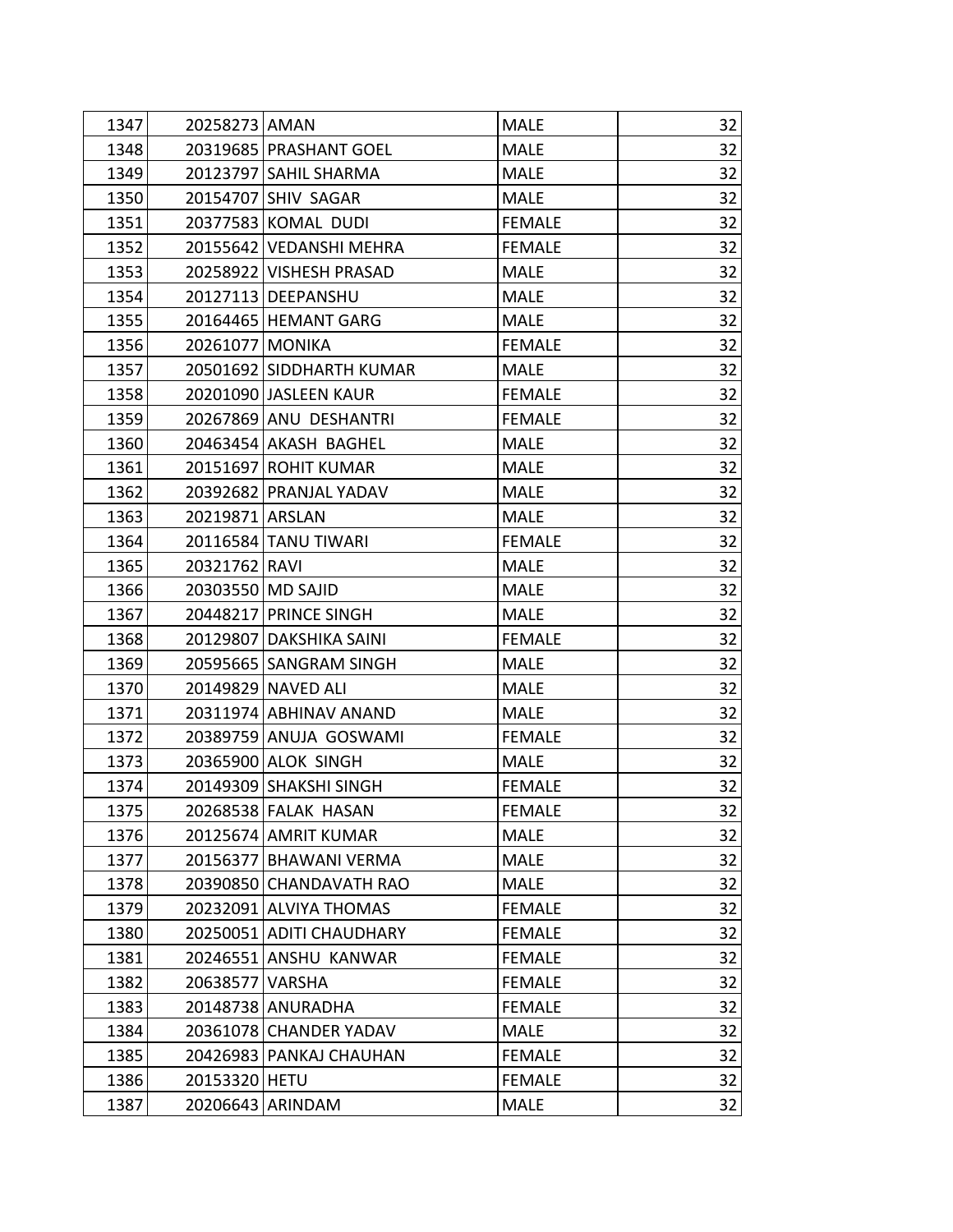| 1388 | 20356037 GAURAV    |                           | <b>MALE</b>   | 32 |
|------|--------------------|---------------------------|---------------|----|
| 1389 |                    | 20523931 SOMDEV SINGH     | <b>MALE</b>   | 32 |
| 1390 |                    | 20128141 KRITIKESH GAURAV | <b>MALE</b>   | 32 |
| 1391 |                    | 20217261 VIVEKANAND       | <b>MALE</b>   | 32 |
| 1392 |                    | 20246675 JATTIN VISHNOI   | <b>MALE</b>   | 32 |
| 1393 |                    | 20323299 SHAMEENA         | <b>FEMALE</b> | 32 |
| 1394 | 20281827   MANJEET |                           | <b>MALE</b>   | 32 |
| 1395 |                    | 20260585 TARUNA SINGH     | <b>FEMALE</b> | 32 |
| 1396 |                    | 20150120 SHUBHI SINGH     | <b>FEMALE</b> | 32 |
| 1397 |                    | 20115557 VAISHALI TOMAR   | <b>FEMALE</b> | 32 |
| 1398 |                    | 20146619 DHRUV CHANDANI   | <b>MALE</b>   | 32 |
| 1399 |                    | 20462957 VIPUL SHARMA     | <b>MALE</b>   | 32 |
| 1400 |                    | 20403384 VIPASH BHARADWAJ | <b>MALE</b>   | 32 |
| 1401 |                    | 20431300 UMESH KUMAR      | <b>MALE</b>   | 32 |
| 1402 |                    | 20345691 HETANSHI NAGPAL  | <b>FEMALE</b> | 32 |
| 1403 |                    | 20124619 SANSKRITI GUPTA  | <b>FEMALE</b> | 32 |
| 1404 |                    | 20495523 YASHWANT RAJ     | <b>MALE</b>   | 32 |
| 1405 |                    | 20499740 AKSHAY KUMAR     | <b>MALE</b>   | 32 |
| 1406 |                    | 20302043 YUDHISH KOUL     | <b>MALE</b>   | 32 |
| 1407 |                    | 20191591 ARYAN RAJ        | <b>MALE</b>   | 32 |
| 1408 |                    | 20366389 KHUSHI KHANGAR   | <b>FEMALE</b> | 32 |
| 1409 |                    | 20232959 ADITYA MATHUR    | <b>MALE</b>   | 32 |
| 1410 |                    | 20163576 NIKHIL PANJIYAR  | <b>MALE</b>   | 32 |
| 1411 |                    | 20444391 PRIYANSHU VERMA  | <b>MALE</b>   | 32 |
| 1412 |                    | 20189608 MANSI JAKHAD     | <b>FEMALE</b> | 32 |
| 1413 |                    | 20109199 MEENAL SINGHAL   | <b>FEMALE</b> | 32 |
| 1414 |                    | 20574484 ADITYA SHARMA    | <b>MALE</b>   | 32 |
| 1415 |                    | 20149199 ARPIT SHARMA     | <b>MALE</b>   | 32 |
| 1416 |                    | 20107634 AYUSHI GANDHARV  | <b>FEMALE</b> | 32 |
| 1417 |                    | 20596099 AYUSHI GANDHARV  | <b>FEMALE</b> | 32 |
| 1418 |                    | 20445285 DIVYA KUMARI     | <b>FEMALE</b> | 32 |
| 1419 |                    | 20225538 ANKITA DEY       | <b>FEMALE</b> | 32 |
| 1420 | 20181623 KHUSHI    |                           | <b>FEMALE</b> | 32 |
| 1421 |                    | 20305366 TANVI PAL        | <b>FEMALE</b> | 32 |
| 1422 |                    | 20229124 DUSHYANT SHARMA  | <b>MALE</b>   | 32 |
| 1423 | 20238928 KIRAN     |                           | <b>FEMALE</b> | 32 |
| 1424 |                    | 20243745 AMIT KUMAR       | <b>MALE</b>   | 32 |
| 1425 |                    | 20143078 SACHIN SINGH     | <b>MALE</b>   | 32 |
| 1426 |                    | 20167307 NITIN KUMAR      | <b>MALE</b>   | 32 |
| 1427 |                    | 20157871 AAKASH SHARMA    | <b>MALE</b>   | 32 |
| 1428 | 20279627           | PRACHI BATRA              | <b>FEMALE</b> | 32 |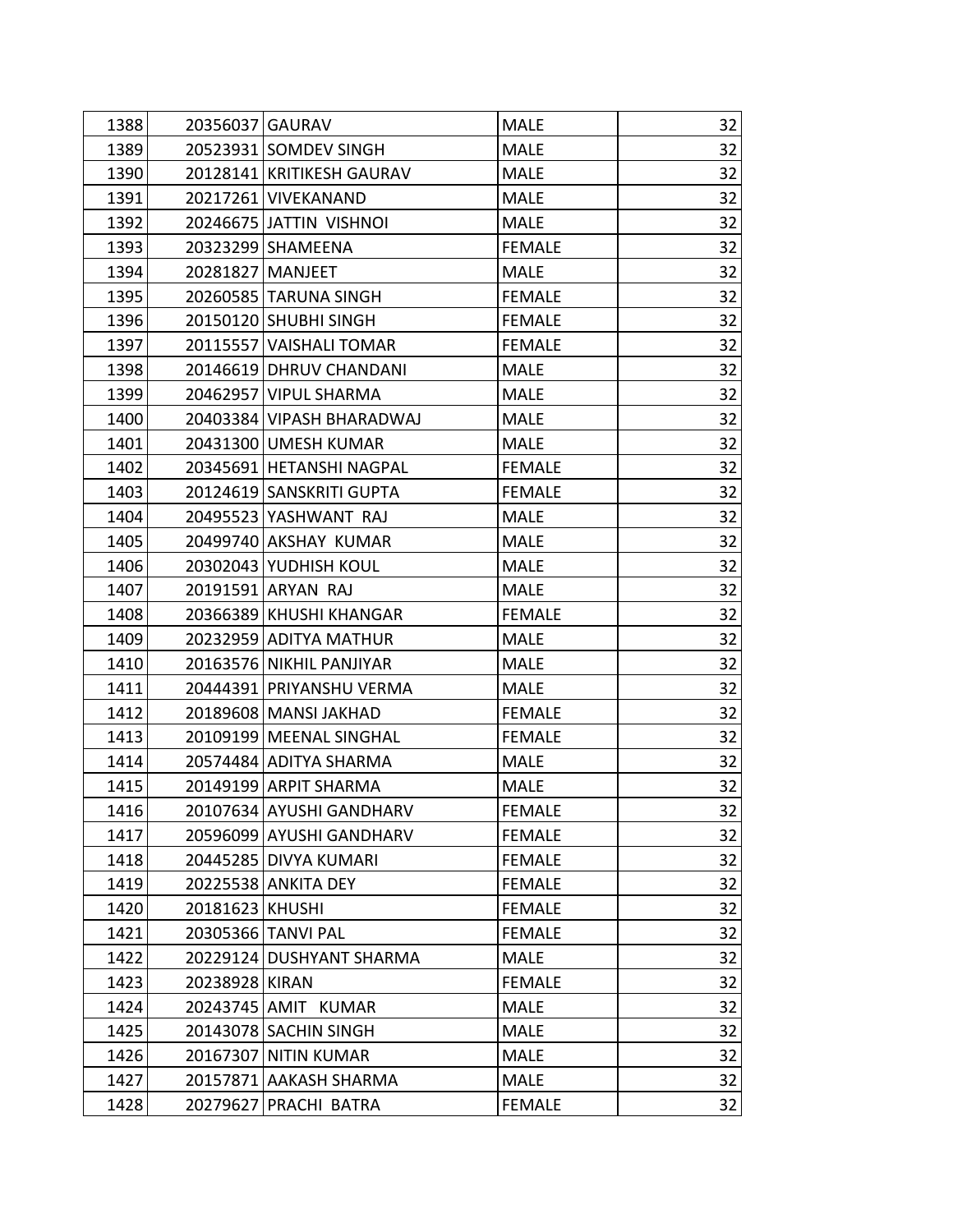| 1429 |                  | 20619077 TANYA TRIPATHI     | <b>FEMALE</b> | 32 |
|------|------------------|-----------------------------|---------------|----|
| 1430 |                  | 20541117 BHAWNA SHARMA      | <b>FEMALE</b> | 32 |
| 1431 |                  | 20214569 ISHIKA GULATI      | <b>FEMALE</b> | 32 |
| 1432 |                  | 20142548 HARUN MANSURI      | <b>MALE</b>   | 32 |
| 1433 | 20317339 DHILNA. |                             | <b>FEMALE</b> | 32 |
| 1434 |                  | 20539302 ANMOL SINGH        | <b>MALE</b>   | 32 |
| 1435 |                  | 20117175 MADHUR SHARMA      | <b>MALE</b>   | 32 |
| 1436 |                  | 20418207 GAUTAM MODI        | <b>MALE</b>   | 32 |
| 1437 |                  | 20201326 ANIKET JHA         | <b>MALE</b>   | 32 |
| 1438 |                  | 20253136 PRACHI GULLAIYA    | <b>FEMALE</b> | 32 |
| 1439 |                  | 20218999 TAMANNA            | <b>FEMALE</b> | 32 |
| 1440 |                  | 20249586 TAMANNA            | <b>FEMALE</b> | 32 |
| 1441 | 20325220 FAIZAN  |                             | MALE          | 32 |
| 1442 |                  | 20243991 AASTHA PAWAR       | <b>FEMALE</b> | 32 |
| 1443 |                  | 20246094 SHIKSHA BHADOURIYA | <b>FEMALE</b> | 32 |
| 1444 |                  | 20266190 DEEPANSHI KAMBOJ   | <b>FEMALE</b> | 32 |
| 1445 |                  | 20510637 GOURAV SINGH       | <b>MALE</b>   | 32 |
| 1446 |                  | 20383800 VISHAL RAJPUT      | <b>MALE</b>   | 32 |
| 1447 | 20577678 HARSHIT |                             | <b>MALE</b>   | 32 |
| 1448 | 20209629 MAMTA   |                             | <b>FEMALE</b> | 32 |
| 1449 | 20497915 MAMTA   |                             | <b>FEMALE</b> | 32 |
| 1450 | 20198442 SAHIL   |                             | <b>MALE</b>   | 32 |
| 1451 |                  | 20524112 ANSHUL SINGH       | <b>MALE</b>   | 32 |
| 1452 | 20584004 RAHUL   |                             | <b>MALE</b>   | 32 |
| 1453 |                  | 20390309 AMAY SWARNKAR      | <b>MALE</b>   | 32 |
| 1454 | 20128487 SAHIL   |                             | <b>MALE</b>   | 32 |
| 1455 |                  | 20172145 KHUSHI SINGH       | <b>FEMALE</b> | 32 |
| 1456 |                  | 20125114 SHRADDHA KASHYAP   | <b>FEMALE</b> | 32 |
| 1457 | 20458748 NITISHA |                             | <b>FEMALE</b> | 32 |
| 1458 |                  | 20134310 ABHAY DOGRA        | <b>MALE</b>   | 32 |
| 1459 |                  | 20111085 PRATEEK BISEN      | <b>MALE</b>   | 32 |
| 1460 |                  | 20185791 MUSKAN MAHESHWARI  | <b>FEMALE</b> | 32 |
| 1461 |                  | 20489904 YOSHITA SHARMA     | <b>FEMALE</b> | 32 |
| 1462 |                  | 20402742 SACHIN SHARMA      | <b>MALE</b>   | 32 |
| 1463 |                  | 20155539 SHASHWAT GUPTA     | <b>MALE</b>   | 32 |
| 1464 |                  | 20475251 NEERAJ KUMAR       | <b>MALE</b>   | 32 |
| 1465 |                  | 20380398 GAURAV JHA         | <b>MALE</b>   | 32 |
| 1466 |                  | 20124874 BILAL KHAN         | <b>MALE</b>   | 32 |
| 1467 |                  | 20538198 KUSH VARSHNEY      | <b>MALE</b>   | 32 |
| 1468 |                  | 20286385 VARDAN GUPTA       | <b>MALE</b>   | 32 |
| 1469 |                  | 20464193 SHAGUN BHATNAGAR   | <b>FEMALE</b> | 32 |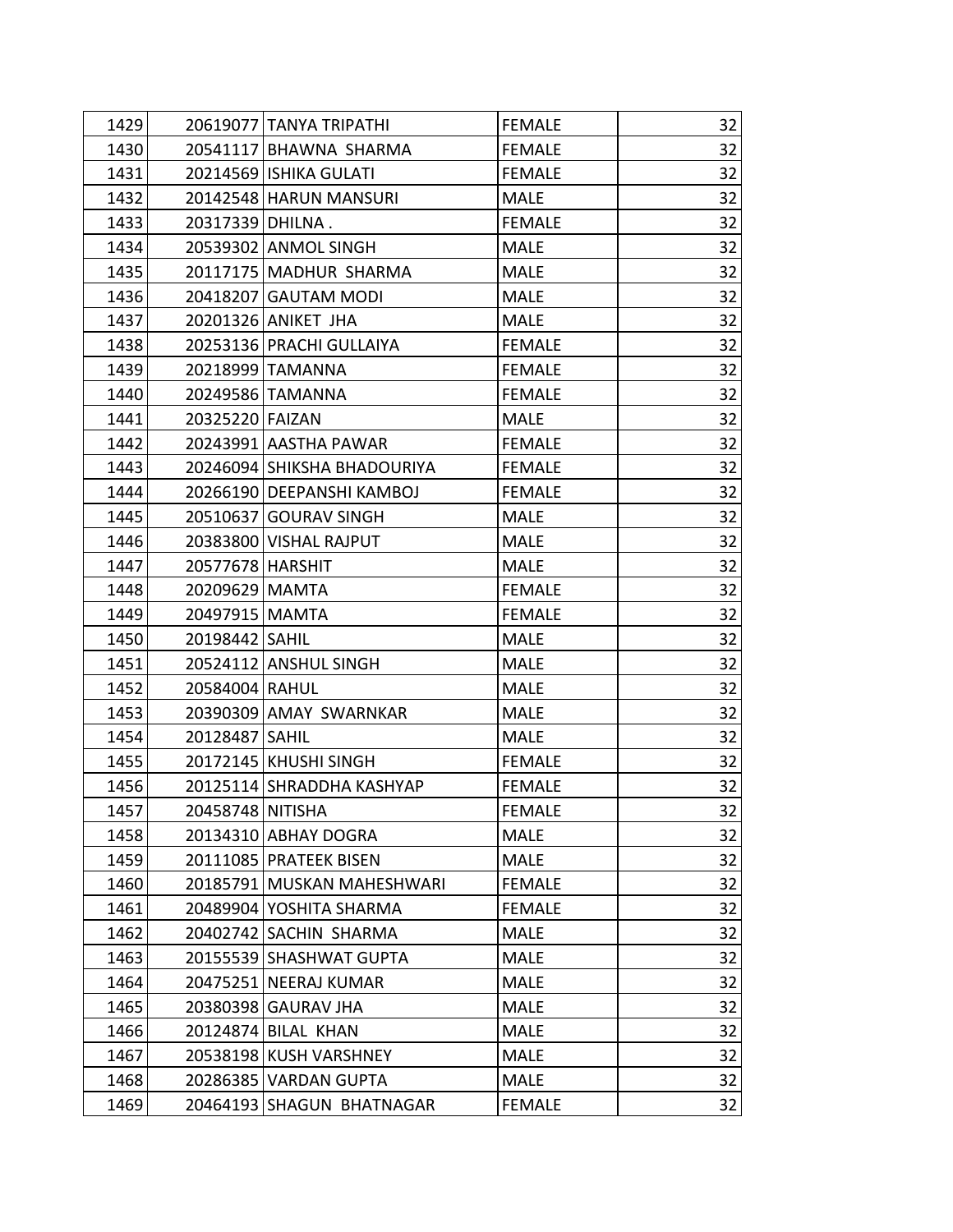| 1470 |                  | 20124401 SHWETA YADAV    | <b>FEMALE</b> | 32 |
|------|------------------|--------------------------|---------------|----|
| 1471 |                  | 20299530 SHIVANGI SINGH  | <b>FEMALE</b> | 32 |
| 1472 |                  | 20297397 SUPREET SINGH   | <b>MALE</b>   | 32 |
| 1473 |                  | 20616090 AMRIT SINGH     | <b>MALE</b>   | 32 |
| 1474 |                  | 20592050 AKSHAY MALIK    | <b>MALE</b>   | 32 |
| 1475 |                  | 20294313 LOKESH SHARMA   | <b>MALE</b>   | 32 |
| 1476 |                  | 20223953 ADITYA SINGH    | <b>MALE</b>   | 32 |
| 1477 | 20374539 TUSHAR  |                          | <b>MALE</b>   | 32 |
| 1478 | 20319626 RAMAN   |                          | <b>MALE</b>   | 32 |
| 1479 |                  | 20512673 RAJESH KUMAR    | <b>MALE</b>   | 32 |
| 1480 |                  | 20328027 ABHISHEK KUMAR  | <b>MALE</b>   | 32 |
| 1481 |                  | 20526771 ABHIJIT PANALE  | <b>MALE</b>   | 32 |
| 1482 |                  | 20209079 ASHRAF KHAN     | <b>MALE</b>   | 32 |
| 1483 |                  | 20103043 HARDEO KUMAR    | <b>MALE</b>   | 32 |
| 1484 |                  | 20493041   MANISH SINGH  | <b>MALE</b>   | 32 |
| 1485 | 20226780 KOMAL   |                          | <b>FEMALE</b> | 32 |
| 1486 | 20387905 ANURAG  |                          | <b>MALE</b>   | 32 |
| 1487 | 20291136 SURAJ   |                          | <b>MALE</b>   | 32 |
| 1488 |                  | 20443925 HARSHIT GAUTAM  | <b>MALE</b>   | 32 |
| 1489 |                  | 20199405 TANISHQ GUPTA   | <b>MALE</b>   | 32 |
| 1490 |                  | 20189707   HARISH YADAV  | <b>MALE</b>   | 32 |
| 1491 |                  | 20147233 AMAN KUMAR      | <b>MALE</b>   | 32 |
| 1492 |                  | 20246949 SARVOTTAM SINGH | <b>MALE</b>   | 32 |
| 1493 |                  | 20129795 SHIVAM SINGH    | <b>MALE</b>   | 32 |
| 1494 | 20167409 SURBHI  |                          | <b>FEMALE</b> | 32 |
| 1495 | 20196299 SANDEEP |                          | <b>MALE</b>   | 32 |
| 1496 |                  | 20122544 ANKIT GOSWAMI   | <b>MALE</b>   | 32 |
| 1497 |                  | 20385874 KESHAV KUMAR    | <b>MALE</b>   | 32 |
| 1498 |                  | 20153081 TANISHA SINGH   | <b>FEMALE</b> | 32 |
| 1499 |                  | 20274908 ATUL JHA        | <b>MALE</b>   | 32 |
| 1500 |                  | 20200898 SHRUTI YADAV    | <b>FEMALE</b> | 32 |
| 1501 |                  | 20141632 SHUBHAM         | <b>MALE</b>   | 32 |
| 1502 |                  | 20254689 NISHCHAY SHARAN | <b>MALE</b>   | 32 |
| 1503 |                  | 20108972 ANKUR MALIK     | <b>MALE</b>   | 32 |
| 1504 |                  | 20284181 ANVI GOEL       | <b>FEMALE</b> | 32 |
| 1505 |                  | 20387783 HIMANSHU        | <b>MALE</b>   | 32 |
| 1506 |                  | 20488442 SHRUTI RAJAK    | <b>FEMALE</b> | 32 |
| 1507 |                  | 20178010 VAGISHA KHARI   | <b>FEMALE</b> | 32 |
| 1508 |                  | 20429558 MUDIT MAKKAR    | <b>MALE</b>   | 32 |
| 1509 | 20352456 AVNISH  |                          | <b>MALE</b>   | 32 |
| 1510 |                  | 20197369 A TRISHANT      | <b>MALE</b>   | 32 |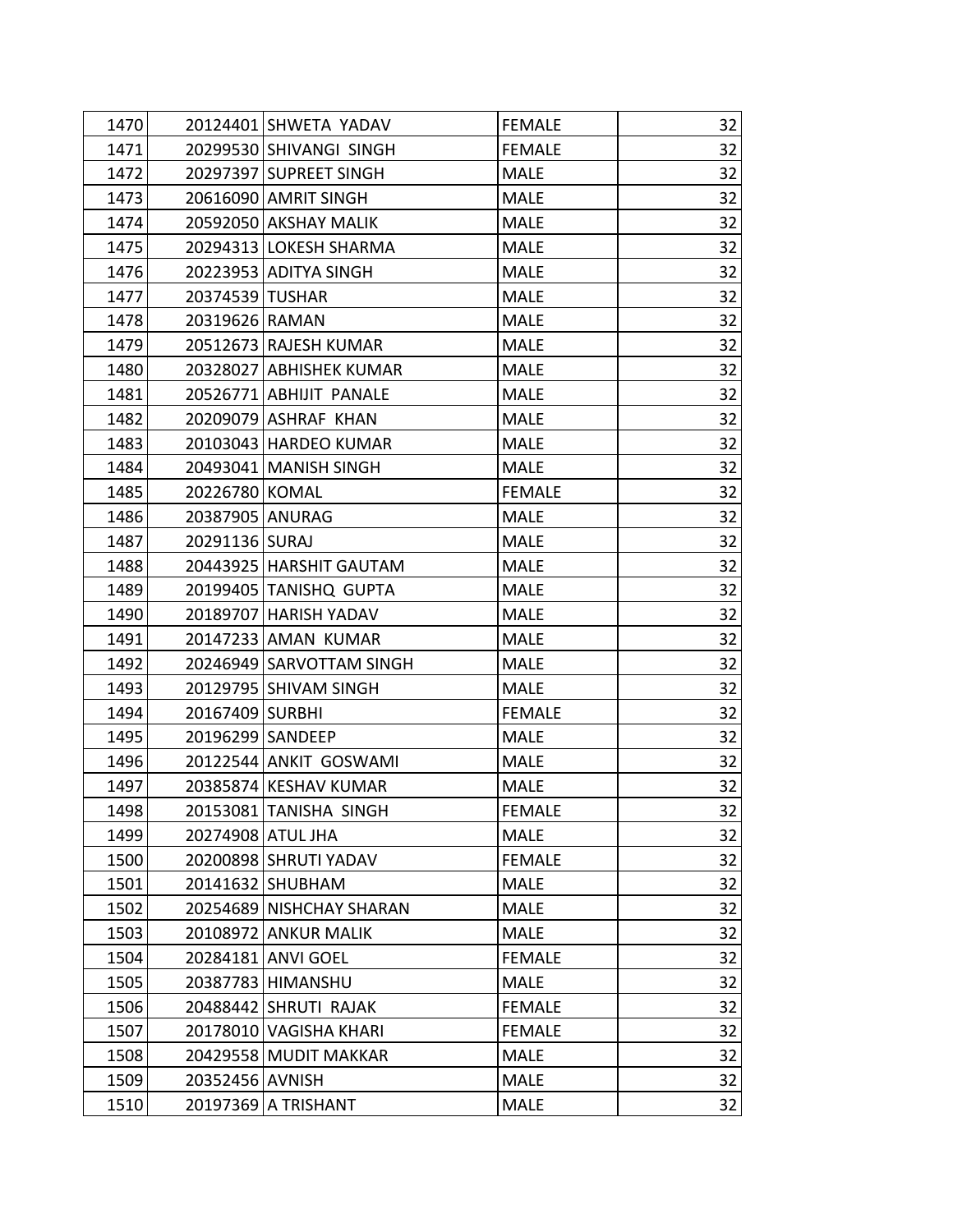| 1511 | 20309104 VIPIN     |                            | <b>MALE</b>   | 32 |
|------|--------------------|----------------------------|---------------|----|
| 1512 |                    | 20532630 KARAN KUMAR       | <b>MALE</b>   | 32 |
| 1513 |                    | 20300142 SRISHTI MAHAWAR   | <b>FEMALE</b> | 32 |
| 1514 |                    | 20498384 SANCHI SHARMA     | <b>FEMALE</b> | 32 |
| 1515 |                    | 20124244 SOURABH BANI      | <b>MALE</b>   | 32 |
| 1516 |                    | 20212405 SANSKRITI MEHTA   | <b>FEMALE</b> | 32 |
| 1517 | 20367095   MANISHA |                            | <b>FEMALE</b> | 32 |
| 1518 |                    | 20478153 AYUSHI UNIYAL     | <b>FEMALE</b> | 32 |
| 1519 | 20312524 SUMIT     |                            | <b>MALE</b>   | 32 |
| 1520 | 20344057 UDIT      |                            | <b>MALE</b>   | 32 |
| 1521 |                    | 20124594 KANKANA GHOSH     | <b>FEMALE</b> | 32 |
| 1522 |                    | 20326446 DIVYANSH GAUTAM   | <b>MALE</b>   | 32 |
| 1523 |                    | 20412694 RAHUL KASHYAP     | <b>MALE</b>   | 32 |
| 1524 | 20297379 VISHAL    |                            | <b>MALE</b>   | 32 |
| 1525 | 20200672 VASUDHA   |                            | <b>FEMALE</b> | 32 |
| 1526 |                    | 20214076 SIDDHARTH SANGWAN | <b>MALE</b>   | 32 |
| 1527 |                    | 20126002 MOHAK KAPOOR      | <b>MALE</b>   | 32 |
| 1528 |                    | 20544065 HARSH MISHRA      | <b>MALE</b>   | 32 |
| 1529 |                    | 20166433   PAYAL PHORE     | <b>FEMALE</b> | 32 |
| 1530 | 20260498 MD        |                            | <b>MALE</b>   | 32 |
| 1531 |                    | 20477470 MAYANK PARASHAR   | <b>MALE</b>   | 32 |
| 1532 |                    | 20175121 VAIBHAV SINGH     | <b>MALE</b>   | 32 |
| 1533 |                    | 20146075   MOBASHSHIR ALI  | <b>MALE</b>   | 32 |
| 1534 |                    | 20286966 HARSH GREWAL      | <b>MALE</b>   | 32 |
| 1535 |                    | 20257842 AKSHAT DEWADWAL   | <b>MALE</b>   | 32 |
| 1536 |                    | 20662740 AJAY PIPPAL       | <b>MALE</b>   | 32 |
| 1537 | 20149913 ANKUR     |                            | <b>MALE</b>   | 32 |
| 1538 |                    | 20466296 NIKHIL CHOUDHARY  | <b>MALE</b>   | 32 |
| 1539 |                    | 20202527 NIRMIT RATHI      | MALE          | 32 |
| 1540 |                    | 20500921 ARYAN PRASAD      | <b>MALE</b>   | 32 |
| 1541 |                    | 20226521 SURYAKANT         | <b>MALE</b>   | 32 |
| 1542 |                    | 20100607 VIVEK VERMA       | <b>MALE</b>   | 32 |
| 1543 |                    | 20624712 KARAN SINGH       | <b>MALE</b>   | 32 |
| 1544 |                    | 20560054 ABHISHEK SAH      | <b>MALE</b>   | 32 |
| 1545 | 20191677           | <b>PRIYANKA</b>            | <b>FEMALE</b> | 32 |
| 1546 |                    | 20576862 MOHD ALAM         | <b>MALE</b>   | 32 |
| 1547 |                    | 20119964 ABHISHEK CHANDEL  | <b>MALE</b>   | 32 |
| 1548 |                    | 20339935 ADARSH OJHA       | <b>MALE</b>   | 32 |
| 1549 |                    | 20226679 SHIVAM KUMAR      | <b>MALE</b>   | 32 |
| 1550 |                    | 20225708 DARSH JAIN        | <b>MALE</b>   | 32 |
| 1551 |                    | 20248069 VISHAL KUMAR      | <b>MALE</b>   | 32 |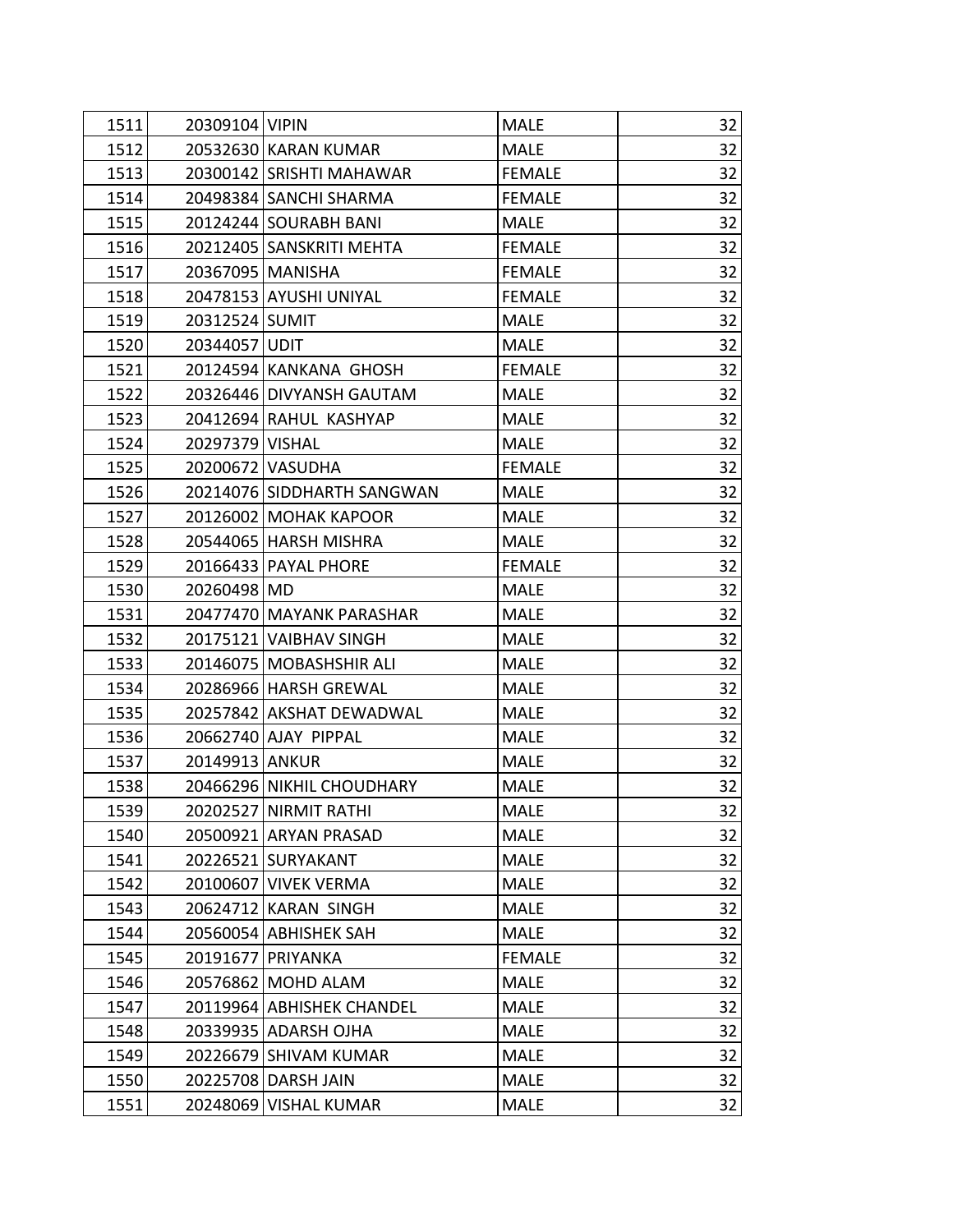| 1552 |                  | 20460824 ABHISHEK SONI    | <b>MALE</b>   | 32 |
|------|------------------|---------------------------|---------------|----|
| 1553 |                  | 20214165 ABHIJEET BHATI   | <b>MALE</b>   | 32 |
| 1554 |                  | 20152101 TANIYA SHARMA    | <b>FEMALE</b> | 32 |
| 1555 |                  | 20659026 YUVRAJ RANA      | <b>MALE</b>   | 32 |
| 1556 |                  | 20659079 YUVRAJ RANA      | <b>MALE</b>   | 32 |
| 1557 |                  | 20229825 SAHIL SHARMA     | <b>MALE</b>   | 32 |
| 1558 |                  | 20421403 LOKESH KUMAR     | <b>MALE</b>   | 32 |
| 1559 |                  | 20290304 TEJASWI TRIPATHI | <b>MALE</b>   | 32 |
| 1560 |                  | 20306570 VAIBHAV GUPTA    | <b>MALE</b>   | 32 |
| 1561 |                  | 20223768 TANUJA YADAV     | <b>FEMALE</b> | 32 |
| 1562 |                  | 20132365 DINESH KUMAR     | <b>MALE</b>   | 32 |
| 1563 |                  | 20227301 RAJ MALLICK      | <b>MALE</b>   | 32 |
| 1564 |                  | 20384410 JEETU KUMAR      | <b>MALE</b>   | 32 |
| 1565 |                  | 20243920 RITIKA SHARMA    | <b>FEMALE</b> | 32 |
| 1566 |                  | 20305782 ROHIT MEHTO      | <b>MALE</b>   | 32 |
| 1567 | 20188650 ASLAM 0 |                           | <b>MALE</b>   | 32 |
| 1568 |                  | 20164231 SHAURYA RAJ      | <b>MALE</b>   | 32 |
| 1569 |                  | 20612849 RANDHEER SINGH   | <b>MALE</b>   | 32 |
| 1570 |                  | 20383020 ALISHA PINTO     | <b>FEMALE</b> | 32 |
| 1571 |                  | 20272828 YASH DAHIYA      | <b>MALE</b>   | 32 |
| 1572 | 20615431 AJAY    |                           | <b>MALE</b>   | 32 |
| 1573 | 20472950 AMAN    |                           | <b>MALE</b>   | 32 |
| 1574 |                  | 20200500 PRACHI SACHDEVA  | <b>FEMALE</b> | 32 |
| 1575 |                  | 20486627 ANSHIKA BHARTI   | <b>FEMALE</b> | 32 |
| 1576 |                  | 20436629 DEEPANSHU SHARMA | <b>MALE</b>   | 32 |
| 1577 | 20422918 TANUJA  |                           | <b>FEMALE</b> | 32 |
| 1578 | 20362900 NISHANT |                           | <b>MALE</b>   | 32 |
| 1579 |                  | 20230684 YASH RUHELA      | <b>MALE</b>   | 32 |
| 1580 |                  | 20375651 BHUMI RANA       | <b>FEMALE</b> | 32 |
| 1581 | 20659783 SAGAR   |                           | <b>MALE</b>   | 32 |
| 1582 |                  | 20625598 DEWANAH PANDEY   | <b>MALE</b>   | 32 |
| 1583 |                  | 20477745   SAHIL PAL      | <b>MALE</b>   | 32 |
| 1584 |                  | 20632924 DIVYANSH AGARWAL | <b>MALE</b>   | 32 |
| 1585 |                  | 20525385 NIRBHAY KUMAR    | <b>MALE</b>   | 32 |
| 1586 |                  | 20623588 MAHAK GAUTAM     | <b>FEMALE</b> | 32 |
| 1587 |                  | 20128900 SHIVAM KUMAR     | <b>MALE</b>   | 32 |
| 1588 |                  | 20251508 NIKITA ADHIKARI  | <b>FEMALE</b> | 32 |
| 1589 | 20345222 ANJALI  |                           | <b>FEMALE</b> | 32 |
| 1590 |                  | 20454482 AWANISH SHAH     | <b>MALE</b>   | 32 |
| 1591 |                  | 20212799 RUDRAKSHI DHIMAN | <b>FEMALE</b> | 32 |
| 1592 |                  | 20148292 ANKIT KUMAR      | <b>MALE</b>   | 32 |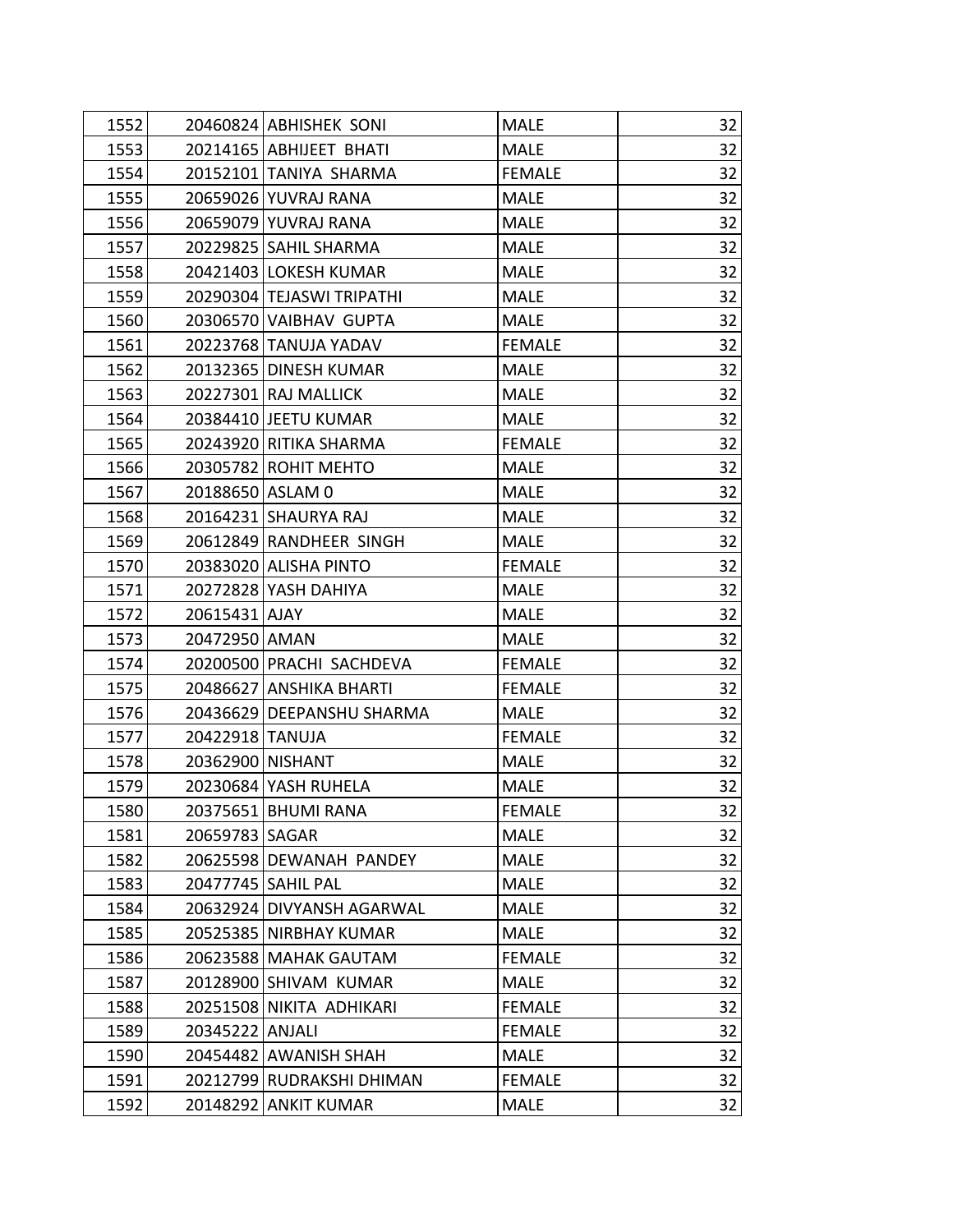| 1593 | 20585727 JOGENDRA SINGH   | <b>MALE</b>   | 32 |
|------|---------------------------|---------------|----|
| 1594 | 20272660 IMRAN KHAN       | <b>MALE</b>   | 32 |
| 1595 | 20348053 RAMAN MISHRA     | <b>MALE</b>   | 32 |
| 1596 | 20396087 PAWAN SINGH      | <b>MALE</b>   | 32 |
| 1597 | 20338659 AMAN MANDAL      | <b>MALE</b>   | 32 |
| 1598 | 20117924 ANUJ             | <b>MALE</b>   | 32 |
| 1599 | 20264148 UDISHA MUDOTIYA  | <b>FEMALE</b> | 32 |
| 1600 | 20404414 NIPUN            | <b>MALE</b>   | 32 |
| 1601 | 20120465 VIYOM VERMA      | <b>MALE</b>   | 32 |
| 1602 | 20396640 SANDEEP KUMAR    | <b>MALE</b>   | 32 |
| 1603 | 20399221 SANDEEP KUMAR    | <b>MALE</b>   | 32 |
| 1604 | 20495531 NIPIN MANDAL     | <b>MALE</b>   | 32 |
| 1605 | 20152987 ROSHAN KUMAR     | <b>MALE</b>   | 32 |
| 1606 | 20462970 DEEPAK YADAV     | <b>MALE</b>   | 32 |
| 1607 | 20656538 RITIK GOND       | <b>MALE</b>   | 32 |
| 1608 | 20288968 ADITYA RAJAURIYA | <b>MALE</b>   | 32 |
| 1609 | 20527042 VIPIN KUMAR      | <b>MALE</b>   | 32 |
| 1610 | 20348203 GAURI PARASHAR   | <b>FEMALE</b> | 32 |
| 1611 | 20274283 JATIN KOLI       | <b>MALE</b>   | 32 |
| 1612 | 20574988 JATIN KOLI       | <b>MALE</b>   | 32 |
| 1613 | 20237904 CHIRAG SHARMA    | <b>MALE</b>   | 32 |
| 1614 | 20121757 TARUN SHARMA     | <b>MALE</b>   | 32 |
| 1615 | 20227747 VISHAL YADAV     | <b>MALE</b>   | 32 |
| 1616 | 20313748 HIMANSHU KUMAR   | <b>MALE</b>   | 32 |
| 1617 | 20321932 ARJUN KAPOOR     | <b>MALE</b>   | 32 |
| 1618 | 20616091 SHRI MISHRA      | <b>MALE</b>   | 32 |
| 1619 | 20273692 MD ZAID          | <b>MALE</b>   | 32 |
| 1620 | 20642504 ADITYA SINGH     | <b>MALE</b>   | 32 |
| 1621 | 20238431 GURMEET SINGH    | <b>MALE</b>   | 32 |
| 1622 | 20505140 AMIT KUMAR       | <b>MALE</b>   | 32 |
| 1623 | 20346230 ANKITA INDORA    | <b>FEMALE</b> | 32 |
| 1624 | 20296633 VIRENDRA SINGH   | <b>MALE</b>   | 32 |
| 1625 | 20593491 ARSH TEWATIA     | <b>MALE</b>   | 32 |
| 1626 | 20200076 ARUN SUHAG       | <b>MALE</b>   | 32 |
| 1627 | 20546060 DIKSHITA RATHORE | <b>FEMALE</b> | 32 |
| 1628 | 20388415 KRISHAN TANWAR   | <b>MALE</b>   | 32 |
| 1629 | 20630591 AYUSHI BAIJAL    | <b>FEMALE</b> | 32 |
| 1630 | 20230739 ANAND KUMAR      | <b>MALE</b>   | 32 |
| 1631 | 20135618 GOVIND RATHORE   | <b>MALE</b>   | 32 |
| 1632 | 20240193 HIMANSHU         | <b>MALE</b>   | 32 |
| 1633 | 20510565   PARDEEP        | <b>MALE</b>   | 32 |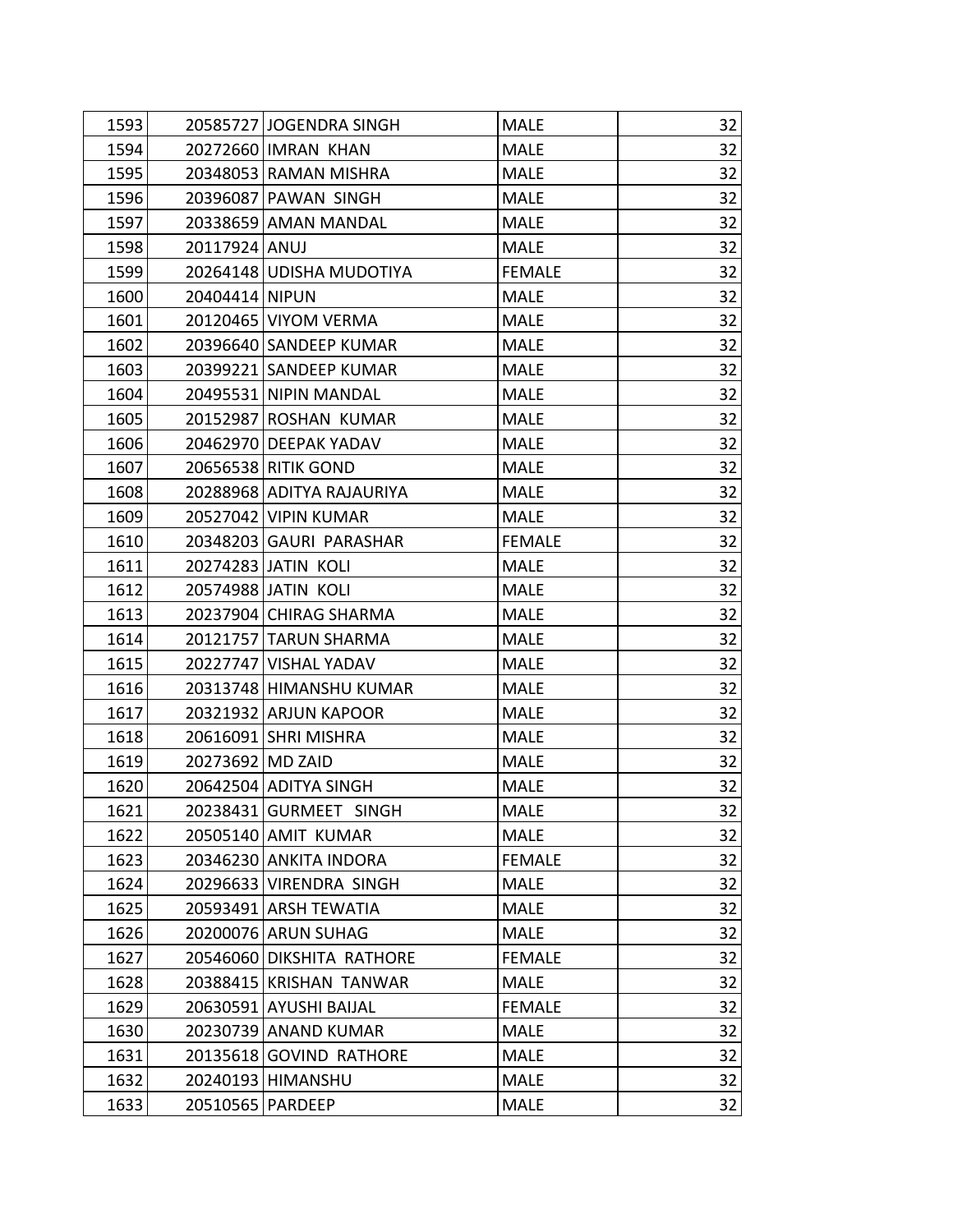| 1634 | 20353816 RAVEENA           | <b>FEMALE</b> | 32 |
|------|----------------------------|---------------|----|
| 1635 | 20206156 SANIYA ZIA        | <b>FEMALE</b> | 32 |
| 1636 | 20260992 NITIN             | <b>MALE</b>   | 32 |
| 1637 | 20367853 ALISHA CHOUDHARY  | <b>FEMALE</b> | 32 |
| 1638 | 20258686 AMAN RAJPUT       | <b>MALE</b>   | 32 |
| 1639 | 20340658 ABHISHEK SHARAWAT | <b>MALE</b>   | 32 |
| 1640 | 20320268 SUNIL GUPTA       | <b>MALE</b>   | 32 |
| 1641 | 20304028 ANKUSH DUA        | <b>MALE</b>   | 32 |
| 1642 | 20627388 DEEPAK            | <b>MALE</b>   | 32 |
| 1643 | 20624368 DISHANK RAJPUT    | <b>MALE</b>   | 32 |
| 1644 | 20257248 CHETAN SHARMA     | <b>MALE</b>   | 32 |
| 1645 | 20342847 VRATTIKA PANWAR   | <b>FEMALE</b> | 32 |
| 1646 | 20467369 AYUSH MANDAL      | <b>MALE</b>   | 32 |
| 1647 | 20437155 SHIVA             | <b>FEMALE</b> | 32 |
| 1648 | 20304319 PRIYA             | <b>FEMALE</b> | 32 |
| 1649 | 20505520 VIVEK JANGRA      | <b>MALE</b>   | 32 |
| 1650 | 20101861 SUBHAM YADAV      | <b>MALE</b>   | 32 |
| 1651 | 20445723 PRADUMNA BHARTI   | <b>MALE</b>   | 32 |
| 1652 | 20142409 ROHAN KUMAR       | <b>MALE</b>   | 32 |
| 1653 | 20131190 TUSHAR KUMAR      | <b>MALE</b>   | 32 |
| 1654 | 20136965 VANDNA MISHRA     | <b>FEMALE</b> | 32 |
| 1655 | 20512090 RAHUL SHARMA      | <b>MALE</b>   | 32 |
| 1656 | 20495295 VISHAL            | <b>MALE</b>   | 32 |
| 1657 | 20619424 AADARSH MISHRA    | <b>MALE</b>   | 32 |
| 1658 | 20406925 RAHUL             | <b>MALE</b>   | 32 |
| 1659 | 20382803 CHANDAN SARMA     | <b>MALE</b>   | 32 |
| 1660 | 20297921 RHYTHM APHALE     | <b>MALE</b>   | 32 |
| 1661 | 20599540 MOHD IKRAM        | <b>MALE</b>   | 32 |
| 1662 | 20641844 SHIVAM PRAKASH    | <b>MALE</b>   | 32 |
| 1663 | 20474432 VISHAL BAGHEL     | <b>MALE</b>   | 32 |
| 1664 | 20275782 AAKASH            | <b>MALE</b>   | 32 |
| 1665 | 20374306 BHOOMI RAWAT      | <b>FEMALE</b> | 32 |
| 1666 | 20148789 CHANDAN KUMAR     | <b>MALE</b>   | 32 |
| 1667 | 20220300 BHAVNESH BHANDARI | <b>MALE</b>   | 32 |
| 1668 | 20390858 NITISH PANDEY     | <b>MALE</b>   | 32 |
| 1669 | 20542969 MANISH            | <b>MALE</b>   | 32 |
| 1670 | 20562598   LAKSHMI         | <b>FEMALE</b> | 32 |
| 1671 | 20571780 AMAN              | <b>MALE</b>   | 32 |
| 1672 | 20638173<br><b>JOHNY</b>   | <b>MALE</b>   | 32 |
| 1673 | 20328282 UTKARSH           | <b>MALE</b>   | 32 |
| 1674 | 20472996 NIDHI             | <b>FEMALE</b> | 32 |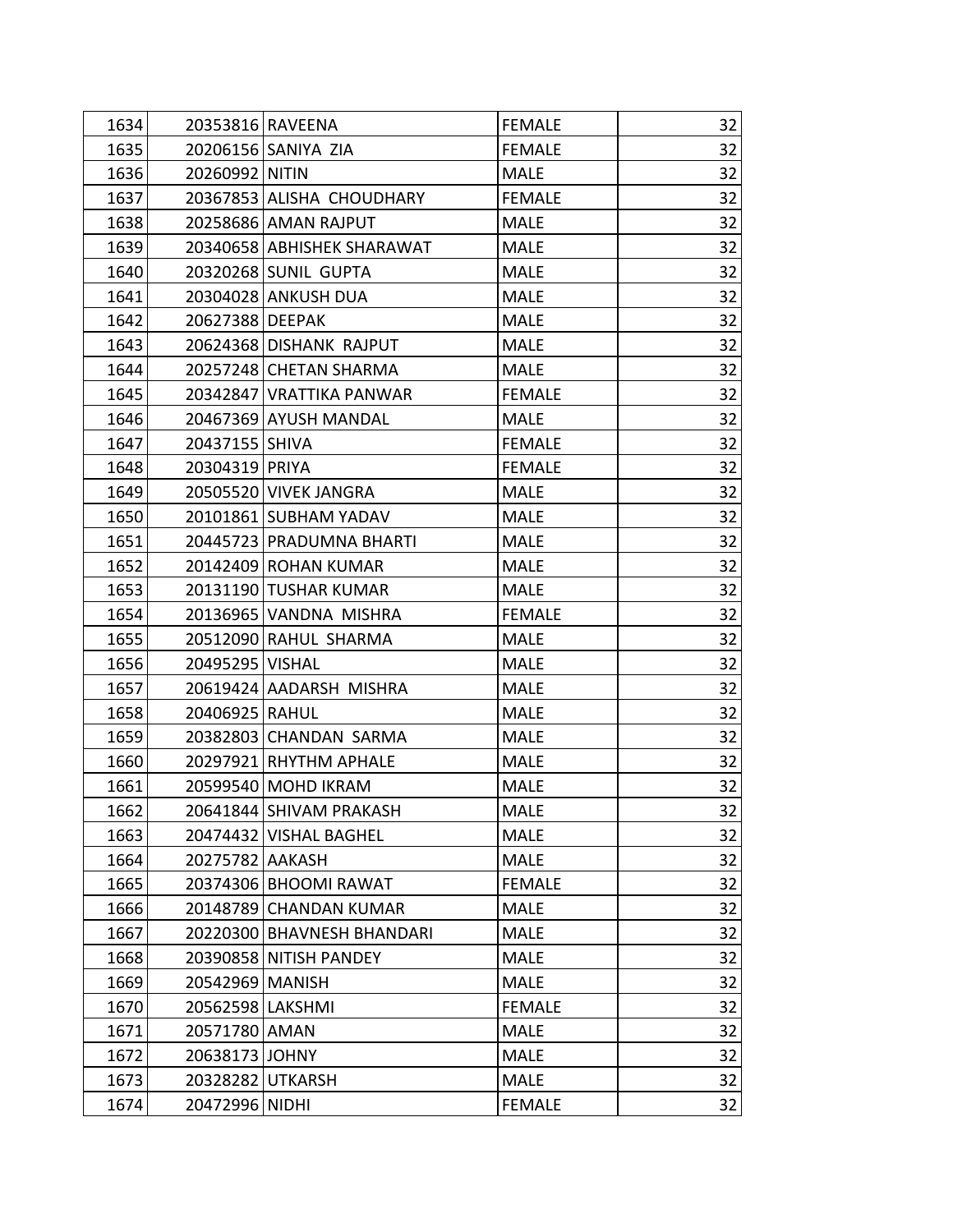| 1675 | 20110750 KARAN RANA              | <b>MALE</b>   | 32 |
|------|----------------------------------|---------------|----|
| 1676 | 20437639 TUSHAR RAJPUT           | <b>MALE</b>   | 32 |
| 1677 | 20270872 SONALI NEGI             | <b>FEMALE</b> | 32 |
| 1678 | 20178670 YAMYA JAIN              | <b>FEMALE</b> | 32 |
| 1679 | 20426331 PAWAN KUMAR             | <b>MALE</b>   | 32 |
| 1680 | 20324402 NISHANT                 | <b>MALE</b>   | 32 |
| 1681 | 20188871 ADARSH YADAV            | <b>MALE</b>   | 32 |
| 1682 | 20541388 JATIN PAWAR             | <b>FEMALE</b> | 32 |
| 1683 | 20350442 NAVNEET KUMAR           | <b>MALE</b>   | 32 |
| 1684 | 20149544 TARUN                   | <b>MALE</b>   | 32 |
| 1685 | 20196490 ABHISHEK JHA            | <b>MALE</b>   | 32 |
| 1686 | 20387502 ROHIT KUMAR             | <b>MALE</b>   | 32 |
| 1687 | 20351349 DIVAKAR THAKUR          | <b>MALE</b>   | 32 |
| 1688 | 20453848 KHUSHI PRAJAPATI        | <b>FEMALE</b> | 32 |
| 1689 | 20560241 RAGHVENDRA SINGH        | <b>MALE</b>   | 32 |
| 1690 | 20332393 ABHAY SINGH             | <b>MALE</b>   | 32 |
| 1691 | 20308422 NAINA SARSWAT           | <b>FEMALE</b> | 32 |
| 1692 | 20359690 NISHANT SINGH           | <b>MALE</b>   | 32 |
| 1693 | 20547574 PRINCE RAM              | <b>MALE</b>   | 32 |
| 1694 | 20380457 ADESH VERMA             | <b>MALE</b>   | 32 |
| 1695 | 20600096 INDRA YADAV             | <b>MALE</b>   | 32 |
| 1696 | 20110482 PRAGATI SINGH           | <b>FEMALE</b> | 32 |
| 1697 | 20393217 SHIVANSH YADAV          | <b>MALE</b>   | 32 |
| 1698 | 20116094 HARSHITA SHARMA         | <b>FEMALE</b> | 32 |
| 1699 | 20312730 HARSH                   | <b>MALE</b>   | 32 |
| 1700 | 20524341 VINANSI RATHORE         | <b>FEMALE</b> | 32 |
| 1701 | 20641222 RISHABH SONKAR          | <b>MALE</b>   | 32 |
| 1702 | 20164362 VINAYAK                 | <b>MALE</b>   | 32 |
| 1703 | 20349977 MOHD                    | <b>MALE</b>   | 32 |
| 1704 | 20319778 MOHD FARAZ              | <b>MALE</b>   | 32 |
| 1705 | 20343743 SERVENDER               | <b>MALE</b>   | 32 |
| 1706 | 20404956 GAURAV YADAV            | <b>MALE</b>   | 32 |
| 1707 | 20354776 AMAN                    | <b>MALE</b>   | 32 |
| 1708 | 20252196 SHRUTI MEHRA            | <b>FEMALE</b> | 32 |
| 1709 | 20393371 MOHD. HUSSAIN           | <b>MALE</b>   | 32 |
| 1710 | 20471224 ROHIT SINGH             | <b>MALE</b>   | 32 |
| 1711 | 20405169 SOURABH                 | <b>MALE</b>   | 32 |
| 1712 | 20386660 MD MOHTASIM             | <b>MALE</b>   | 32 |
| 1713 | 20361230 MAYANK BHUSHAN          | <b>MALE</b>   | 32 |
| 1714 | 20591572 RISHI RAJ               | <b>MALE</b>   | 32 |
| 1715 | 20343711<br><b>VAIBHAV SINGH</b> | <b>MALE</b>   | 32 |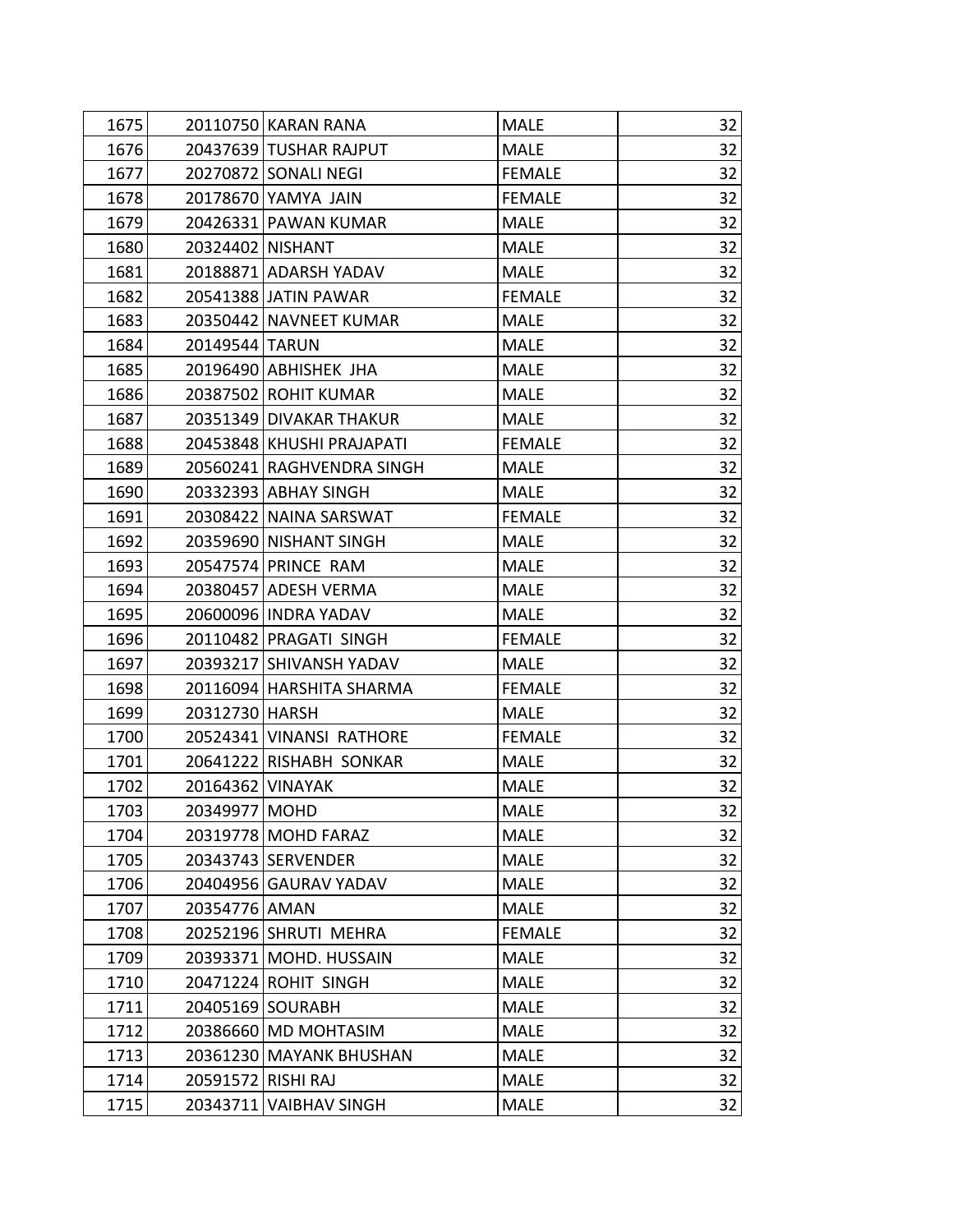| 1716 |                  | 20410429 AMAN KUMAR         | <b>MALE</b>   | 32 |
|------|------------------|-----------------------------|---------------|----|
| 1717 |                  | 20383923 ADITYA SHARMA      | <b>MALE</b>   | 32 |
| 1718 |                  | 20389806 SHWETA PRIYA       | <b>FEMALE</b> | 32 |
| 1719 | 20306842 KRISHAN |                             | <b>MALE</b>   | 32 |
| 1720 |                  | 20321168 SHEETAL SHARMA     | <b>FEMALE</b> | 32 |
| 1721 |                  | 20270248 ANIKET KUMAR       | <b>MALE</b>   | 32 |
| 1722 |                  | 20140665   DEEPANSHU GAUTAM | <b>MALE</b>   | 32 |
| 1723 |                  | 20354405 CHANDAN            | <b>MALE</b>   | 32 |
| 1724 |                  | 20343765 AMAN SINGH         | <b>MALE</b>   | 32 |
| 1725 |                  | 20367102 VISHAL KANAUJIYA   | <b>MALE</b>   | 32 |
| 1726 |                  | 20424298 YASHI VERMA        | <b>FEMALE</b> | 32 |
| 1727 |                  | 20508222 SHRIYANSH YADAV    | <b>MALE</b>   | 32 |
| 1728 |                  | 20379922 ANUP KUMAR         | <b>MALE</b>   | 32 |
| 1729 |                  | 20272560 UMAR ZAID          | <b>MALE</b>   | 32 |
| 1730 |                  | 20630202 DIVYAKANT TAYAL    | <b>MALE</b>   | 32 |
| 1731 |                  | 20547379 VISHAL KANAUJIYA   | <b>MALE</b>   | 32 |
| 1732 |                  | 20371006 GAUTAM LAMBA       | <b>MALE</b>   | 32 |
| 1733 |                  | 20257859 ABHINANDAN PANDEY  | MALE          | 32 |
| 1734 |                  | 20322150 BHAVI ARORA        | <b>FEMALE</b> | 32 |
| 1735 |                  | 20381101 ABHINAY KUMAR      | <b>MALE</b>   | 32 |
| 1736 |                  | 20388293 AKASH KUMAR        | <b>MALE</b>   | 32 |
| 1737 |                  | 20240330 KHUSHI WADHWA      | <b>FEMALE</b> | 32 |
| 1738 |                  | 20463434 SAVITA GUPTA       | <b>FEMALE</b> | 32 |
| 1739 | 20477335   SAGAR |                             | <b>MALE</b>   | 32 |
| 1740 |                  | 20368846 VISHAL KUMAR       | <b>MALE</b>   | 32 |
| 1741 |                  | 20519181 SOMNATH            | <b>MALE</b>   | 32 |
| 1742 |                  | 20107668 NIKHIL CHAUHAN     | <b>MALE</b>   | 32 |
| 1743 |                  | 20388552 MOHD TAUFEEK       | <b>MALE</b>   | 32 |
| 1744 |                  | 20435855 SHIV SHARMA        | <b>MALE</b>   | 32 |
| 1745 |                  | 20195329 MANISH TIWARI      | <b>MALE</b>   | 32 |
| 1746 |                  | 20587846 ABHAY PRATAP       | <b>MALE</b>   | 32 |
| 1747 |                  | 20662911 AKSHAY NARAYAN     | <b>MALE</b>   | 32 |
| 1748 |                  | 20213307 AJEET YADAV        | <b>MALE</b>   | 32 |
| 1749 |                  | 20278743 RAJA SOUMENDRA     | <b>MALE</b>   | 32 |
| 1750 |                  | 20182789 ANIL PASWAN        | <b>MALE</b>   | 32 |
| 1751 |                  | 20227672 HITI KATH          | <b>MALE</b>   | 32 |
| 1752 | 20315420 PRINCE  |                             | <b>MALE</b>   | 32 |
| 1753 |                  | 20492279 MONI YADAV         | <b>MALE</b>   | 32 |
| 1754 |                  | 20114865 UDAY KUMAR         | <b>MALE</b>   | 32 |
| 1755 |                  | 20409283 MANISH KUMAR       | <b>MALE</b>   | 32 |
| 1756 |                  | 20590475 ROHAN CHADHA       | <b>MALE</b>   | 32 |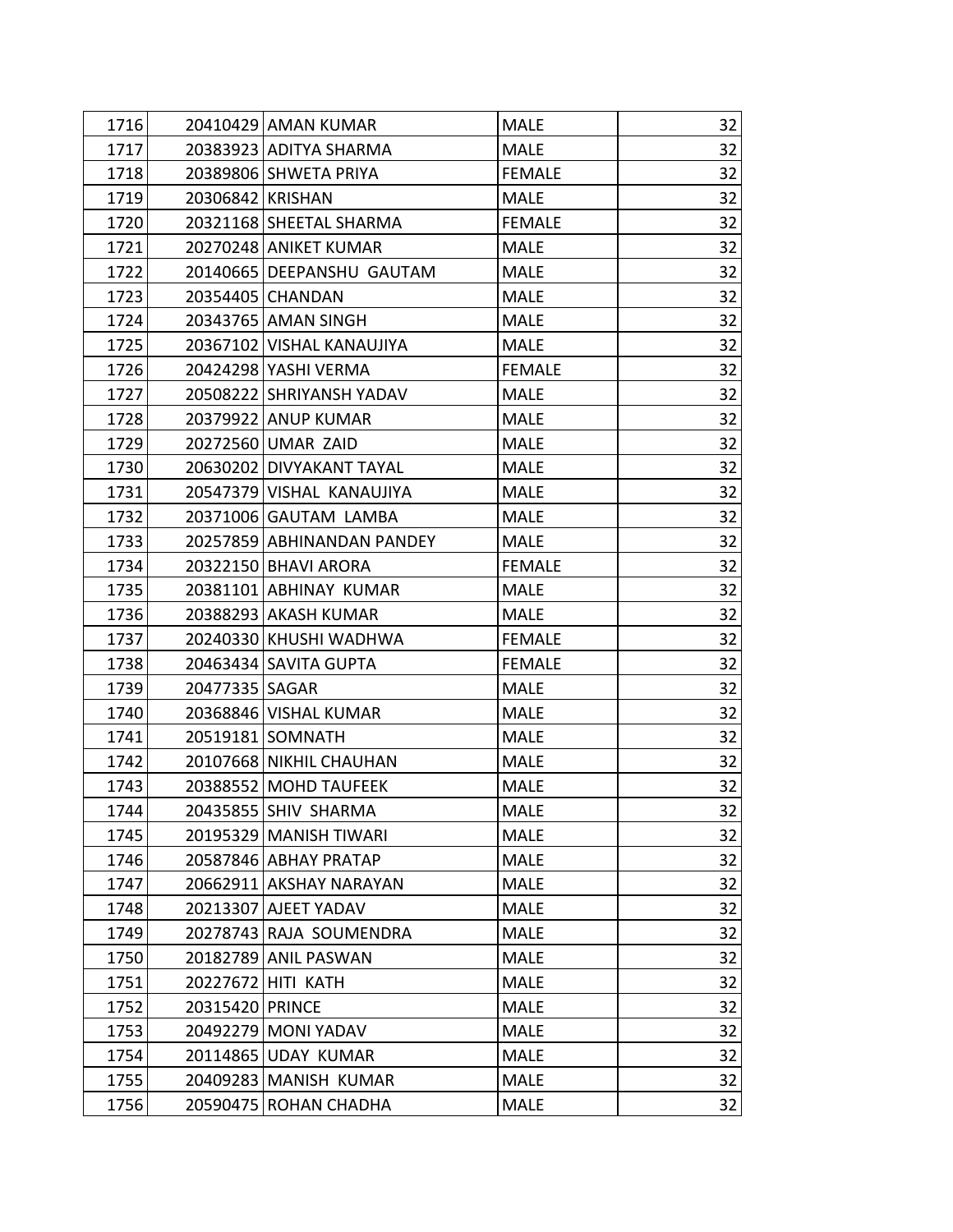| 1757 |                  | 20371714 SHANTANU           | <b>MALE</b>   | 32 |
|------|------------------|-----------------------------|---------------|----|
| 1758 | 20436516 RITIK   |                             | <b>MALE</b>   | 32 |
| 1759 |                  | 20527116 VIJAY KUMAR        | <b>MALE</b>   | 32 |
| 1760 |                  | 20466575 NANDANI UPADHYAY   | <b>MALE</b>   | 32 |
| 1761 |                  | 20465076 YASHI TOMAR        | <b>FEMALE</b> | 28 |
| 1762 | 20337437 SACHIN  |                             | <b>MALE</b>   | 28 |
| 1763 |                  | 20475548 SUNDARAM MALIK     | <b>MALE</b>   | 24 |
| 1764 |                  | 20321916 ABHISHEK MAHOUR    | <b>MALE</b>   | 24 |
| 1765 |                  | 20263071 VANDITA GUPTA      | <b>FEMALE</b> | 24 |
| 1766 |                  | 20307724 PRATHVI MISHRA     | <b>MALE</b>   | 24 |
| 1767 |                  | 20290234 KRISHNAM PURWAR    | <b>MALE</b>   | 24 |
| 1768 |                  | 20127802 PARTH THAPAR       | <b>MALE</b>   | 24 |
| 1769 |                  | 20186439 NITYA MEHRA        | <b>MALE</b>   | 24 |
| 1770 |                  | 20149044 AIKANSH CHOUBEY    | <b>MALE</b>   | 24 |
| 1771 |                  | 20116328 VARUN GOYAL        | <b>MALE</b>   | 24 |
| 1772 |                  | 20553793 AKAHAY SINGH       | <b>MALE</b>   | 24 |
| 1773 | 20453142 TANISHQ |                             | <b>MALE</b>   | 24 |
| 1774 | 20544021 GAUTAM  |                             | <b>MALE</b>   | 24 |
| 1775 |                  | 20593001 DHANANJAY MADAIK   | <b>MALE</b>   | 24 |
| 1776 |                  | 20415886 BHUMIKA            | <b>FEMALE</b> | 24 |
| 1777 |                  | 20575160 SOURABH            | <b>MALE</b>   | 24 |
| 1778 |                  | 20170541   IMRAN NAZIR      | <b>MALE</b>   | 24 |
| 1779 |                  | 20381874 RAHUL BENDRESH     | <b>MALE</b>   | 24 |
| 1780 |                  | 20263747 ARUNJOY DUTTA      | <b>MALE</b>   | 24 |
| 1781 |                  | 20128920 ROBIN YADAV        | <b>MALE</b>   | 24 |
| 1782 |                  | 20294471 MANSI BHADANA      | <b>FEMALE</b> | 24 |
| 1783 |                  | 20117098 VAISHNAVI          | <b>FEMALE</b> | 24 |
| 1784 | 20196537 VANNI   |                             | <b>FEMALE</b> | 24 |
| 1785 |                  | 20422553 ABHISHEK MAURYA    | <b>MALE</b>   | 24 |
| 1786 |                  | 20165000 SIDDHARTH KUMAR    | <b>MALE</b>   | 24 |
| 1787 |                  | 20310953   PRACHI SINGH     | <b>FEMALE</b> | 24 |
| 1788 |                  | 20263141 ANSH KWATRA        | <b>MALE</b>   | 24 |
| 1789 |                  | 20135153 LEEVANSHI BHOLA    | <b>FEMALE</b> | 24 |
| 1790 |                  | 20441719 AADHEESH SOOD      | <b>MALE</b>   | 24 |
| 1791 |                  | 20415776 RUPAL MEHTA        | <b>FEMALE</b> | 20 |
| 1792 |                  | 20297604 RAHUL KUMAR        | <b>MALE</b>   | 20 |
| 1793 |                  | 20351779 KHUSHI TIWARI      | <b>FEMALE</b> | 20 |
| 1794 |                  | 20263703 L.GANGOTHRI        | <b>FEMALE</b> | 20 |
| 1795 |                  | 20503494 AMRITANSH TRIPATHI | <b>MALE</b>   | 20 |
| 1796 |                  | 20110877 BHUPENDER PRATAP   | <b>MALE</b>   | 20 |
| 1797 |                  | 20207669 JARPULA RAJASHEKAR | <b>MALE</b>   | 20 |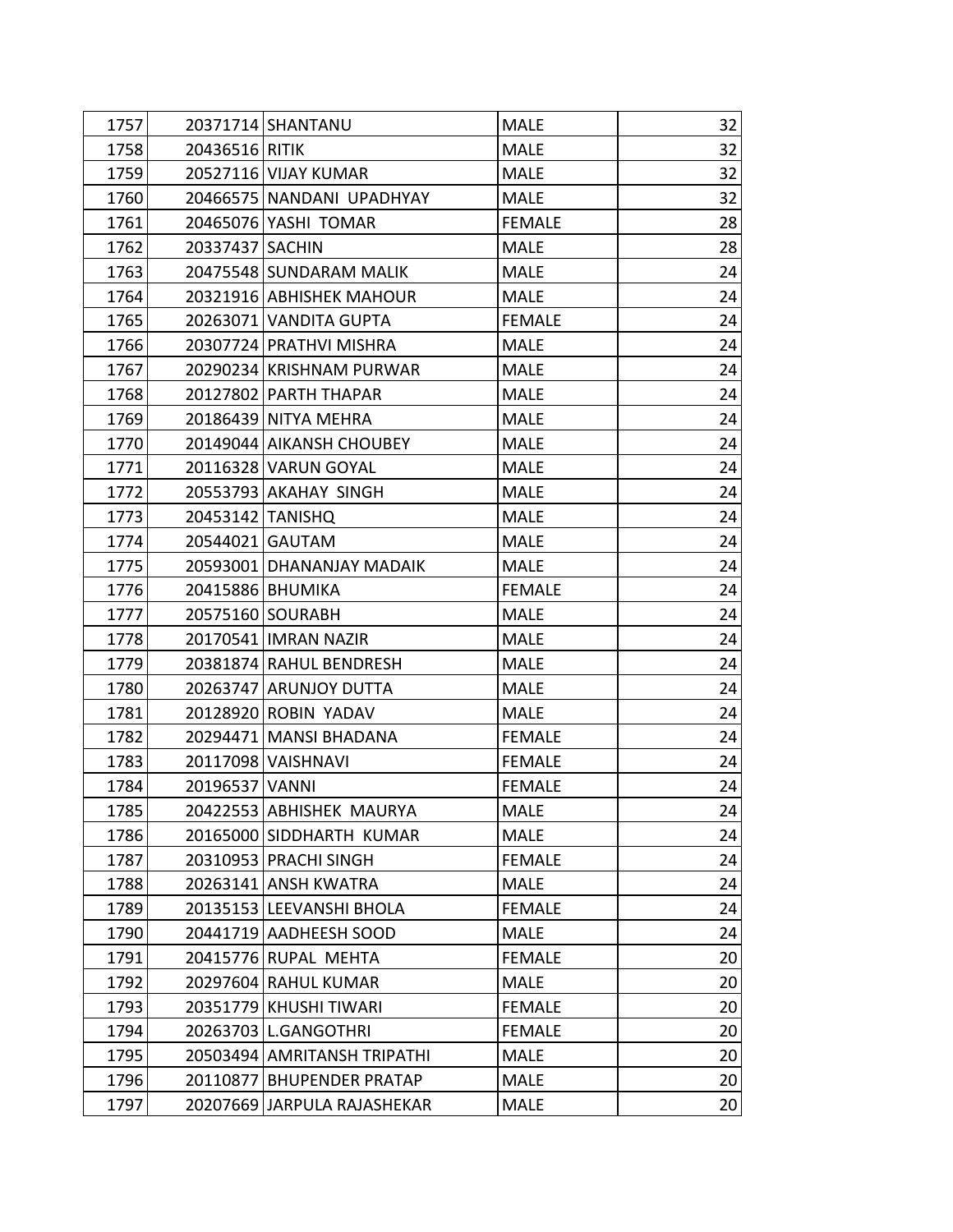| 1798 |                  | 20491607 JYOTSANA TANWAR    | <b>FEMALE</b> | 20 <sub>l</sub> |
|------|------------------|-----------------------------|---------------|-----------------|
| 1799 |                  | 20164476 SIMRAN SINGH       | <b>FEMALE</b> | 20              |
| 1800 |                  | 20406258 SAMAR RAZA         | <b>MALE</b>   | 20              |
| 1801 |                  | 20550385 HARSH DEVPURA      | <b>MALE</b>   | 20              |
| 1802 |                  | 20138227 NAVYA BHATIA       | <b>FEMALE</b> | 20              |
| 1803 |                  | 20318288 SAMEER BUDHA       | <b>MALE</b>   | 20              |
| 1804 |                  | 20572281 PADMANABHSINH RANA | MALE          | 20              |
| 1805 |                  | 20167606 SHAMBHAVI BHARGAVA | <b>FEMALE</b> | 20              |
| 1806 |                  | 20205900 RISHABH PATHAK     | <b>MALE</b>   | 20              |
| 1807 |                  | 20204063 DHYAN TRIPTI       | <b>FEMALE</b> | 20              |
| 1808 |                  | 20415566 DHYAN TRIPTI       | <b>FEMALE</b> | 20              |
| 1809 |                  | 20474996 SANJANA SADHWANI   | <b>FEMALE</b> | 20              |
| 1810 |                  | 20241373 KADAMBRI           | <b>FEMALE</b> | 20              |
| 1811 |                  | 20257144 SHEENAM            | <b>FEMALE</b> | 20              |
| 1812 |                  | 20132002 PRIYANSHI TYAGI    | <b>FEMALE</b> | 20              |
| 1813 |                  | 20369224 RAVISHANKAR KUMAR  | <b>MALE</b>   | 20              |
| 1814 | 20130877 PIYUSH  |                             | <b>FEMALE</b> | 20              |
| 1815 |                  | 20134761 SNEHA SINGH        | <b>FEMALE</b> | 20              |
| 1816 | 20295179 MUSKAN  |                             | <b>FEMALE</b> | 20              |
| 1817 |                  | 20255830 NIKITA SINGH       | <b>FEMALE</b> | 20              |
| 1818 |                  | 20150143 REENA DEVI         | <b>FEMALE</b> | 20              |
| 1819 |                  | 20480022 SNIGDHA KHANDAL    | <b>FEMALE</b> | 20              |
| 1820 |                  | 20299099 AYUSH CHAUHAN      | MALE          | 20              |
| 1821 |                  | 20263805 ABHILASHA          | <b>FEMALE</b> | 20              |
| 1822 |                  | 20490932 TANISHQ KHANNA     | <b>MALE</b>   | 20              |
| 1823 |                  | 20215205 SOUMYA STUTI       | <b>FEMALE</b> | 20              |
| 1824 |                  | 20485786 PRIYA NAIN         | <b>FEMALE</b> | 20              |
| 1825 |                  | 20190811 AKSHITA GUPTA      | <b>FEMALE</b> | 20              |
| 1826 |                  | 20179681 SUGANDHA KHURANA   | <b>FEMALE</b> | 20 <sup>°</sup> |
| 1827 |                  | 20178277 ROHAN MALVIYA      | <b>MALE</b>   | 20              |
| 1828 | 20378237 PULKIT  |                             | <b>MALE</b>   | 20              |
| 1829 | 20392548 ANISHA  |                             | <b>FEMALE</b> | 20              |
| 1830 |                  | 20378989 JHANVI JAIN        | <b>FEMALE</b> | 20              |
| 1831 |                  | 20186535 RIDDHIMA PATHAK    | <b>FEMALE</b> | 20              |
| 1832 |                  | 20201861 SHUBHENDRA KUMAR   | <b>MALE</b>   | 20              |
| 1833 |                  | 20475785 DEEPAK GAUTAM      | <b>MALE</b>   | 20              |
| 1834 |                  | 20231700 JAGBIR SINGH       | <b>MALE</b>   | 20              |
| 1835 |                  | 20228675 DIVYAM VERMA       | <b>MALE</b>   | 20              |
| 1836 | 20330811         | <b>ANMOL KUMAR</b>          | <b>MALE</b>   | 20              |
| 1837 | 20300347 AAFIYAH |                             | <b>FEMALE</b> | 20              |
| 1838 |                  | 20252658 MOHAMMAD ZAID KHAN | <b>MALE</b>   | 20              |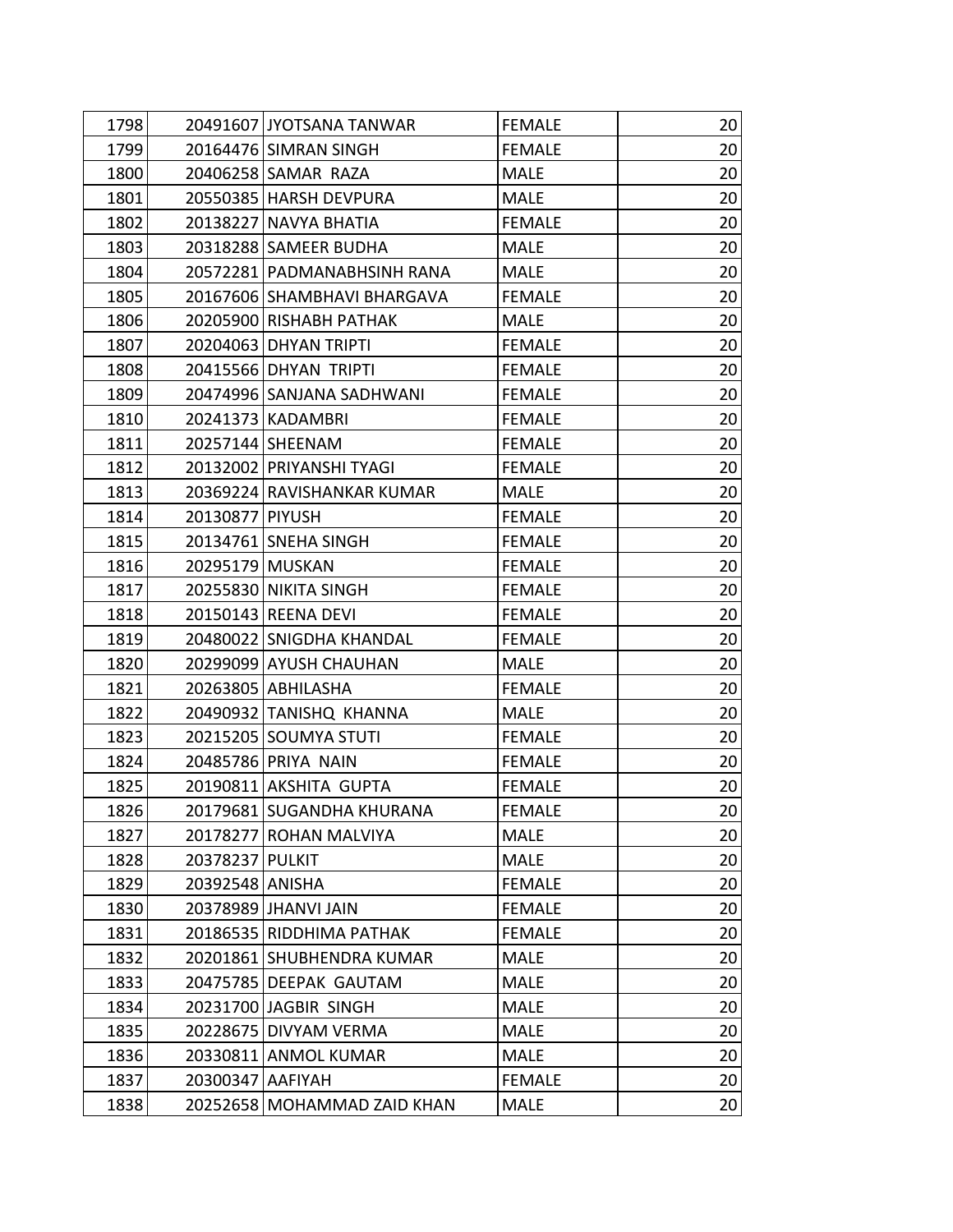| 1839 | 20552651 LAVISHA                  | <b>FEMALE</b> | 20 |
|------|-----------------------------------|---------------|----|
| 1840 | 20123588 SHIVAM JHA               | <b>MALE</b>   | 20 |
| 1841 | 20485145 MANJEET SINGH            | <b>MALE</b>   | 20 |
| 1842 | 20494671 AMIT KUMAR               | <b>MALE</b>   | 20 |
| 1843 | 20134171 POOJA SHARMA             | <b>FEMALE</b> | 20 |
| 1844 | 20501293 MANAS SINGH              | <b>MALE</b>   | 20 |
| 1845 | 20233176 HARSHIT KUMAR            | <b>MALE</b>   | 20 |
| 1846 | 20423042 PRAKASH SINGH            | <b>MALE</b>   | 20 |
| 1847 | 20258182 ASHRAY GOSWAMI           | <b>MALE</b>   | 20 |
| 1848 | 20324137 ISHA SHRIVASTAVA         | <b>FEMALE</b> | 20 |
| 1849 | 20102802 SARTHAK BHARDWAJ         | <b>MALE</b>   | 20 |
| 1850 | 20256176 SHARVI SHARMA            | <b>FEMALE</b> | 20 |
| 1851 | 20347557 MANSI                    | <b>FEMALE</b> | 20 |
| 1852 | 20178456 TANSHI TIWARI            | <b>FEMALE</b> | 20 |
| 1853 | 20120242 CHHAVEEL CHAUDHARY       | <b>MALE</b>   | 20 |
| 1854 | 20258616 VANI TYAGI               | <b>FEMALE</b> | 20 |
| 1855 | 20600216 SURAJ                    | <b>MALE</b>   | 20 |
| 1856 | 20104592 TANISHA                  | <b>FEMALE</b> | 20 |
| 1857 | 20489365 HIMANI SHARMA            | <b>FEMALE</b> | 20 |
| 1858 | 20392466 YUKTA KALRA              | <b>FEMALE</b> | 20 |
| 1859 | 20283245 ROUSHAN JAHAN            | <b>FEMALE</b> | 20 |
| 1860 | 20293766 SAURABH SINGH            | <b>MALE</b>   | 20 |
| 1861 | 20270428 ARPIT YADAV              | <b>MALE</b>   | 20 |
| 1862 | 20536811 SOUMYA CHAUHAN           | <b>FEMALE</b> | 20 |
| 1863 | 20333604 HARSHIT KUMAR            | <b>MALE</b>   | 20 |
| 1864 | 20235296 EVA SHARMA               | <b>FEMALE</b> | 20 |
| 1865 | 20242568 SHIVAM SOLANKI           | <b>MALE</b>   | 20 |
| 1866 | 20155524 ANGELIKA BARDHAN         | <b>FEMALE</b> | 20 |
| 1867 | 20135806 VIDUSHI SINGH            | <b>FEMALE</b> | 20 |
| 1868 | 20122155 SHARAD MISHRA            | <b>MALE</b>   | 20 |
| 1869 | 20168835 DIVYANSHI SHARMA         | <b>FEMALE</b> | 20 |
| 1870 | 20375777 RITIKA                   | <b>FEMALE</b> | 20 |
| 1871 | 20378555 ATISHA JAISWAL           | <b>FEMALE</b> | 20 |
| 1872 | 20596088 DIVYANSH GROVER          | <b>MALE</b>   | 20 |
| 1873 | 20180928 RAVINA                   | <b>FEMALE</b> | 20 |
| 1874 | 20390111 SUMATI SHARRMA           | <b>FEMALE</b> | 20 |
| 1875 | 20114386 AMAN CHAUDHARY           | <b>MALE</b>   | 20 |
| 1876 | 20168861 CHETANYA AGRAWAL         | <b>MALE</b>   | 20 |
| 1877 | 20206834 AYUSHI                   | <b>FEMALE</b> | 20 |
| 1878 | 20330387 AMIKSHA                  | <b>FEMALE</b> | 20 |
| 1879 | 20368330<br><b>ABHAY BHARDWAJ</b> | <b>MALE</b>   | 20 |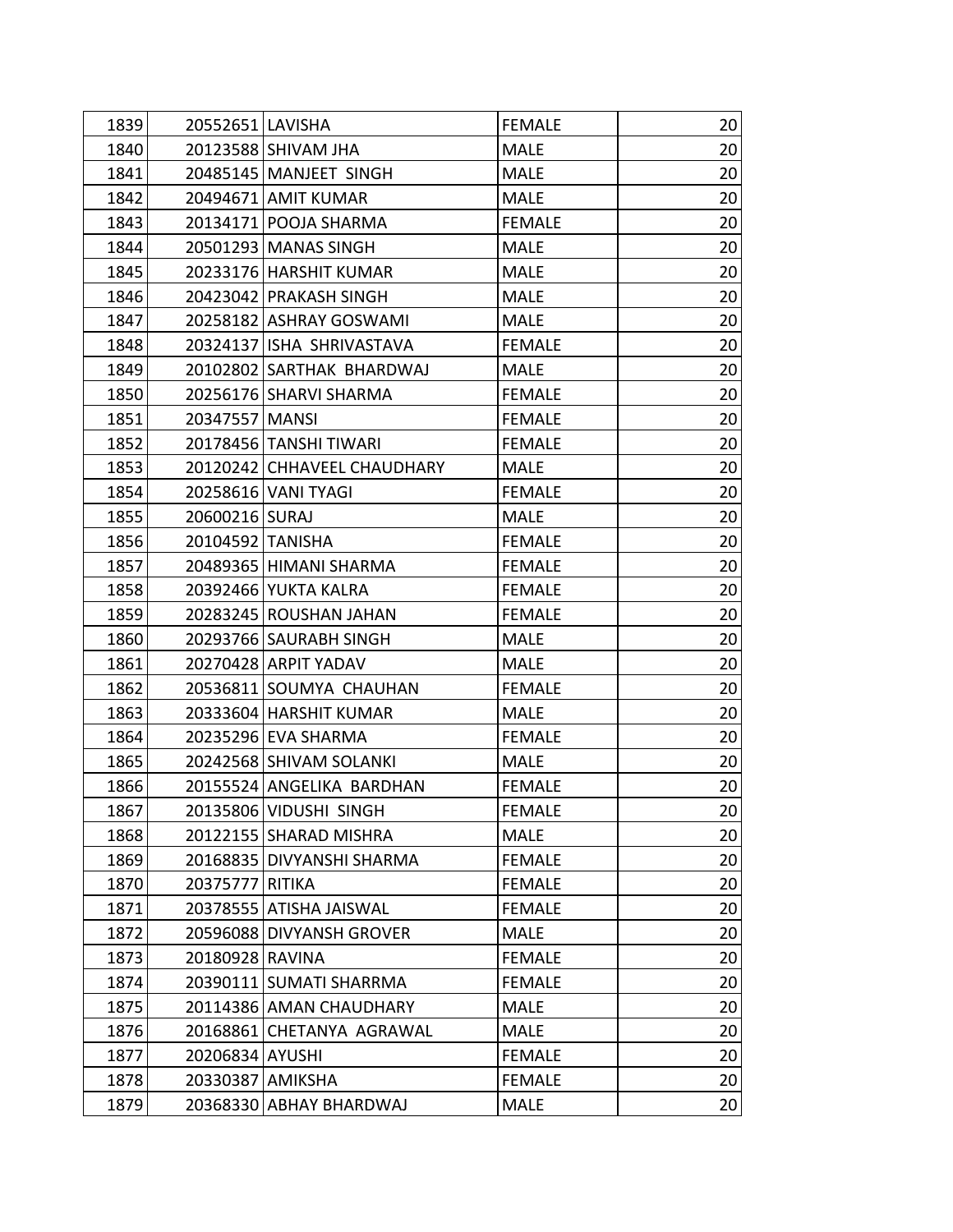| 1880 |                 | 20141108 IPSITA PATRA    | <b>FEMALE</b> | 20              |
|------|-----------------|--------------------------|---------------|-----------------|
| 1881 |                 | 20110081 AMAN KUMAR      | <b>MALE</b>   | 20              |
| 1882 |                 | 20231598 MAIBAM MEETEI   | <b>MALE</b>   | 20              |
| 1883 |                 | 20385815 VIPIN YADAV     | <b>MALE</b>   | 20              |
| 1884 |                 | 20153897 TANYA KAUSHISH  | <b>FEMALE</b> | 20              |
| 1885 |                 | 20651571 KUSHAL SINGH    | <b>MALE</b>   | 20              |
| 1886 | 20576086 ASHU   |                          | <b>FEMALE</b> | 20              |
| 1887 |                 | 20243503 ASHUTOSH KUMAR  | <b>MALE</b>   | 20              |
| 1888 |                 | 20369448 ASHUTOSH KUMAR  | <b>MALE</b>   | 20              |
| 1889 |                 | 20382646 ASHUTOSH KUMAR  | <b>MALE</b>   | 20              |
| 1890 | 20245930 HEENA  |                          | <b>FEMALE</b> | 20              |
| 1891 |                 | 20579666 ANSHUMAN DIXIT  | <b>MALE</b>   | 20              |
| 1892 |                 | 20655736 PREM SINGH      | <b>MALE</b>   | 20              |
| 1893 |                 | 20147802 VIRAT HOODA     | <b>MALE</b>   | 20              |
| 1894 |                 | 20140797 POORVI RASTOGI  | <b>FEMALE</b> | 20              |
| 1895 |                 | 20159820 ANSHUMAN JANGDA | <b>MALE</b>   | 20              |
| 1896 |                 | 20193218 DHANANJAY       | <b>MALE</b>   | 20              |
| 1897 |                 | 20126096 VANSHIKA GREWAL | <b>FEMALE</b> | 20              |
| 1898 |                 | 20661712 SHIVANI DIXIT   | <b>FEMALE</b> | 20              |
| 1899 |                 | 20661811 SHIVANI DIXIT   | <b>FEMALE</b> | 20              |
| 1900 |                 | 20577205 VANSH RANA      | <b>MALE</b>   | 20              |
| 1901 |                 | 20126682 SURAJ KUMAR     | <b>MALE</b>   | 20              |
| 1902 |                 | 20142515 SURAJ KUMAR     | <b>MALE</b>   | 20              |
| 1903 |                 | 20206836 HOBBY SURABHI   | <b>FEMALE</b> | 20              |
| 1904 | 20184187 KHUSHI |                          | <b>FEMALE</b> | 20              |
| 1905 |                 | 20290952 ANUBHAV YADAV   | <b>MALE</b>   | 20              |
| 1906 |                 | 20286194 KAVITA RAWAT    | <b>FEMALE</b> | 20              |
| 1907 |                 | 20421679 AMULYA SHARMA   | <b>MALE</b>   | 20              |
| 1908 |                 | 20208641 SHAIKH UL HAQUE | <b>MALE</b>   | 20 <sup>°</sup> |
| 1909 |                 | 20193673 MEBIA VARGHESE  | <b>FEMALE</b> | 20              |
| 1910 |                 | 20295297 VAIDIK MANDLOI  | <b>MALE</b>   | 20              |
| 1911 |                 | 20241706 MANDEEP HARISH  | <b>FEMALE</b> | 20              |
| 1912 |                 | 20497225 SHIVANG SHARMA  | <b>MALE</b>   | 20              |
| 1913 | 20173130 YOGESH |                          | <b>MALE</b>   | 20              |
| 1914 | 20143908 BHARAT |                          | <b>MALE</b>   | 20              |
| 1915 |                 | 20158737 PRASHANT SONI   | <b>MALE</b>   | 20              |
| 1916 |                 | 20149996 VAIDEHI CHAUHAN | <b>FEMALE</b> | 20              |
| 1917 |                 | 20294890 VAIDEHI CHAUHAN | <b>FEMALE</b> | 20              |
| 1918 |                 | 20378212 VAIDEHI CHAUHAN | <b>FEMALE</b> | 20              |
| 1919 |                 | 20579523 YASHWANT        | <b>MALE</b>   | 20              |
| 1920 |                 | 20172005 RAKSHEET JAIN   | <b>MALE</b>   | 20              |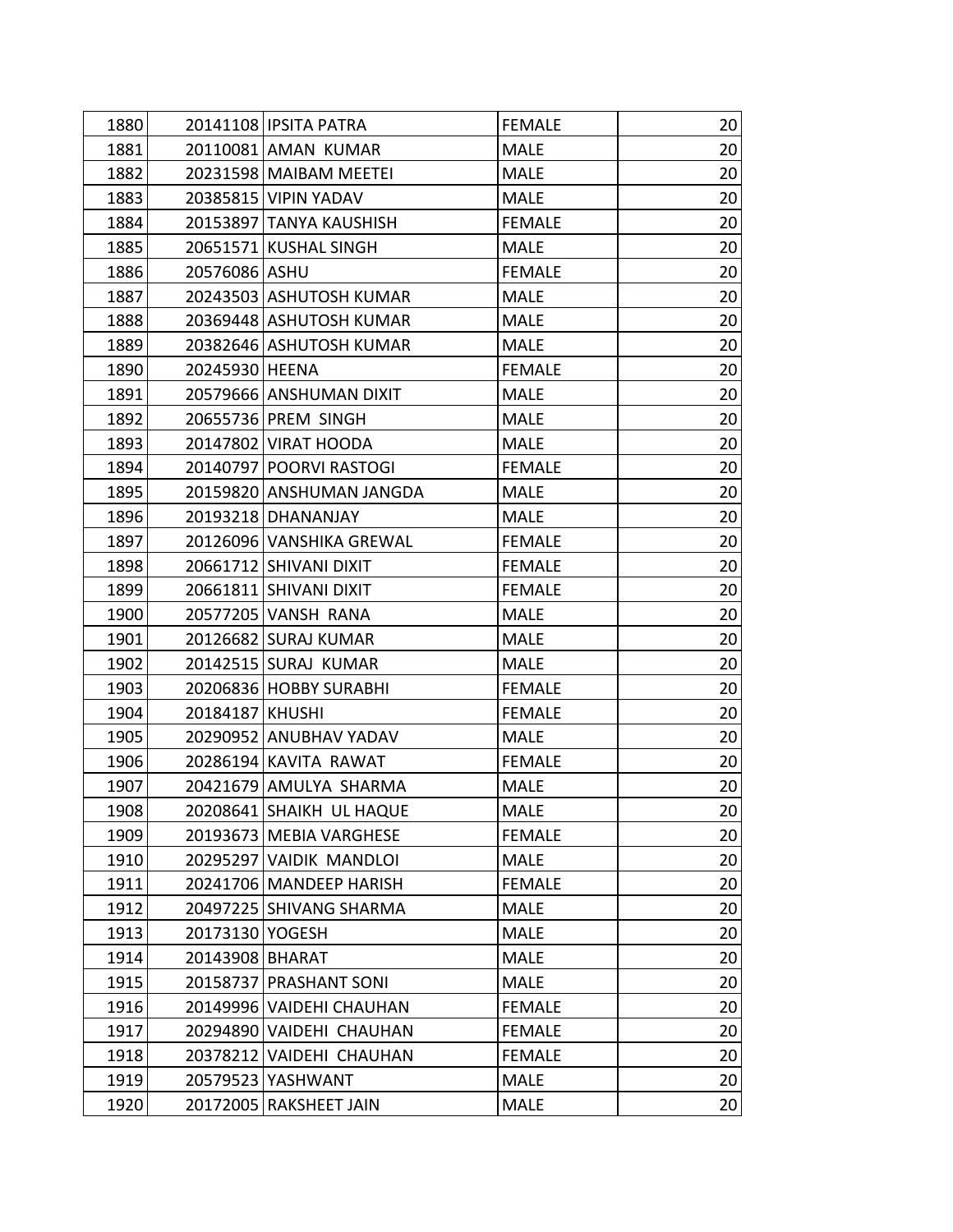| 1921 |                       | 20146549 SAMBHAV RASTOGI       | <b>MALE</b>   | 20              |
|------|-----------------------|--------------------------------|---------------|-----------------|
| 1922 |                       | 20113003 RANJEET KUMAR         | <b>MALE</b>   | 20              |
| 1923 | 20385009 BHARTI       |                                | <b>FEMALE</b> | 20              |
| 1924 |                       | 20205209 ABHISHEK SHARMA       | <b>MALE</b>   | 20              |
| 1925 |                       | 20197833 ANURADHA YADAV        | <b>FEMALE</b> | 20              |
| 1926 |                       | 20485374 KRITIKA SHARMA SHARMA | <b>FEMALE</b> | 20              |
| 1927 | 20363665 SHIVAM SINGH |                                | <b>MALE</b>   | 20              |
| 1928 |                       | 20409895 VIBHUM SHUKLA         | <b>MALE</b>   | 20              |
| 1929 |                       | 20360148 RISHABH GUPTA         | <b>MALE</b>   | 20              |
| 1930 |                       | 20470873 ANIRUDHA YADAV        | <b>MALE</b>   | 20              |
| 1931 |                       | 20268607 MANISHA THAPA         | <b>FEMALE</b> | 20              |
| 1932 | 20123058 KAVITA       |                                | <b>FEMALE</b> | 20              |
| 1933 | 20593331 RUDRA MISHRA |                                | <b>MALE</b>   | 20              |
| 1934 |                       | 20199485 SHAGUN SHARMA         | <b>FEMALE</b> | 20              |
| 1935 | 20366365 ANKUR KUMAR  |                                | <b>MALE</b>   | 20              |
| 1936 |                       | 20275373 KHUSHI SHRIVASTAVA    | <b>FEMALE</b> | 20              |
| 1937 | 20358070 PRAKRATI     |                                | <b>FEMALE</b> | 20              |
| 1938 | 20150439 ABHISHEK     |                                | <b>MALE</b>   | 20              |
| 1939 |                       | 20221133 PRIYANSHU AHLAWAT     | <b>MALE</b>   | 20              |
| 1940 |                       | 20196699 KUMARI RASHMEE        | <b>FEMALE</b> | 20              |
| 1941 | 20502991 KALASH       |                                | <b>MALE</b>   | 20              |
| 1942 | 20402152 VEER KUMAR   |                                | <b>MALE</b>   | 20              |
| 1943 |                       | 20568440 SAURABH BHANDARI      | <b>MALE</b>   | 20              |
| 1944 |                       | 20618693 RAJDEEP TRIPATHI      | <b>MALE</b>   | 20              |
| 1945 | 20402525 SHIVA        |                                | <b>MALE</b>   | 20              |
| 1946 | 20156859 SEJAL YADAV  |                                | <b>FEMALE</b> | 20              |
| 1947 |                       | 20300334 PRASHANT SINGH        | <b>MALE</b>   | 20              |
| 1948 |                       | 20291169 LAKSHAY TOMAR         | <b>MALE</b>   | 20              |
| 1949 | 20341037 HAMZA P V    |                                | <b>MALE</b>   | 20 <sup>1</sup> |
| 1950 | 20388741 KHUSHI RAJ   |                                | <b>FEMALE</b> | 20              |
| 1951 |                       | 20477000 MAIETRAIE GUPTA       | <b>FEMALE</b> | 20              |
| 1952 | 20136073 CIYA BIJU    |                                | <b>FEMALE</b> | 20              |
| 1953 |                       | 20236242 ABHISHEK SINGH        | <b>MALE</b>   | 20              |
| 1954 | 20626675 YOGESH YADAV |                                | <b>MALE</b>   | 20              |
| 1955 |                       | 20154713 SHUBHAM KUMAR         | <b>MALE</b>   | 20              |
| 1956 | 20264673 GAURI MISRA  |                                | <b>FEMALE</b> | 20              |
| 1957 | 20251697 SURAJ KUMAR  |                                | <b>MALE</b>   | 20              |
| 1958 | 20535489 SURAJ KUMAR  |                                | <b>MALE</b>   | 20              |
| 1959 |                       | 20312018 UJJWAL KAKKAY         | <b>MALE</b>   | 20              |
| 1960 | 20531598 ASHISH KUMAR |                                | <b>MALE</b>   | 20              |
| 1961 |                       | 20173422 SHWETA TIWARI         | <b>FEMALE</b> | 20              |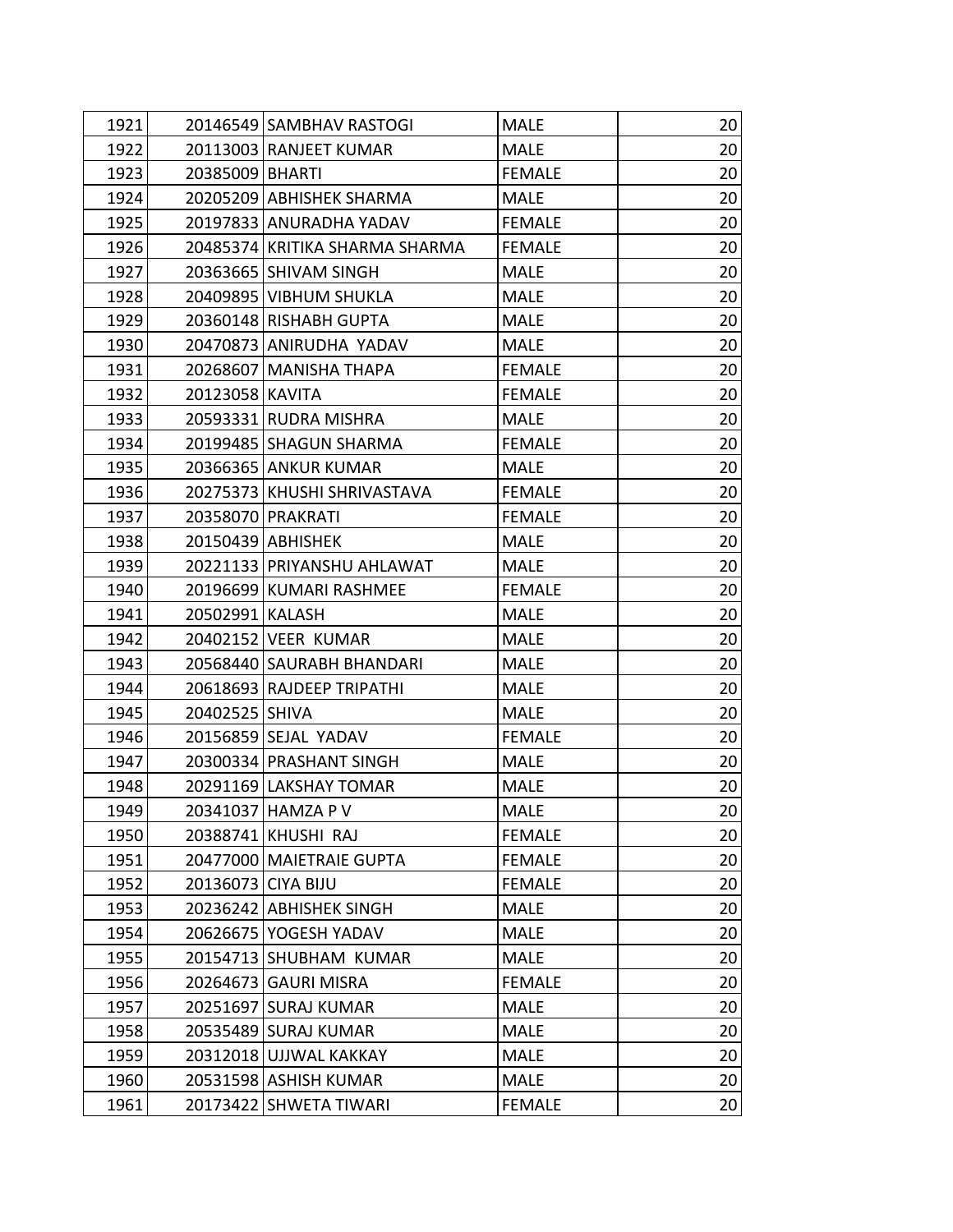| 1962 | 20197013 PEEYUSH           |                               | <b>MALE</b>   | 20 |
|------|----------------------------|-------------------------------|---------------|----|
| 1963 | 20622967 DIVA SOBTI        |                               | <b>FEMALE</b> | 20 |
| 1964 | 20224236 ATIYA FATIMA      |                               | <b>FEMALE</b> | 20 |
| 1965 | 20238205 TANISHKA TANWAR   |                               | <b>FEMALE</b> | 20 |
| 1966 | 20179238 TAHURA WASIF      |                               | <b>FEMALE</b> | 20 |
| 1967 | 20110196 PRADEEP KARNA     |                               | <b>MALE</b>   | 20 |
| 1968 | 20269869 DEEPANSHU JAKHAR  |                               | <b>MALE</b>   | 20 |
| 1969 |                            | 20383896 LOKESH AGARWALLA     | <b>MALE</b>   | 20 |
| 1970 | 20119373 NITISH MISHRA     |                               | <b>MALE</b>   | 20 |
| 1971 | 20109496 PAWAN KUMAR       |                               | <b>MALE</b>   | 20 |
| 1972 | 20313371 VISHAL NEGI       |                               | <b>MALE</b>   | 20 |
| 1973 | 20167762 SHRUTI CHATURVEDI |                               | <b>FEMALE</b> | 20 |
| 1974 | 20431063 WAHID BHAT        |                               | <b>MALE</b>   | 20 |
| 1975 | 20203536 SKARMA LAMO       |                               | <b>FEMALE</b> | 20 |
| 1976 | 20155662 SUNNY             |                               | <b>MALE</b>   | 20 |
| 1977 | 20578027   SACHIN          |                               | <b>MALE</b>   | 20 |
| 1978 | 20198976 PRIYANSHU JAISWAL |                               | <b>MALE</b>   | 20 |
| 1979 | 20393085 PRIYANSHU JAISWAL |                               | <b>MALE</b>   | 20 |
| 1980 | 20387168 MEHUL MAURYA      |                               | <b>MALE</b>   | 20 |
| 1981 | 20278979 AARYAN SHARMA     |                               | <b>MALE</b>   | 20 |
| 1982 | 20441550 HARSH SHARMA      |                               | <b>MALE</b>   | 20 |
| 1983 | 20106360 ARYA GAUTAM       |                               | <b>FEMALE</b> | 20 |
| 1984 | 20140747 KAVITA            |                               | <b>FEMALE</b> | 20 |
| 1985 |                            | 20297014 MANISHA NAGARKOTI    | <b>FEMALE</b> | 20 |
| 1986 | 20536122 PRATILEEMA DUTTA  |                               | <b>FEMALE</b> | 20 |
| 1987 | 20244060 DEV SINGH         |                               | <b>MALE</b>   | 20 |
| 1988 | 20581716 NITISH MAURYA     |                               | <b>MALE</b>   | 20 |
| 1989 | 20264117 AYUSH CHAUHAN     |                               | <b>MALE</b>   | 20 |
| 1990 | 20391754 ANKIT SINGH       |                               | <b>MALE</b>   | 20 |
| 1991 | 20112875 ANKIT MISHRA      |                               | <b>MALE</b>   | 20 |
| 1992 | 20122139 ISHANT YADAV      |                               | <b>MALE</b>   | 20 |
| 1993 |                            | 20476850 BRAJNANDAN NAGAR     | <b>MALE</b>   | 20 |
| 1994 | 20500172 MUKESH SHARMA     |                               | <b>MALE</b>   | 20 |
| 1995 |                            | 20390163 YASHOWARDHAN PALIWAL | <b>MALE</b>   | 20 |
| 1996 | 20283593 SHRADDHA          |                               | <b>FEMALE</b> | 20 |
| 1997 |                            | 20296411 PRAVEEN SRIVASTAVA   | <b>MALE</b>   | 20 |
| 1998 | 20423200                   | <b>MARKAPUDI</b>              | <b>FEMALE</b> | 20 |
| 1999 | 20146968 DEEPRAJ DEEPAK    |                               | <b>MALE</b>   | 20 |
| 2000 | 20332155 HARSH BAGRI       |                               | <b>MALE</b>   | 20 |
| 2001 | 20121585 DIVYA CHAUHAN     |                               | <b>FEMALE</b> | 20 |
| 2002 | 20426325                   | <b>ANUNAY TIWARI</b>          | <b>MALE</b>   | 20 |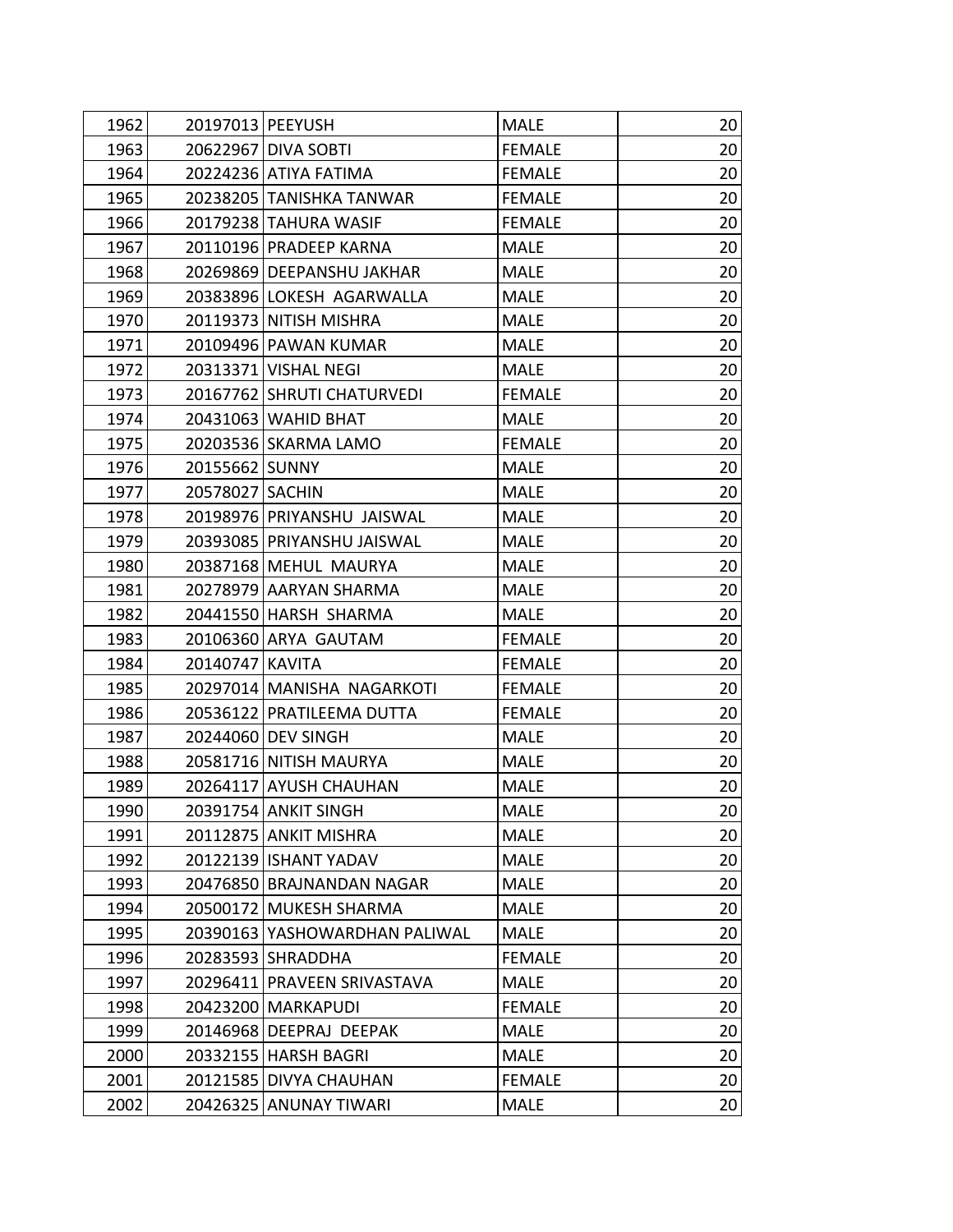| 2003 | 20243927 AASHISH KUMAR     | <b>MALE</b>   | 20              |
|------|----------------------------|---------------|-----------------|
| 2004 | 20100391 DARSHDEEP         | <b>FEMALE</b> | 20              |
| 2005 | 20409531 ADARSH RAJ        | <b>MALE</b>   | 20              |
| 2006 | 20123656 ANKUR PRAKASH     | <b>MALE</b>   | 20              |
| 2007 | 20545697 NIKHIL SRIVASTAVA | <b>MALE</b>   | 20              |
| 2008 | 20452286 DEVANSH BATTA     | <b>MALE</b>   | 20              |
| 2009 | 20315195 POOJA KUMARI      | <b>FEMALE</b> | 20              |
| 2010 | 20519363 SAKSHI            | <b>FEMALE</b> | 20              |
| 2011 | 20506267 NIKHIL SINGH      | <b>MALE</b>   | 20              |
| 2012 | 20501291 YAMINI LOHANI     | <b>FEMALE</b> | 20              |
| 2013 | 20459656 JATIN SHISHODIA   | <b>MALE</b>   | 20              |
| 2014 | 20162745 ASHWIN SINGH      | <b>MALE</b>   | 20              |
| 2015 | 20336531 AKSHAT CHATURVEDI | <b>MALE</b>   | 20              |
| 2016 | 20500251 SIMRAN ARYA       | <b>FEMALE</b> | 20              |
| 2017 | 20596221 ANUBHUTI TIWARI   | <b>FEMALE</b> | 20              |
| 2018 | 20603393 ANUBHUTI TIWARI   | <b>FEMALE</b> | 20              |
| 2019 | 20268010 DARSHAN SINGH     | <b>MALE</b>   | 20              |
| 2020 | 20610171 RAMAN SHARMA      | <b>MALE</b>   | 20              |
| 2021 | 20267971 VIKAS SINGH       | <b>MALE</b>   | 20              |
| 2022 | 20337869 BHIPASHA BORAH    | <b>FEMALE</b> | 20              |
| 2023 | 20185701 SUBRAT RAI        | <b>MALE</b>   | 20              |
| 2024 | 20286618 RAMAN             | <b>MALE</b>   | 20              |
| 2025 | 20157142 MALVIKA BHATT     | <b>FEMALE</b> | 20              |
| 2026 | 20596418 SHRUTI ANAND      | <b>FEMALE</b> | 20              |
| 2027 | 20206222 PEEYUSH PANDEY    | <b>MALE</b>   | 20              |
| 2028 | 20358962 MOHD ARSALAN      | <b>MALE</b>   | 20              |
| 2029 | 20395920 ANKIT KUMAR       | <b>MALE</b>   | 20              |
| 2030 | 20330156 NIKUNJ KHETWAL    | <b>MALE</b>   | 20              |
| 2031 | 20435312 SUHANI GUPTA      | <b>FEMALE</b> | 20 <sub>l</sub> |
| 2032 | 20293328 ARIGNA SIKDAR     | <b>MALE</b>   | 20              |
| 2033 | 20192668 JOYAL JACOB       | <b>MALE</b>   | 20              |
| 2034 | 20649752 UJJAWAL MITTAL    | <b>MALE</b>   | 20              |
| 2035 | 20135397 VIJETA VISHAL     | <b>MALE</b>   | 20              |
| 2036 | 20106252 SATVIK SRIVASTAVA | <b>MALE</b>   | 20              |
| 2037 | 20366146 VIDUSHI ARYA      | <b>FEMALE</b> | 20              |
| 2038 | 20512319 KULDEEP RAJAK     | <b>MALE</b>   | 20              |
| 2039 | 20539714 VIDUSHI ARYA      | <b>FEMALE</b> | 20              |
| 2040 | 20308721 SUBODH SHANKAR    | <b>MALE</b>   | 20              |
| 2041 | 20477205 PRANAV SINGH      | <b>MALE</b>   | 20              |
| 2042 | 20257130 SANDHI YADAV      | <b>FEMALE</b> | 20              |
| 2043 | 20526465 SUKETA MEHTA      | <b>FEMALE</b> | 20              |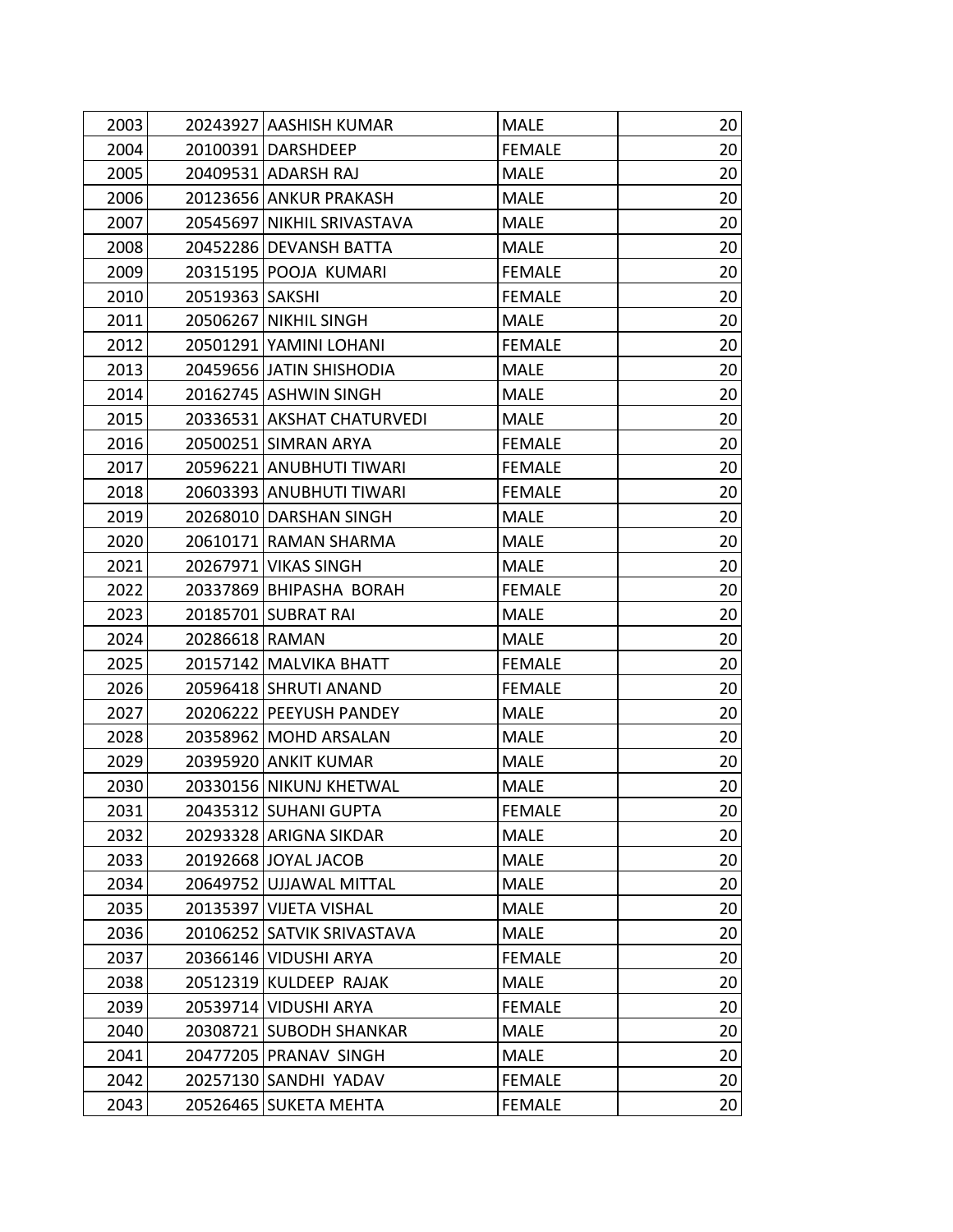| 2044 |                 | 20542247 SUKETA MEHTA       | <b>FEMALE</b> | 20              |
|------|-----------------|-----------------------------|---------------|-----------------|
| 2045 | 20313675 ASHU   |                             | <b>FEMALE</b> | 20              |
| 2046 | 20591050 TANNU  |                             | <b>FEMALE</b> | 20              |
| 2047 |                 | 20112030 MASOOMA FATIMA     | <b>FEMALE</b> | 20              |
| 2048 |                 | 20188302 SAKSHAM RAI        | <b>MALE</b>   | 20              |
| 2049 |                 | 20350067 KM ARCHANA YADAV   | <b>FEMALE</b> | 20              |
| 2050 | 20389777 HEMANT |                             | <b>MALE</b>   | 20              |
| 2051 |                 | 20635496 AYUSHI TYAGI       | <b>FEMALE</b> | 20              |
| 2052 |                 | 20151665 NIKHIL KUMAR       | <b>MALE</b>   | 20              |
| 2053 | 20314383 AJEET  |                             | <b>MALE</b>   | 20              |
| 2054 |                 | 20117379 ABHIJEET SAHOO     | <b>MALE</b>   | 20              |
| 2055 |                 | 20591027 ANEER NIZAR        | <b>MALE</b>   | 20              |
| 2056 |                 | 20128813 CHANDAN KUMAR      | <b>MALE</b>   | 20              |
| 2057 |                 | 20240810 CHUNCHUN KUMAR     | <b>MALE</b>   | 20              |
| 2058 | 20443952 MAMTA  |                             | <b>FEMALE</b> | 20              |
| 2059 |                 | 20196111 KARAN KALIA        | <b>MALE</b>   | 20              |
| 2060 |                 | 20167034 JAGRITI SINGH      | <b>FEMALE</b> | 20              |
| 2061 |                 | 20231699 VARUN SHARMA       | <b>MALE</b>   | 20              |
| 2062 |                 | 20343787 VARUN SHARMA       | <b>MALE</b>   | 20              |
| 2063 |                 | 20613650 KANHA GAUR         | <b>MALE</b>   | 20              |
| 2064 |                 | 20129427 SWARN TIWARI       | <b>MALE</b>   | 20              |
| 2065 |                 | 20165261 SWATI VERMA        | <b>FEMALE</b> | 20              |
| 2066 |                 | 20238694 HIMANSHU SINGH     | <b>MALE</b>   | 20              |
| 2067 |                 | 20214325 DEEPAK BISHT       | <b>MALE</b>   | 20              |
| 2068 |                 | 20180171 VISHAL JHA         | <b>MALE</b>   | 20              |
| 2069 |                 | 20145419 RAJYAVARDHAN SINGH | <b>MALE</b>   | 20              |
| 2070 |                 | 20205375 NANDINI SINGH      | <b>FEMALE</b> | 20              |
| 2071 |                 | 20653515 ROHIT KUMAR        | <b>MALE</b>   | 20              |
| 2072 |                 | 20154945 AADESH HOODA       | <b>MALE</b>   | 20 <sub>l</sub> |
| 2073 |                 | 20467641 SHIV ARORA         | <b>MALE</b>   | 20              |
| 2074 |                 | 20100464 YASH SINGH         | <b>MALE</b>   | 20              |
| 2075 |                 | 20528736 YASH SINGH         | <b>MALE</b>   | 20              |
| 2076 |                 | 20173552 SHIPRA RANI        | <b>FEMALE</b> | 20              |
| 2077 |                 | 20559481 JATIN RANA         | <b>MALE</b>   | 20              |
| 2078 |                 | 20113291 UJJAWAL ANAND      | <b>MALE</b>   | 20              |
| 2079 | 20266897 ADITYA |                             | <b>MALE</b>   | 20              |
| 2080 |                 | 20331736 SHIVIKA MISHRA     | <b>FEMALE</b> | 20              |
| 2081 |                 | 20180754 DANISH LODI        | <b>MALE</b>   | 20              |
| 2082 |                 | 20442825 SAURABH KANOJIA    | <b>MALE</b>   | 20              |
| 2083 |                 | 20141324 SHUBHAM RAWAT      | <b>MALE</b>   | 20              |
| 2084 |                 | 20335673   BHASKAR BHARDWAJ | <b>MALE</b>   | 20              |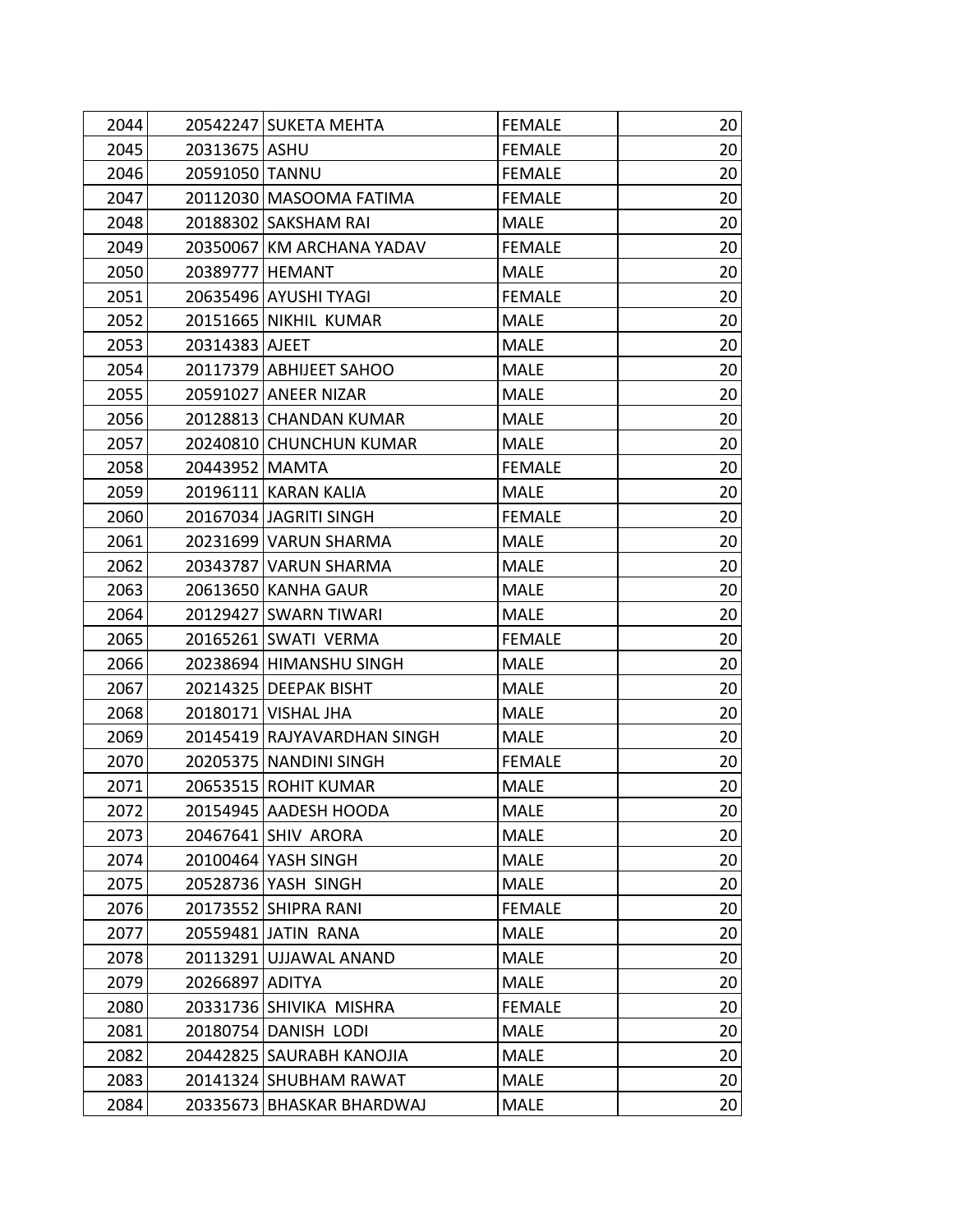| 2085 |                    | 20427005 CHIRAG VASHISTHA | <b>MALE</b>   | 20              |
|------|--------------------|---------------------------|---------------|-----------------|
| 2086 | 20142961 HARSH     |                           | <b>MALE</b>   | 20              |
| 2087 |                    | 20540959 HARSH KUMAR      | <b>MALE</b>   | 20              |
| 2088 |                    | 20111482 SAHIL YADAV      | <b>MALE</b>   | 20              |
| 2089 |                    | 20338359 VISHAL KUMAR     | <b>MALE</b>   | 20              |
| 2090 |                    | 20592445 HARSHIKA SHARMA  | <b>FEMALE</b> | 20              |
| 2091 |                    | 20604400 DIKSHA SHRIMALI  | <b>FEMALE</b> | 20              |
| 2092 |                    | 20103527 AASTHA PRASAD    | <b>FEMALE</b> | 20              |
| 2093 |                    | 20623883 HARSHIT PADHA    | <b>MALE</b>   | 20              |
| 2094 |                    | 20204040 HARSH KUMAR      | <b>MALE</b>   | 20              |
| 2095 |                    | 20563584 VIVEK KUMAR      | <b>MALE</b>   | 20              |
| 2096 |                    | 20280356 SATYAM JHA       | <b>MALE</b>   | 20              |
| 2097 |                    | 20172547 ANKIT KUMAR      | <b>MALE</b>   | 20              |
| 2098 |                    | 20107593 JASMEET SINGH    | <b>MALE</b>   | 20              |
| 2099 |                    | 20359650 DRISHTI RAJ      | <b>MALE</b>   | 20              |
| 2100 |                    | 20141007 MAYAND BHAYA     | <b>MALE</b>   | 20              |
| 2101 |                    | 20328172 DIKSHA RAJPUT    | <b>FEMALE</b> | 20              |
| 2102 |                    | 20256691 VIPUL BHARDWAJ   | <b>MALE</b>   | 20              |
| 2103 |                    | 20257675   IQRA ANSARI    | <b>FEMALE</b> | 20              |
| 2104 |                    | 20157977 HIMANSHU         | <b>MALE</b>   | 20              |
| 2105 |                    | 20462844 SHAILESH SINGH   | <b>MALE</b>   | 20              |
| 2106 |                    | 20137016 MANJU SHARMA     | <b>FEMALE</b> | 20              |
| 2107 |                    | 20180314 LAKHAN SONI      | <b>MALE</b>   | 20              |
| 2108 |                    | 20248711 PRIYA MUAL       | <b>FEMALE</b> | 20              |
| 2109 | 20299796 PRACHI    |                           | <b>FEMALE</b> | 20              |
| 2110 | 20346135 PRIYA     |                           | <b>FEMALE</b> | 20              |
| 2111 | 20425443 KANIKA    |                           | <b>FEMALE</b> | 20              |
| 2112 |                    | 20480121 SUMIT KUMAR      | <b>MALE</b>   | 20              |
| 2113 |                    | 20605471 YUVRAJ RANA      | <b>MALE</b>   | 20 <sub>l</sub> |
| 2114 |                    | 20300989 VINAY ADHIKARI   | <b>MALE</b>   | 20              |
| 2115 | 20265307   SANDEEP |                           | <b>MALE</b>   | 20              |
| 2116 |                    | 20336004 SALONI TEOTIA    | <b>FEMALE</b> | 20              |
| 2117 | 20473900 SANDEEP   |                           | <b>MALE</b>   | 20              |
| 2118 |                    | 20397543 SHUBHAM SINGH    | <b>MALE</b>   | 20              |
| 2119 |                    | 20359209 RAGHAV SAXENA    | <b>MALE</b>   | 20              |
| 2120 | 20173564 GARGEE    |                           | <b>FEMALE</b> | 20              |
| 2121 |                    | 20182838 ROUSHAN RAJ      | <b>MALE</b>   | 20              |
| 2122 |                    | 20192196 ROUSHAN RAJ      | <b>MALE</b>   | 20              |
| 2123 |                    | 20417493 SAYEED ANWAR     | <b>MALE</b>   | 20              |
| 2124 |                    | 20250187 HARISH YADAV     | <b>MALE</b>   | 20              |
| 2125 | 20357643 VIJAY     |                           | <b>MALE</b>   | 20              |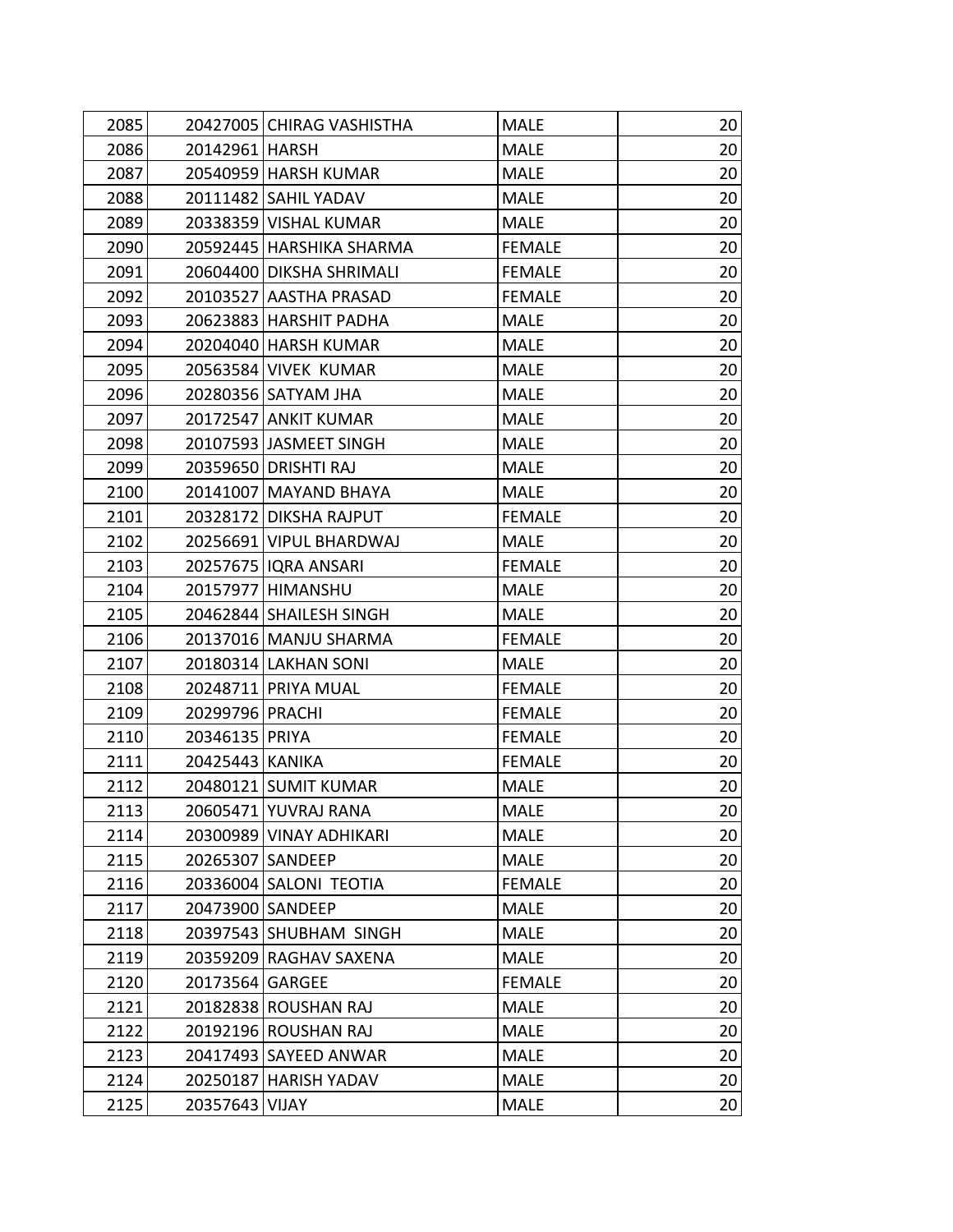| 2126 | 20283217 AVNISH PRATAP   | <b>MALE</b>   | 20 |
|------|--------------------------|---------------|----|
| 2127 | 20355132 PRERNA SAHU     | <b>FEMALE</b> | 20 |
| 2128 | 20260855 SIMRAN MEHTA    | <b>FEMALE</b> | 20 |
| 2129 | 20640004 AKSHAT CHAWLA   | <b>MALE</b>   | 20 |
| 2130 | 20536841 SIMRAN MEHTA    | <b>FEMALE</b> | 20 |
| 2131 | 20308372 JAGROOP GILL    | <b>MALE</b>   | 20 |
| 2132 | 20195309 VAIBHAV RASTOGI | <b>MALE</b>   | 20 |
| 2133 | 20436597 SAMEER HASANI   | <b>MALE</b>   | 20 |
| 2134 | 20528039 JITENDRA SINGH  | <b>MALE</b>   | 20 |
| 2135 | 20336031 BHARAT          | <b>MALE</b>   | 20 |
| 2136 | 20663251 ADARSH BHANDYA  | <b>MALE</b>   | 20 |
| 2137 | 20148538 JATIN KUMAR     | <b>MALE</b>   | 20 |
| 2138 | 20114466 ROHIT RAJ       | <b>MALE</b>   | 20 |
| 2139 | 20307050 MOHD ALAM       | <b>MALE</b>   | 20 |
| 2140 | 20137839 AMAN ANSAL      | <b>MALE</b>   | 20 |
| 2141 | 20568490 AFSHA NAAZ      | <b>FEMALE</b> | 20 |
| 2142 | 20171404 SU0 KUMAR       | <b>MALE</b>   | 20 |
| 2143 | 20554940 AYUSH VERMA     | <b>MALE</b>   | 20 |
| 2144 | 20661736 HARDIK GAMBWANI | <b>MALE</b>   | 20 |
| 2145 | 20401231 MANISH AMBAWATA | <b>MALE</b>   | 20 |
| 2146 | 20511711 NADEEM          | <b>MALE</b>   | 20 |
| 2147 | 20578947 ANSHIKA RAJ     | <b>FEMALE</b> | 20 |
| 2148 | 20431280 NAKUL BRIJWAL   | <b>MALE</b>   | 20 |
| 2149 | 20612514 NEHA            | <b>FEMALE</b> | 20 |
| 2150 | 20124786 VISHAL VAIBHAV  | <b>MALE</b>   | 20 |
| 2151 | 20491581 RONAK BALIYAN   | <b>MALE</b>   | 20 |
| 2152 | 20359842 ABHISHEK GUPTA  | <b>MALE</b>   | 20 |
| 2153 | 20131247 JATIN TYAGI     | <b>MALE</b>   | 20 |
| 2154 | 20480651 ROHIT MANDAL    | <b>MALE</b>   | 20 |
| 2155 | 20139370 CHANDER KIRAD   | <b>MALE</b>   | 20 |
| 2156 | 20432290 YASHIKA DHINGRA | <b>FEMALE</b> | 20 |
| 2157 | 20466034 JYOTI           | <b>FEMALE</b> | 20 |
| 2158 | 20129288 OM PRAKASH      | <b>MALE</b>   | 20 |
| 2159 | 20206579 ANSHUL          | <b>MALE</b>   | 20 |
| 2160 | 20238328 VISHAL RAJ      | MALE          | 20 |
| 2161 | 20635289 PRIYANSH GUPTA  | <b>MALE</b>   | 20 |
| 2162 | 20183456 ABHISHEK SHARMA | <b>MALE</b>   | 20 |
| 2163 | 20364625 PREM KUMAR      | <b>MALE</b>   | 20 |
| 2164 | 20396344 RITIKA MALHOTRA | <b>FEMALE</b> | 20 |
| 2165 | 20593935 VASU GAUTAM     | <b>MALE</b>   | 20 |
| 2166 | 20583002 ANURAG SINGH    | <b>MALE</b>   | 20 |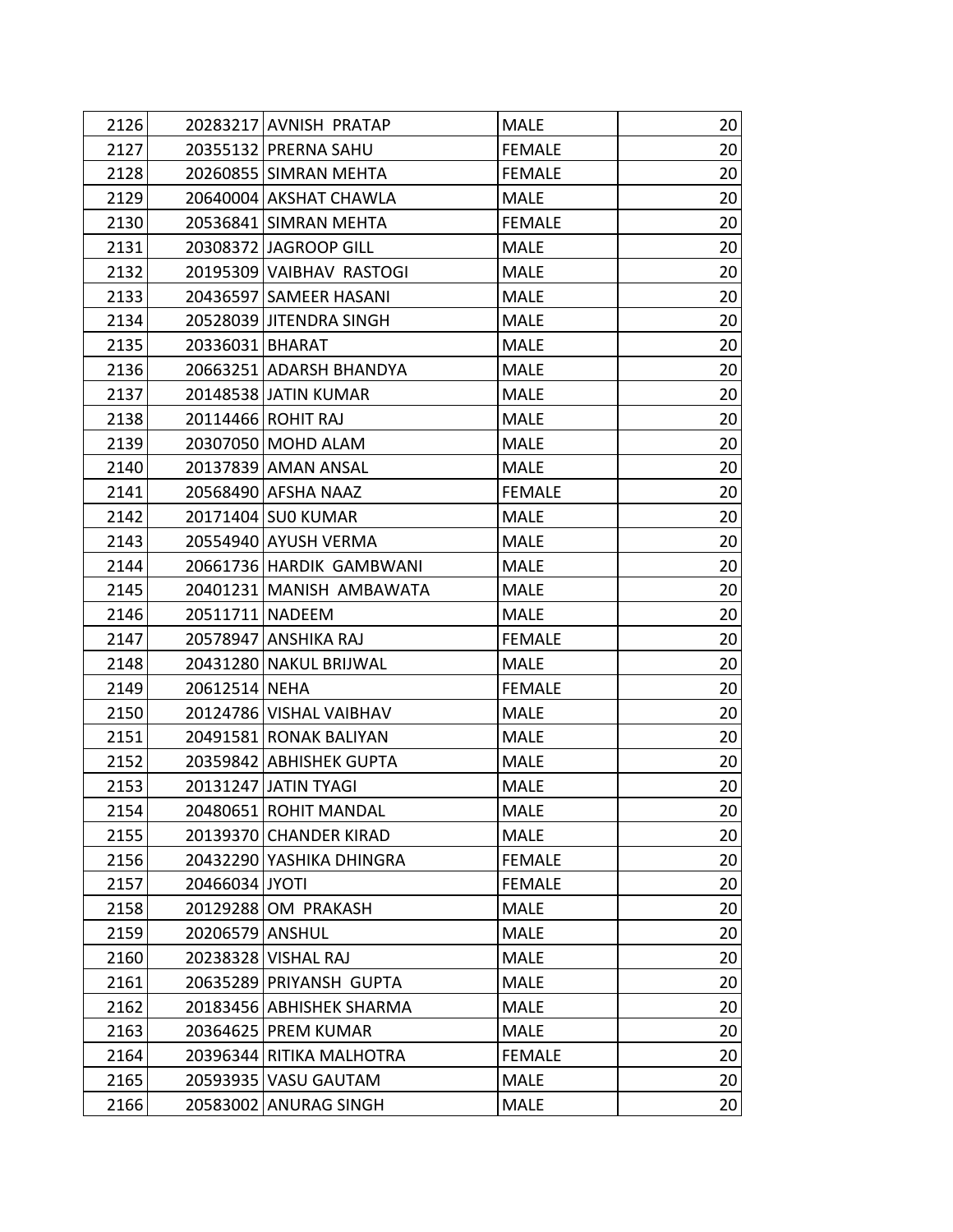| 2167 |                   | 20111328 RAUSHAN SINGH     | <b>MALE</b>   | 20 |
|------|-------------------|----------------------------|---------------|----|
| 2168 |                   | 20109534 ANKITA KIRO       | <b>FEMALE</b> | 20 |
| 2169 | 20336820 DEEPAK   |                            | <b>MALE</b>   | 20 |
| 2170 |                   | 20552434 ANIMESH MISHRA    | <b>MALE</b>   | 20 |
| 2171 | 20230280 CHETAN   |                            | <b>MALE</b>   | 20 |
| 2172 |                   | 20589280 GANESH KHANDELWAL | <b>MALE</b>   | 20 |
| 2173 |                   | 20233726 SHASHIKANT        | <b>MALE</b>   | 20 |
| 2174 | 20495446 RIYA ROY |                            | <b>FEMALE</b> | 20 |
| 2175 |                   | 20339737 LOVEKUSH          | <b>MALE</b>   | 20 |
| 2176 |                   | 20355427 PRINCE THAKUR     | <b>MALE</b>   | 20 |
| 2177 |                   | 20287774 POOJA KAUSHIK     | <b>FEMALE</b> | 20 |
| 2178 |                   | 20529491 RAGHUVIR          | <b>MALE</b>   | 20 |
| 2179 |                   | 20401410 DEEPAK MANDAL     | <b>MALE</b>   | 20 |
| 2180 | 20130025 MOHIT    |                            | <b>MALE</b>   | 20 |
| 2181 |                   | 20176771 AMANDEEP          | <b>MALE</b>   | 20 |
| 2182 |                   | 20337026 ASHISH BHARTI     | <b>MALE</b>   | 20 |
| 2183 |                   | 20133147 VINAY SINGH       | <b>MALE</b>   | 20 |
| 2184 | 20614154 AJAY     |                            | <b>MALE</b>   | 20 |
| 2185 |                   | 20290808 ANIKA VERMA       | <b>FEMALE</b> | 20 |
| 2186 |                   | 20376126 PORASH SHARMA     | MALE          | 20 |
| 2187 |                   | 20207548 PARVINDER SINGH   | <b>MALE</b>   | 20 |
| 2188 |                   | 20287020 AAKASH MISHRA     | <b>MALE</b>   | 20 |
| 2189 |                   | 20369603 MONIKA PAL        | <b>FEMALE</b> | 20 |
| 2190 |                   | 20377477 PRATHAM BARIYA    | <b>MALE</b>   | 20 |
| 2191 | 20233939 SURESH   |                            | <b>MALE</b>   | 20 |
| 2192 |                   | 20649196 RITU KUMARI       | <b>FEMALE</b> | 20 |
| 2193 |                   | 20506333 YOGENDAR SINGH    | <b>MALE</b>   | 20 |
| 2194 |                   | 20298235 SACHIN DANSENA    | <b>MALE</b>   | 20 |
| 2195 |                   | 20383395 PRASHANT KUMAR    | <b>MALE</b>   | 20 |
| 2196 |                   | 20446102 KARAN SINGH       | <b>MALE</b>   | 20 |
| 2197 |                   | 20332133 YUVRAJ SENGAR     | <b>MALE</b>   | 20 |
| 2198 | 20492144 NEERAJ   |                            | <b>MALE</b>   | 20 |
| 2199 |                   | 20650967 ROHAN KASHYAP     | <b>MALE</b>   | 20 |
| 2200 |                   | 20148023 SAKSHAM CHAUDHARY | <b>MALE</b>   | 20 |
| 2201 |                   | 20367151 JYOTI YADAV       | <b>FEMALE</b> | 20 |
| 2202 |                   | 20340250 ROHIT KUMAR       | <b>MALE</b>   | 20 |
| 2203 |                   | 20571369 ASHWANI DIXIT     | <b>MALE</b>   | 20 |
| 2204 |                   | 20661446 ASHWANI DIXIT     | <b>MALE</b>   | 20 |
| 2205 |                   | 20661646 ASHWANI DIXIT     | <b>MALE</b>   | 20 |
| 2206 | 20591771 ANSHIKA  |                            | <b>FEMALE</b> | 20 |
| 2207 |                   | 20467900 SANSKAR SHEKHAR   | <b>MALE</b>   | 20 |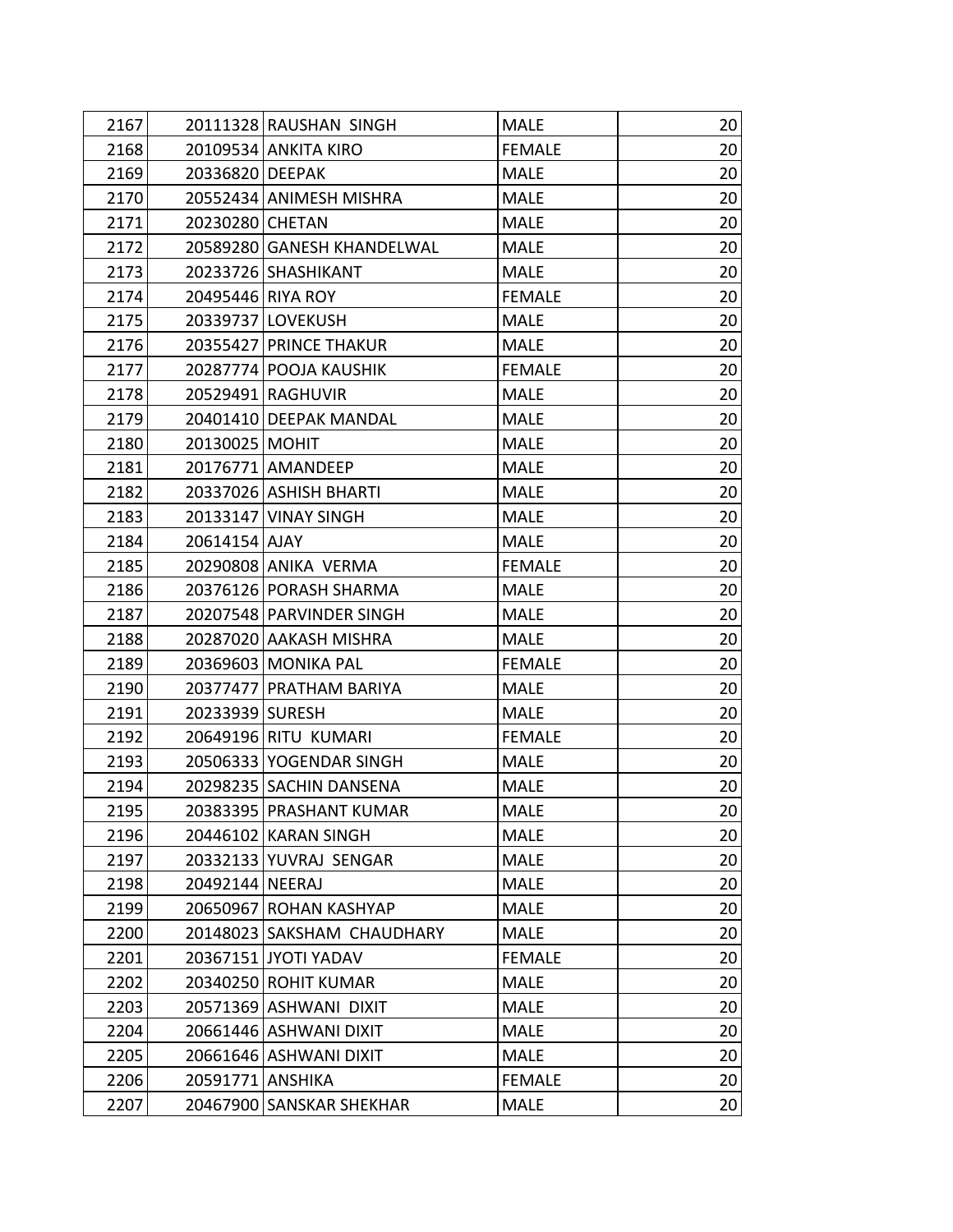| 2208 |                  | 20325625 ABHISHEK            | <b>MALE</b>   | 20 |
|------|------------------|------------------------------|---------------|----|
| 2209 |                  | 20190283 TANYA SAINI         | <b>FEMALE</b> | 20 |
| 2210 | 20394390 SHEKHER |                              | MALE          | 20 |
| 2211 |                  | 20339624 ANURAG KUNWAR       | <b>MALE</b>   | 20 |
| 2212 |                  | 20367273 HARSH MAROTHIA      | MALE          | 20 |
| 2213 | 20323196 A.      |                              | <b>MALE</b>   | 20 |
| 2214 |                  | 20176294 SAURABH KUMAR       | MALE          | 20 |
| 2215 |                  | 20392678 ANTRA VARSHNEY      | <b>FEMALE</b> | 20 |
| 2216 | 20448495 TRILOK  |                              | <b>MALE</b>   | 20 |
| 2217 | 20140988 ANAND   |                              | <b>MALE</b>   | 20 |
| 2218 |                  | 20353975 RISHI YADAV         | <b>MALE</b>   | 20 |
| 2219 | 20610928 AAFREEN |                              | <b>FEMALE</b> | 20 |
| 2220 |                  | 20172944 V.K SHIVAN          | MALE          | 20 |
| 2221 |                  | 20378384 VANSH VEDANT        | <b>MALE</b>   | 20 |
| 2222 |                  | 20338570 SAKSHI SHARMA       | <b>FEMALE</b> | 20 |
| 2223 |                  | 20555449 APOLLOS KHALAK      | <b>MALE</b>   | 20 |
| 2224 |                  | 20207247 SHIVAM SINGH        | <b>MALE</b>   | 20 |
| 2225 |                  | 20621120 ZEESHAN ASGAR       | <b>MALE</b>   | 20 |
| 2226 | 20373226 KRISHNA |                              | <b>MALE</b>   | 20 |
| 2227 |                  | 20360249 SUSHVITA SINGH      | <b>FEMALE</b> | 20 |
| 2228 |                  | 20155076 HARSH KUMAR         | <b>MALE</b>   | 20 |
| 2229 |                  | 20101186 ABHIMANYU NANDAL    | <b>MALE</b>   | 20 |
| 2230 |                  | 20248854 VISHAL SOURABH      | <b>MALE</b>   | 20 |
| 2231 |                  | 20199877 ADITYA NAIR         | <b>MALE</b>   | 20 |
| 2232 |                  | 20290525 SURYA TANWAR        | <b>MALE</b>   | 20 |
| 2233 |                  | 20164236 DHEERAJ BARMAN      | <b>MALE</b>   | 20 |
| 2234 |                  | 20376402 BISHAL RIJAL        | <b>MALE</b>   | 20 |
| 2235 | 20117833 DEEPAK  |                              | <b>MALE</b>   | 20 |
| 2236 |                  | 20358397 PRAGYA PRANJAL      | <b>MALE</b>   | 20 |
| 2237 |                  | 20653916 SAMRAT KUMAR        | <b>MALE</b>   | 20 |
| 2238 | 20398549 HARSH   |                              | <b>MALE</b>   | 20 |
| 2239 |                  | 20384239 SUMIT SANGWAN       | <b>MALE</b>   | 20 |
| 2240 |                  | 20314397 DHANANJAY DHANANJAY | <b>MALE</b>   | 16 |
| 2241 |                  | 20495889 DIYA THOMAS         | <b>FEMALE</b> | 16 |
| 2242 |                  | 20224461 ROHITH M            | <b>MALE</b>   | 16 |
| 2243 |                  | 20117914 SOUMYA SAHOO        | <b>FEMALE</b> | 16 |
| 2244 |                  | 20103593 VISHWAS SRIVASTAVA  | <b>MALE</b>   | 16 |
| 2245 |                  | 20350815 YASH AGARWAL        | <b>MALE</b>   | 16 |
| 2246 |                  | 20235301 EESHANI DAS GUPTA   | <b>FEMALE</b> | 16 |
| 2247 |                  | 20295992 KAMAKSHI THAKUR     | <b>FEMALE</b> | 16 |
| 2248 |                  | 20399972 MANJOT MENDIRATTA   | <b>MALE</b>   | 16 |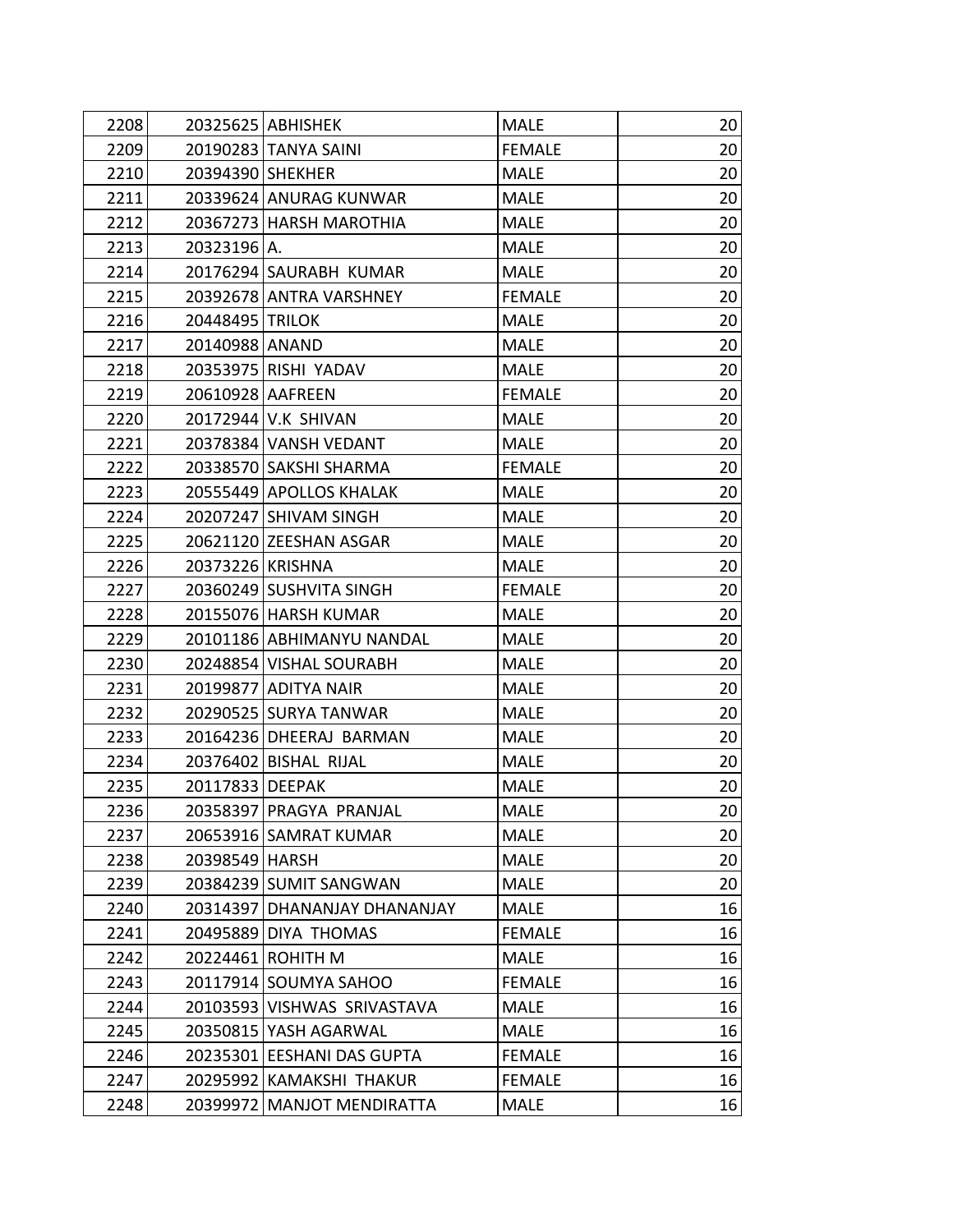| 2249 | 20662451 RUPALI  |                                         | <b>FEMALE</b> | 16 |
|------|------------------|-----------------------------------------|---------------|----|
| 2250 |                  | 20133579 LOKESH RAO                     | <b>MALE</b>   | 16 |
| 2251 |                  | 20321634 KAPIL KUMAR                    | <b>MALE</b>   | 16 |
| 2252 |                  | 20520376 ISHU PRIYA                     | <b>FEMALE</b> | 16 |
| 2253 | 20281867 RISHI   |                                         | <b>MALE</b>   | 16 |
| 2254 |                  | 20611966 NIKUNJ SHARMA                  | <b>MALE</b>   | 16 |
| 2255 |                  | 20372507 GAURAV KUMAR                   | <b>MALE</b>   | 16 |
| 2256 |                  | 20399515 SREERAJ S                      | <b>MALE</b>   | 12 |
| 2257 | 20243875   IMRAN |                                         | <b>MALE</b>   | 12 |
| 2258 |                  | 20615248 KISHAN KUMAR                   | <b>MALE</b>   | 12 |
| 2259 |                  | 20332552 DIVIJ GOPALANI                 | <b>MALE</b>   | 12 |
| 2260 | 20135918 SANU C  |                                         | <b>MALE</b>   | 12 |
| 2261 |                  | 20637374 JANVI SAINI                    | <b>FEMALE</b> | 12 |
| 2262 | 20135162 SNEHA   |                                         | <b>FEMALE</b> | 12 |
| 2263 |                  | 20606476 AKHILESH YADAV                 | MALE          | 12 |
| 2264 |                  | 20189827 RITIK CHAUHAN                  | <b>MALE</b>   | 12 |
| 2265 |                  | 20503682 SUMIT AMOLA                    | <b>MALE</b>   | 12 |
| 2266 |                  | 20365070 PRAKASH PATHAK                 | <b>MALE</b>   | 12 |
| 2267 |                  | 20154460 SHIVAM PRAJAPATI               | <b>MALE</b>   | 12 |
| 2268 |                  | 20190329 ANJALI ARORA                   | <b>FEMALE</b> | 12 |
| 2269 |                  | 20361547 GOUTHAM SAGAR C B              | <b>MALE</b>   | 12 |
| 2270 |                  | 20243209 ANOOP TIWARI                   | <b>MALE</b>   | 12 |
| 2271 |                  | 20287654 MOHIT KUMAR                    | <b>MALE</b>   | 12 |
| 2272 |                  | 20117149 TANJIL CHAKARWARTI             | <b>FEMALE</b> | 12 |
| 2273 |                  | 20364743 ASWATHI CHANDRASEKHARAN FEMALE |               | 12 |
| 2274 |                  | 20525351 SUMUKH BHARATI                 | <b>MALE</b>   | 12 |
| 2275 |                  | 20557182 SHAHANAZ. T                    | <b>FEMALE</b> | 12 |
| 2276 |                  | 20214240 SHIKSHA CHAUHAN                | <b>FEMALE</b> | 12 |
| 2277 |                  | 20230014 SEHAR SIDHU                    | <b>FEMALE</b> | 12 |
| 2278 |                  | 20208082 BHAVYA SOOD                    | <b>FEMALE</b> | 12 |
| 2279 |                  | 20100528 ANJELINA NATHANIEL             | <b>FEMALE</b> | 12 |
| 2280 | 20248814 RINKY   |                                         | <b>FEMALE</b> | 12 |
| 2281 |                  | 20104905 DIYA BHATTACHARYYA             | <b>FEMALE</b> | 12 |
| 2282 |                  | 20465306 MAHAK POONIA                   | <b>FEMALE</b> | 12 |
| 2283 |                  | 20102149 MAITRI BANTHIA                 | <b>FEMALE</b> | 12 |
| 2284 |                  | 20170322 ANSHIKA GUPTA                  | <b>FEMALE</b> | 12 |
| 2285 |                  | 20171592 MD HUSSAIN                     | <b>MALE</b>   | 12 |
| 2286 |                  | 20218827 JIYA LILANI                    | <b>FEMALE</b> | 12 |
| 2287 |                  | 20176705 FARIA KHAN                     | <b>FEMALE</b> | 12 |
| 2288 |                  | 20231662 NIDHI SACHDEVA                 | <b>FEMALE</b> | 12 |
| 2289 |                  | 20491827 AVANTIKA SHARMA                | <b>FEMALE</b> | 12 |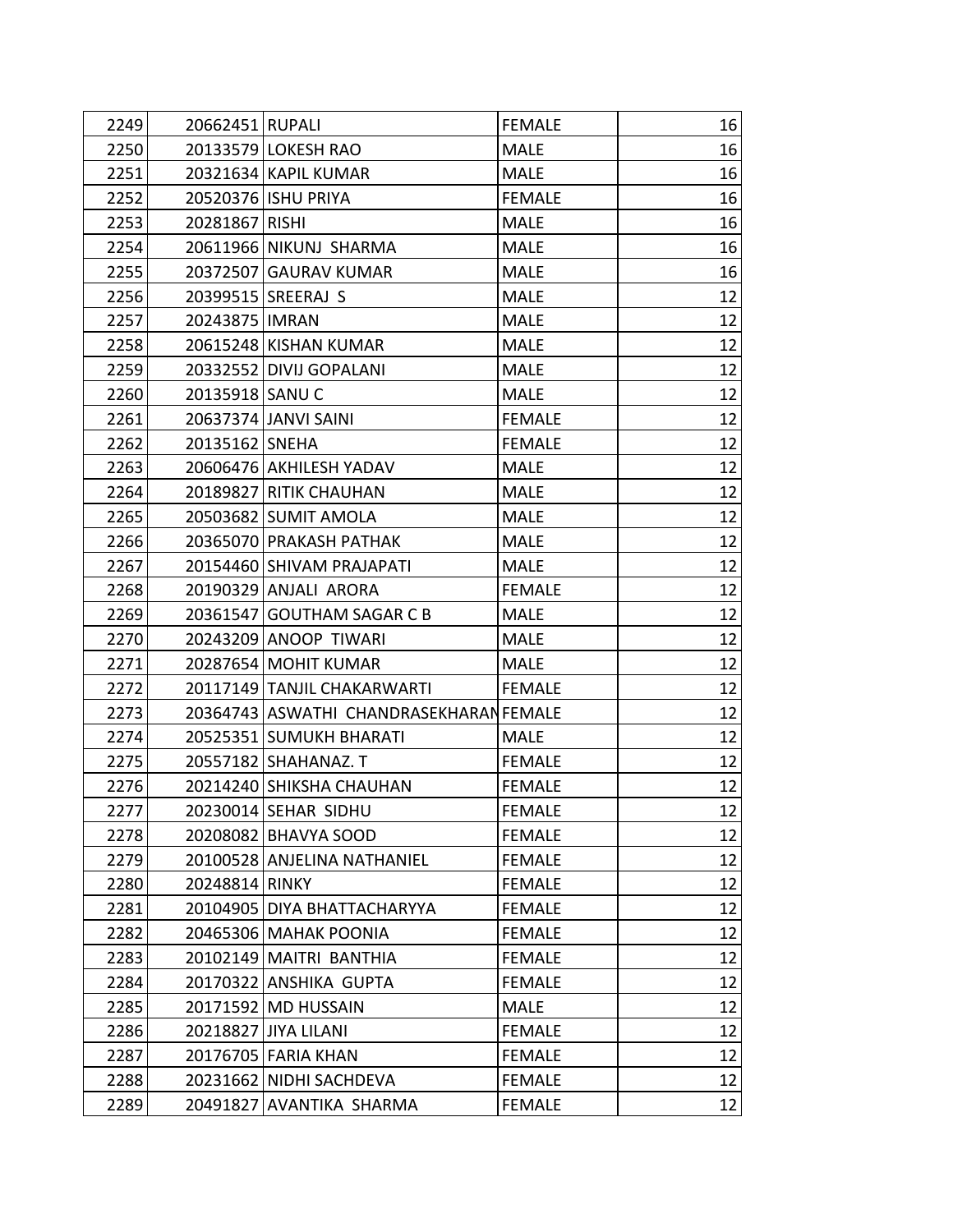| 2290 |                  | 20210146 APPALA APPALA       | <b>FEMALE</b> | 12 |
|------|------------------|------------------------------|---------------|----|
| 2291 |                  | 20185442 SIMRAN BHARDWAJ     | <b>FEMALE</b> | 12 |
| 2292 |                  | 20494642 ANSHDEEP KAUR       | <b>FEMALE</b> | 12 |
| 2293 |                  | 20478301 S. SMRITHI          | <b>FEMALE</b> | 12 |
| 2294 | 20221784 KHUSHI  |                              | <b>FEMALE</b> | 12 |
| 2295 | 20458150 KHUSHI  |                              | <b>FEMALE</b> | 12 |
| 2296 |                  | 20472332 SMRITI RAI          | <b>FEMALE</b> | 12 |
| 2297 |                  | 20311179 KHUSHI VERMA        | <b>FEMALE</b> | 12 |
| 2298 |                  | 20380871 ABHIRUCHI DAS       | <b>FEMALE</b> | 12 |
| 2299 |                  | 20322622 MUSKE REDDY         | <b>FEMALE</b> | 12 |
| 2300 |                  | 20635892 PRITAM BEHERA       | <b>MALE</b>   | 12 |
| 2301 |                  | 20255655 DIVYANSHU JOSHI     | <b>MALE</b>   | 12 |
| 2302 |                  | 20164552 SHAIL GOYAL         | MALE          | 12 |
| 2303 | 20317221 SAPNA   |                              | <b>FEMALE</b> | 12 |
| 2304 |                  | 20107354 PRIYANSHU GUPTA     | <b>MALE</b>   | 12 |
| 2305 |                  | 20238533 PANKHURI SAXENA     | <b>FEMALE</b> | 12 |
| 2306 |                  | 20332811 HIMAL SHARMA        | <b>MALE</b>   | 12 |
| 2307 |                  | 20349325 RITWIK PAUL         | <b>MALE</b>   | 12 |
| 2308 |                  | 20169171 VAISHALI SACHDEVA   | <b>FEMALE</b> | 12 |
| 2309 |                  | 20205667 AKANKSHA SRIVASTAVA | <b>FEMALE</b> | 12 |
| 2310 |                  | 20280220 DIGEN BHATIA        | <b>MALE</b>   | 12 |
| 2311 |                  | 20122766 AARNAV BAJAJ        | <b>MALE</b>   | 12 |
| 2312 |                  | 20104719 GARIMA HOLANI       | <b>FEMALE</b> | 12 |
| 2313 |                  | 20434506 VEDANSH SHUKLA      | MALE          | 12 |
| 2314 |                  | 20173270 SAHIL DALAL         | <b>MALE</b>   | 12 |
| 2315 |                  | 20194877 MIHIR CHOUDHARY     | <b>MALE</b>   | 12 |
| 2316 |                  | 20175690 GRACEY SACHDEVA     | <b>FEMALE</b> | 12 |
| 2317 | 20604829 ANKIT   |                              | <b>MALE</b>   | 12 |
| 2318 |                  | 20297183 LAISHRAM DEVI       | <b>FEMALE</b> | 12 |
| 2319 |                  | 20622735 SONAL AGARWAL       | <b>FEMALE</b> | 12 |
| 2320 |                  | 20214015 NISHANT UPADHYAY    | <b>MALE</b>   | 12 |
| 2321 | 20381848   PARUL |                              | <b>FEMALE</b> | 12 |
| 2322 |                  | 20130847 RAVI CHAURASYA      | <b>MALE</b>   | 12 |
| 2323 | 20623944 AAFIA   |                              | <b>FEMALE</b> | 12 |
| 2324 |                  | 20461772 KIRAN DAHIYA        | <b>FEMALE</b> | 12 |
| 2325 | 20244761 SANJEET |                              | <b>MALE</b>   | 12 |
| 2326 |                  | 20569163 SATYAM RAJ          | <b>MALE</b>   | 12 |
| 2327 |                  | 20490116 SANSKAR VASHISHT    | <b>MALE</b>   | 12 |
| 2328 |                  | 20489072 LAKSHITA AGRAWAL    | <b>FEMALE</b> | 12 |
| 2329 |                  | 20472199 AKANKSHA THAKUR     | <b>FEMALE</b> | 12 |
| 2330 |                  | 20299699 RIJUL AGGARWAL      | <b>FEMALE</b> | 12 |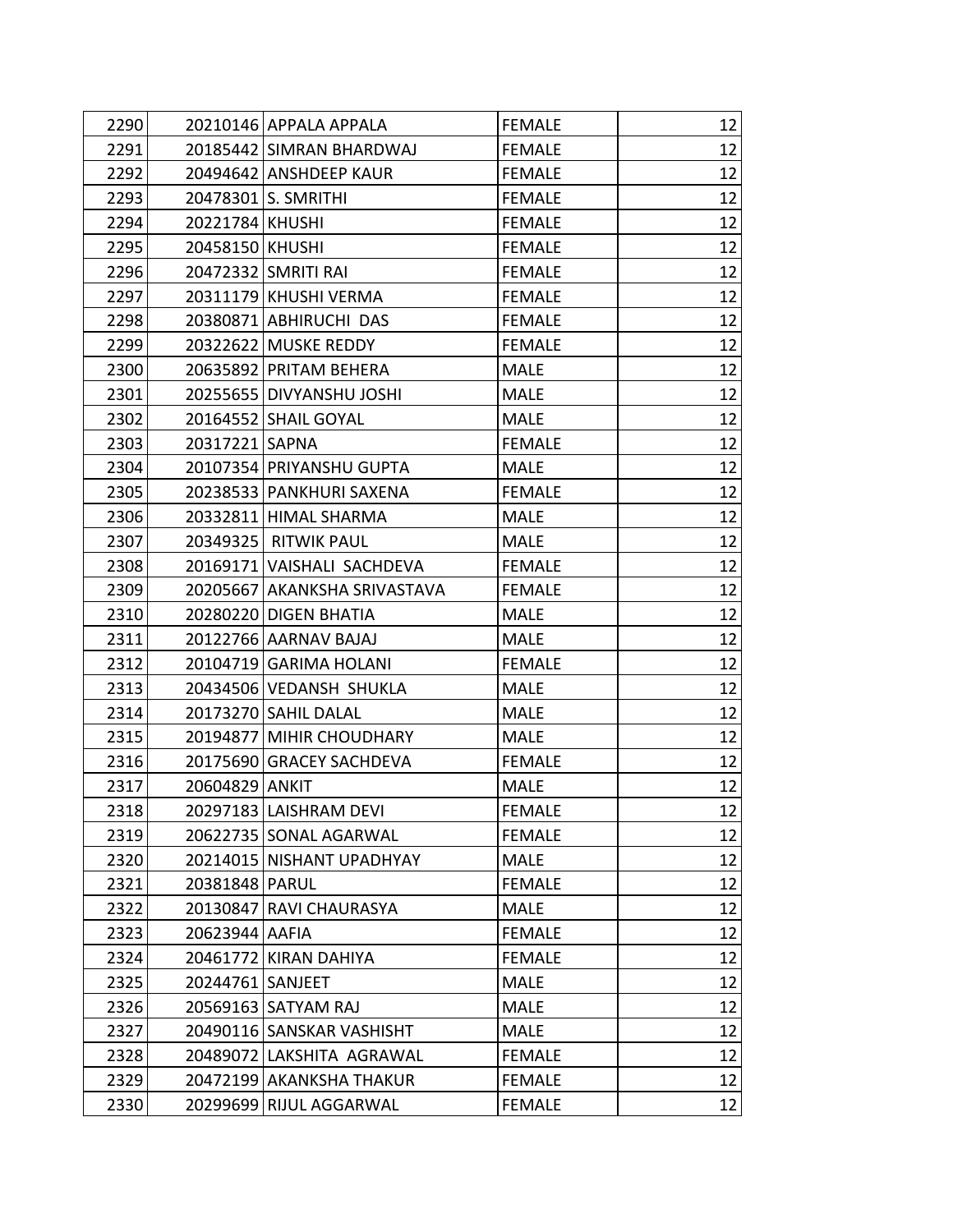| 2331 |                  | 20389119 SAKSHAM SHARMA            | <b>MALE</b>   | 12 |
|------|------------------|------------------------------------|---------------|----|
| 2332 | 20343107 VINAY   |                                    | <b>MALE</b>   | 12 |
| 2333 |                  | 20131830 SHAGUN RANA               | <b>MALE</b>   | 12 |
| 2334 |                  | 20381642 AVAD SINGH                | <b>MALE</b>   | 12 |
| 2335 |                  | 20343249 SEZAL SINGH               | <b>FEMALE</b> | 12 |
| 2336 |                  | 20497049 TAMANNA                   | <b>FEMALE</b> | 12 |
| 2337 | 20482173   SAHIL |                                    | <b>MALE</b>   | 12 |
| 2338 |                  | 20168032 RIYA GARG                 | <b>FEMALE</b> | 12 |
| 2339 | 20174019 RAHUL   |                                    | <b>MALE</b>   | 12 |
| 2340 |                  | 20190879 AGRATA PHAGIWALA          | <b>FEMALE</b> | 12 |
| 2341 |                  | 20321406 ARSHJEET YADAV            | <b>MALE</b>   | 12 |
| 2342 |                  | 20389878 ANJALI KUMARI             | <b>FEMALE</b> | 12 |
| 2343 |                  | 20394948 ANIKET ARYA               | MALE          | 12 |
| 2344 |                  | 20371635 AMANDEEP YADAV            | <b>MALE</b>   | 12 |
| 2345 |                  | 20526898 PREETI KUMARI             | <b>FEMALE</b> | 12 |
| 2346 |                  | 20379993 HITESH YADAV              | <b>MALE</b>   | 12 |
| 2347 |                  | 20178934 SNEHA ARORA               | <b>FEMALE</b> | 12 |
| 2348 |                  | 20355660 KRITIKA AHUJA             | <b>FEMALE</b> | 12 |
| 2349 |                  | 20483822 PETRUS SUCHIANG           | <b>MALE</b>   | 12 |
| 2350 |                  | 20465658 GURRAM DILEEP             | <b>MALE</b>   | 12 |
| 2351 |                  | 20307630 SHUBHAM SIRARI            | <b>MALE</b>   | 12 |
| 2352 |                  | 20213050 GATI KOCHAR               | <b>FEMALE</b> | 12 |
| 2353 |                  | 20215291 AKSHIT GAMBHIR            | MALE          | 12 |
| 2354 |                  | 20281695 RHEA VIRGINKAR            | <b>FEMALE</b> | 12 |
| 2355 |                  | 20594918 SREEMAYEE DASH            | <b>FEMALE</b> | 12 |
| 2356 |                  | 20162582 MANEY ZAVERI              | <b>MALE</b>   | 12 |
| 2357 |                  | 20474361 KARTIK GUPTA              | <b>MALE</b>   | 12 |
| 2358 |                  | 20517905 PUJA KUMARI               | <b>FEMALE</b> | 12 |
| 2359 |                  | 20311796 KARTHIK BHAVANAN          | MALE          | 12 |
| 2360 | 20298138 KIRTI   |                                    | <b>FEMALE</b> | 12 |
| 2361 |                  | 20136736 KUSHMEET                  | <b>MALE</b>   | 12 |
| 2362 |                  | 20110758 TEJASWI DEKA              | <b>FEMALE</b> | 12 |
| 2363 |                  | 20112664 SHRUTI AGGARWAL           | <b>FEMALE</b> | 12 |
| 2364 |                  | 20223420 ADITYA GARG               | <b>MALE</b>   | 12 |
| 2365 |                  | 20151550 TUHIN DEB                 | <b>MALE</b>   | 12 |
| 2366 |                  | 20214633 AVNI JINDAL               | <b>FEMALE</b> | 12 |
| 2367 |                  | 20583800 RITU KANERI               | <b>FEMALE</b> | 12 |
| 2368 |                  | 20456638 APOLLO KASHYAP            | <b>MALE</b>   | 12 |
| 2369 |                  | 20337070   MADHUSUDHAN NAGULAPALL) | <b>MALE</b>   | 12 |
| 2370 |                  | 20195577 SHIVANG TRIPATHI          | <b>MALE</b>   | 12 |
| 2371 |                  | 20290199 JASKARANPAL SINGH         | <b>MALE</b>   | 12 |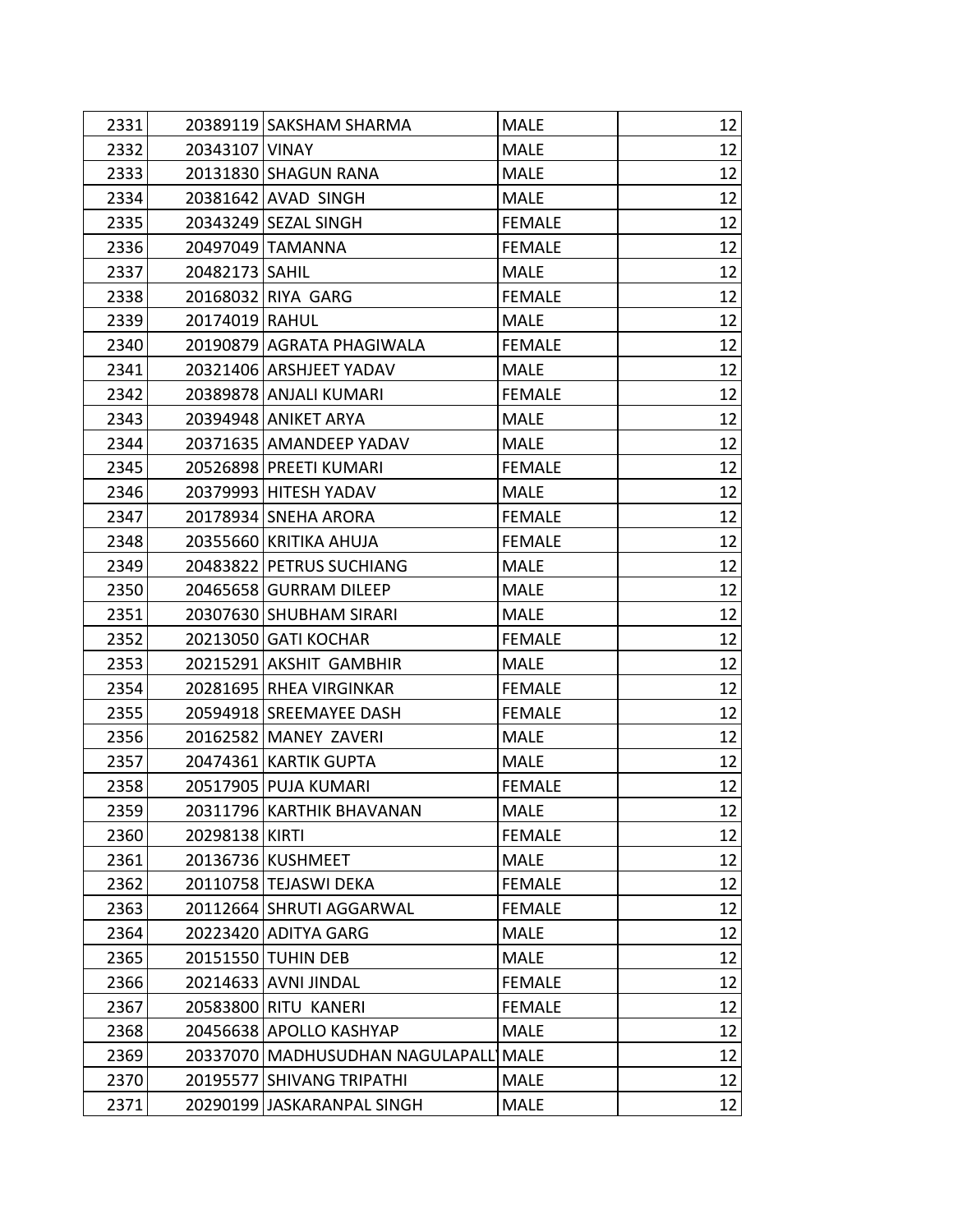| 2372 |                  | 20327619 ROSHNI SABU       | <b>FEMALE</b> | 12 |
|------|------------------|----------------------------|---------------|----|
| 2373 |                  | 20596608 ASHISH RANJAN     | <b>MALE</b>   | 12 |
| 2374 |                  | 20136802 SHREYA SRINIVASAN | <b>FEMALE</b> | 12 |
| 2375 |                  | 20300990 TEJASVI GULATI    | <b>MALE</b>   | 12 |
| 2376 |                  | 20608493 TARANPREET        | <b>FEMALE</b> | 12 |
| 2377 |                  | 20390764 ANKUSH THAKUR     | <b>MALE</b>   | 12 |
| 2378 |                  | 20494311 ANOUSHKA KUMARI   | <b>FEMALE</b> | 12 |
| 2379 |                  | 20153929 ANAND AGARWAL     | <b>MALE</b>   | 12 |
| 2380 |                  | 20164189 MANYA SHARMA      | <b>FEMALE</b> | 12 |
| 2381 |                  | 20516883 SOURAV KUMAR      | <b>MALE</b>   | 12 |
| 2382 |                  | 20420533 AANAM BANSAL      | <b>FEMALE</b> | 12 |
| 2383 |                  | 20225202 K SATYA SRIYA     | <b>FEMALE</b> | 12 |
| 2384 | 20148779 RADHIKA |                            | <b>FEMALE</b> | 12 |
| 2385 |                  | 20122398 KUNAL MOTIANI     | <b>MALE</b>   | 12 |
| 2386 |                  | 20122356 CHRISTINA JACOB   | <b>FEMALE</b> | 12 |
| 2387 | 20395184 AYUSH   |                            | <b>MALE</b>   | 12 |
| 2388 |                  | 20173400 BHUPENDER SHARMA  | MALE          | 12 |
| 2389 |                  | 20328490 KABERI KAKATI     | <b>FEMALE</b> | 12 |
| 2390 |                  | 20463847 SOURAV SHARMA     | <b>MALE</b>   | 12 |
| 2391 |                  | 20374468 KHUSHI GELERA     | <b>FEMALE</b> | 12 |
| 2392 |                  | 20469617 KHUSHI YADAV      | <b>FEMALE</b> | 12 |
| 2393 | 20336097 GARIMA  |                            | <b>FEMALE</b> | 12 |
| 2394 |                  | 20212021 EESAM BAJI        | <b>MALE</b>   | 12 |
| 2395 |                  | 20257949 KRIPANI AJMANI    | <b>FEMALE</b> | 12 |
| 2396 |                  | 20320145 NIRMAL BHATT      | <b>MALE</b>   | 12 |
| 2397 |                  | 20326147 DIVYANSHU MISHRA  | <b>MALE</b>   | 12 |
| 2398 | 20363443 LALIT   |                            | <b>MALE</b>   | 12 |
| 2399 |                  | 20391532 AKSHAYA P         | <b>FEMALE</b> | 12 |
| 2400 |                  | 20407788 ISHIKA BARAK      | <b>FEMALE</b> | 12 |
| 2401 |                  | 20225748 SRISHTI TALWAR    | <b>FEMALE</b> | 12 |
| 2402 |                  | 20217688 ADITYA KUMAR      | <b>MALE</b>   | 12 |
| 2403 |                  | 20572555   MANOJ KUMAR     | <b>MALE</b>   | 12 |
| 2404 |                  | 20326645 AMAN DUA          | <b>MALE</b>   | 12 |
| 2405 |                  | 20389021 SHIVANGI YADAV    | <b>FEMALE</b> | 12 |
| 2406 |                  | 20478687 SHRUTI SINGH      | <b>FEMALE</b> | 12 |
| 2407 |                  | 20138360 PAWAN YADAV       | <b>MALE</b>   | 12 |
| 2408 |                  | 20397752 PRAGYA SACHAN     | <b>FEMALE</b> | 12 |
| 2409 |                  | 20125610 ADISHI AGRAWAL    | <b>FEMALE</b> | 12 |
| 2410 | 20266194 JASMINE |                            | <b>FEMALE</b> | 12 |
| 2411 |                  | 20536993 JASWINDER SINGH   | <b>MALE</b>   | 12 |
| 2412 |                  | 20462576 AMIT KUMAR        | <b>MALE</b>   | 12 |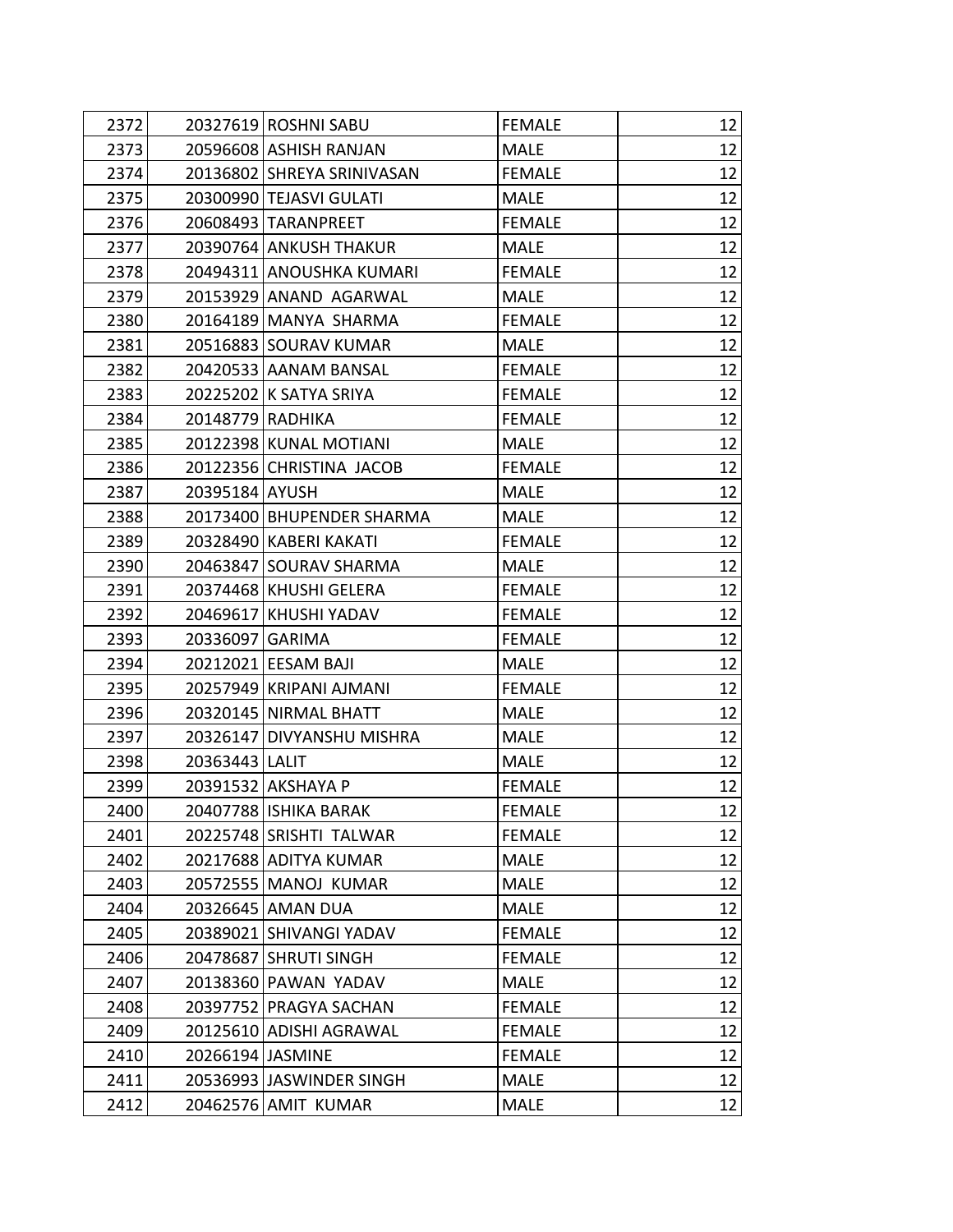| 2413 | 20279632 SAKSHI |                              | <b>FEMALE</b> | 12 |
|------|-----------------|------------------------------|---------------|----|
| 2414 |                 | 20583733 ABHISHEK            | <b>MALE</b>   | 12 |
| 2415 | 20172760 MINAL  |                              | <b>FEMALE</b> | 12 |
| 2416 |                 | 20387061 JAHANGEER ALAM      | <b>MALE</b>   | 12 |
| 2417 |                 | 20112469 ANSHU KUMAR         | <b>MALE</b>   | 12 |
| 2418 |                 | 20162384 HIMADRI RAJPUROHIT  | <b>FEMALE</b> | 12 |
| 2419 |                 | 20265832   IZHAR HAMDAN      | MALE          | 12 |
| 2420 |                 | 20647349 ARPITA TANDON       | <b>FEMALE</b> | 12 |
| 2421 |                 | 20311476 PRATIK PATRA        | <b>MALE</b>   | 12 |
| 2422 |                 | 20391666 KABYASHRUTI KASHYAP | <b>FEMALE</b> | 12 |
| 2423 |                 | 20362341 AKSAH DAYI          | <b>FEMALE</b> | 12 |
| 2424 |                 | 20158938   MRIDUL LATHEESH   | <b>MALE</b>   | 12 |
| 2425 |                 | 20122744 AYUSH RAWAT         | MALE          | 12 |
| 2426 |                 | 20546896 AMIT NARWAL         | <b>MALE</b>   | 12 |
| 2427 |                 | 20297739 SONAM SEHRAWAT      | <b>FEMALE</b> | 12 |
| 2428 |                 | 20124457 VANSHITA RANA       | <b>FEMALE</b> | 12 |
| 2429 |                 | 20186164 TEJASWA PATEL       | <b>MALE</b>   | 12 |
| 2430 |                 | 20496020 NANDINI TIWARI      | <b>FEMALE</b> | 12 |
| 2431 |                 | 20452961 RITIKA JAKHAR       | <b>FEMALE</b> | 12 |
| 2432 |                 | 20484255 RAGHUBEER NAYAK     | <b>MALE</b>   | 12 |
| 2433 |                 | 20159668 NAITIK AGARWAL      | <b>MALE</b>   | 12 |
| 2434 |                 | 20126978 AALEKH KUMAR        | <b>MALE</b>   | 12 |
| 2435 |                 | 20418941 TUSHAR KARTHIKEYAN  | <b>MALE</b>   | 12 |
| 2436 |                 | 20553788 DEEPAK JOSHI        | <b>MALE</b>   | 12 |
| 2437 |                 | 20473672 AAYUSH PURI         | <b>MALE</b>   | 12 |
| 2438 |                 | 20509592 SUMIT SINGH         | <b>MALE</b>   | 12 |
| 2439 |                 | 20440934 MUDIT CHOUBISA      | <b>MALE</b>   | 12 |
| 2440 |                 | 20123011 RUBAL SANSANWAL     | <b>FEMALE</b> | 12 |
| 2441 | 20354639 KHUSHI |                              | <b>FEMALE</b> | 12 |
| 2442 |                 | 20184761 DRISHAY KAKKAR      | <b>MALE</b>   | 12 |
| 2443 |                 | 20301546 ASWINI M S          | <b>FEMALE</b> | 12 |
| 2444 |                 | 20414671 KHUSHI PARASHAR     | <b>FEMALE</b> | 12 |
| 2445 |                 | 20178046 AMAN RAWAT          | <b>MALE</b>   | 12 |
| 2446 |                 | 20223473 RAJKARAN SINGH      | <b>MALE</b>   | 12 |
| 2447 |                 | 20102867 ABHYUDAY SINHA      | <b>MALE</b>   | 12 |
| 2448 |                 | 20513701 SHRISHTI CHOUDHARY  | <b>FEMALE</b> | 12 |
| 2449 |                 | 20658174 AASTHA SINGH        | <b>FEMALE</b> | 12 |
| 2450 |                 | 20243885 SARTHAK SANGWAN     | <b>MALE</b>   | 12 |
| 2451 |                 | 20181106 LISHA HASIJA        | <b>FEMALE</b> | 12 |
| 2452 |                 | 20108227 KUMAR HARSHIT       | <b>MALE</b>   | 12 |
| 2453 |                 | 20410536 SHIVANK GUPTA       | <b>MALE</b>   | 12 |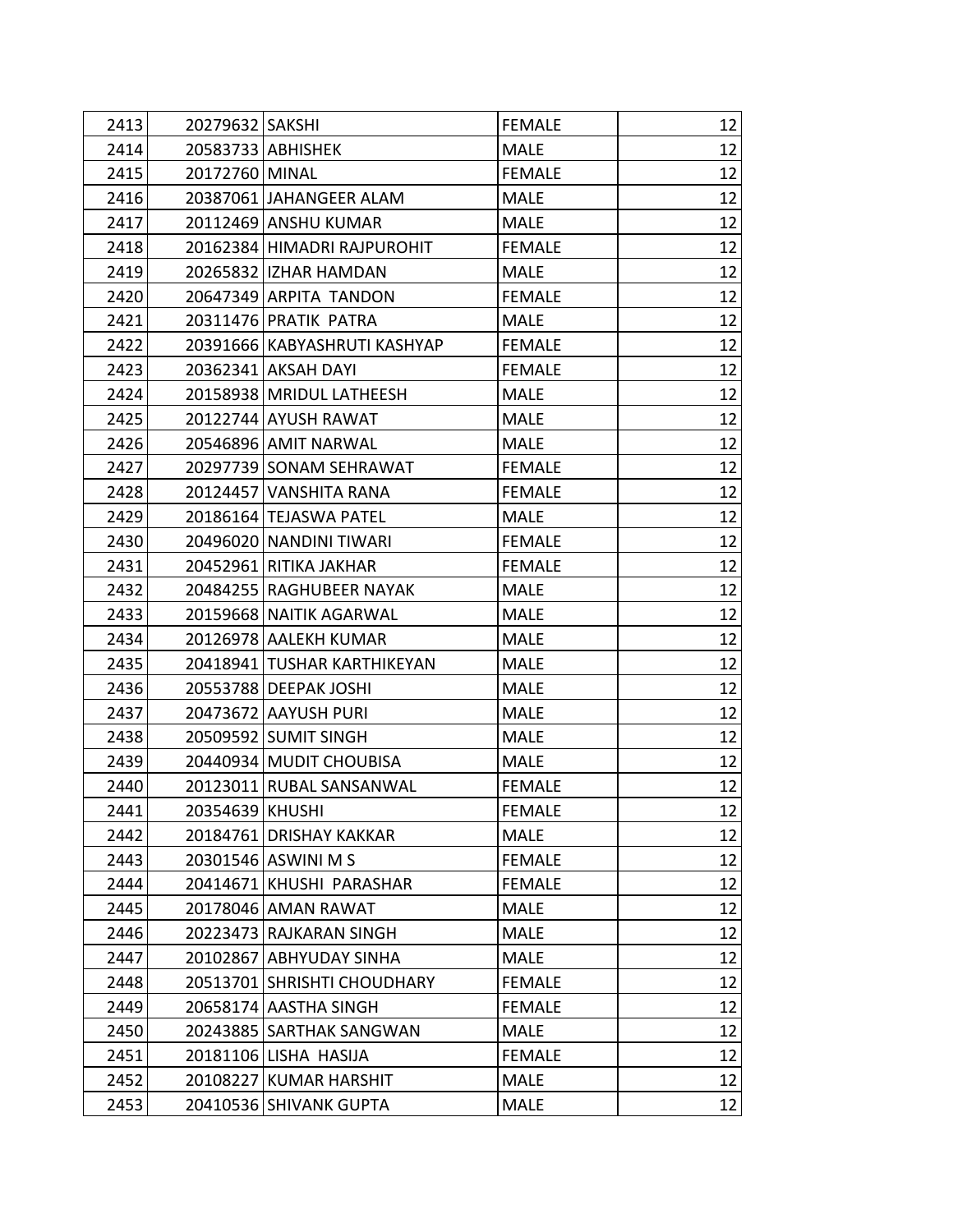| 2454 |                  | 20501644 ANURAG SHUKLA      | <b>MALE</b>   | 12 |
|------|------------------|-----------------------------|---------------|----|
| 2455 |                  | 20290047 MD SHARIQ          | <b>MALE</b>   | 12 |
| 2456 |                  | 20631983 VARTIKA DIXIT      | <b>FEMALE</b> | 12 |
| 2457 |                  | 20192044   MEGHNA VASHISHTA | <b>FEMALE</b> | 12 |
| 2458 |                  | 20455105 SUDHEER MEWADA     | <b>MALE</b>   | 12 |
| 2459 |                  | 20172013 RATHOD KRISHNA     | <b>MALE</b>   | 12 |
| 2460 |                  | 20248124 BHASKAR RAWAT      | <b>MALE</b>   | 12 |
| 2461 |                  | 20183312 DEEPANSHU          | <b>MALE</b>   | 12 |
| 2462 |                  | 20298128 HIMANSHU           | <b>MALE</b>   | 12 |
| 2463 |                  | 20314596 AMAN PUNIA         | <b>MALE</b>   | 12 |
| 2464 |                  | 20249355 PRIYANKA           | <b>FEMALE</b> | 12 |
| 2465 |                  | 20458464 AVINASH SHARMA     | <b>MALE</b>   | 12 |
| 2466 |                  | 20654203 AVINASH SHARMA     | <b>MALE</b>   | 12 |
| 2467 |                  | 20118950 ROLUPALLI SAI SRI  | <b>FEMALE</b> | 12 |
| 2468 |                  | 20153506 YASH GANDHI        | <b>MALE</b>   | 12 |
| 2469 |                  | 20218271 DEEPANSHU          | <b>MALE</b>   | 12 |
| 2470 |                  | 20641601 PUSHPENDRA FOUJDAR | <b>MALE</b>   | 12 |
| 2471 | 20659623 TWINCLE |                             | <b>MALE</b>   | 12 |
| 2472 | 20348753 BHAVIKA |                             | <b>FEMALE</b> | 12 |
| 2473 | 20476935 YASHIKA |                             | <b>FEMALE</b> | 12 |
| 2474 |                  | 20286190 SAMAN RAZI         | <b>FEMALE</b> | 12 |
| 2475 | 20263308 ADITYA  |                             | <b>MALE</b>   | 12 |
| 2476 |                  | 20277744 YASHIKA RATHI      | <b>FEMALE</b> | 12 |
| 2477 |                  | 20122357 NIRMAL SONI        | <b>MALE</b>   | 12 |
| 2478 |                  | 20441822 NIRMAL SONI        | <b>MALE</b>   | 12 |
| 2479 |                  | 20399294 SHUBHAM DHAPOLA    | <b>MALE</b>   | 12 |
| 2480 |                  | 20164550 PRATIBHA DADHICH   | <b>FEMALE</b> | 12 |
| 2481 | 20359593 SAHIL   |                             | <b>MALE</b>   | 12 |
| 2482 |                  | 20110556 ANTARA BANERJEE    | <b>FEMALE</b> | 12 |
| 2483 | 20529386 MOHD    |                             | <b>MALE</b>   | 12 |
| 2484 |                  | 20610148 SURAJ SINGH        | <b>MALE</b>   | 12 |
| 2485 |                  | 20277084 SURYENDU SINGH     | <b>MALE</b>   | 12 |
| 2486 |                  | 20258689 RAHUL KUMAR        | <b>MALE</b>   | 12 |
| 2487 |                  | 20404872 ABHYUDAY SINGH     | <b>MALE</b>   | 12 |
| 2488 |                  | 20125551 SAURABH SINGH      | <b>MALE</b>   | 12 |
| 2489 |                  | 20383703 ANUJ BAIRWA        | <b>MALE</b>   | 12 |
| 2490 |                  | 20135078 JATIN MEENA        | <b>MALE</b>   | 12 |
| 2491 |                  | 20291128 NAVYA MITTAL       | <b>FEMALE</b> | 12 |
| 2492 |                  | 20176247 VISHAL SHARMA      | <b>MALE</b>   | 12 |
| 2493 |                  | 20195967 ANKIT KAUSHIK      | <b>MALE</b>   | 12 |
| 2494 | 20178601         | <b>KHUSHBU</b>              | <b>FEMALE</b> | 12 |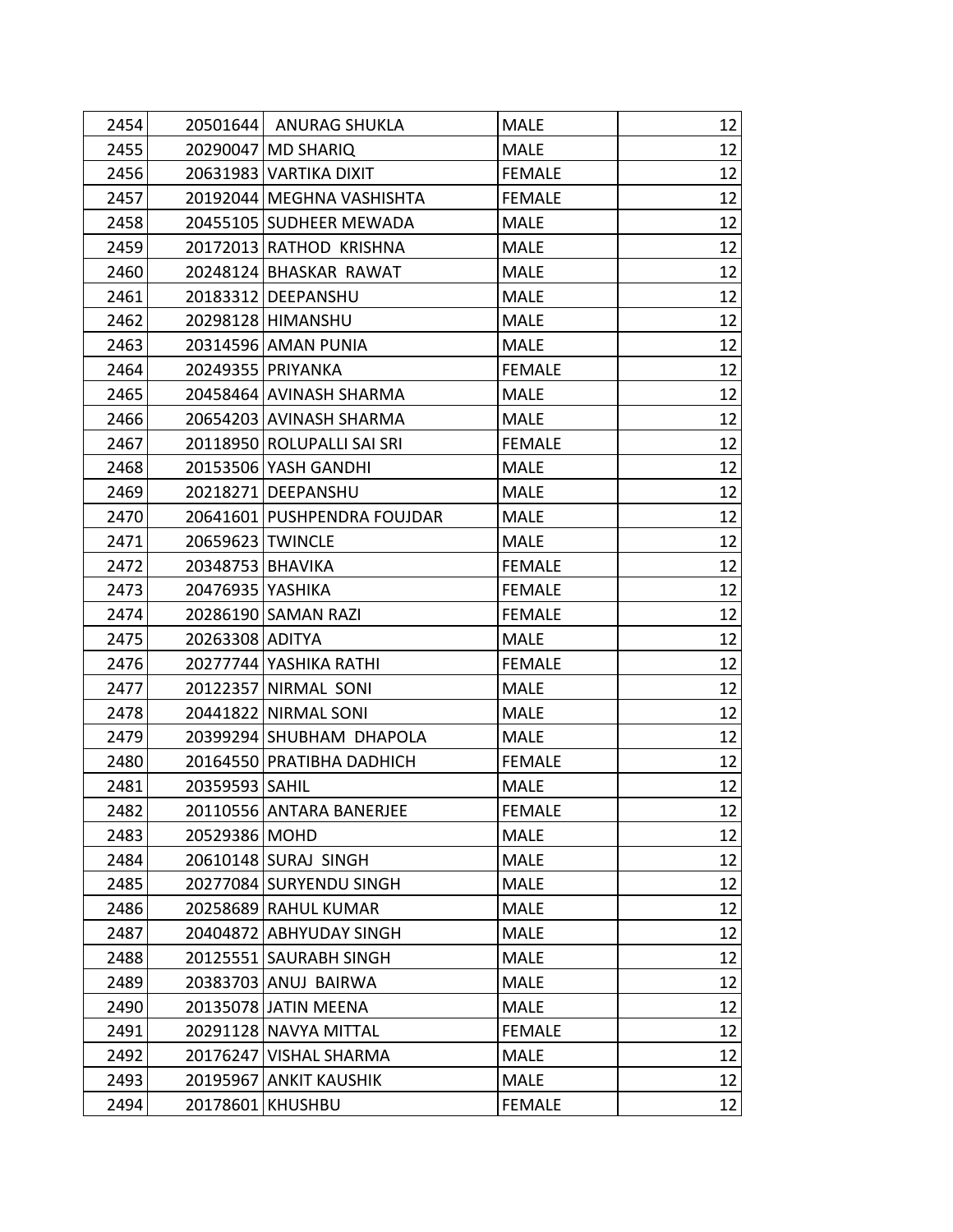| 2495 |                  | 20639069 KHUSHBU                       | <b>FEMALE</b> | 12 |
|------|------------------|----------------------------------------|---------------|----|
| 2496 |                  | 20477889 NATANYA OJHA                  | <b>FEMALE</b> | 12 |
| 2497 |                  | 20230740 SHIVAM DWIVEDI                | <b>MALE</b>   | 12 |
| 2498 |                  | 20364294 DILIP SINGH                   | <b>MALE</b>   | 12 |
| 2499 |                  | 20527541 NAOREM PRIYOKUMAR MEITEI MALE |               | 12 |
| 2500 |                  | 20229446 HARSHARANVIR DHALIWAL         | <b>MALE</b>   | 12 |
| 2501 |                  | 20228510 HIMANSHU NAVLANI              | <b>MALE</b>   | 12 |
| 2502 | 20607585 YUVARAJ |                                        | <b>MALE</b>   | 12 |
| 2503 |                  | 20393760 MANI SHUKLA                   | <b>FEMALE</b> | 12 |
| 2504 |                  | 20399230 M SOUNDARYA                   | <b>FEMALE</b> | 12 |
| 2505 |                  | 20649305   M SOUNDARYA                 | <b>FEMALE</b> | 12 |
| 2506 |                  | 20194325 YASHASVI KATIYAR              | <b>FEMALE</b> | 12 |
| 2507 |                  | 20145807 ANURAG DHAMIJA                | MALE          | 12 |
| 2508 |                  | 20142509 DEVENDER                      | <b>MALE</b>   | 12 |
| 2509 |                  | 20610196 ADITHIYA PRABHASH             | <b>MALE</b>   | 12 |
| 2510 |                  | 20451282 JASLEEN KAUR                  | <b>FEMALE</b> | 12 |
| 2511 | 20201592 NAMAN   |                                        | <b>MALE</b>   | 12 |
| 2512 |                  | 20124333 STANZIN IEDON                 | <b>FEMALE</b> | 12 |
| 2513 |                  | 20647639 AYUSH MALVIYA                 | <b>MALE</b>   | 12 |
| 2514 |                  | 20189569 GAURAV CHAHAL                 | <b>MALE</b>   | 12 |
| 2515 |                  | 20450254 SIMAR KAUR                    | <b>FEMALE</b> | 12 |
| 2516 |                  | 20279289 KAJAL SAINI                   | <b>FEMALE</b> | 12 |
| 2517 |                  | 20153312 SAKSHI YADAV                  | <b>FEMALE</b> | 12 |
| 2518 |                  | 20477587 ANURADHA CHATURVEDI           | <b>FEMALE</b> | 12 |
| 2519 |                  | 20177258 SHUBHAM                       | <b>MALE</b>   | 12 |
| 2520 |                  | 20101353 CHINMAY MEHTA                 | <b>MALE</b>   | 12 |
| 2521 |                  | 20658910 SHRUTI SAHU                   | <b>FEMALE</b> | 12 |
| 2522 |                  | 20548862 SARANSH GARG                  | <b>MALE</b>   | 12 |
| 2523 |                  | 20464636 ALOK SHARMA                   | <b>MALE</b>   | 12 |
| 2524 |                  | 20106631 PRACHI SINGH                  | <b>FEMALE</b> | 12 |
| 2525 |                  | 20288644 PIYUSH SHARMA                 | <b>MALE</b>   | 12 |
| 2526 |                  | 20382763 DIVYANSHU SHARMA              | <b>MALE</b>   | 12 |
| 2527 |                  | 20629859 RUMANI SINGH                  | <b>FEMALE</b> | 12 |
| 2528 |                  | 20173015 ANNU PRIYA                    | <b>FEMALE</b> | 12 |
| 2529 |                  | 20603948 SAMIKSHA                      | <b>FEMALE</b> | 12 |
| 2530 |                  | 20357724 ABHISHEK                      | <b>MALE</b>   | 12 |
| 2531 |                  | 20192227 VAGESH RAO                    | <b>MALE</b>   | 12 |
| 2532 |                  | 20355990 PRITAM PATEL                  | <b>MALE</b>   | 12 |
| 2533 | 20350133 SHEETAL |                                        | <b>FEMALE</b> | 12 |
| 2534 |                  | 20345279 ROHAN JADHAV                  | <b>MALE</b>   | 12 |
| 2535 | 20228470 ANKUR   |                                        | <b>MALE</b>   | 12 |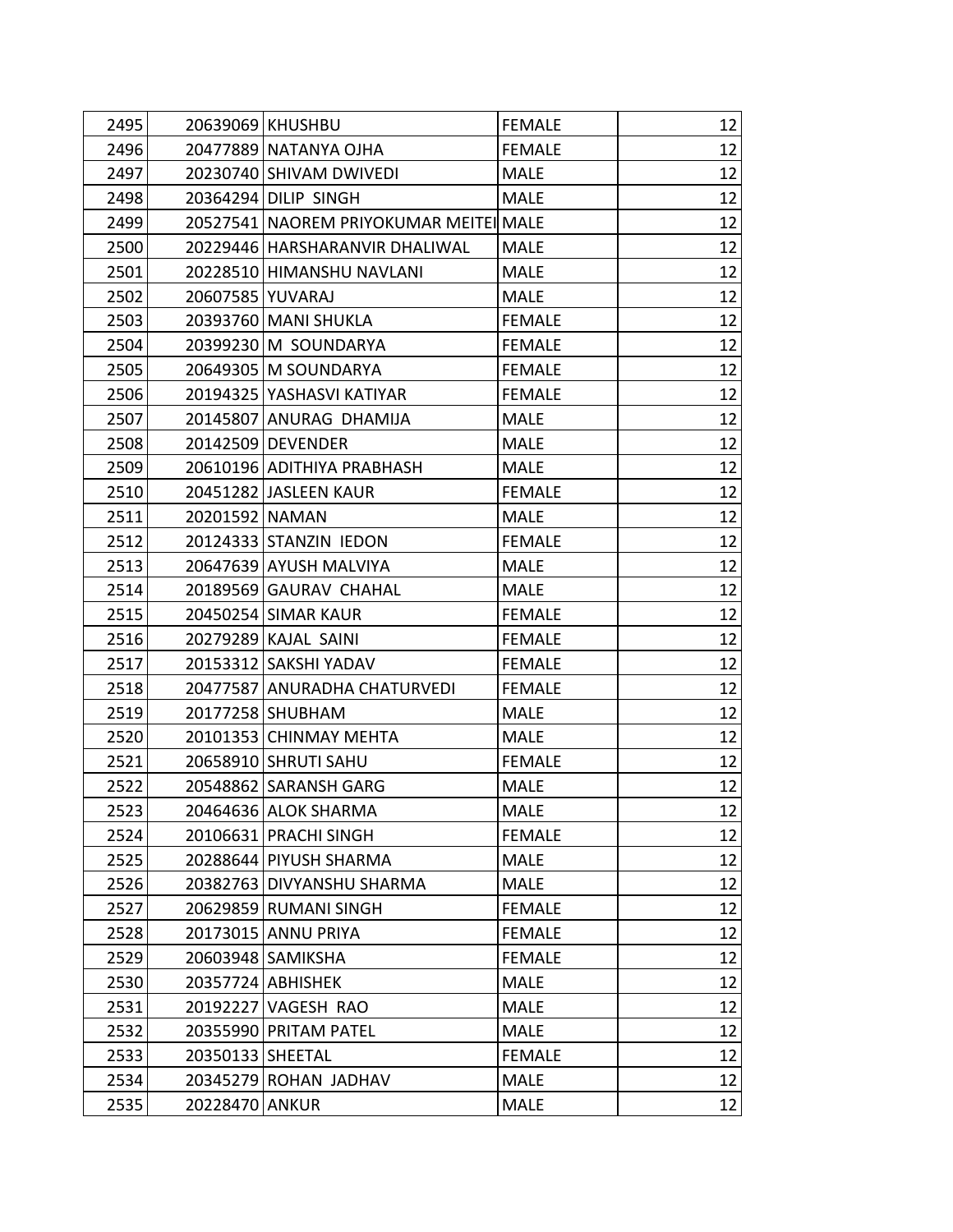| 2536 | 20462058 ANKUR  |                           | <b>MALE</b>   | 12 |
|------|-----------------|---------------------------|---------------|----|
| 2537 |                 | 20207006 SAURABH BAGHEL   | <b>MALE</b>   | 12 |
| 2538 |                 | 20107332 KANIKA VASHISHT  | <b>FEMALE</b> | 12 |
| 2539 |                 | 20470913 YASH MAIYA       | <b>MALE</b>   | 12 |
| 2540 |                 | 20485998 ADARSH JHA       | <b>MALE</b>   | 12 |
| 2541 |                 | 20144215 NAVYA NAVELI     | <b>FEMALE</b> | 12 |
| 2542 |                 | 20504668 AMBNEESH         | <b>MALE</b>   | 12 |
| 2543 |                 | 20223068 PRINCE RAJ       | <b>MALE</b>   | 12 |
| 2544 |                 | 20510556 AYUSH CHOPRA     | <b>MALE</b>   | 12 |
| 2545 |                 | 20198183 SHASHANK GUPTA   | <b>MALE</b>   | 12 |
| 2546 |                 | 20176396 MONU CHOUDHARY   | <b>MALE</b>   | 12 |
| 2547 |                 | 20565153 ANWESHA HAZARIKA | <b>FEMALE</b> | 12 |
| 2548 |                 | 20299411 AKSHAT JALHOTRA  | <b>MALE</b>   | 12 |
| 2549 |                 | 20279261 RISHABH DIWAN    | <b>MALE</b>   | 12 |
| 2550 | 20348042 NIDHI  |                           | <b>FEMALE</b> | 12 |
| 2551 | 20329856 DIVYA  |                           | <b>FEMALE</b> | 12 |
| 2552 |                 | 20198762 ARYAN SHARMA     | <b>MALE</b>   | 12 |
| 2553 |                 | 20589490 NAMAN AHUJA      | <b>MALE</b>   | 12 |
| 2554 |                 | 20482975 PRIOTAM          | <b>MALE</b>   | 12 |
| 2555 |                 | 20233513 SHIVAM KUMAR     | <b>MALE</b>   | 12 |
| 2556 | 20288566 PRACHI |                           | <b>FEMALE</b> | 12 |
| 2557 |                 | 20501945 NITENDRA YADAV   | <b>MALE</b>   | 12 |
| 2558 |                 | 20164876 ANURAG KUMAR     | <b>MALE</b>   | 12 |
| 2559 |                 | 20272015 ASHISH YADAV     | <b>MALE</b>   | 12 |
| 2560 |                 | 20652554 BALKRISHAN BHAMU | <b>MALE</b>   | 12 |
| 2561 |                 | 20336506 DHEERAJ KUMAR    | <b>MALE</b>   | 12 |
| 2562 | 20154440 NAVEEN |                           | <b>MALE</b>   | 12 |
| 2563 |                 | 20311093 ANSH SHARMA      | <b>MALE</b>   | 12 |
| 2564 |                 | 20142949 SHIKHIN PANDA    | <b>MALE</b>   | 12 |
| 2565 |                 | 20245100 HARSH MISHRA     | <b>MALE</b>   | 12 |
| 2566 |                 | 20108260 AASTHA SAHNI     | <b>FEMALE</b> | 12 |
| 2567 |                 | 20644042 SHIVANGI MURTHY  | <b>FEMALE</b> | 12 |
| 2568 |                 | 20152078 SARANSH          | <b>MALE</b>   | 12 |
| 2569 |                 | 20216347 GAURAV MANN      | <b>MALE</b>   | 12 |
| 2570 |                 | 20112971 UTKARSH KUSHWAHA | <b>MALE</b>   | 12 |
| 2571 | 20181732 HITESH |                           | <b>MALE</b>   | 12 |
| 2572 |                 | 20169460 SRISTI TANDON    | <b>FEMALE</b> | 12 |
| 2573 |                 | 20426638 AKASH TYAGI      | <b>MALE</b>   | 12 |
| 2574 |                 | 20582498 ADITYA KUMAR     | <b>MALE</b>   | 12 |
| 2575 |                 | 20255316 NIKITA TYAGI     | <b>FEMALE</b> | 12 |
| 2576 |                 | 20172633 ANKIT JANGRA     | <b>MALE</b>   | 12 |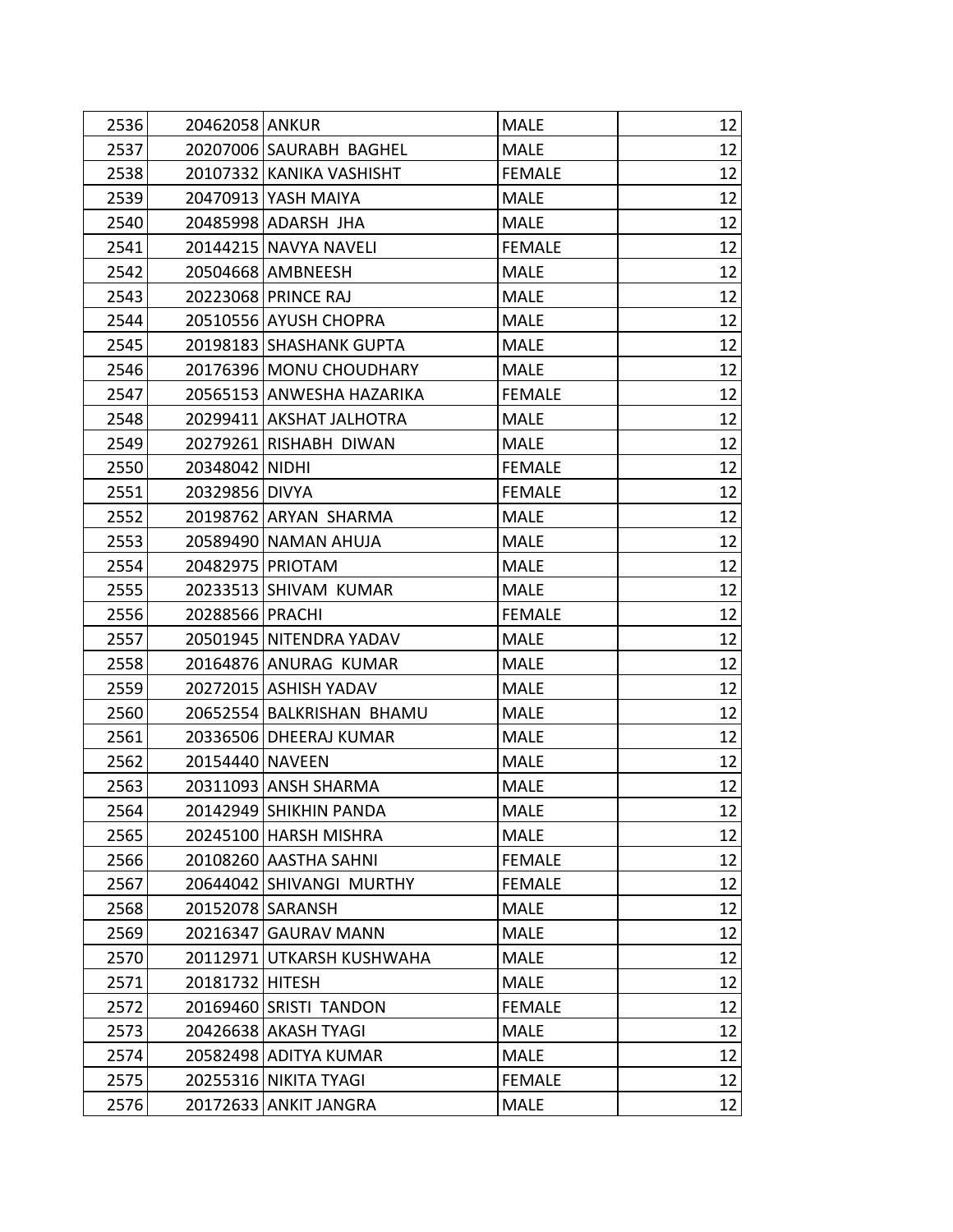| 2577 |                  | 20394571 VANSHIKA GUPTA   | <b>FEMALE</b> | 12 |
|------|------------------|---------------------------|---------------|----|
| 2578 |                  | 20349500 PARNAV RISHI     | <b>MALE</b>   | 12 |
| 2579 | 20327176 PREETI  |                           | <b>FEMALE</b> | 12 |
| 2580 |                  | 20296883 ARCHIT FALOR     | <b>MALE</b>   | 12 |
| 2581 |                  | 20183296 VISHVENDRA SINGH | <b>MALE</b>   | 12 |
| 2582 |                  | 20418136 ANURUDH          | <b>MALE</b>   | 12 |
| 2583 |                  | 20286411 AKHIL TANWAR     | <b>MALE</b>   | 12 |
| 2584 |                  | 20104716 ROHIT KUMAR      | <b>MALE</b>   | 12 |
| 2585 | 20346275 DOLI    |                           | <b>FEMALE</b> | 12 |
| 2586 | 20213336 LAVISHA |                           | <b>FEMALE</b> | 12 |
| 2587 |                  | 20306293 VANSHRI GUPTA    | <b>FEMALE</b> | 12 |
| 2588 |                  | 20384714 NEHA DHULL       | <b>FEMALE</b> | 12 |
| 2589 |                  | 20178156 SANDHYA SINGH    | <b>FEMALE</b> | 12 |
| 2590 |                  | 20178623 DEEPANSHU        | <b>FEMALE</b> | 12 |
| 2591 |                  | 20202087 PUNEET NANDA     | <b>MALE</b>   | 12 |
| 2592 |                  | 20631789 SHIVAM MANJOTRA  | <b>MALE</b>   | 12 |
| 2593 | 20167891 SHIVAM  |                           | <b>MALE</b>   | 12 |
| 2594 |                  | 20326734 AYUSHI PANDEY    | <b>FEMALE</b> | 12 |
| 2595 |                  | 20337611 ADITYA SHARMA    | <b>MALE</b>   | 12 |
| 2596 | 20425836 DINESH  |                           | <b>MALE</b>   | 12 |
| 2597 | 20395524 PRAVEEN |                           | <b>FEMALE</b> | 12 |
| 2598 |                  | 20304424 DEEPANSHU SHARMA | <b>MALE</b>   | 12 |
| 2599 |                  | 20145628 AASHU KUMAR      | <b>MALE</b>   | 12 |
| 2600 |                  | 20658456 ABHISHEK RAO     | <b>MALE</b>   | 12 |
| 2601 |                  | 20467947 EKTA YADAV       | <b>FEMALE</b> | 12 |
| 2602 |                  | 20133062 SANCHIT GUPTA    | <b>MALE</b>   | 12 |
| 2603 |                  | 20133922 PRATHAM SINGH    | <b>MALE</b>   | 12 |
| 2604 |                  | 20509374 PRATHAM SINGH    | <b>MALE</b>   | 12 |
| 2605 |                  | 20165850 ANNA SHAJAN      | <b>FEMALE</b> | 12 |
| 2606 |                  | 20218053 ANITA RANI       | <b>FEMALE</b> | 12 |
| 2607 |                  | 20214794   MANSI GOEL     | <b>FEMALE</b> | 12 |
| 2608 |                  | 20164578 AASHNA KUMAR     | <b>FEMALE</b> | 12 |
| 2609 |                  | 20468149   PARMINDER      | <b>FEMALE</b> | 12 |
| 2610 |                  | 20430947 ANISHKA BHOJ     | <b>FEMALE</b> | 12 |
| 2611 |                  | 20216013 KARTIK KUMAR     | <b>MALE</b>   | 12 |
| 2612 |                  | 20184086 KARTIKEYA SIROHI | <b>MALE</b>   | 12 |
| 2613 |                  | 20551999 TANISH MAHAJAN   | <b>MALE</b>   | 12 |
| 2614 |                  | 20212659 AKSHAT VERMA     | <b>MALE</b>   | 12 |
| 2615 |                  | 20347270 KHUSHI JAIN      | <b>FEMALE</b> | 12 |
| 2616 | 20354922 AAKASH  |                           | <b>MALE</b>   | 12 |
| 2617 | 20371262 GAURAV  |                           | <b>MALE</b>   | 12 |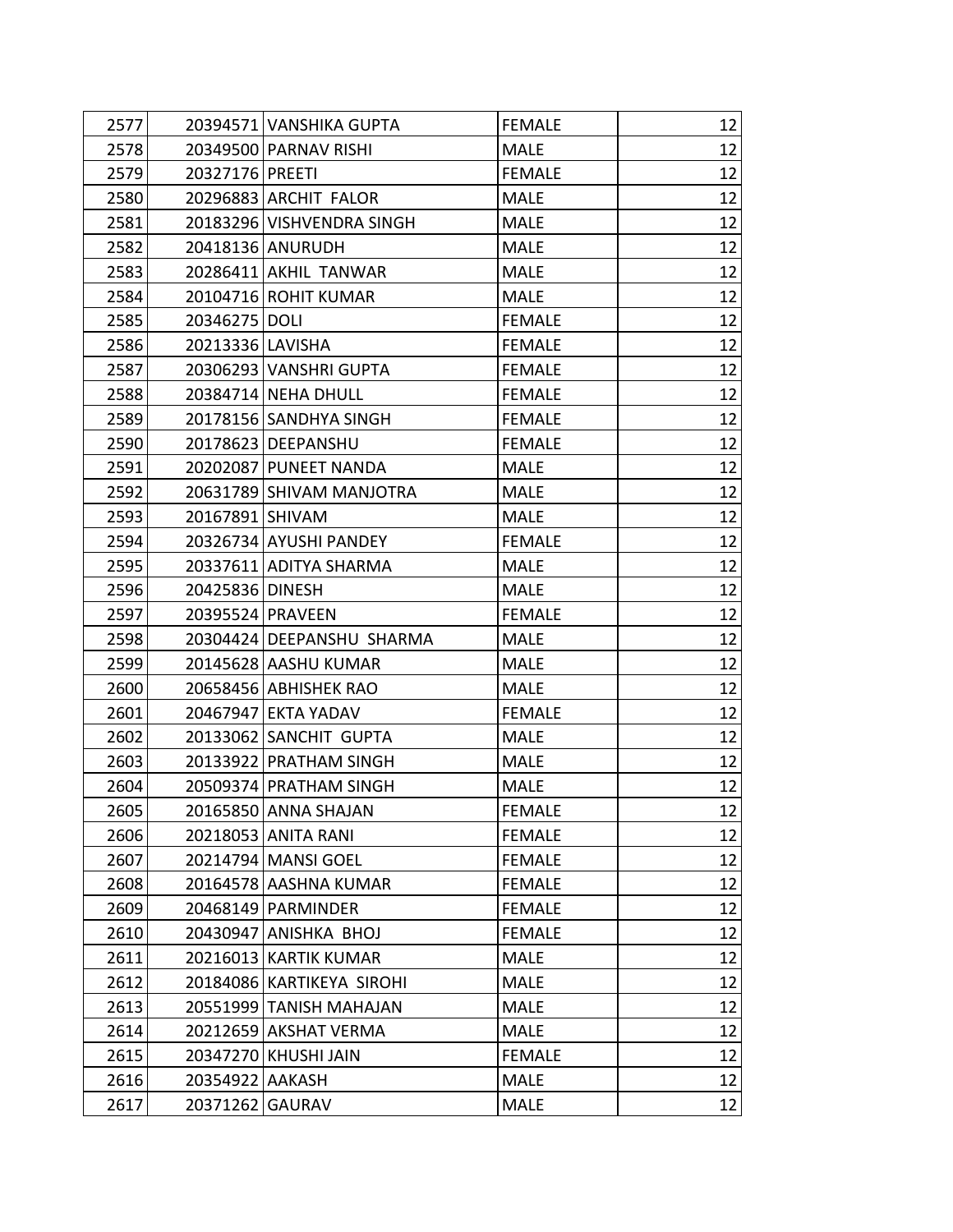| 2618 | 20144243 ISHIKA |                           | <b>FEMALE</b> | 12 |
|------|-----------------|---------------------------|---------------|----|
| 2619 |                 | 20301857 NITISH CHAUDHARY | <b>MALE</b>   | 12 |
| 2620 |                 | 20198195 KASHISH GAMBHIR  | <b>FEMALE</b> | 12 |
| 2621 |                 | 20113906 KHUSHI SHARMA    | <b>FEMALE</b> | 12 |
| 2622 |                 | 20547355 ANJANA ANAND     | <b>FEMALE</b> | 12 |
| 2623 |                 | 20363178 RAHUL KUMAR      | <b>MALE</b>   | 12 |
| 2624 | 20361326 SAHIL  |                           | <b>MALE</b>   | 12 |
| 2625 |                 | 20133787 ABHAY KUMAR      | <b>MALE</b>   | 12 |
| 2626 |                 | 20141403 NISHA BUNDEL     | <b>FEMALE</b> | 12 |
| 2627 |                 | 20170254 AARAV GUHA       | <b>MALE</b>   | 12 |
| 2628 |                 | 20312569 KALPANA KUMARI   | <b>FEMALE</b> | 12 |
| 2629 |                 | 20362294 RISHIT AGARWAL   | <b>MALE</b>   | 12 |
| 2630 |                 | 20433608 VRISHAB SINGH    | <b>MALE</b>   | 12 |
| 2631 |                 | 20658377 VRISHAB SINGH    | <b>MALE</b>   | 12 |
| 2632 | 20220342 KANAK  |                           | <b>FEMALE</b> | 12 |
| 2633 |                 | 20646438 ANAND SAIN       | <b>MALE</b>   | 12 |
| 2634 |                 | 20447903 NAVEEN BAGHERWAL | <b>MALE</b>   | 12 |
| 2635 |                 | 20291808 HRITIK CHANDRA   | <b>MALE</b>   | 12 |
| 2636 |                 | 20262837   MANSI JAKHAR   | <b>FEMALE</b> | 12 |
| 2637 |                 | 20597541 PRIYANSHU        | <b>MALE</b>   | 12 |
| 2638 |                 | 20512911 YASH JOSHI       | <b>MALE</b>   | 12 |
| 2639 |                 | 20129835 PRIYANSH YADAV   | <b>MALE</b>   | 12 |
| 2640 |                 | 20629490 SHAGUN KAPOOR    | <b>FEMALE</b> | 12 |
| 2641 |                 | 20261675   KAMAL KHATRI   | <b>MALE</b>   | 12 |
| 2642 |                 | 20166418 ASHLEY JAIN      | <b>MALE</b>   | 12 |
| 2643 |                 | 20359009 ADITI MANDAR     | <b>FEMALE</b> | 12 |
| 2644 |                 | 20219965 MEDINI CHOUDHARY | <b>FEMALE</b> | 12 |
| 2645 |                 | 20133649 NAVEEN TIWARI    | <b>MALE</b>   | 12 |
| 2646 |                 | 20260259 ISHITA SIROHI    | <b>FEMALE</b> | 12 |
| 2647 |                 | 20596632 NIVED KUMAR      | <b>MALE</b>   | 12 |
| 2648 |                 | 20250562 NAVEEN KUMAR     | <b>MALE</b>   | 12 |
| 2649 |                 | 20107891 SUJEET JAISWAL   | <b>MALE</b>   | 12 |
| 2650 |                 | 20334304 UJJWAL SINGH     | <b>MALE</b>   | 12 |
| 2651 |                 | 20338239 RITIKA PAL       | <b>FEMALE</b> | 12 |
| 2652 |                 | 20627409 SIDDHARTH SAHU   | <b>MALE</b>   | 12 |
| 2653 |                 | 20182510 SUNEHARI         | <b>FEMALE</b> | 12 |
| 2654 |                 | 20236922   SUNEHARI       | <b>FEMALE</b> | 12 |
| 2655 |                 | 20515620 ISHA BHAGAT      | <b>FEMALE</b> | 12 |
| 2656 |                 | 20377564 SAANVI SHARMA    | <b>FEMALE</b> | 12 |
| 2657 |                 | 20347970 RIDIMA SINGH     | <b>FEMALE</b> | 12 |
| 2658 |                 | 20115308 NUNAVATH SURESH  | <b>MALE</b>   | 12 |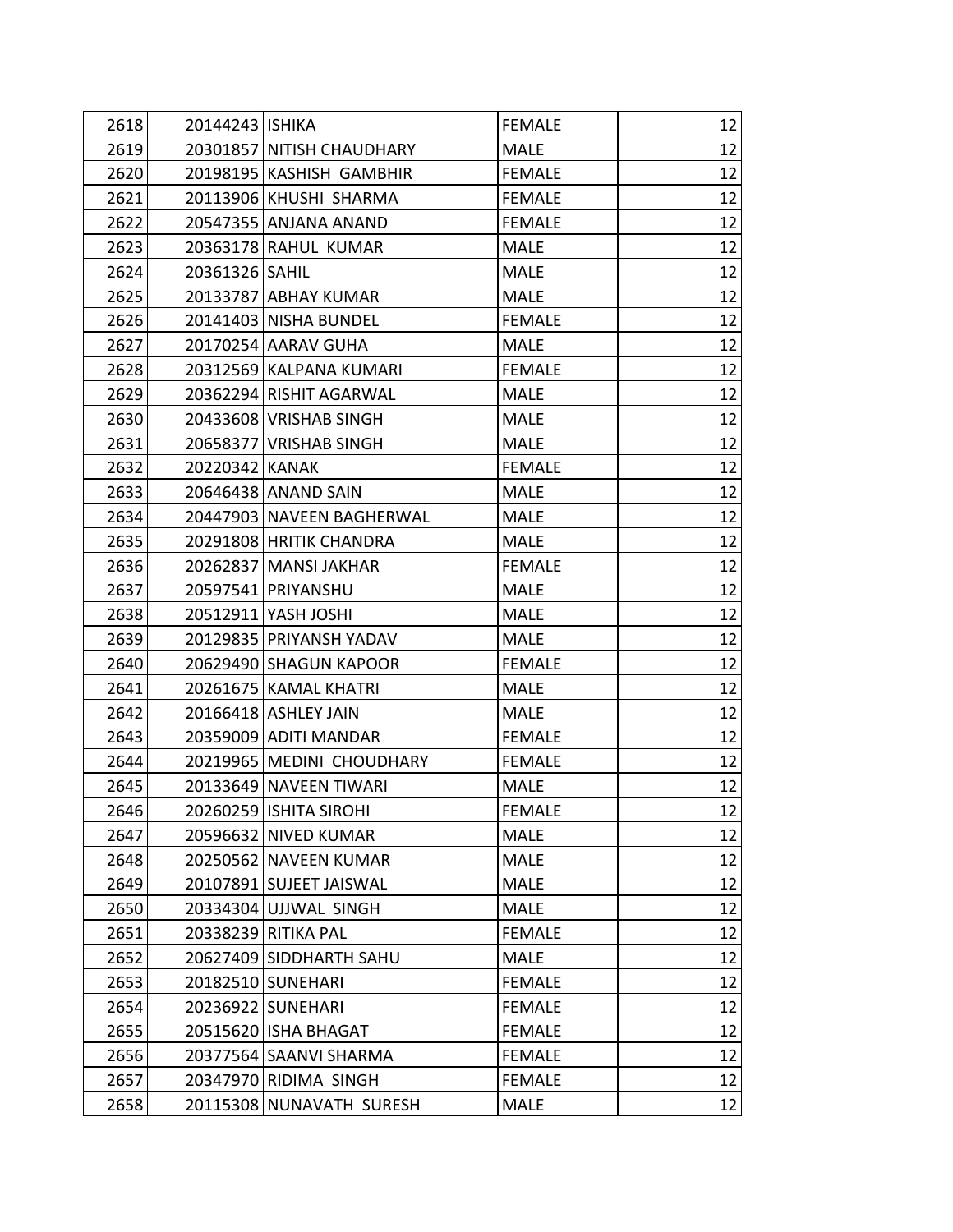| 2659 |                      | 20248068 ANAND GUPTA       | <b>MALE</b>   | 12 |
|------|----------------------|----------------------------|---------------|----|
| 2660 |                      | 20355341 PRASHANT DUBEY    | <b>MALE</b>   | 12 |
| 2661 |                      | 20454309 HITESH KAMBOJ     | <b>MALE</b>   | 12 |
| 2662 | 20323552 YASH SINGH  |                            | <b>MALE</b>   | 12 |
| 2663 |                      | 20324688 CHETANYA GAUR     | <b>MALE</b>   | 12 |
| 2664 |                      | 20308696 POOJA YADAV       | <b>FEMALE</b> | 12 |
| 2665 |                      | 20116656 GAUTUM CHOURASIYA | <b>MALE</b>   | 12 |
| 2666 |                      | 20460876 AMAN SINGH        | <b>MALE</b>   | 12 |
| 2667 |                      | 20153261 HIRDEY HANS       | <b>MALE</b>   | 12 |
| 2668 |                      | 20550801 ARYAN PADHY       | <b>MALE</b>   | 12 |
| 2669 | 20122794 SANDHYA     |                            | <b>FEMALE</b> | 12 |
| 2670 | 20123770 SRISHTI     |                            | <b>FEMALE</b> | 12 |
| 2671 | 20490860 SRISHTI     |                            | <b>FEMALE</b> | 12 |
| 2672 | 20577271 EJAS SIYAD  |                            | <b>MALE</b>   | 12 |
| 2673 | 20454098 KUNAL       |                            | <b>MALE</b>   | 12 |
| 2674 |                      | 20111687 SALONI SINGH      | <b>FEMALE</b> | 12 |
| 2675 |                      | 20265450 RISHI YADAV       | <b>MALE</b>   | 12 |
| 2676 |                      | 20284219 GANESH KUMAR      | <b>MALE</b>   | 12 |
| 2677 |                      | 20145766 LALITESH SHARMA   | <b>MALE</b>   | 12 |
| 2678 | 20396549 NIYATI      |                            | <b>FEMALE</b> | 12 |
| 2679 |                      | 20299857 SRISHTI TRIPATHI  | <b>FEMALE</b> | 12 |
| 2680 |                      | 20196895 VARSHA BHUYAN     | <b>FEMALE</b> | 12 |
| 2681 | 20233628 MIHIR       |                            | <b>MALE</b>   | 12 |
| 2682 |                      | 20388073 VIVEKANAND        | <b>MALE</b>   | 12 |
| 2683 |                      | 20585598 HARSH SAHU        | <b>MALE</b>   | 12 |
| 2684 | 20501880 AAKRITI     |                            | <b>FEMALE</b> | 12 |
| 2685 |                      | 20486350 RAHUL AHIRWAR     | <b>MALE</b>   | 12 |
| 2686 | 20472335 RAJ VERMA   |                            | <b>MALE</b>   | 12 |
| 2687 | 20289118 SHUBHAM     |                            | <b>MALE</b>   | 12 |
| 2688 |                      | 20113795 RAHUL ADHIKARI    | <b>MALE</b>   | 12 |
| 2689 |                      | 20489940 VANSHIKA JAIN     | <b>FEMALE</b> | 12 |
| 2690 |                      | 20595516 AMAN GUPTA        | <b>MALE</b>   | 12 |
| 2691 |                      | 20130543 GAUTAM KUMAR      | <b>MALE</b>   | 12 |
| 2692 | 20282617 DEEPAK      |                            | <b>MALE</b>   | 12 |
| 2693 |                      | 20240775 ARUN KUMAR        | <b>MALE</b>   | 12 |
| 2694 |                      | 20278711 MURCCHANA BARUAH  | <b>FEMALE</b> | 12 |
| 2695 |                      | 20144621 SHUBHAM MAURYA    | <b>MALE</b>   | 12 |
| 2696 |                      | 20604093 GURTAJVEER        | <b>MALE</b>   | 12 |
| 2697 | 20127345   FRAYASHTI |                            | <b>FEMALE</b> | 12 |
| 2698 | 20532277             | MOHIT REGAR                | <b>MALE</b>   | 12 |
| 2699 | 20557116             | KHUSH RAJ RANAWAT          | <b>MALE</b>   | 12 |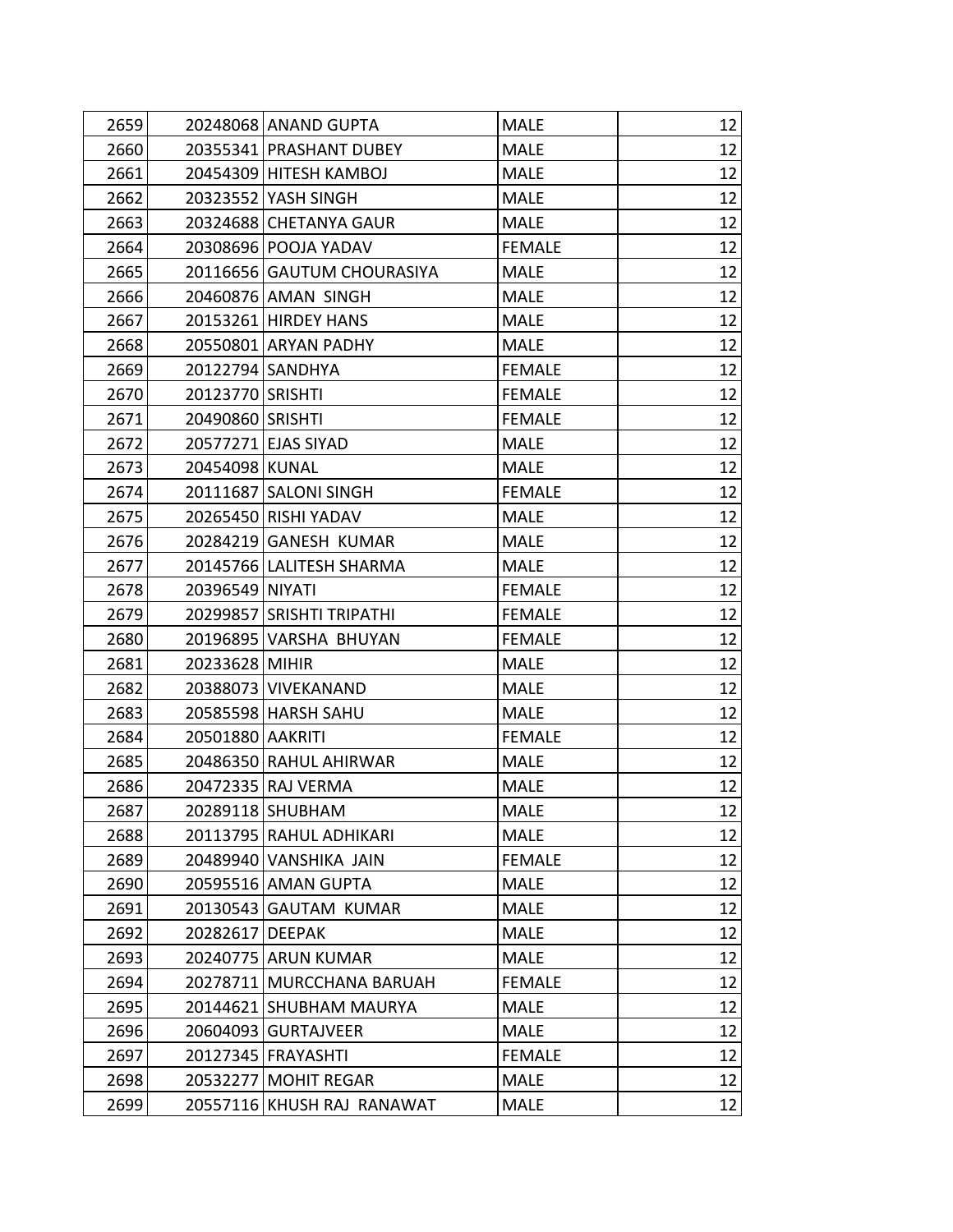| 2700 | 20411516 JAI PRAKASH          | <b>MALE</b>   | 12 |
|------|-------------------------------|---------------|----|
| 2701 | 20504778 PARTH CHOPRA         | <b>MALE</b>   | 12 |
| 2702 | 20448020 ARUNDHATI MENON      | <b>FEMALE</b> | 12 |
| 2703 | 20109425 KAREENA              | <b>FEMALE</b> | 12 |
| 2704 | 20147081 GIRISH RAGHAV        | <b>MALE</b>   | 12 |
| 2705 | 20511694 NARENDRA SINGH       | <b>MALE</b>   | 12 |
| 2706 | 20360169 RISHAV RANJAN        | <b>MALE</b>   | 12 |
| 2707 | 20256978 SURJIT SINGH         | <b>MALE</b>   | 12 |
| 2708 | 20155730 ANANYA               | <b>FEMALE</b> | 12 |
| 2709 | 20109956 K SHIVA REDDY        | <b>MALE</b>   | 12 |
| 2710 | 20252678 DIYA                 | <b>FEMALE</b> | 12 |
| 2711 | 20265944 LAVISH CHABBRA       | <b>MALE</b>   | 12 |
| 2712 | 20218353 AAKASH PATEL         | <b>MALE</b>   | 12 |
| 2713 | 20230818 LALIT KAPKOTI        | <b>MALE</b>   | 12 |
| 2714 | 20166434 ASHISH               | <b>MALE</b>   | 12 |
| 2715 | 20243856 GODAWARI DESHMUKH    | <b>FEMALE</b> | 12 |
| 2716 | 20374821 HIMANSHU SHARMA      | <b>MALE</b>   | 12 |
| 2717 | 20138212 PIYUSH               | <b>MALE</b>   | 12 |
| 2718 | 20608997 KARAN SATI           | <b>MALE</b>   | 12 |
| 2719 | 20114698 RONIT SABHARWAL      | <b>MALE</b>   | 12 |
| 2720 | 20254275 RONIT SABHARWAL      | MALE          | 12 |
| 2721 | 20628092 ANKIT                | <b>MALE</b>   | 12 |
| 2722 | 20286232 POOJA SHAKYA         | <b>FEMALE</b> | 12 |
| 2723 | 20205007 HIMANSHU MALIK       | <b>MALE</b>   | 12 |
| 2724 | 20572963 YATIN BAREJA         | <b>MALE</b>   | 12 |
| 2725 | 20652606 HEENA GARG           | <b>FEMALE</b> | 12 |
| 2726 | 20269010 RHYTHM CHUGH         | <b>FEMALE</b> | 12 |
| 2727 | 20268035 AMISHA               | <b>FEMALE</b> | 12 |
| 2728 | 20277062 PRIYANKA BISHT       | <b>FEMALE</b> | 12 |
| 2729 | 20551057 AMAN SIGROHA SIGROHA | <b>MALE</b>   | 12 |
| 2730 | 20232707   MUSKAN KUMARI      | <b>FEMALE</b> | 12 |
| 2731 | 20554023 MOHAMMED T K         | <b>MALE</b>   | 12 |
| 2732 | 20313191 MANISH THAKUR        | <b>MALE</b>   | 12 |
| 2733 | 20256102 HARSH JAIN           | <b>MALE</b>   | 12 |
| 2734 | 20546580 HARSH JAIN           | <b>MALE</b>   | 12 |
| 2735 | 20467127 RABIKANTA            | <b>MALE</b>   | 12 |
| 2736 | 20216526 NENAVATH SUMAN       | <b>MALE</b>   | 12 |
| 2737 | 20404215 MANSHU DRALL         | <b>MALE</b>   | 12 |
| 2738 | 20350197 UMASHANKAR ROY       | <b>MALE</b>   | 12 |
| 2739 | 20454373 MOHIT                | <b>MALE</b>   | 12 |
| 2740 | 20360048 MEENAL TIWARI        | <b>FEMALE</b> | 12 |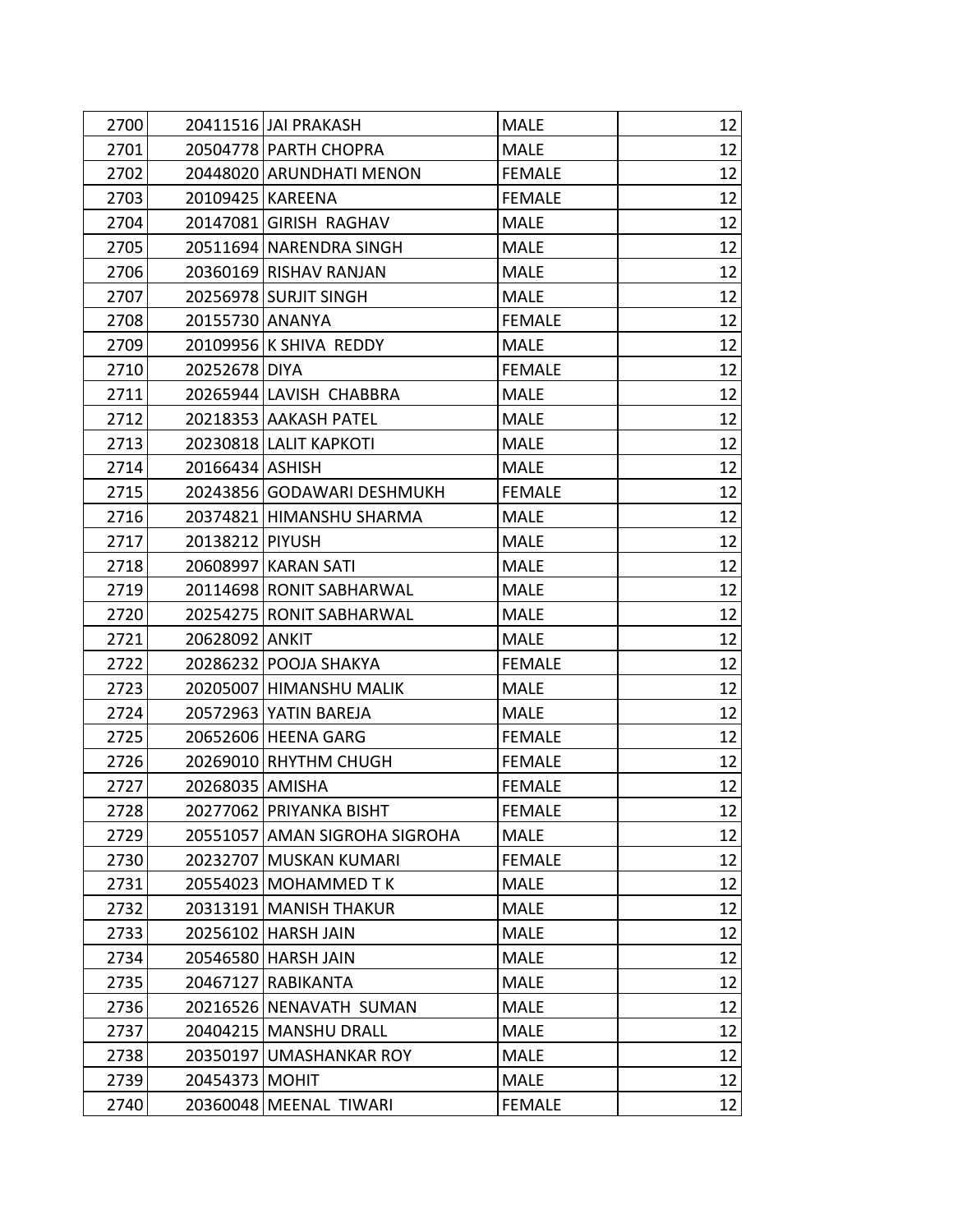| 2741 | 20417063 ABHAY KAMI        | <b>MALE</b>   | 12 |
|------|----------------------------|---------------|----|
| 2742 | 20211417 DIPANSHU TANWAR   | <b>MALE</b>   | 12 |
| 2743 | 20265749 ARJUN YADAV       | <b>MALE</b>   | 12 |
| 2744 | 20298496 JATIN THAKUR      | <b>MALE</b>   | 12 |
| 2745 | 20593521 SACHIN KUMAR      | <b>MALE</b>   | 12 |
| 2746 | 20115116 HIMANSHU          | <b>MALE</b>   | 12 |
| 2747 | 20483876 HIMANSHU          | <b>MALE</b>   | 12 |
| 2748 | 20421193 JANVI GEHANEY     | <b>FEMALE</b> | 12 |
| 2749 | 20577221 ROHIT KUMAR       | <b>MALE</b>   | 12 |
| 2750 | 20319175 SHRUTI SHARMA     | <b>FEMALE</b> | 12 |
| 2751 | 20535334 SHRUTI SHARMA     | <b>FEMALE</b> | 12 |
| 2752 | 20366855 VAISHALI RANA     | <b>FEMALE</b> | 12 |
| 2753 | 20564347 AJAY RANA         | <b>MALE</b>   | 12 |
| 2754 | 20631264 GAURIKA AGARWALLA | <b>FEMALE</b> | 12 |
| 2755 | 20273636 BHANU ASIWAL      | <b>MALE</b>   | 12 |
| 2756 | 20360302 PRANSHU NAIN      | <b>MALE</b>   | 12 |
| 2757 | 20104681 ABHINAV BATRA     | <b>MALE</b>   | 12 |
| 2758 | 20400514 VAIBHAV           | <b>MALE</b>   | 12 |
| 2759 | 20310375 ANAY RANA         | <b>MALE</b>   | 12 |
| 2760 | 20191459 ANURAG VERMA      | <b>MALE</b>   | 12 |
| 2761 | 20260065 PREM GUPTA        | <b>MALE</b>   | 12 |
| 2762 | 20470745 PIYUSH SINGH      | <b>MALE</b>   | 12 |
| 2763 | 20462113 ABHI SONI         | <b>MALE</b>   | 12 |
| 2764 | 20261635 VISHAL KUMAR      | <b>MALE</b>   | 12 |
| 2765 | 20451536 BEERENDRA SINGH   | <b>MALE</b>   | 12 |
| 2766 | 20300548 ADITYA            | <b>MALE</b>   | 12 |
| 2767 | 20122783 KOMAL PANDEY      | <b>FEMALE</b> | 12 |
| 2768 | 20210067 CHANCHAL SHARMA   | <b>FEMALE</b> | 12 |
| 2769 | 20294691 ARHAM ALI         | <b>MALE</b>   | 12 |
| 2770 | 20311785 SONU KUMAR        | <b>MALE</b>   | 12 |
| 2771 | 20108419 KANGABAM          | <b>MALE</b>   | 12 |
| 2772 | 20341215 NEHA KUMARI       | <b>FEMALE</b> | 12 |
| 2773 | 20123390 RITIK GHOSH       | <b>MALE</b>   | 12 |
| 2774 | 20304990 SACHIN            | <b>MALE</b>   | 12 |
| 2775 | 20646962 SHUBHAM           | <b>MALE</b>   | 12 |
| 2776 | 20363982 HARSH KUMAR       | <b>MALE</b>   | 12 |
| 2777 | 20323866 KARAN RAWAT       | <b>MALE</b>   | 12 |
| 2778 | 20319101 JAY SHARMA        | <b>MALE</b>   | 12 |
| 2779 | 20612464 BHAVESH TANWAR    | <b>MALE</b>   | 12 |
| 2780 | 20424289 BHUMIKA BISHT     | <b>FEMALE</b> | 12 |
| 2781 | 20127843<br><b>IMTIYAZ</b> | <b>MALE</b>   | 12 |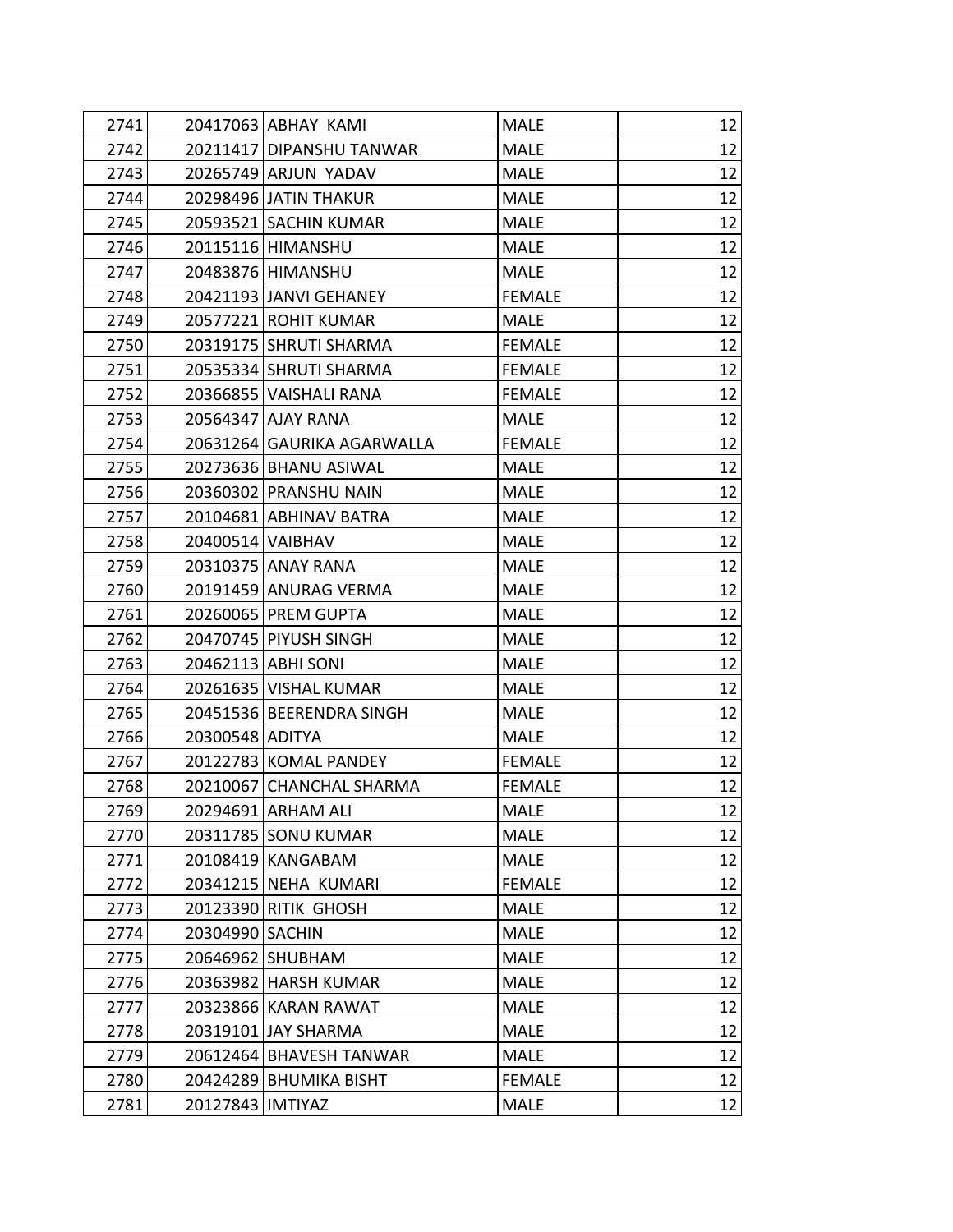| 2782 |                  | 20231707 MOHD SHEIKH           | <b>MALE</b>   | 12 |
|------|------------------|--------------------------------|---------------|----|
| 2783 |                  | 20558190 VYOMIKA PANDEY        | <b>FEMALE</b> | 12 |
| 2784 |                  | 20143423 APARNA DAVIS          | <b>FEMALE</b> | 12 |
| 2785 | 20618366 GAURAV  |                                | <b>MALE</b>   | 12 |
| 2786 |                  | 20330788 SHIVA ARYA            | <b>MALE</b>   | 12 |
| 2787 |                  | 20248545 NITISH MUDDAM         | <b>MALE</b>   | 12 |
| 2788 |                  | 20171413 VIJAY KUMAR           | <b>MALE</b>   | 12 |
| 2789 |                  | 20422358 ANKIT MISHRA          | <b>MALE</b>   | 12 |
| 2790 | 20435143 SURAJ   |                                | <b>MALE</b>   | 12 |
| 2791 |                  | 20148537   MANGLAM SINGH       | <b>MALE</b>   | 12 |
| 2792 |                  | 20277041   MEGHA CHHILLAR      | <b>FEMALE</b> | 12 |
| 2793 |                  | 20315732 AAYUSHI BHURA         | <b>FEMALE</b> | 12 |
| 2794 |                  | 20124288 HANAMANT R            | <b>MALE</b>   | 12 |
| 2795 | 20551450 AYUSH   |                                | <b>MALE</b>   | 12 |
| 2796 | 20199794 SHAIK   |                                | <b>MALE</b>   | 12 |
| 2797 |                  | 20140939 MD ANSARI             | <b>MALE</b>   | 12 |
| 2798 |                  | 20161748 SHUBHAM KUMAR         | <b>MALE</b>   | 12 |
| 2799 |                  | 20450870 ANKIT PANDEY          | <b>MALE</b>   | 12 |
| 2800 | 20366535 ALIYA   |                                | <b>FEMALE</b> | 12 |
| 2801 |                  | 20462011 KAMAKSHI TYAGI        | <b>FEMALE</b> | 12 |
| 2802 |                  | 20463284 SURYA SINGH           | <b>MALE</b>   | 12 |
| 2803 |                  | 20381083 PRABHAT KUMAR         | <b>MALE</b>   | 12 |
| 2804 |                  | 20516914 JAYANT DHINDSA        | <b>MALE</b>   | 12 |
| 2805 |                  | 20462308 YUVRAJ SINGH          | <b>MALE</b>   | 12 |
| 2806 |                  | 20278930 SAJJAD ANSARI         | <b>MALE</b>   | 12 |
| 2807 |                  | 20477605 SAJJAD ANSARI         | <b>MALE</b>   | 12 |
| 2808 |                  | 20332104 ANKIT SINGH           | <b>MALE</b>   | 12 |
| 2809 |                  | 20406189 HARSHVARDHAN          | <b>MALE</b>   | 12 |
| 2810 |                  | 20290134 JANVI PACHOURI        | <b>FEMALE</b> | 12 |
| 2811 |                  | 20564166 SONALI KUMARI         | <b>FEMALE</b> | 12 |
| 2812 | 20439791   MANSI |                                | <b>FEMALE</b> | 12 |
| 2813 |                  | 20182201 KAUSTUBHRAJ CHUNDAWAT | <b>MALE</b>   | 12 |
| 2814 |                  | 20345352 KHUSHBOO              | <b>FEMALE</b> | 12 |
| 2815 |                  | 20528537 KUMAR GAURAV          | <b>MALE</b>   | 12 |
| 2816 |                  | 20534504 MANYA JAIN            | <b>FEMALE</b> | 12 |
| 2817 |                  | 20544194 MANYA JAIN            | <b>FEMALE</b> | 12 |
| 2818 |                  | 20249396 ANURAG YADAV          | <b>MALE</b>   | 12 |
| 2819 | 20300089 AKASH   |                                | <b>MALE</b>   | 12 |
| 2820 |                  | 20315855 SHUBHAM PANGHAL       | <b>MALE</b>   | 12 |
| 2821 |                  | 20145526 ANSO DOMINIC          | <b>MALE</b>   | 12 |
| 2822 |                  | 20145623 SANKET CHOUDHARY      | <b>MALE</b>   | 12 |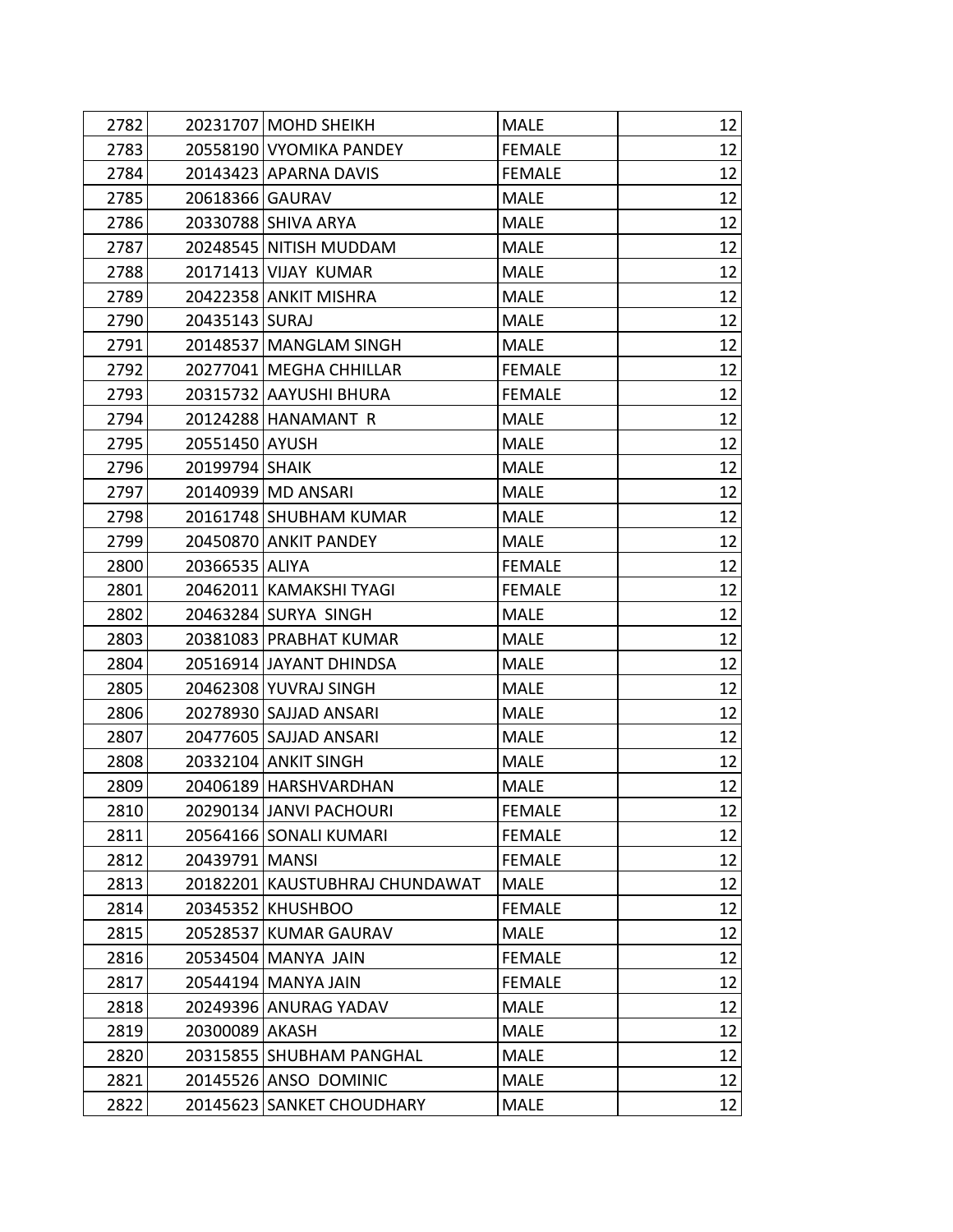| 2823 |                  | 20468488 ANAND GUPTA       | <b>MALE</b>   | 12 |
|------|------------------|----------------------------|---------------|----|
| 2824 |                  | 20550819 MRIGANKA GOGOI    | <b>MALE</b>   | 12 |
| 2825 |                  | 20395511 DIMPLE GOUR       | <b>FEMALE</b> | 12 |
| 2826 |                  | 20246835 UJJVAL SHALYA     | <b>MALE</b>   | 12 |
| 2827 |                  | 20652926 UTKAL MAHAPATRA   | <b>MALE</b>   | 12 |
| 2828 |                  | 20170154 UNNATI BANSAL     | <b>FEMALE</b> | 12 |
| 2829 |                  | 20260308 LALIT KUMAR       | <b>MALE</b>   | 12 |
| 2830 |                  | 20519539 NIRUPMA           | <b>FEMALE</b> | 12 |
| 2831 | 20408180 KRISHAN |                            | <b>MALE</b>   | 12 |
| 2832 | 20184108 ANIL    |                            | <b>MALE</b>   | 12 |
| 2833 |                  | 20222232 SHRUTI MALIK      | <b>FEMALE</b> | 12 |
| 2834 |                  | 20102515 NIKHIL MEHAR      | <b>MALE</b>   | 12 |
| 2835 | 20140839 CHIRAG  |                            | <b>MALE</b>   | 12 |
| 2836 |                  | 20427711 KAVYA MAHESHWARI  | <b>FEMALE</b> | 12 |
| 2837 | 20122152 IRAM    |                            | <b>FEMALE</b> | 12 |
| 2838 |                  | 20174078 ESHA SEMWAL       | <b>FEMALE</b> | 12 |
| 2839 |                  | 20272711 VISHNU CHAUHAN    | <b>MALE</b>   | 12 |
| 2840 |                  | 20289337 KHUSHBOO KUMARI   | <b>FEMALE</b> | 12 |
| 2841 |                  | 20415868 MOHAMMED KHAN     | <b>MALE</b>   | 12 |
| 2842 |                  | 20186766 HASMATULLAH       | <b>MALE</b>   | 12 |
| 2843 |                  | 20348856 VIJAYANT SANGWAN  | <b>MALE</b>   | 12 |
| 2844 |                  | 20116570 ANYA PRADHAN      | <b>FEMALE</b> | 12 |
| 2845 |                  | 20105798 C LOVLESH KUMAR   | <b>MALE</b>   | 12 |
| 2846 | 20432002 INDHISH |                            | <b>MALE</b>   | 12 |
| 2847 | 20476579 VISHAL  |                            | <b>MALE</b>   | 12 |
| 2848 |                  | 20167619 NANDNI CHAWLA     | <b>FEMALE</b> | 12 |
| 2849 |                  | 20138272 ANVI SHARMA       | <b>FEMALE</b> | 12 |
| 2850 | 20615468 ASHWIN  |                            | <b>MALE</b>   | 12 |
| 2851 |                  | 20191812 PRABHANSU CHOUHAN | <b>MALE</b>   | 12 |
| 2852 |                  | 20310413 ABHINENDRA        | <b>MALE</b>   | 12 |
| 2853 |                  | 20155009 TANMAYEE SHARMA   | <b>FEMALE</b> | 12 |
| 2854 |                  | 20500955 ARJASREE A R      | <b>FEMALE</b> | 12 |
| 2855 |                  | 20366862 UDISHA GUPTA      | <b>FEMALE</b> | 12 |
| 2856 | 20517431 NIKHIL  |                            | <b>MALE</b>   | 12 |
| 2857 |                  | 20651605 MOHAMMED A        | <b>MALE</b>   | 12 |
| 2858 | 20246991 SAKIB   |                            | <b>MALE</b>   | 12 |
| 2859 |                  | 20599696 VINEET SHUKLA     | <b>MALE</b>   | 12 |
| 2860 |                  | 20169637 LOVEDEEP SINGH    | <b>MALE</b>   | 12 |
| 2861 | 20408400 SUMIT   |                            | <b>MALE</b>   | 12 |
| 2862 |                  | 20145079 VIVEK YADAV       | <b>MALE</b>   | 12 |
| 2863 |                  | 20332591 UJJWAL ARORA      | <b>MALE</b>   | 12 |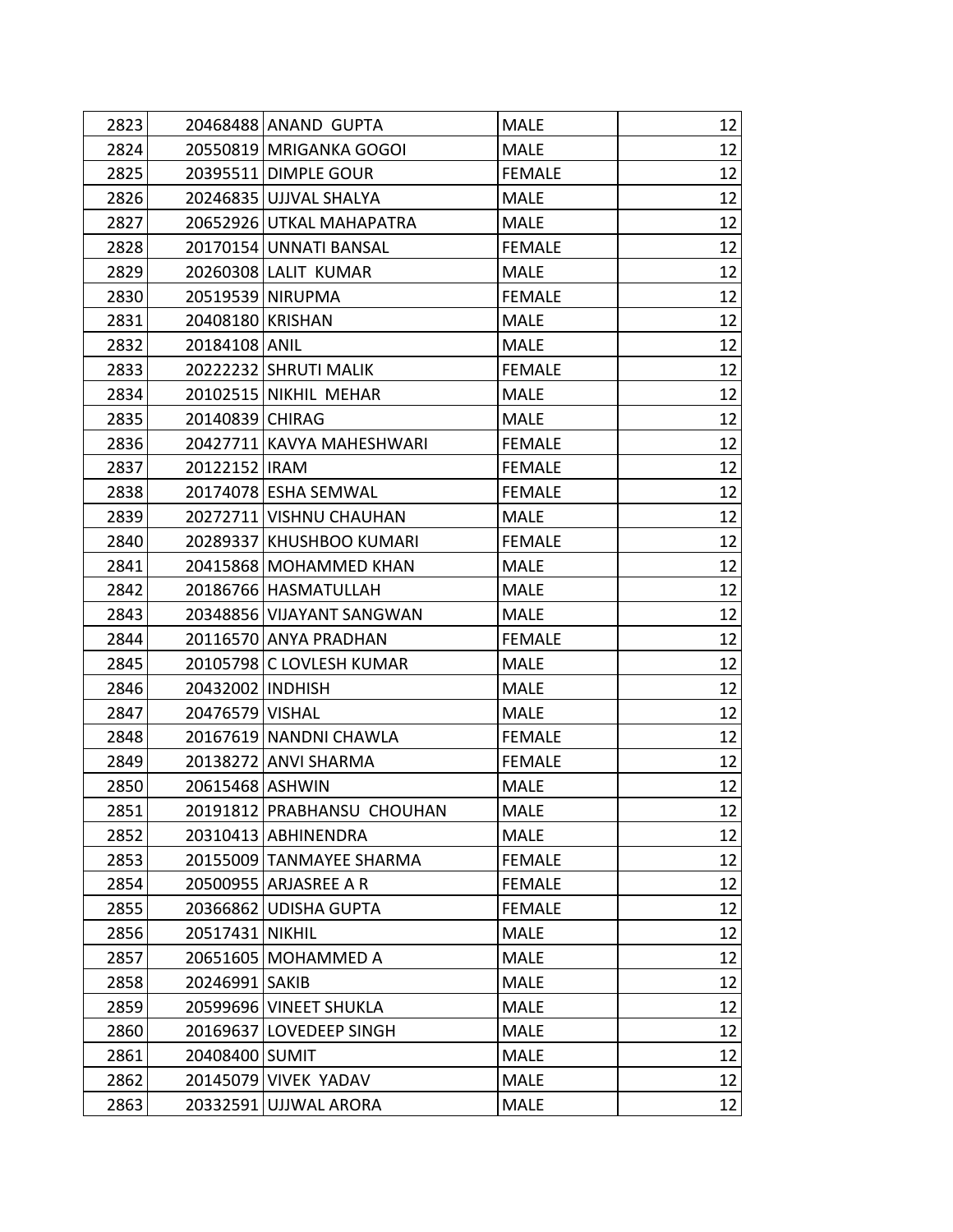| 2864 |                 | 20563396 NIKHIL VERMA          | MALE          | 12 |
|------|-----------------|--------------------------------|---------------|----|
| 2865 |                 | 20281016 ARUSHI ROY            | <b>FEMALE</b> | 12 |
| 2866 |                 | 20344452 BISWAPUJITA MAHAPATRA | <b>FEMALE</b> | 12 |
| 2867 | 20397418 ANUJ   |                                | <b>MALE</b>   | 12 |
| 2868 |                 | 20235638 ARUSH KANOJIA         | <b>MALE</b>   | 12 |
| 2869 |                 | 20348759 BHAGYASHREE RATHORE   | <b>FEMALE</b> | 12 |
| 2870 | 20640011 ANKIT  |                                | <b>MALE</b>   | 12 |
| 2871 |                 | 20196856 NITIN SINGH           | <b>MALE</b>   | 12 |
| 2872 |                 | 20184873 AJIT MISHRA           | <b>MALE</b>   | 12 |
| 2873 |                 | 20591207 PRAKHAR SURYAWANSHI   | <b>MALE</b>   | 12 |
| 2874 |                 | 20201659   ISHMEET SETHI       | <b>MALE</b>   | 12 |
| 2875 |                 | 20486825 ARVIND KUMAR          | <b>MALE</b>   | 12 |
| 2876 |                 | 20299138 SONU YADAV            | <b>FEMALE</b> | 12 |
| 2877 |                 | 20432397 VISHAL GUPTA          | <b>MALE</b>   | 12 |
| 2878 |                 | 20198562 MADHAV VERMA          | <b>MALE</b>   | 12 |
| 2879 |                 | 20227847 KUNIKA RANA           | <b>FEMALE</b> | 12 |
| 2880 |                 | 20271512 GURMEET               | <b>MALE</b>   | 12 |
| 2881 |                 | 20613657 VIVEK NAUTIYAL        | MALE          | 12 |
| 2882 |                 | 20323971 SURAJ PANDEY          | <b>MALE</b>   | 12 |
| 2883 |                 | 20263064 PREM RAJPUT           | <b>MALE</b>   | 12 |
| 2884 |                 | 20277185 AKANKSHA              | <b>FEMALE</b> | 12 |
| 2885 | 20418058 DEEPAK |                                | <b>MALE</b>   | 12 |
| 2886 |                 | 20283198 PRANJAL KUMAR         | <b>MALE</b>   | 12 |
| 2887 |                 | 20308492 JAYANT KRISHNAN       | <b>MALE</b>   | 12 |
| 2888 |                 | 20145843 HANSHU SHOKEEN        | <b>MALE</b>   | 12 |
| 2889 |                 | 20226100 AYUSH BHARDWAJ        | <b>MALE</b>   | 12 |
| 2890 |                 | 20192223 YOGESH JANGRA         | <b>MALE</b>   | 12 |
| 2891 |                 | 20530002 ARMAN SOLANKI         | <b>MALE</b>   | 12 |
| 2892 |                 | 20256562 HARSH SINGH           | <b>MALE</b>   | 12 |
| 2893 |                 | 20366838 PRINCE KUMAR          | <b>MALE</b>   | 12 |
| 2894 |                 | 20414669 KUMARI CHANCHAL       | <b>FEMALE</b> | 12 |
| 2895 |                 | 20369855 ARUNODAY SINGH        | <b>MALE</b>   | 12 |
| 2896 | 20578334 SAGAR  |                                | <b>MALE</b>   | 12 |
| 2897 |                 | 20365393 ANSHUL KUMAR          | <b>MALE</b>   | 12 |
| 2898 |                 | 20526927 LOVEDEEP SINGH        | <b>MALE</b>   | 12 |
| 2899 | 20337170 AASINA |                                | <b>FEMALE</b> | 12 |
| 2900 |                 | 20348571 SHOBHIT GUPTA         | <b>MALE</b>   | 12 |
| 2901 |                 | 20199829 DHRUV ARORA           | <b>MALE</b>   | 12 |
| 2902 | 20385984 NEERAJ |                                | <b>MALE</b>   | 12 |
| 2903 |                 | 20396561 JATIN JOSHI           | <b>MALE</b>   | 12 |
| 2904 |                 | 20571384 MADHUR JOSHI          | <b>MALE</b>   | 12 |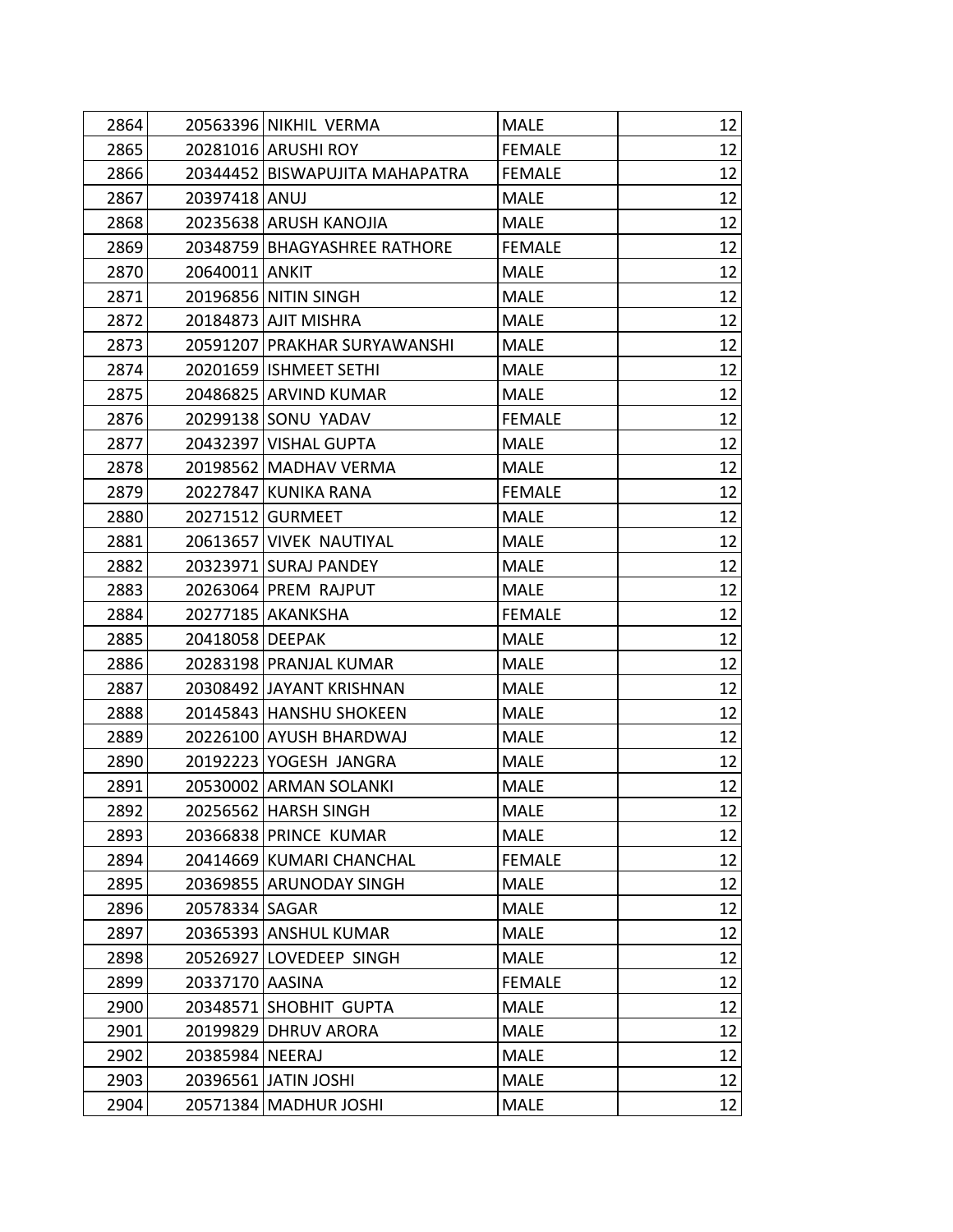| 2905 |                  | 20244988 KHUSHI GROVER     | <b>FEMALE</b> | 12 |
|------|------------------|----------------------------|---------------|----|
| 2906 |                  | 20268541 NAVEEN KUMAR      | <b>MALE</b>   | 12 |
| 2907 |                  | 20287837 NITANT KUMAR      | <b>MALE</b>   | 12 |
| 2908 |                  | 20162094 HEMANT RAUTH      | <b>MALE</b>   | 12 |
| 2909 |                  | 20518819 JAYANT KADYAN     | <b>MALE</b>   | 12 |
| 2910 |                  | 20334425 SAMEER KHAN       | <b>MALE</b>   | 12 |
| 2911 |                  | 20273162 YASH GOGIA        | <b>MALE</b>   | 12 |
| 2912 | 20229834 SONU    |                            | <b>MALE</b>   | 12 |
| 2913 |                  | 20206947 UTKARSH SINGH     | <b>MALE</b>   | 12 |
| 2914 |                  | 20261702 ADITYA YADAV      | <b>MALE</b>   | 12 |
| 2915 |                  | 20278292 HIMANSHU NEGI     | <b>MALE</b>   | 12 |
| 2916 |                  | 20224068 MUHAMMED K M      | <b>MALE</b>   | 12 |
| 2917 |                  | 20338343 RAJESH CHOUHAN    | <b>MALE</b>   | 12 |
| 2918 |                  | 20399911 ANA KAMAL         | <b>FEMALE</b> | 12 |
| 2919 | 20486309 JAIVEER |                            | <b>MALE</b>   | 12 |
| 2920 |                  | 20600599 ALOK DADHEECH     | <b>MALE</b>   | 12 |
| 2921 |                  | 20155275 ROHAN GHOSH       | <b>MALE</b>   | 12 |
| 2922 |                  | 20342367 VEDANT SINGH      | <b>MALE</b>   | 12 |
| 2923 |                  | 20289463 RITI DOWERAH      | <b>FEMALE</b> | 12 |
| 2924 |                  | 20282462 KSHITIZ SINGH     | <b>MALE</b>   | 12 |
| 2925 |                  | 20388138 RAHUL CHAKRAVORTY | <b>MALE</b>   | 12 |
| 2926 | 20112726 JATIN   |                            | <b>MALE</b>   | 12 |
| 2927 |                  | 20282750 PRANSURYA BHATT   | <b>MALE</b>   | 12 |
| 2928 |                  | 20191431 SARVESH KUMAR     | <b>MALE</b>   | 12 |
| 2929 |                  | 20102375 ASHISH GAURAV     | <b>MALE</b>   | 12 |
| 2930 | 20267504 ARIEN   |                            | <b>MALE</b>   | 12 |
| 2931 |                  | 20517485 MANISH SAINI      | <b>MALE</b>   | 12 |
| 2932 |                  | 20244655 VAIBHAV BAJPAI    | <b>MALE</b>   | 12 |
| 2933 |                  | 20214385 MUSKAN MEHRA      | <b>FEMALE</b> | 12 |
| 2934 |                  | 20272652 YASH RAWAT        | <b>MALE</b>   | 12 |
| 2935 |                  | 20409319 AKHIL MANN        | <b>MALE</b>   | 12 |
| 2936 |                  | 20639313 DHRUV RAI         | <b>MALE</b>   | 12 |
| 2937 | 20329537 MRIDUL  |                            | <b>MALE</b>   | 12 |
| 2938 |                  | 20306417 HARSH MANN        | <b>MALE</b>   | 12 |
| 2939 |                  | 20527922 DINESH KUMAR      | <b>MALE</b>   | 12 |
| 2940 | 20556912 RITESH  |                            | <b>MALE</b>   | 12 |
| 2941 |                  | 20420765 RAVI YADAV        | <b>MALE</b>   | 12 |
| 2942 |                  | 20370186 SANYA CHHABRA     | <b>FEMALE</b> | 12 |
| 2943 |                  | 20338442 TAPOSHI SARKAR    | <b>FEMALE</b> | 12 |
| 2944 | 20396396 PIYUSH  |                            | <b>MALE</b>   | 12 |
| 2945 |                  | 20472493 YASH SHARMA       | <b>MALE</b>   | 12 |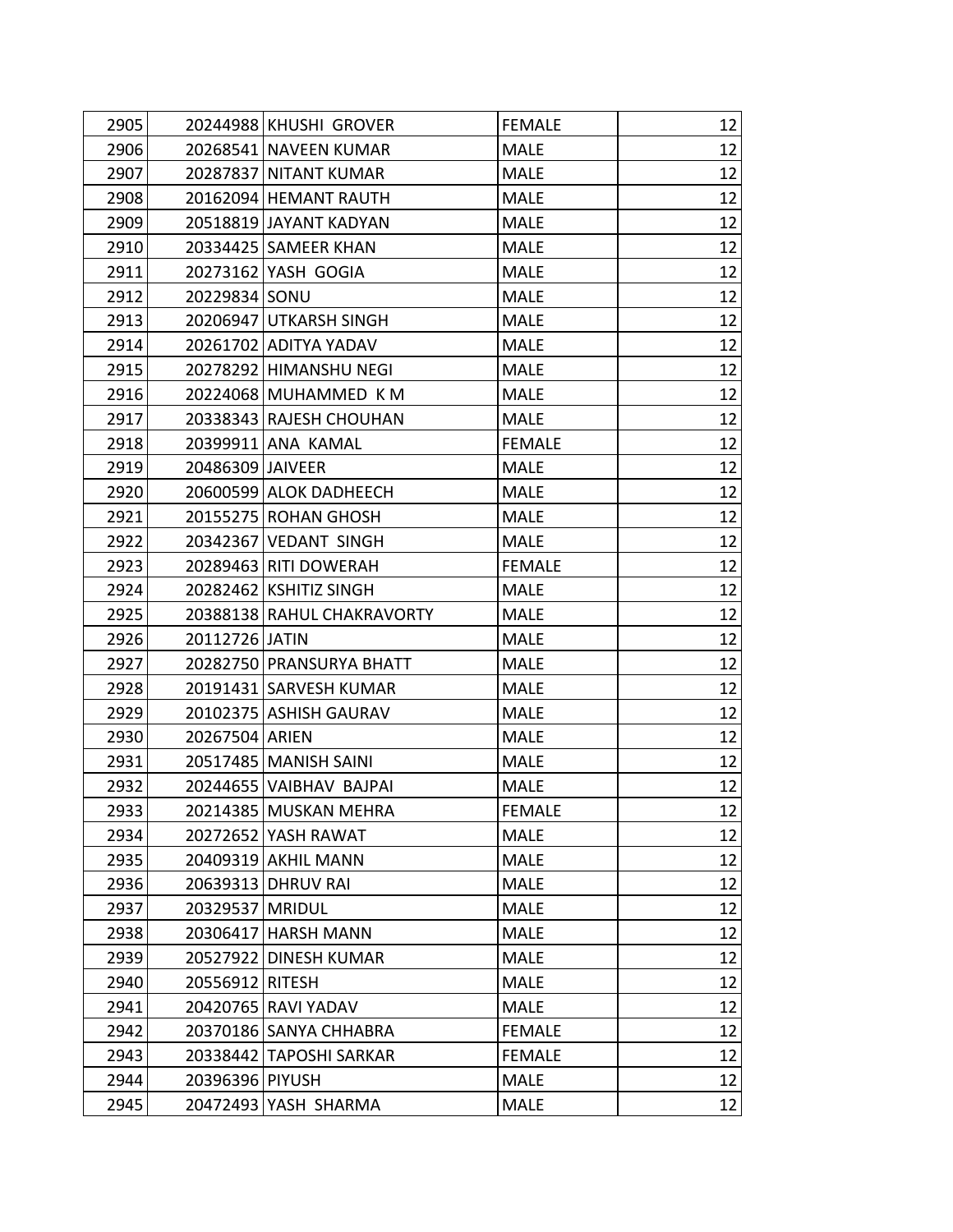| 2946 |                   | 20344391 ARJUN SHARMA        | <b>MALE</b>   | 12 |
|------|-------------------|------------------------------|---------------|----|
| 2947 |                   | 20471095 SANSKAR PARIHAR     | <b>MALE</b>   | 12 |
| 2948 |                   | 20397904 MILSI PAL           | <b>FEMALE</b> | 12 |
| 2949 | 20361391 KAMAL    |                              | <b>MALE</b>   | 12 |
| 2950 |                   | 20423068 VISHESH GAUR        | <b>MALE</b>   | 12 |
| 2951 |                   | 20624121 RAVI YADAV          | <b>MALE</b>   | 12 |
| 2952 |                   | 20335062 ABHISHEK SHARMA     | <b>MALE</b>   | 12 |
| 2953 | 20346076 SHEETAL  |                              | <b>FEMALE</b> | 12 |
| 2954 |                   | 20285247 ABHAY SINGH         | <b>MALE</b>   | 12 |
| 2955 |                   | 20130705 SAURABH KUMAR       | <b>MALE</b>   | 12 |
| 2956 |                   | 20572152 RAM SINGH           | <b>MALE</b>   | 12 |
| 2957 |                   | 20450726 DEPANDER            | <b>MALE</b>   | 12 |
| 2958 |                   | 20468977 ROHIT KUMAR         | <b>MALE</b>   | 12 |
| 2959 | 20155528 AMAN     |                              | <b>MALE</b>   | 12 |
| 2960 | 20308152 KAJAL    |                              | <b>FEMALE</b> | 12 |
| 2961 |                   | 20397844 POONAMCHAND MEGHWAL | <b>MALE</b>   | 12 |
| 2962 |                   | 20287296 YADUVASH YADAV      | <b>MALE</b>   | 12 |
| 2963 |                   | 20125623 DIKSHA SAINI        | <b>FEMALE</b> | 12 |
| 2964 |                   | 20113071 UJJJWAL PRAKASH     | <b>MALE</b>   | 12 |
| 2965 |                   | 20100701 PURVI DAHIYA        | <b>FEMALE</b> | 12 |
| 2966 |                   | 20117396 DHRUV BANSAL        | <b>MALE</b>   | 12 |
| 2967 |                   | 20201354 MRINANK             | <b>MALE</b>   | 12 |
| 2968 |                   | 20605669 YUVRAJ DEOPA        | <b>MALE</b>   | 12 |
| 2969 |                   | 20246291 SUSHANT DUBEY       | <b>MALE</b>   | 12 |
| 2970 |                   | 20276618 PREETI GUPTA        | <b>FEMALE</b> | 12 |
| 2971 |                   | 20313545 NEHA YADAV          | <b>FEMALE</b> | 12 |
| 2972 |                   | 20508232 ARAV MALHOTRA       | <b>MALE</b>   | 12 |
| 2973 |                   | 20632495 ABHILASH JHA        | <b>MALE</b>   | 12 |
| 2974 | 20347566 MOHSIN   |                              | <b>MALE</b>   | 12 |
| 2975 |                   | 20656249 ABHISHEK KUMAR      | <b>MALE</b>   | 12 |
| 2976 |                   | 20171175   PAWAN KUMAR       | <b>MALE</b>   | 12 |
| 2977 | 20486302 MANSI    |                              | <b>FEMALE</b> | 12 |
| 2978 | 20315070 ISHIKA   |                              | <b>FEMALE</b> | 12 |
| 2979 | 20161375 JANICE   |                              | <b>FEMALE</b> | 12 |
| 2980 |                   | 20256937 ANAND AZAD          | <b>MALE</b>   | 12 |
| 2981 |                   | 20204614 ARYAN SINGH         | <b>MALE</b>   | 12 |
| 2982 |                   | 20295582 SRISTI DWIVEDI      | <b>FEMALE</b> | 12 |
| 2983 |                   | 20259343 ROHIT KUMAR         | <b>MALE</b>   | 12 |
| 2984 | 20389064 PAWAN    |                              | <b>MALE</b>   | 12 |
| 2985 | 20233206   MANISH |                              | <b>MALE</b>   | 12 |
| 2986 |                   | 20449575 VIVEK SINGH         | <b>MALE</b>   | 12 |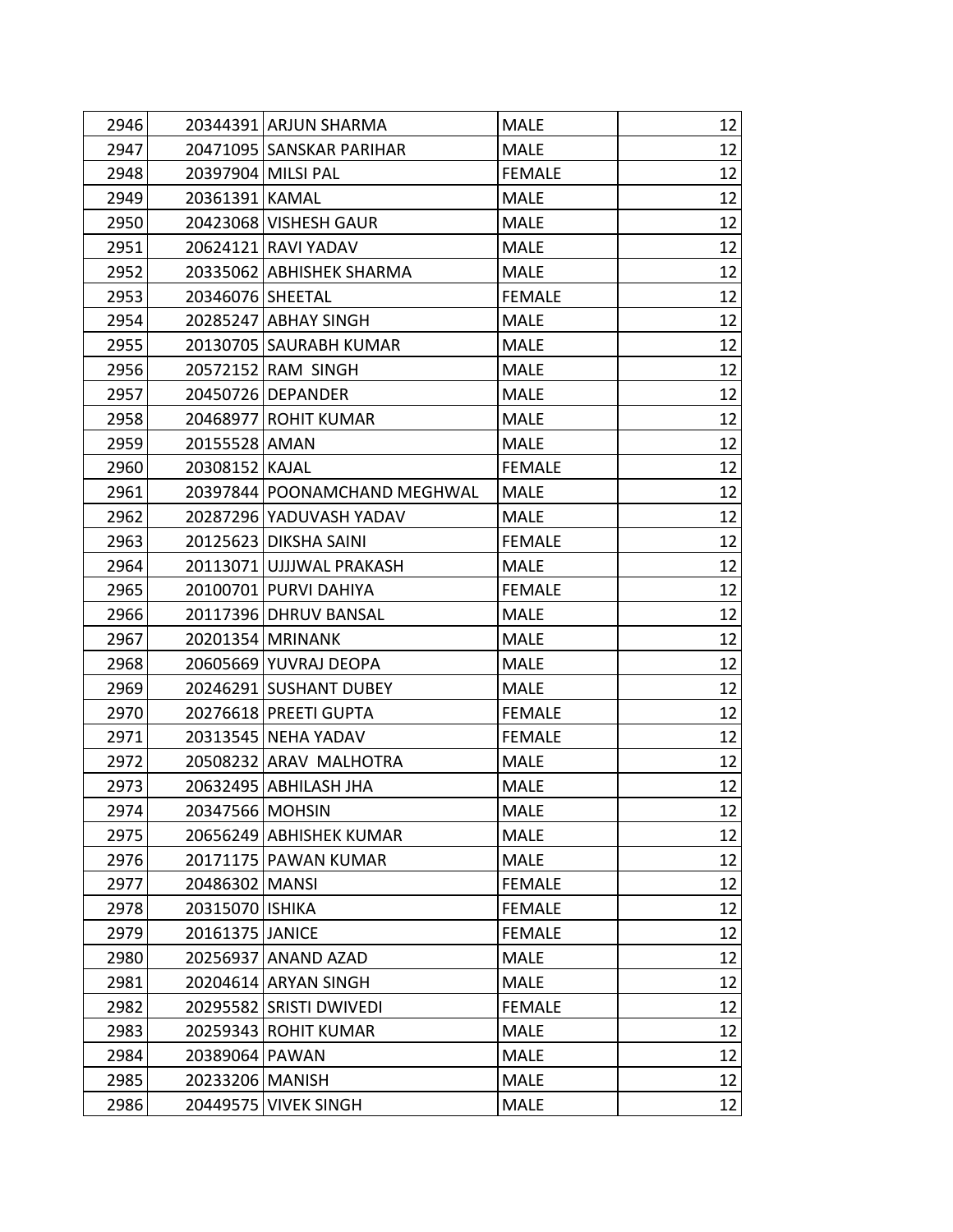| 2987 |                   | 20133363 PAYAL CHAUDHARY   | <b>FEMALE</b> | 12 |
|------|-------------------|----------------------------|---------------|----|
| 2988 |                   | 20619937 PRASHANT KUMAR    | <b>MALE</b>   | 12 |
| 2989 | 20386034 NIKITA   |                            | <b>FEMALE</b> | 12 |
| 2990 |                   | 20122635 KUSHAGRA VARSHNEY | <b>MALE</b>   | 12 |
| 2991 |                   | 20511858 KUMAR ANURAG      | <b>MALE</b>   | 12 |
| 2992 |                   | 20481873 DEEPAK KUMAR      | <b>MALE</b>   | 12 |
| 2993 |                   | 20109975 ROHIT RAI         | <b>MALE</b>   | 12 |
| 2994 |                   | 20230610 ROHIT RAI         | <b>MALE</b>   | 12 |
| 2995 |                   | 20575576 ARPIT BHAKUNI     | <b>MALE</b>   | 12 |
| 2996 |                   | 20172557 UTKARSH SINGH     | <b>MALE</b>   | 12 |
| 2997 | 20333425   SAURAV |                            | <b>MALE</b>   | 12 |
| 2998 |                   | 20216138 NRIPEN KUMAR      | <b>MALE</b>   | 12 |
| 2999 |                   | 20214059 PRINCE KUMAR      | <b>MALE</b>   | 12 |
| 3000 |                   | 20581117 TARANVIR SINGH    | <b>MALE</b>   | 12 |
| 3001 |                   | 20451507 PRIYANSHU         | <b>MALE</b>   | 12 |
| 3002 |                   | 20562084 SATYENDRA PATEL   | <b>MALE</b>   | 12 |
| 3003 |                   | 20185054 RAJAN GUPTA       | <b>MALE</b>   | 12 |
| 3004 |                   | 20593895 HRIDYANSH HADA    | <b>MALE</b>   | 12 |
| 3005 |                   | 20492672 MALLIKA SINGH     | <b>FEMALE</b> | 12 |
| 3006 | 20532856 LALIT    |                            | <b>MALE</b>   | 12 |
| 3007 | 20148507 SWATI    |                            | <b>FEMALE</b> | 12 |
| 3008 |                   | 20171829 ABHAY KAUSHIK     | <b>MALE</b>   | 12 |
| 3009 |                   | 20159273   DEEPANSHU MOGHA | <b>MALE</b>   | 12 |
| 3010 |                   | 20403450 CHETNA PALARIYA   | <b>FEMALE</b> | 12 |
| 3011 |                   | 20368911 DISHA CHOUHAN     | <b>FEMALE</b> | 12 |
| 3012 |                   | 20409300 DEEPAK SHARMA     | <b>MALE</b>   | 12 |
| 3013 |                   | 20526460 ANMOL SHARMA      | <b>MALE</b>   | 12 |
| 3014 |                   | 20165635 ARYAN RAJPUT      | <b>MALE</b>   | 12 |
| 3015 |                   | 20449780 ANNU RANI         | <b>FEMALE</b> | 12 |
| 3016 |                   | 20151865 AMISHA RAWAT      | <b>FEMALE</b> | 12 |
| 3017 | 20274280 NEPAL    |                            | <b>MALE</b>   | 12 |
| 3018 | 20495624 NEPAL    |                            | <b>MALE</b>   | 12 |
| 3019 | 20401927 SAURAV   |                            | <b>MALE</b>   | 12 |
| 3020 |                   | 20331921 SAURABH KUMAR     | <b>MALE</b>   | 12 |
| 3021 | 20163546 KUNAL    |                            | <b>MALE</b>   | 12 |
| 3022 |                   | 20330858 ROHIT KUMAR       | <b>MALE</b>   | 12 |
| 3023 |                   | 20541537 SARITA SHARMA     | <b>FEMALE</b> | 12 |
| 3024 |                   | 20488769 GAURAV KUMAR      | <b>MALE</b>   | 12 |
| 3025 |                   | 20205731 SAKSHAM RAWAT     | <b>MALE</b>   | 12 |
| 3026 |                   | 20616904 PRANAV KUMAR      | <b>MALE</b>   | 12 |
| 3027 |                   | 20207408 RADHA SHARMA      | <b>FEMALE</b> | 12 |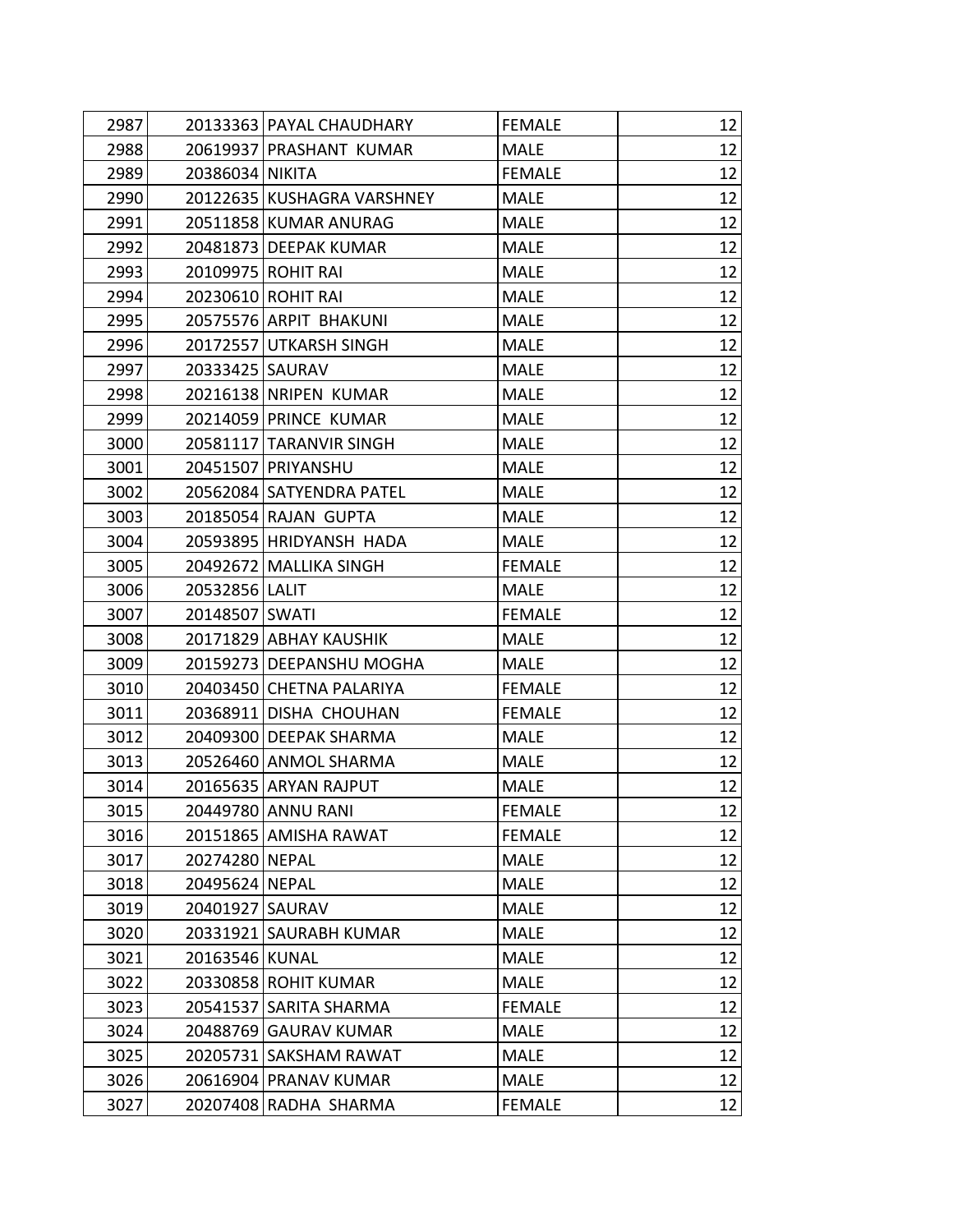| 3028 | 20314396 ROSHAN           | <b>MALE</b>   | 12 |
|------|---------------------------|---------------|----|
| 3029 | 20344433 LOKESH           | <b>MALE</b>   | 12 |
| 3030 | 20189701   HARSH          | <b>MALE</b>   | 12 |
| 3031 | 20576662 AVIRAJ SHEKHAWAT | <b>MALE</b>   | 12 |
| 3032 | 20176470 YUVRAJ CHHOKAR   | <b>MALE</b>   | 12 |
| 3033 | 20463601 ISHITA SHARMA    | <b>FEMALE</b> | 12 |
| 3034 | 20383295 AKASH KUMAR      | <b>MALE</b>   | 12 |
| 3035 | 20486031 KAPIL NEGI       | <b>MALE</b>   | 12 |
| 3036 | 20209462 ADITYA NAYAK     | <b>MALE</b>   | 12 |
| 3037 | 20580605 SOURABH AHIRWAR  | <b>MALE</b>   | 12 |
| 3038 | 20127420 ARUN             | <b>MALE</b>   | 12 |
| 3039 | 20308727 PANKAJ JOSHI     | <b>MALE</b>   | 12 |
| 3040 | 20314381 ANURAG SHEORAN   | <b>MALE</b>   | 12 |
| 3041 | 20465961 ANKIT SINGH      | <b>MALE</b>   | 12 |
| 3042 | 20255806 VISHAL           | <b>MALE</b>   | 12 |
| 3043 | 20351401 MADHVI           | <b>FEMALE</b> | 12 |
| 3044 | 20111034 ANKIT LATHER     | <b>MALE</b>   | 12 |
| 3045 | 20506259 ROHIT RAWAT      | MALE          | 12 |
| 3046 | 20343529 NASEEM           | <b>MALE</b>   | 12 |
| 3047 | 20408530 MANJEET          | <b>MALE</b>   | 12 |
| 3048 | 20132274 VAISHALI DHINGRA | <b>FEMALE</b> | 12 |
| 3049 | 20214684 VARSHA           | <b>FEMALE</b> | 12 |
| 3050 | 20198956 SIMARPREET KAUR  | <b>FEMALE</b> | 12 |
| 3051 | 20383435 JEETESH BHATI    | <b>MALE</b>   | 12 |
| 3052 | 20153472 NITESH KUMAR     | <b>MALE</b>   | 12 |
| 3053 | 20139569 DEEPSIKHA DEB    | <b>FEMALE</b> | 12 |
| 3054 | 20287658 PRATOSH          | <b>MALE</b>   | 12 |
| 3055 | 20174366 VICKY            | <b>MALE</b>   | 12 |
| 3056 | 20260973 RAHUL SAWASIYA   | <b>MALE</b>   | 12 |
| 3057 | 20520752 KM NEERAJ        | <b>FEMALE</b> | 12 |
| 3058 | 20642959 PRADEEP GULIA    | <b>MALE</b>   | 12 |
| 3059 | 20490704 BHARTENDU KUMAR  | <b>MALE</b>   | 12 |
| 3060 | 20663421 SUBHAM KOTHARI   | <b>MALE</b>   | 12 |
| 3061 | 20237493 DILEEP           | <b>MALE</b>   | 12 |
| 3062 | 20316526 GUNIT SHAH       | <b>MALE</b>   | 12 |
| 3063 | 20573884 PRASHANT CHAUBEY | <b>MALE</b>   | 12 |
| 3064 | 20164473 PREETI KUMARI    | <b>FEMALE</b> | 12 |
| 3065 | 20344149 SACHIN           | <b>MALE</b>   | 12 |
| 3066 | 20387835 ALIM KHAN        | <b>MALE</b>   | 12 |
| 3067 | 20388940 FAHAD PARVEZ     | <b>MALE</b>   | 12 |
| 3068 | 20351786 SHOBHA YADAV     | <b>FEMALE</b> | 12 |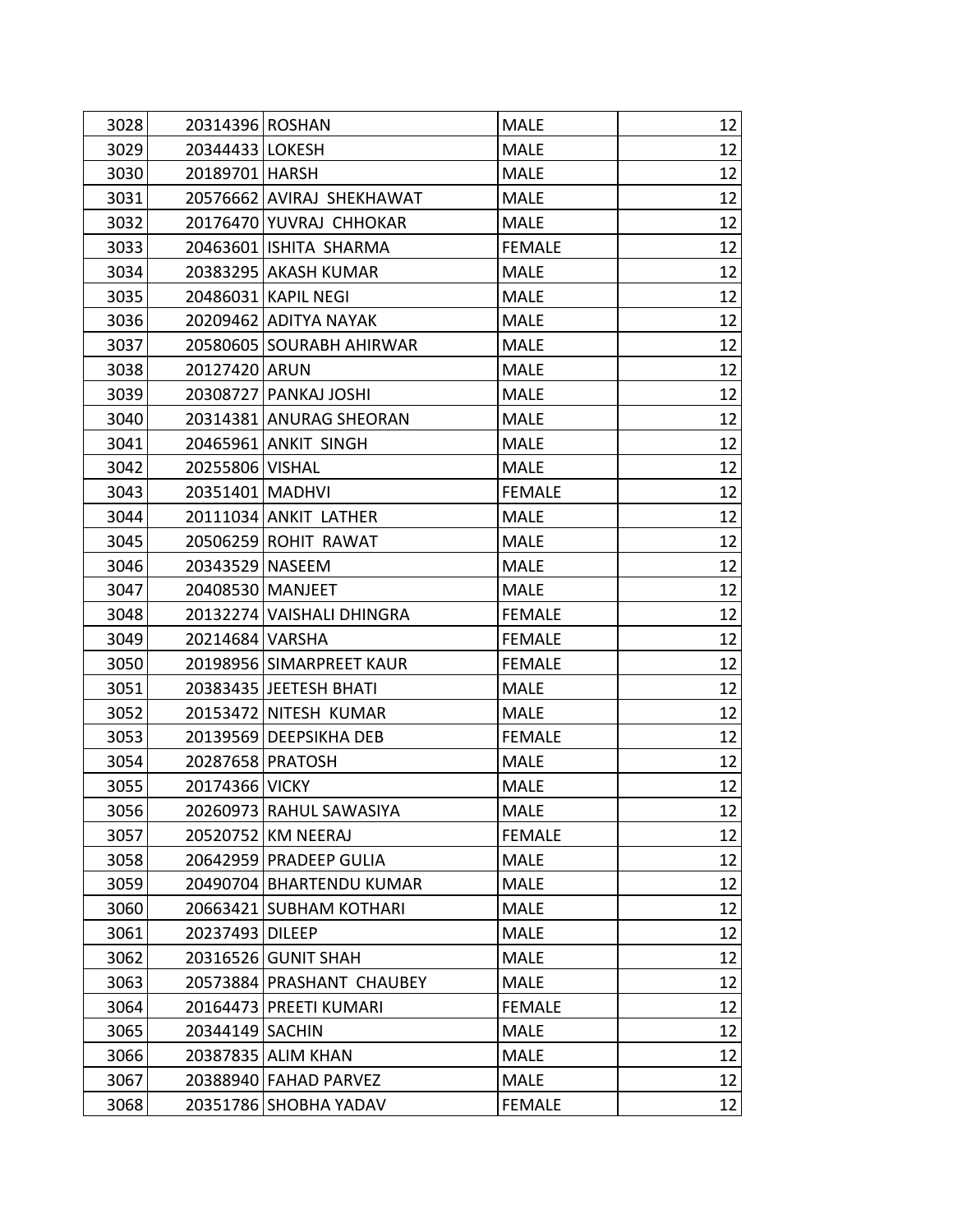| 3069 |                 | 20594391 SHOBHA YADAV        | <b>FEMALE</b> | 12 |
|------|-----------------|------------------------------|---------------|----|
| 3070 |                 | 20658168 SHOBHA YADAV        | <b>FEMALE</b> | 12 |
| 3071 |                 | 20363840 SURABHI VERMA       | <b>FEMALE</b> | 12 |
| 3072 |                 | 20337587   MOHD ZEESHAN      | <b>MALE</b>   | 12 |
| 3073 |                 | 20212236 SUMIT KUMAR         | <b>MALE</b>   | 12 |
| 3074 |                 | 20189458 VARINDERJEET SINGH  | <b>MALE</b>   | 12 |
| 3075 |                 | 20327194 GAURAV KUMAR        | <b>MALE</b>   | 12 |
| 3076 |                 | 20537768 JITESH RAHEJA       | <b>MALE</b>   | 12 |
| 3077 |                 | 20289985 ROHIT KUMAR         | <b>MALE</b>   | 12 |
| 3078 |                 | 20345762 SAPNA BUNKAR        | <b>FEMALE</b> | 12 |
| 3079 |                 | 20346631 RAVI KUMAR          | <b>MALE</b>   | 12 |
| 3080 |                 | 20231211 SHUBHAM SAHU        | <b>MALE</b>   | 12 |
| 3081 |                 | 20646480 NABINJYOTI KARMAKAR | <b>MALE</b>   | 12 |
| 3082 |                 | 20380915 SHRISHTI KAUSHIK    | <b>FEMALE</b> | 12 |
| 3083 |                 | 20115486 DIKSHA MISHRA       | <b>FEMALE</b> | 12 |
| 3084 |                 | 20107956 AMIT SAINI`         | <b>MALE</b>   | 12 |
| 3085 |                 | 20525277 SANDEEP BISHT       | <b>MALE</b>   | 12 |
| 3086 |                 | 20325837 HANSIKA LILANI      | <b>FEMALE</b> | 12 |
| 3087 |                 | 20434315 ATUL KASANA         | <b>MALE</b>   | 12 |
| 3088 |                 | 20234684 TARUN JHA           | <b>MALE</b>   | 12 |
| 3089 |                 | 20237428 HIMANSHU BHADOURIA  | <b>MALE</b>   | 12 |
| 3090 |                 | 20143193 ABHISHEK SHARMA     | <b>MALE</b>   | 12 |
| 3091 | 20344179 SONAL  |                              | <b>FEMALE</b> | 12 |
| 3092 |                 | 20253858 SHALINI SUMAN       | <b>FEMALE</b> | 12 |
| 3093 |                 | 20662623 SHALINI SUMAN       | <b>FEMALE</b> | 12 |
| 3094 |                 | 20194545   MANAV VERMA       | <b>MALE</b>   | 12 |
| 3095 |                 | 20398480 SAURABH DUBEY       | <b>MALE</b>   | 12 |
| 3096 |                 | 20535891 SAURABH DUBEY       | <b>MALE</b>   | 12 |
| 3097 |                 | 20222842 ALKA SINHA          | <b>FEMALE</b> | 12 |
| 3098 | 20253430 NIKITA |                              | <b>FEMALE</b> | 12 |
| 3099 | 20231709 SUMIT  |                              | <b>MALE</b>   | 12 |
| 3100 |                 | 20411663 HIMANSHU            | <b>MALE</b>   | 12 |
| 3101 | 20317598 BHANU  |                              | <b>MALE</b>   | 12 |
| 3102 |                 | 20245348 ANKIT PRADHAN       | <b>MALE</b>   | 12 |
| 3103 |                 | 20146380 SRIJAN SAHU         | <b>MALE</b>   | 12 |
| 3104 |                 | 20416918 MONU YADAV          | <b>MALE</b>   | 12 |
| 3105 | 20520908 BHARTI |                              | <b>FEMALE</b> | 12 |
| 3106 |                 | 20216833 MANSI MEHRA         | <b>FEMALE</b> | 12 |
| 3107 |                 | 20205523 SAURABH CHOUDHARY   | <b>MALE</b>   | 12 |
| 3108 |                 | 20441055 VISHAL SINGH        | <b>MALE</b>   | 12 |
| 3109 |                 | 20318099 KARAN MAITREY       | <b>MALE</b>   | 12 |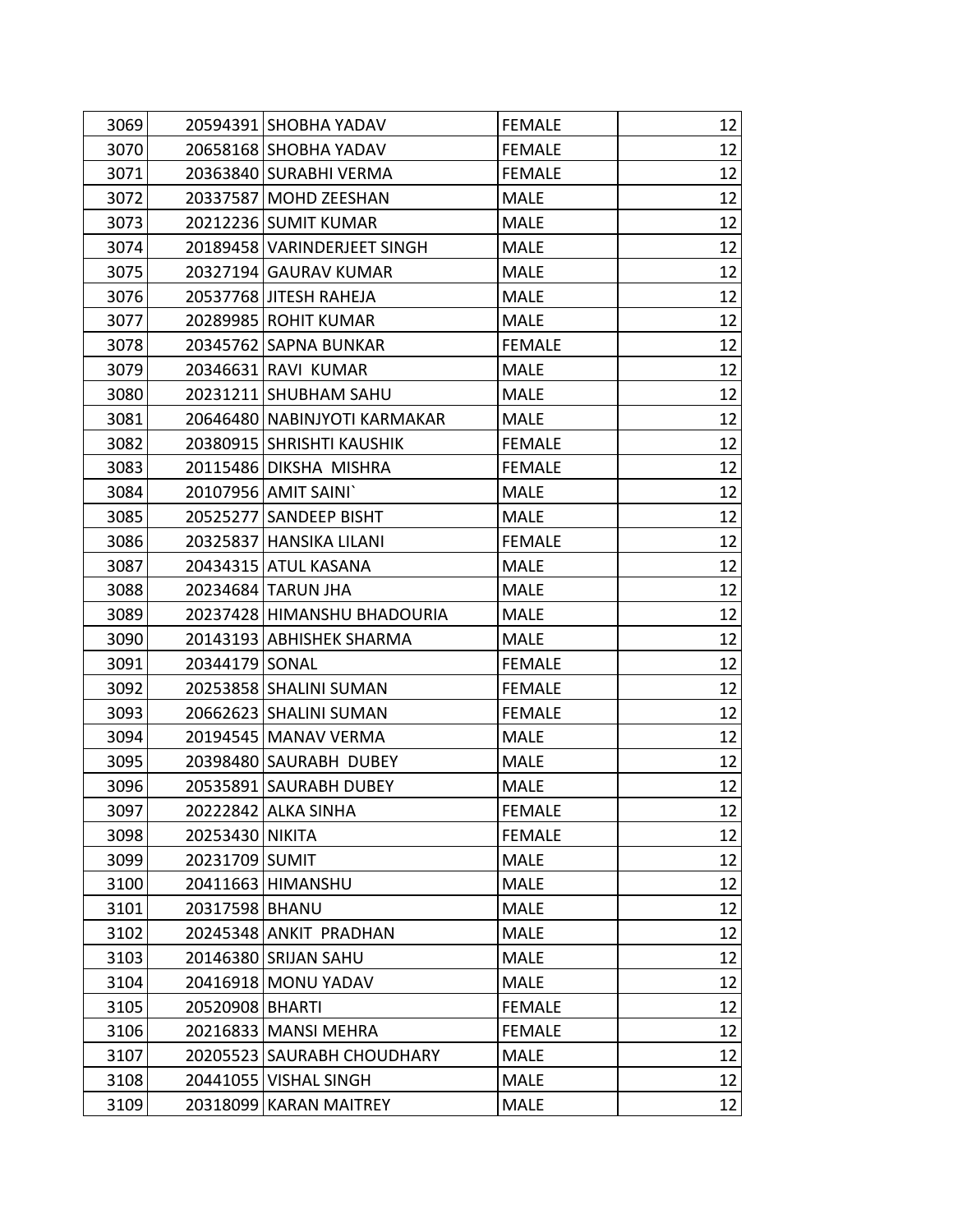| 3110 |                   | 20440310 BHARAT KUMAR                | MALE          | 12 |
|------|-------------------|--------------------------------------|---------------|----|
| 3111 |                   | 20161387 SAPNA KUMARI                | <b>FEMALE</b> | 12 |
| 3112 |                   | 20229098 ABHINASH KUMAR              | <b>MALE</b>   | 12 |
| 3113 |                   | 20451859 DIPTI PARIDA                | <b>FEMALE</b> | 12 |
| 3114 |                   | 20374953 KAMAL KUMAR                 | <b>MALE</b>   | 12 |
| 3115 | 20636500 AJAY     |                                      | <b>MALE</b>   | 12 |
| 3116 |                   | 20435722 CHETANYA KUMAR CHOUHAN MALE |               | 12 |
| 3117 |                   | 20460193 PUSHPANJALI THAPA           | <b>FEMALE</b> | 12 |
| 3118 |                   | 20182531 JHALAK TOMAR                | <b>FEMALE</b> | 12 |
| 3119 |                   | 20250276 MEGHA KASHYAP               | <b>FEMALE</b> | 12 |
| 3120 |                   | 20510623 NAVEEN DINODIA              | <b>MALE</b>   | 12 |
| 3121 |                   | 20320205 RAHUL DAGAR                 | MALE          | 12 |
| 3122 |                   | 20285436 CHANDRASHEKHAR YADAV        | <b>MALE</b>   | 12 |
| 3123 |                   | 20328626 MANISHA K                   | <b>FEMALE</b> | 12 |
| 3124 |                   | 20126307 ANANYA BANSAL               | <b>FEMALE</b> | 12 |
| 3125 |                   | 20367387 NAVTESH BHOLA               | <b>MALE</b>   | 12 |
| 3126 |                   | 20349756 URVASHI PUNDIR              | <b>FEMALE</b> | 12 |
| 3127 |                   | 20291839 TUSHAR TOLIA                | <b>MALE</b>   | 12 |
| 3128 |                   | 20190467 PRAMOD YADAV                | <b>MALE</b>   | 12 |
| 3129 | 20272977 SOHAIL   |                                      | <b>MALE</b>   | 12 |
| 3130 |                   | 20130294 ABHIJIT SINGH               | <b>MALE</b>   | 12 |
| 3131 |                   | 20224022 KISHORE KUMAR               | <b>MALE</b>   | 12 |
| 3132 |                   | 20378003 OM CHATURVEDI               | <b>MALE</b>   | 12 |
| 3133 |                   | 20165926 JASMEET KAUR                | <b>FEMALE</b> | 12 |
| 3134 |                   | 20523996 NIKHIL SAINI                | <b>MALE</b>   | 12 |
| 3135 |                   | 20344307 ISHA AGGARWAL               | <b>FEMALE</b> | 12 |
| 3136 |                   | 20110901 RAVI KUMAR                  | <b>MALE</b>   | 12 |
| 3137 |                   | 20202491 DEEPAK BHADORIYA            | <b>MALE</b>   | 12 |
| 3138 |                   | 20121943 NAVEEN JEPH                 | <b>MALE</b>   | 12 |
| 3139 |                   | 20421385 ASHU YADAV                  | <b>MALE</b>   | 12 |
| 3140 |                   | 20661827 DHIRAJ KUMAR                | <b>MALE</b>   | 12 |
| 3141 | 20207353 KHUSHI   |                                      | <b>FEMALE</b> | 12 |
| 3142 | 20259273 TALIB    |                                      | <b>MALE</b>   | 12 |
| 3143 |                   | 20470099 REYONA PANDIT               | <b>FEMALE</b> | 12 |
| 3144 | 20184045   BHAWNA |                                      | <b>FEMALE</b> | 12 |
| 3145 | 20392174 DILBAG   |                                      | <b>MALE</b>   | 12 |
| 3146 |                   | 20517140 KESHAV KAUSHIK              | <b>MALE</b>   | 12 |
| 3147 |                   | 20363259 LEICHOMBAM SINGH            | <b>MALE</b>   | 12 |
| 3148 |                   | 20227743   SHABNAM                   | <b>FEMALE</b> | 12 |
| 3149 |                   | 20139644 SABYASACHI MISHRA           | <b>MALE</b>   | 12 |
| 3150 |                   | 20148589 PRABHLEEN MAKIN             | <b>FEMALE</b> | 12 |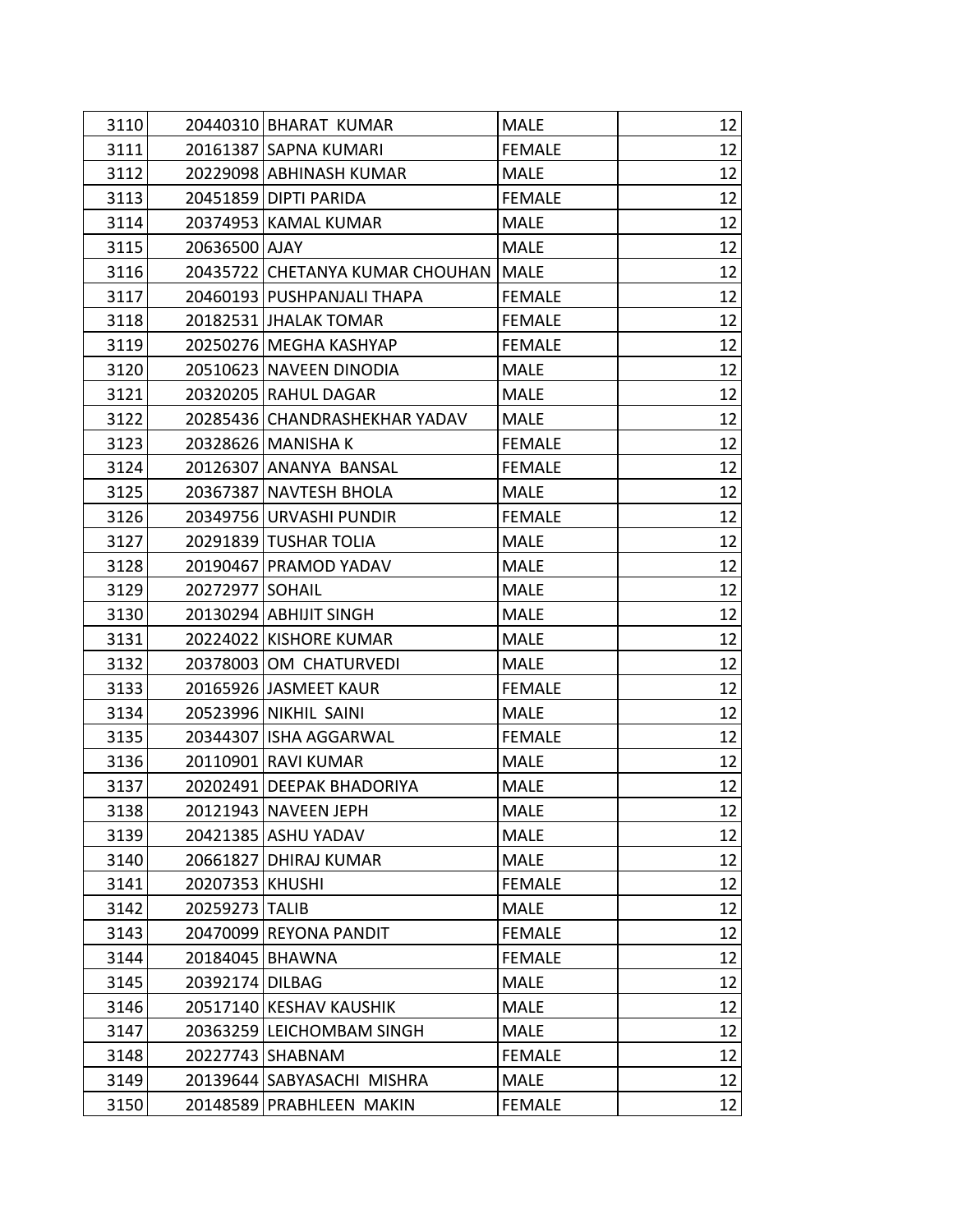| 3151 |                  | 20382996 GOLU PAL           | <b>MALE</b>   | 12 |
|------|------------------|-----------------------------|---------------|----|
| 3152 | 20124237 SONALI  |                             | <b>FEMALE</b> | 12 |
| 3153 |                  | 20217178 JIGYASU TIWARI     | <b>MALE</b>   | 12 |
| 3154 |                  | 20214416 GURPREET KAUR      | <b>FEMALE</b> | 12 |
| 3155 | 20509690 ANJALI  |                             | <b>FEMALE</b> | 12 |
| 3156 |                  | 20172856 VISHWADEEPAK       | <b>MALE</b>   | 12 |
| 3157 |                  | 20177548 AMANDEEP SINGH     | <b>MALE</b>   | 12 |
| 3158 |                  | 20525768 SAFA SALEEM O      | <b>FEMALE</b> | 12 |
| 3159 | 20238723 PRADEEP |                             | <b>MALE</b>   | 12 |
| 3160 |                  | 20299621 VINAY KUMAR        | <b>MALE</b>   | 12 |
| 3161 | 20134447 MOHD    |                             | <b>MALE</b>   | 12 |
| 3162 |                  | 20571748 FARAH SAIFI        | <b>FEMALE</b> | 12 |
| 3163 |                  | 20157705 RITIKA YADAV       | <b>FEMALE</b> | 12 |
| 3164 |                  | 20121023 RAGHAV KHANDELWAL  | <b>MALE</b>   | 12 |
| 3165 |                  | 20407427 VIKASH KUMAR       | <b>MALE</b>   | 12 |
| 3166 |                  | 20268820 CHIRAG KUMAR       | <b>MALE</b>   | 12 |
| 3167 |                  | 20485618 HARDIK MISHRA      | <b>MALE</b>   | 12 |
| 3168 |                  | 20241573 BHAVESH KUMAR      | <b>MALE</b>   | 12 |
| 3169 |                  | 20418834 VINOD KUMAR        | <b>MALE</b>   | 12 |
| 3170 |                  | 20263661 ABHISHEK BOMARDE   | <b>MALE</b>   | 12 |
| 3171 |                  | 20298013   AMANDEEP         | <b>MALE</b>   | 12 |
| 3172 |                  | 20234298 KIRTI CHAUHAN      | <b>FEMALE</b> | 12 |
| 3173 |                  | 20129735 ABHISHEK           | <b>MALE</b>   | 12 |
| 3174 | 20296141 AJAY    |                             | <b>MALE</b>   | 12 |
| 3175 |                  | 20162505 VANSH GUPTA        | <b>MALE</b>   | 12 |
| 3176 |                  | 20364776 GIRRAJ MEENA       | <b>MALE</b>   | 12 |
| 3177 |                  | 20349707 VIKRAM SINGH       | <b>MALE</b>   | 12 |
| 3178 |                  | 20175450 GAUTAM ANEJA       | <b>MALE</b>   | 12 |
| 3179 |                  | 20520220 AJAY RAJ RAJVI     | MALE          | 12 |
| 3180 |                  | 20256222 AYUSHI UNIYAL      | <b>FEMALE</b> | 12 |
| 3181 |                  | 20110906 NONGMAITHEM SINGH  | <b>MALE</b>   | 12 |
| 3182 |                  | 20450057 VARUN KAPOOR       | <b>MALE</b>   | 12 |
| 3183 |                  | 20371992 LATA KUMARI        | <b>FEMALE</b> | 12 |
| 3184 |                  | 20322868 ARYANDEEP DHALIWAL | <b>MALE</b>   | 12 |
| 3185 |                  | 20145466 RIYA PRASAD        | <b>FEMALE</b> | 12 |
| 3186 |                  | 20271119 ISHIKA SAINI       | <b>FEMALE</b> | 12 |
| 3187 |                  | 20331388 ANKIT KUMAR        | <b>MALE</b>   | 12 |
| 3188 | 20278327 MANSI   |                             | <b>FEMALE</b> | 12 |
| 3189 |                  | 20484795 UVESH KHAN         | <b>MALE</b>   | 12 |
| 3190 |                  | 20343436 AMAN KUMAR         | <b>MALE</b>   | 12 |
| 3191 | 20122698 RAM     |                             | <b>MALE</b>   | 12 |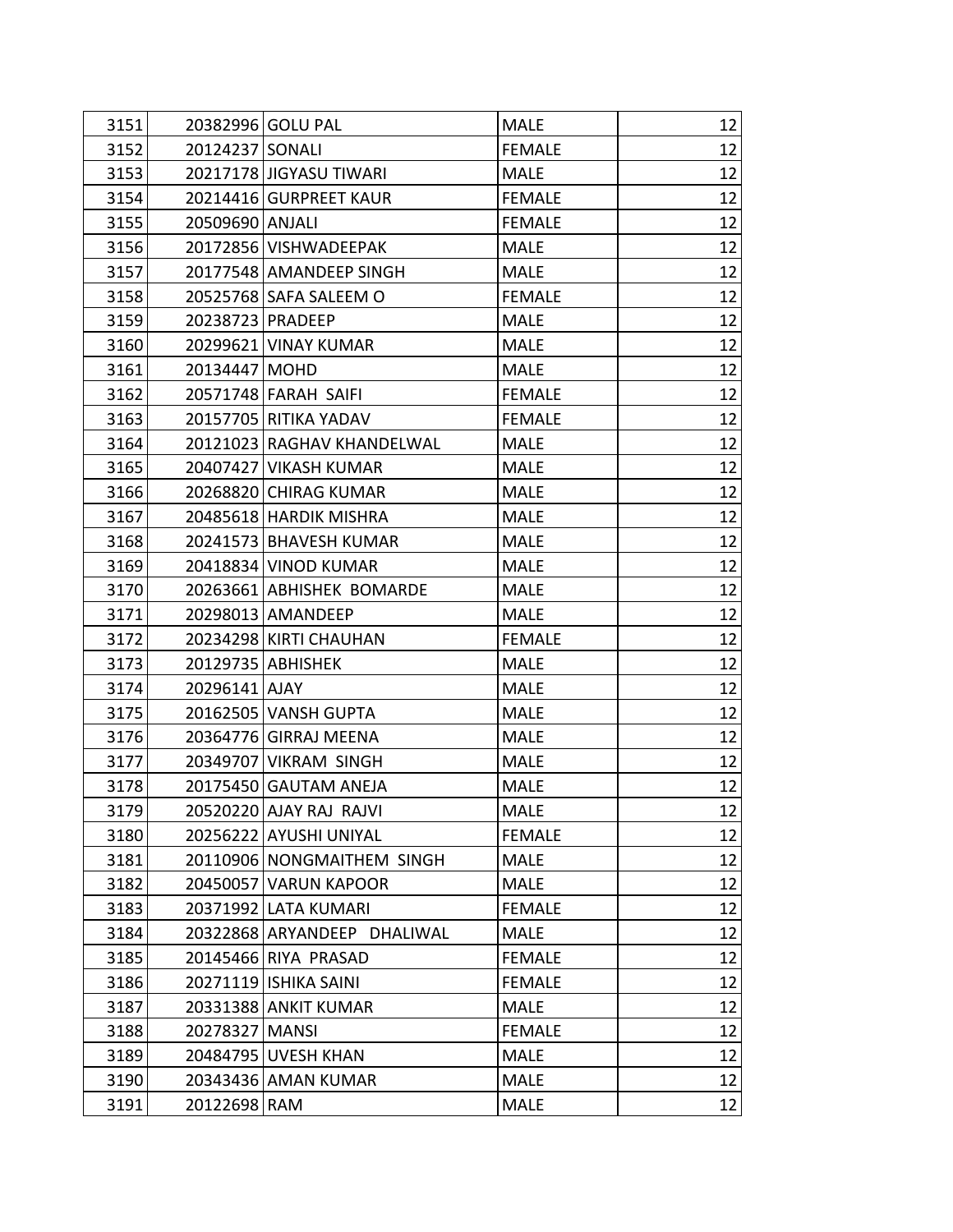| 3192 | 20521957 GARIMA  |                           | <b>FEMALE</b> | 12 |
|------|------------------|---------------------------|---------------|----|
| 3193 | 20356745 HONEY   |                           | <b>FEMALE</b> | 12 |
| 3194 |                  | 20235061 SHUBHAM          | <b>MALE</b>   | 12 |
| 3195 |                  | 20662392 VINAY SINGH      | <b>MALE</b>   | 12 |
| 3196 |                  | 20287823 LALIT SHARMA     | <b>MALE</b>   | 12 |
| 3197 |                  | 20436634 DEVANSHI SINGH   | <b>FEMALE</b> | 12 |
| 3198 |                  | 20234116 ABHISHEK KUMAR   | <b>MALE</b>   | 12 |
| 3199 | 20302048 ASHISH  |                           | <b>MALE</b>   | 12 |
| 3200 |                  | 20489933 HARSH GOSWAMI    | <b>MALE</b>   | 12 |
| 3201 |                  | 20213762 DUSHYANT         | <b>MALE</b>   | 12 |
| 3202 |                  | 20248961 AKHIL RANA       | <b>MALE</b>   | 12 |
| 3203 | 20329181 ANKUR   |                           | <b>MALE</b>   | 12 |
| 3204 |                  | 20312774 SACHIN KUMAR     | <b>MALE</b>   | 12 |
| 3205 |                  | 20410418 SHABNUSAMAN      | <b>MALE</b>   | 12 |
| 3206 |                  | 20118357 V S SAVAR        | <b>MALE</b>   | 12 |
| 3207 | 20134844 SEJAL   |                           | <b>FEMALE</b> | 12 |
| 3208 | 20473468 BASIRA  |                           | <b>FEMALE</b> | 12 |
| 3209 |                  | 20236021 SHANU KUMAR      | <b>MALE</b>   | 12 |
| 3210 |                  | 20396156 RONIT BAGHEL     | <b>MALE</b>   | 12 |
| 3211 |                  | 20110727 RANVIR KUMAR     | <b>MALE</b>   | 12 |
| 3212 | 20594607 RISHABH |                           | <b>MALE</b>   | 12 |
| 3213 |                  | 20513514 SACHIN YADAV     | <b>MALE</b>   | 12 |
| 3214 |                  | 20352550 PRIYANSH         | <b>MALE</b>   | 12 |
| 3215 |                  | 20157075 ABHISHEK         | <b>MALE</b>   | 12 |
| 3216 |                  | 20167309 BHUMIKA CHAWLA   | <b>FEMALE</b> | 12 |
| 3217 |                  | 20241526 KAPIL SAXENA     | <b>MALE</b>   | 12 |
| 3218 |                  | 20366275 AAYUSH RAWAT     | <b>MALE</b>   | 12 |
| 3219 | 20327771 SANDEEP |                           | <b>MALE</b>   | 12 |
| 3220 |                  | 20430950 NAVDEEP MAAN     | <b>MALE</b>   | 12 |
| 3221 |                  | 20290297 SHIVAM PASWAN    | <b>MALE</b>   | 12 |
| 3222 | 20271962 SHIVANI |                           | <b>FEMALE</b> | 12 |
| 3223 |                  | 20388231 MOHAMMAD ATHAR   | <b>MALE</b>   | 12 |
| 3224 |                  | 20228088 AMAN SINGH       | <b>MALE</b>   | 12 |
| 3225 |                  | 20285387 LAKSHAY SINHMAR  | <b>MALE</b>   | 12 |
| 3226 |                  | 20125578 SUMIT TIWARI     | <b>MALE</b>   | 12 |
| 3227 |                  | 20338092 AMAR DHAKARE     | <b>MALE</b>   | 12 |
| 3228 |                  | 20211331 TUSHAR SHARMA    | <b>MALE</b>   | 12 |
| 3229 |                  | 20310899 SAYED AMAD JAFRI | <b>MALE</b>   | 12 |
| 3230 |                  | 20188485 KETAN BHARGAVA   | <b>MALE</b>   | 12 |
| 3231 |                  | 20338994 ADITYA GUPTA     | <b>MALE</b>   | 12 |
| 3232 |                  | 20393003 DISHU SINGH      | <b>MALE</b>   | 12 |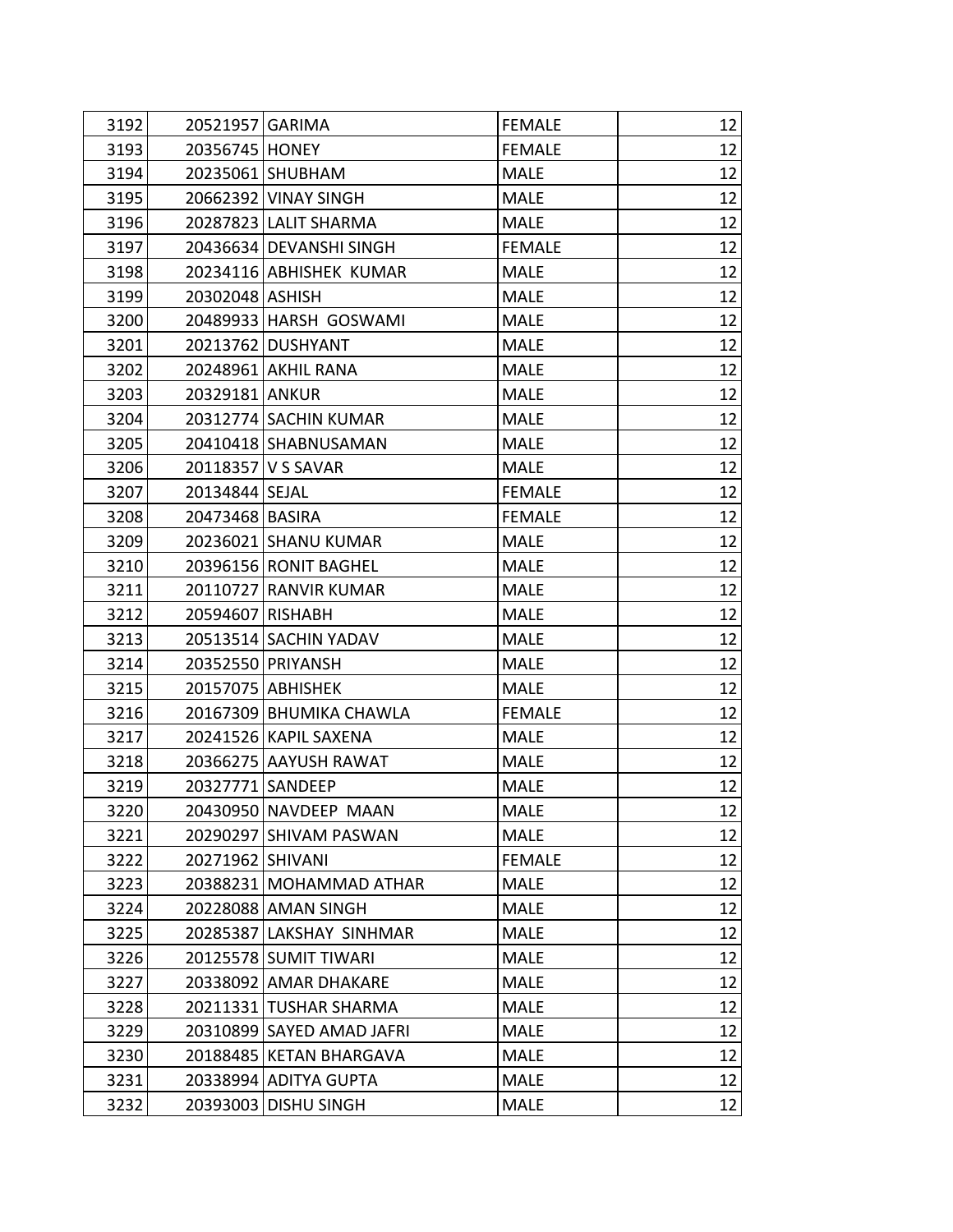| 3233 | 20262024 PRINCE YADAV     | <b>MALE</b>   | 12 |
|------|---------------------------|---------------|----|
| 3234 | 20138830 DEEPANSHU YADAV  | <b>MALE</b>   | 12 |
| 3235 | 20201642 ABHISHEK SHARMA  | <b>MALE</b>   | 12 |
| 3236 | 20614422 SHUBHAM DHAKA    | <b>MALE</b>   | 12 |
| 3237 | 20247749 ISHPREET BEDI    | <b>MALE</b>   | 12 |
| 3238 | 20428710 SIMRAN AGGARWAL  | <b>FEMALE</b> | 12 |
| 3239 | 20125560 KAMALESH TAK     | <b>MALE</b>   | 12 |
| 3240 | 20415970 SIDDHARTH KUMYAL | <b>MALE</b>   | 12 |
| 3241 | 20466820 KUMARI ISHA      | <b>FEMALE</b> | 12 |
| 3242 | 20197724 KUMAR HARSHIT    | <b>MALE</b>   | 12 |
| 3243 | 20399299 NEHA             | <b>FEMALE</b> | 12 |
| 3244 | 20123587 NIKHIL KUMAR     | <b>MALE</b>   | 12 |
| 3245 | 20639058 NITIN GUPTA      | <b>MALE</b>   | 12 |
| 3246 | 20443692 MOHAMMAD SAQIB   | <b>MALE</b>   | 12 |
| 3247 | 20286465 ADITYA KUMAR     | <b>MALE</b>   | 12 |
| 3248 | 20199978 NIDHI SINGH      | <b>FEMALE</b> | 12 |
| 3249 | 20369895 ANKIT NAYAK      | <b>MALE</b>   | 12 |
| 3250 | 20328507 KUNAL DUBEY      | <b>MALE</b>   | 12 |
| 3251 | 20268319 JUHI KUMARI      | <b>FEMALE</b> | 12 |
| 3252 | 20375491 ARYAN SHARMA     | <b>MALE</b>   | 12 |
| 3253 | 20408273 ABHINAV RAJ      | <b>MALE</b>   | 12 |
| 3254 | 20249646 SAURABH KUMAR    | <b>MALE</b>   | 12 |
| 3255 | 20515690 KHASKET DOLMA    | <b>FEMALE</b> | 12 |
| 3256 | 20194231 GURLEEN DHILLON  | <b>FEMALE</b> | 12 |
| 3257 | 20311826 RAVI RAI         | <b>MALE</b>   | 12 |
| 3258 | 20415697 NIKHIL JHA       | <b>MALE</b>   | 12 |
| 3259 | 20382210 GAURAV           | <b>MALE</b>   | 12 |
| 3260 | 20523004 SUNNY MISHRA     | <b>MALE</b>   | 12 |
| 3261 | 20158259 ARPIT RAJ        | <b>MALE</b>   | 12 |
| 3262 | 20123614 ANIKET KUMAR     | <b>MALE</b>   | 12 |
| 3263 | 20255332 JYOTI ARYA       | <b>FEMALE</b> | 12 |
| 3264 | 20177043   HARDEEP        | <b>MALE</b>   | 12 |
| 3265 | 20330685 SARTHAK SHARMA   | <b>MALE</b>   | 12 |
| 3266 | 20402197 PRAKHAR SHUKLA   | <b>MALE</b>   | 12 |
| 3267 | 20176485 RAVI RANJAN      | <b>MALE</b>   | 12 |
| 3268 | 20568731 UJJAWAL SINGH    | <b>MALE</b>   | 12 |
| 3269 | 20659517 RONAK            | <b>MALE</b>   | 12 |
| 3270 | 20198400 RADHIKA SINGH    | <b>FEMALE</b> | 12 |
| 3271 | 20421003 VISHNU PODDAR    | <b>MALE</b>   | 12 |
| 3272 | 20346480 ASHISH           | <b>MALE</b>   | 12 |
| 3273 | 20123749 DEWESH KUMAR     | <b>MALE</b>   | 12 |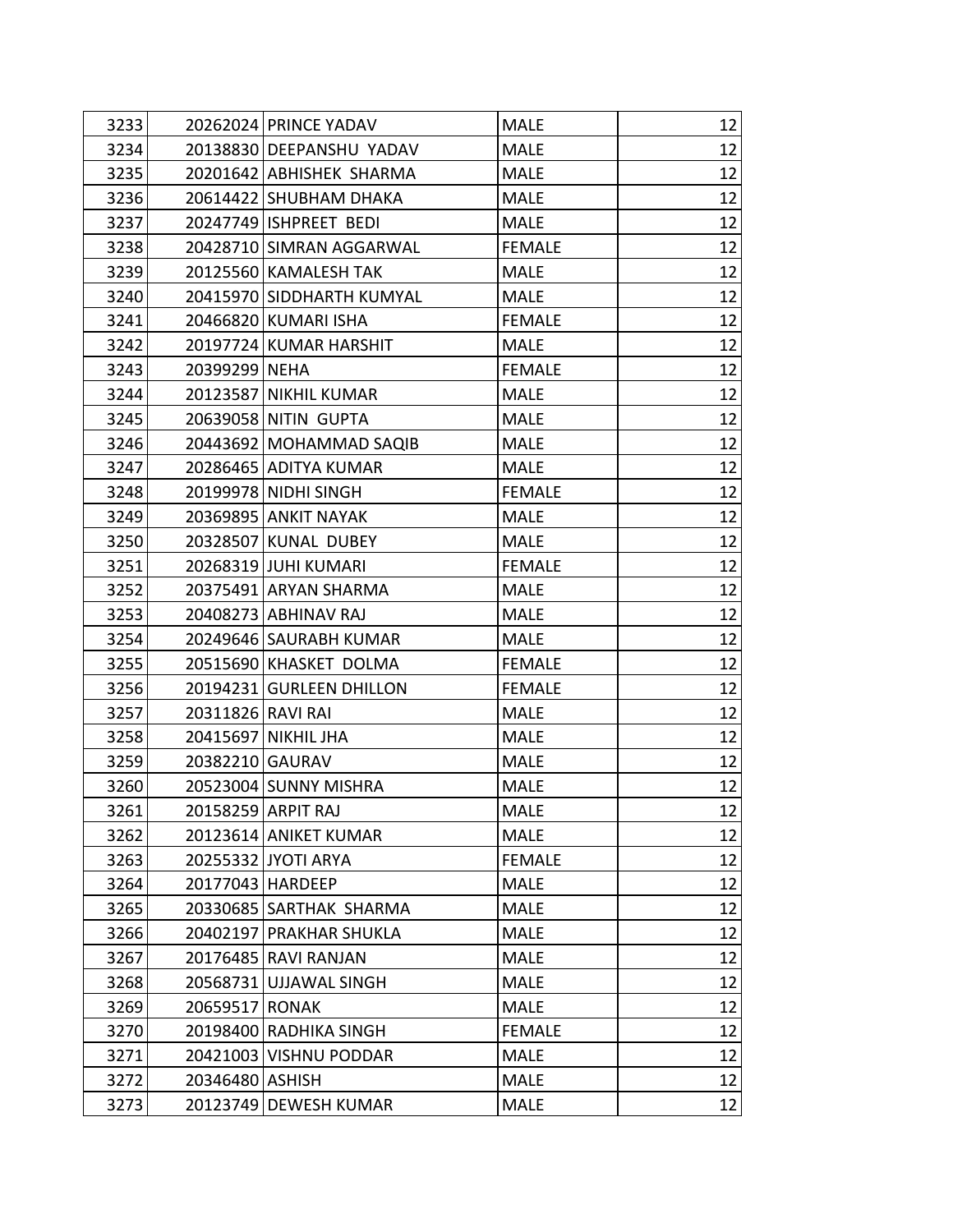| 3274 | 20489758 LALIT            | <b>MALE</b>   | 12 |
|------|---------------------------|---------------|----|
| 3275 | 20117301 AMAN BAJPAI      | <b>MALE</b>   | 12 |
| 3276 | 20403059 ANJALI DHINGRA   | <b>FEMALE</b> | 12 |
| 3277 | 20358723 SAMARTHYA        | <b>MALE</b>   | 12 |
| 3278 | 20138615 ROHIT SHARMA     | <b>MALE</b>   | 12 |
| 3279 | 20103090 NAVNEET BAJPAI   | <b>MALE</b>   | 12 |
| 3280 | 20639312 AKASH            | <b>MALE</b>   | 12 |
| 3281 | 20405638 ARPIT SOMRA      | <b>MALE</b>   | 12 |
| 3282 | 20265706 ANKUSH RAJ       | <b>MALE</b>   | 12 |
| 3283 | 20428013 ADITI            | <b>FEMALE</b> | 12 |
| 3284 | 20215611 VIPIN            | <b>MALE</b>   | 12 |
| 3285 | 20527782 VISHAL           | <b>MALE</b>   | 12 |
| 3286 | 20249739 GHANSHYAM MANDAL | <b>MALE</b>   | 12 |
| 3287 | 20406716 SUHANI SINGH     | <b>FEMALE</b> | 12 |
| 3288 | 20590808 SACHIN           | <b>MALE</b>   | 12 |
| 3289 | 20394164 NISHANT          | <b>MALE</b>   | 12 |
| 3290 | 20266460 VICKY            | <b>MALE</b>   | 12 |
| 3291 | 20310825 KESHAV DAS       | <b>MALE</b>   | 12 |
| 3292 | 20457642 SHIVA            | <b>MALE</b>   | 12 |
| 3293 | 20221229 VISHAL           | <b>MALE</b>   | 12 |
| 3294 | 20536392 VIKAS YADAV      | <b>MALE</b>   | 12 |
| 3295 | 20249701 PRASHANT KUMAR   | <b>MALE</b>   | 12 |
| 3296 | 20506347 AMIT CHOUDHARY   | <b>MALE</b>   | 12 |
| 3297 | 20112820 ATUL MATHUR      | <b>MALE</b>   | 12 |
| 3298 | 20104346 SONU KUMAR       | <b>MALE</b>   | 12 |
| 3299 | 20384000 PUNIT DESWAL     | <b>MALE</b>   | 12 |
| 3300 | 20173330 SWAROOP KUMAR    | <b>MALE</b>   | 12 |
| 3301 | 20611075 PAWAN RANIWAL    | <b>MALE</b>   | 12 |
| 3302 | 20139344 DHRUV JAKHAR     | <b>MALE</b>   | 12 |
| 3303 | 20253177 AMAN DESWAL      | <b>MALE</b>   | 12 |
| 3304 | 20185936 NANCY            | <b>FEMALE</b> | 12 |
| 3305 | 20151203 PAVNEET KAUR     | <b>FEMALE</b> | 12 |
| 3306 | 20417249 SACHIN CHOUDHARY | <b>MALE</b>   | 12 |
| 3307 | 20447351 MANISH KUMAR     | <b>MALE</b>   | 12 |
| 3308 | 20156921 VIKAS            | <b>MALE</b>   | 12 |
| 3309 | 20136095 KISHAN GUPTA     | <b>MALE</b>   | 12 |
| 3310 | 20214914 NISHANT RANA     | <b>MALE</b>   | 12 |
| 3311 | 20173718 AYUSH GUPTA      | <b>MALE</b>   | 12 |
| 3312 | 20288821 NEHA KUMARI      | <b>FEMALE</b> | 12 |
| 3313 | 20282743 GAGAN            | <b>MALE</b>   | 12 |
| 3314 | 20231268 PRIYANSHU        | <b>MALE</b>   | 12 |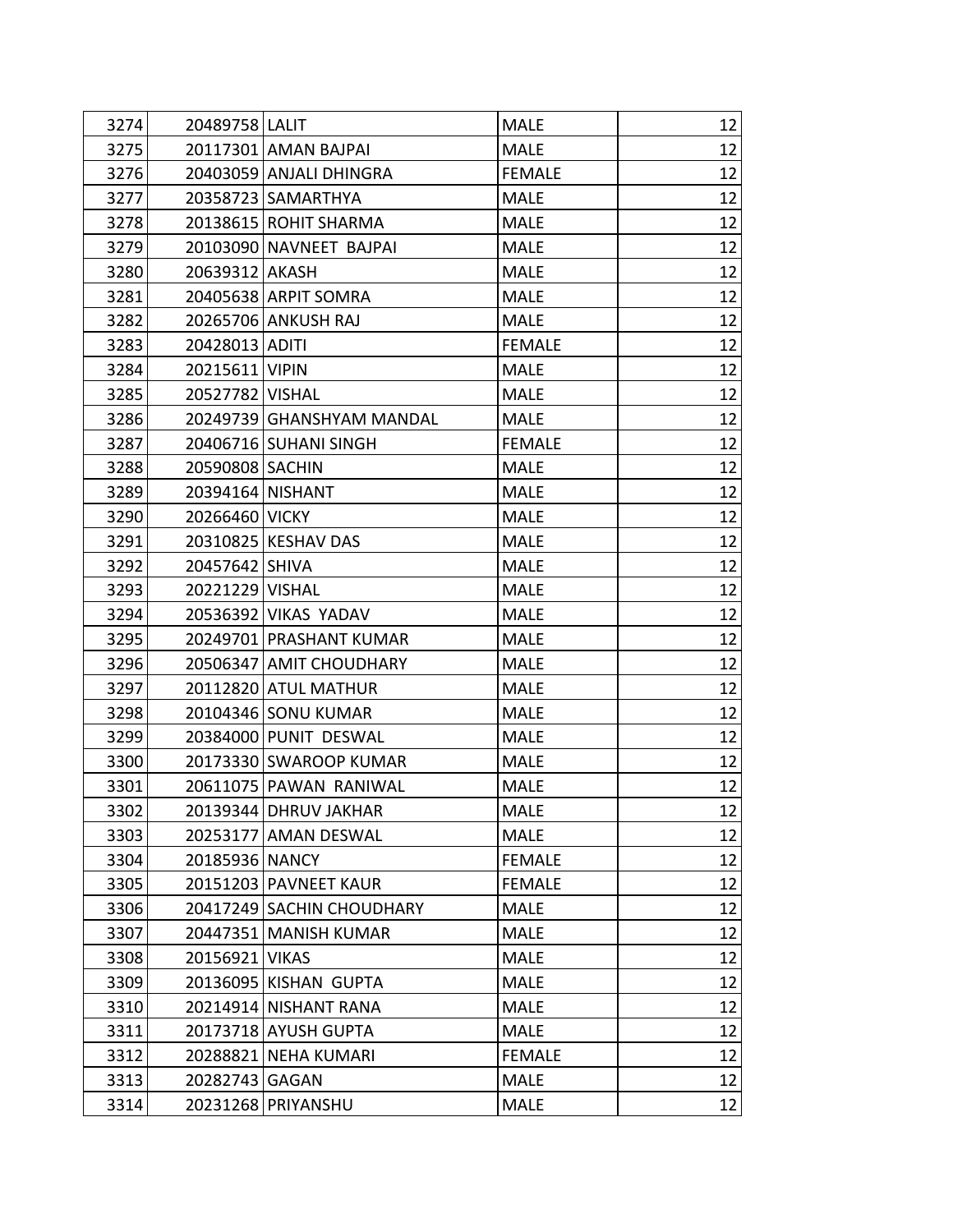| 3315 |                   | 20159124 TATWAGYAN        | <b>MALE</b>   | 12 |
|------|-------------------|---------------------------|---------------|----|
| 3316 | 20210491   VISHAL |                           | <b>MALE</b>   | 12 |
| 3317 | 20471255 LAKVIR   |                           | <b>MALE</b>   | 12 |
| 3318 |                   | 20303692 MOHD KHAN        | <b>MALE</b>   | 12 |
| 3319 |                   | 20287049 VISHAL BOORA     | <b>MALE</b>   | 12 |
| 3320 |                   | 20598563 SAURAV KLER      | <b>MALE</b>   | 12 |
| 3321 |                   | 20408609 AMRIT RAJ        | <b>MALE</b>   | 12 |
| 3322 |                   | 20348602 RAVI TRIPATHI    | <b>MALE</b>   | 12 |
| 3323 |                   | 20573860 AVINASH TIWARI   | <b>MALE</b>   | 12 |
| 3324 |                   | 20432390 NAVANEETH        | <b>MALE</b>   | 12 |
| 3325 |                   | 20353049 SAAHID ANSARI    | <b>MALE</b>   | 12 |
| 3326 |                   | 20308416 AMBIKESH PANDEY  | <b>MALE</b>   | 12 |
| 3327 |                   | 20469535 OM RATHORE       | <b>MALE</b>   | 12 |
| 3328 |                   | 20173779 TRIPTI SINGH     | <b>FEMALE</b> | 12 |
| 3329 |                   | 20522975 JITENDER YADAV   | <b>MALE</b>   | 12 |
| 3330 |                   | 20281129 RIMJHIM MOHANTY  | <b>FEMALE</b> | 12 |
| 3331 |                   | 20247625 MAHIMA RAGHAV    | <b>FEMALE</b> | 12 |
| 3332 | 20531189 PRAGYA   |                           | <b>FEMALE</b> | 12 |
| 3333 |                   | 20376868 AKANKSHA PANWAR  | <b>FEMALE</b> | 12 |
| 3334 |                   | 20127128 ROHAN PASWAN     | <b>MALE</b>   | 12 |
| 3335 |                   | 20313357 RAJ KUMAR        | <b>MALE</b>   | 12 |
| 3336 |                   | 20655972 SHWETA KUMARI    | <b>FEMALE</b> | 12 |
| 3337 |                   | 20498359 JATIN SHARMA     | <b>MALE</b>   | 12 |
| 3338 |                   | 20130638 OM KUMAR         | <b>MALE</b>   | 12 |
| 3339 | 20155712 PRINCE   |                           | <b>MALE</b>   | 12 |
| 3340 |                   | 20607095 ADITI SINGH      | <b>FEMALE</b> | 12 |
| 3341 |                   | 20174994 SIMRAN SINGH     | <b>FEMALE</b> | 12 |
| 3342 |                   | 20431058 SAHIL KUMAR      | <b>MALE</b>   | 12 |
| 3343 |                   | 20575350 MOHD NAFEES      | <b>MALE</b>   | 12 |
| 3344 |                   | 20366101 AMAN KUMAR       | <b>MALE</b>   | 12 |
| 3345 |                   | 20326462 SUKHDEEP SINGH   | <b>MALE</b>   | 12 |
| 3346 |                   | 20222034 RITIK KUMAR      | <b>MALE</b>   | 12 |
| 3347 |                   | 20499699 KHUSHBOO         | <b>FEMALE</b> | 12 |
| 3348 |                   | 20510945 DEEPIKA RATHI    | <b>FEMALE</b> | 12 |
| 3349 |                   | 20433353 SHAILENDRA TOMAR | <b>MALE</b>   | 12 |
| 3350 | 20365790 JIKESH   |                           | <b>MALE</b>   | 12 |
| 3351 |                   | 20216019 ANKIT SHARMA     | <b>MALE</b>   | 12 |
| 3352 |                   | 20313697 DINESH PAL       | <b>MALE</b>   | 12 |
| 3353 |                   | 20532752 ADITI DEVI       | <b>FEMALE</b> | 12 |
| 3354 |                   | 20535357 DEVEN MALIK      | <b>MALE</b>   | 12 |
| 3355 |                   | 20205645 AKASH YADAV      | <b>MALE</b>   | 12 |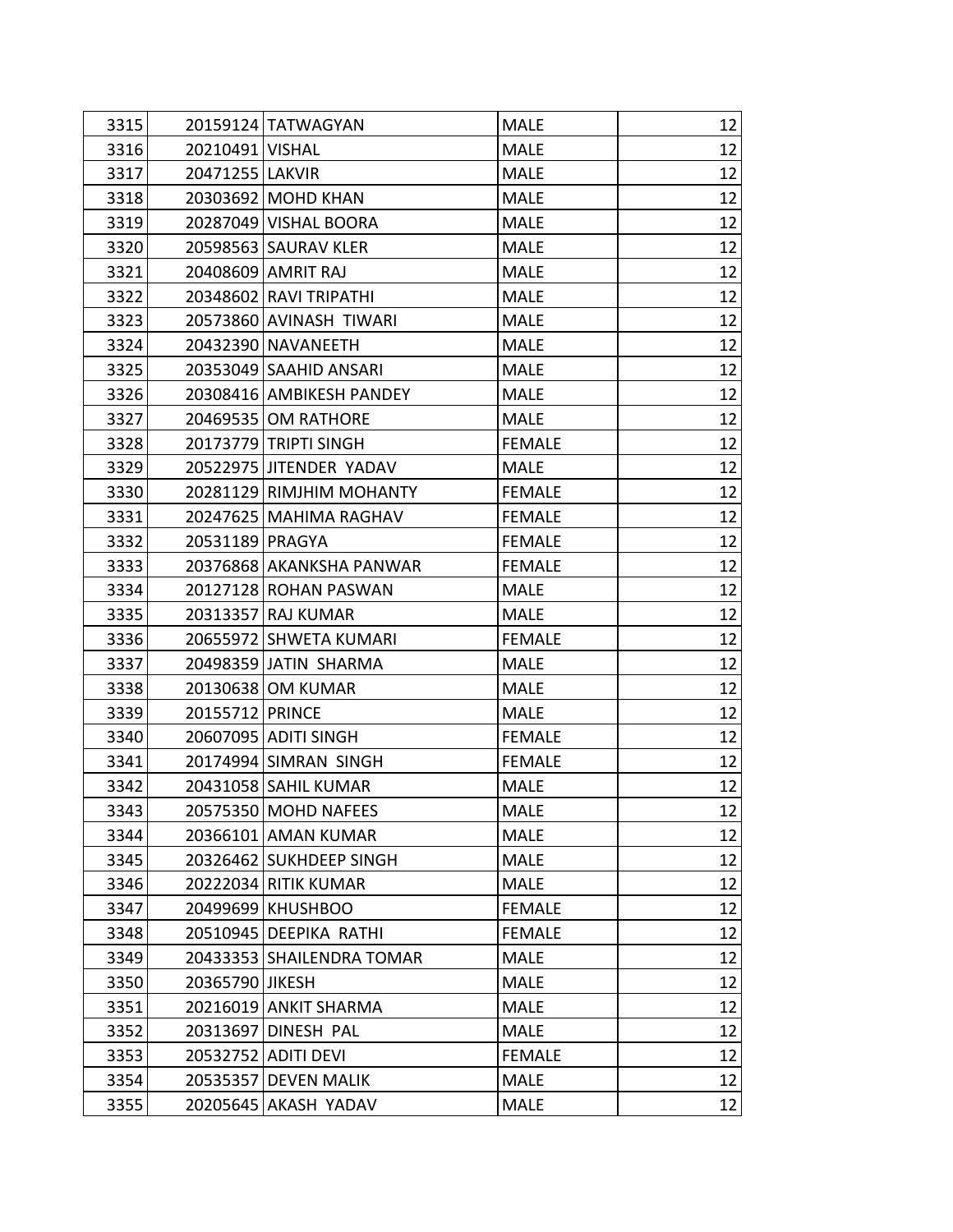| 3356 | 20153043 PRITAM |                             | <b>MALE</b>   | 12 |
|------|-----------------|-----------------------------|---------------|----|
| 3357 | 20406155 VIKAS  |                             | <b>MALE</b>   | 12 |
| 3358 |                 | 20593960 SUBHASH MIMROT     | <b>MALE</b>   | 12 |
| 3359 |                 | 20279728 AMIT KUMAR         | <b>MALE</b>   | 12 |
| 3360 |                 | 20252361 CHIRAG KAUSHIK     | <b>MALE</b>   | 12 |
| 3361 |                 | 20357088 PRASHANT SETHI     | <b>MALE</b>   | 12 |
| 3362 |                 | 20262640 RAGINI KUMARI      | <b>FEMALE</b> | 12 |
| 3363 |                 | 20339455 VIVEK KUMAR        | <b>MALE</b>   | 12 |
| 3364 | 20432617 RAHUL  |                             | <b>MALE</b>   | 12 |
| 3365 |                 | 20138618 RHYTHM NARULA      | <b>MALE</b>   | 12 |
| 3366 |                 | 20595732 RHYTHM NARULA      | <b>MALE</b>   | 12 |
| 3367 | 20617001 ANKUSH |                             | <b>MALE</b>   | 12 |
| 3368 |                 | 20119755 NITI GUPTA         | <b>FEMALE</b> | 12 |
| 3369 |                 | 20446143 SHUBHAM            | <b>MALE</b>   | 12 |
| 3370 |                 | 20115297 DEVENDRA SINGH     | <b>MALE</b>   | 12 |
| 3371 |                 | 20244289 SHANKAR            | <b>MALE</b>   | 12 |
| 3372 |                 | 20596862 SAURAV KUMAR       | <b>MALE</b>   | 12 |
| 3373 | 20236304 RAHUL  |                             | <b>MALE</b>   | 12 |
| 3374 |                 | 20398341 HIMANSHU           | <b>MALE</b>   | 12 |
| 3375 | 20115436 RAHUL  |                             | <b>MALE</b>   | 12 |
| 3376 | 20532760 RAHUL  |                             | <b>MALE</b>   | 12 |
| 3377 |                 | 20249302 HRIDAY DUBEY       | <b>MALE</b>   | 12 |
| 3378 |                 | 20240252 AMIT KUMAR         | <b>MALE</b>   | 12 |
| 3379 | 20639153 NEERAJ |                             | <b>MALE</b>   | 12 |
| 3380 | 20619422 NEERAJ |                             | <b>MALE</b>   | 12 |
| 3381 |                 | 20269192 RAISH RAM          | <b>MALE</b>   | 12 |
| 3382 |                 | 20196797 RADHIKA JHA        | <b>FEMALE</b> | 12 |
| 3383 |                 | 20373597 KAUSTUBH THAMANKAR | <b>MALE</b>   | 12 |
| 3384 |                 | 20399249 DEEPIKA NEGI       | <b>FEMALE</b> | 12 |
| 3385 |                 | 20294486 PIYUSH SHARMA      | <b>MALE</b>   | 12 |
| 3386 |                 | 20419496 AWANEESH JHURAWAT  | <b>MALE</b>   | 12 |
| 3387 |                 | 20560625 SUNNY RAJA         | <b>MALE</b>   | 12 |
| 3388 |                 | 20100624 MOHIT SINGH        | <b>MALE</b>   | 12 |
| 3389 | 20261808 NITISH |                             | <b>MALE</b>   | 12 |
| 3390 | 20196955 MANJU  |                             | <b>FEMALE</b> | 12 |
| 3391 |                 | 20357917 PRAVEEN GUPTA      | <b>MALE</b>   | 12 |
| 3392 |                 | 20430643 LAXMAN SINGH       | <b>MALE</b>   | 12 |
| 3393 |                 | 20281644 RAVI KUMAR         | <b>MALE</b>   | 12 |
| 3394 | 20412917 SAHIL  |                             | <b>MALE</b>   | 12 |
| 3395 |                 | 20170076 ADITI YADAV        | <b>FEMALE</b> | 12 |
| 3396 |                 | 20130569 AJAY YADAV         | <b>MALE</b>   | 12 |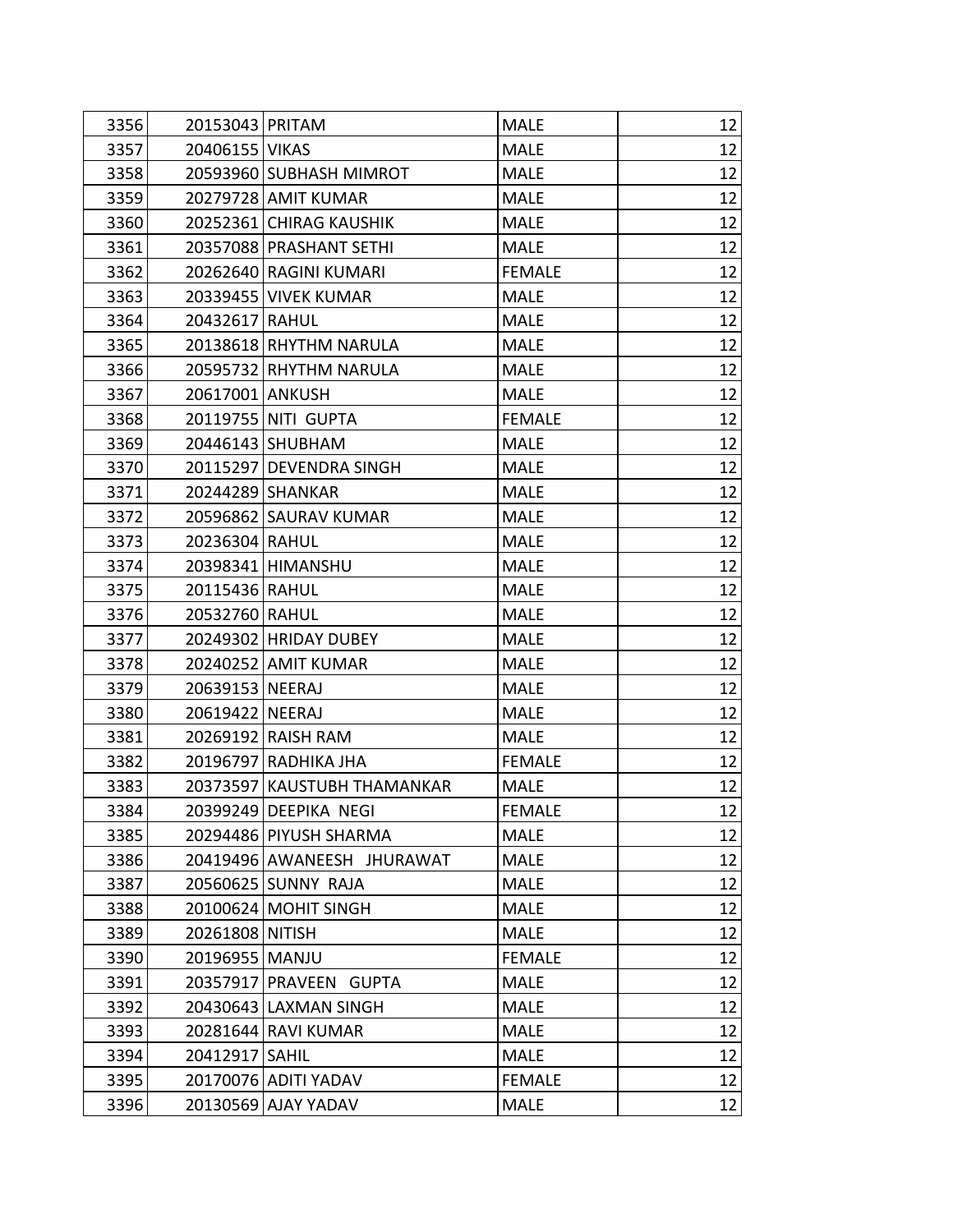| 3397 |                  | 20394872 AJAY YADAV       | <b>MALE</b>   | 12 |
|------|------------------|---------------------------|---------------|----|
| 3398 |                  | 20299581 PRIYA PASWAN     | <b>FEMALE</b> | 12 |
| 3399 |                  | 20376396 AASIM SAIFI      | <b>MALE</b>   | 12 |
| 3400 |                  | 20585629 MOHD ABUZAR      | <b>MALE</b>   | 12 |
| 3401 |                  | 20387516 SHASHI PANDEY    | <b>MALE</b>   | 12 |
| 3402 |                  | 20170407 PRABHASH YADAV   | <b>MALE</b>   | 12 |
| 3403 |                  | 20275546 DEV CHOUDHARY    | <b>MALE</b>   | 12 |
| 3404 |                  | 20196847 VIJIT TIWARI     | <b>MALE</b>   | 12 |
| 3405 | 20529537 NISHANT |                           | <b>MALE</b>   | 12 |
| 3406 | 20153913 VIJAY   |                           | <b>MALE</b>   | 12 |
| 3407 |                  | 20323622 AAKASH JHA       | <b>MALE</b>   | 12 |
| 3408 | 20391523 NITIN   |                           | <b>MALE</b>   | 12 |
| 3409 |                  | 20142044 AKASH MANDAL     | <b>MALE</b>   | 12 |
| 3410 |                  | 20616415 BHUPESH MINA     | <b>MALE</b>   | 12 |
| 3411 |                  | 20413632 DHEERAJ KUMAR    | <b>MALE</b>   | 12 |
| 3412 |                  | 20329650 RAVI KISHAN      | <b>MALE</b>   | 12 |
| 3413 |                  | 20135717 UPASANA SHARMA   | <b>FEMALE</b> | 12 |
| 3414 | 20344932 MOHIT   |                           | <b>MALE</b>   | 12 |
| 3415 | 20389914   SAHIL |                           | <b>MALE</b>   | 12 |
| 3416 | 20304013 ANUPAM  |                           | <b>FEMALE</b> | 12 |
| 3417 |                  | 20430736 SONU YADAV       | <b>MALE</b>   | 12 |
| 3418 |                  | 20583297 DEEPANSHU GAUTAM | <b>MALE</b>   | 12 |
| 3419 | 20149912 HIMANI  |                           | <b>FEMALE</b> | 12 |
| 3420 |                  | 20342209 ADITYA KUNWAR    | <b>MALE</b>   | 12 |
| 3421 |                  | 20504849 NAVJOT SINGH     | <b>MALE</b>   | 12 |
| 3422 |                  | 20183239 ABHISHEK PANDEY  | <b>MALE</b>   | 12 |
| 3423 |                  | 20460499 SAURAV SIL       | <b>MALE</b>   | 12 |
| 3424 |                  | 20194880 ABHISHEK KUMAR   | <b>MALE</b>   | 12 |
| 3425 |                  | 20634340 RAVI KISHAN      | <b>MALE</b>   | 12 |
| 3426 |                  | 20591862 PRASHANT KUMAR   | <b>MALE</b>   | 12 |
| 3427 |                  | 20325568 ANKIT RAJORE     | <b>MALE</b>   | 12 |
| 3428 |                  | 20636773 MADHAN M         | <b>MALE</b>   | 12 |
| 3429 |                  | 20262514 VINAY YADAV      | <b>MALE</b>   | 12 |
| 3430 | 20538632 HARISH  |                           | <b>MALE</b>   | 12 |
| 3431 |                  | 20174900 SHASHANK KUMAR   | <b>MALE</b>   | 12 |
| 3432 | 20281914 OM GOEL |                           | <b>MALE</b>   | 12 |
| 3433 |                  | 20201586 RAHUL BANSIWAL   | <b>MALE</b>   | 12 |
| 3434 |                  | 20376269 GOVIND KUMAR     | <b>MALE</b>   | 12 |
| 3435 | 20537581 SUHAIL  |                           | <b>MALE</b>   | 12 |
| 3436 |                  | 20574183 VISHAL RUHELA    | <b>MALE</b>   | 12 |
| 3437 | 20460545 VINOD   |                           | <b>MALE</b>   | 12 |